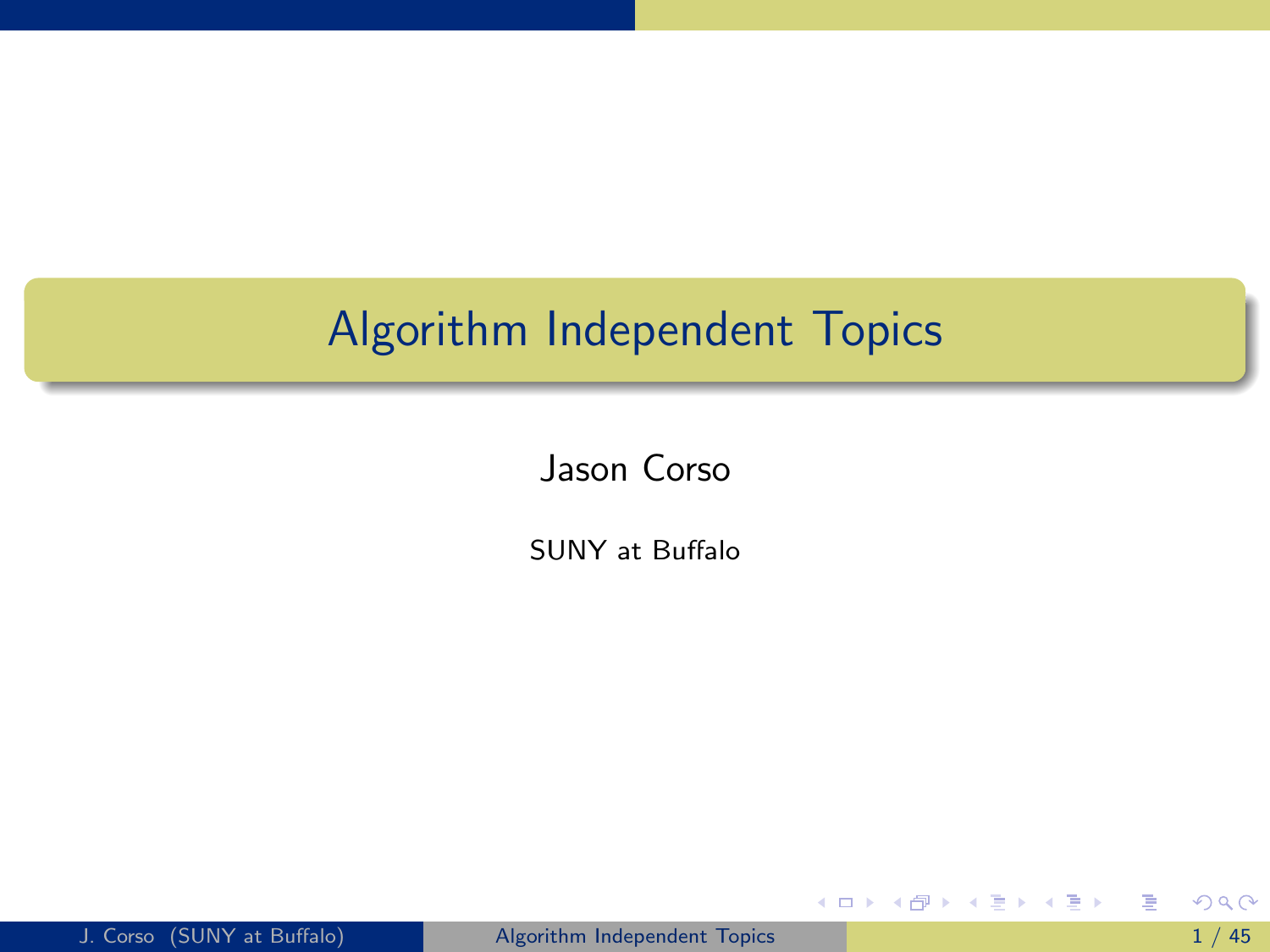## Introduction

- Now that we've built an intuition for some pattern classifiers, let's take a step back and look at some of the more foundational underpinnings.
- Algorithm-Independent means
	- those mathematical foundations that do not depend upon the particular classifier or learning algorithm used;
	- techniques that can be used in conjunction with different learning algorithms, or provide guidance in their use.
- <span id="page-1-0"></span>**•** Specifically, we will cover
	- **1** Lack of inherent superiority of any one particular classifier;
	- <sup>2</sup> Some systematic ways for selecting a particular method over another for a given scenario;
	- <sup>3</sup> Methods for integrating component classifiers, including bagging, and (in depth) boosting.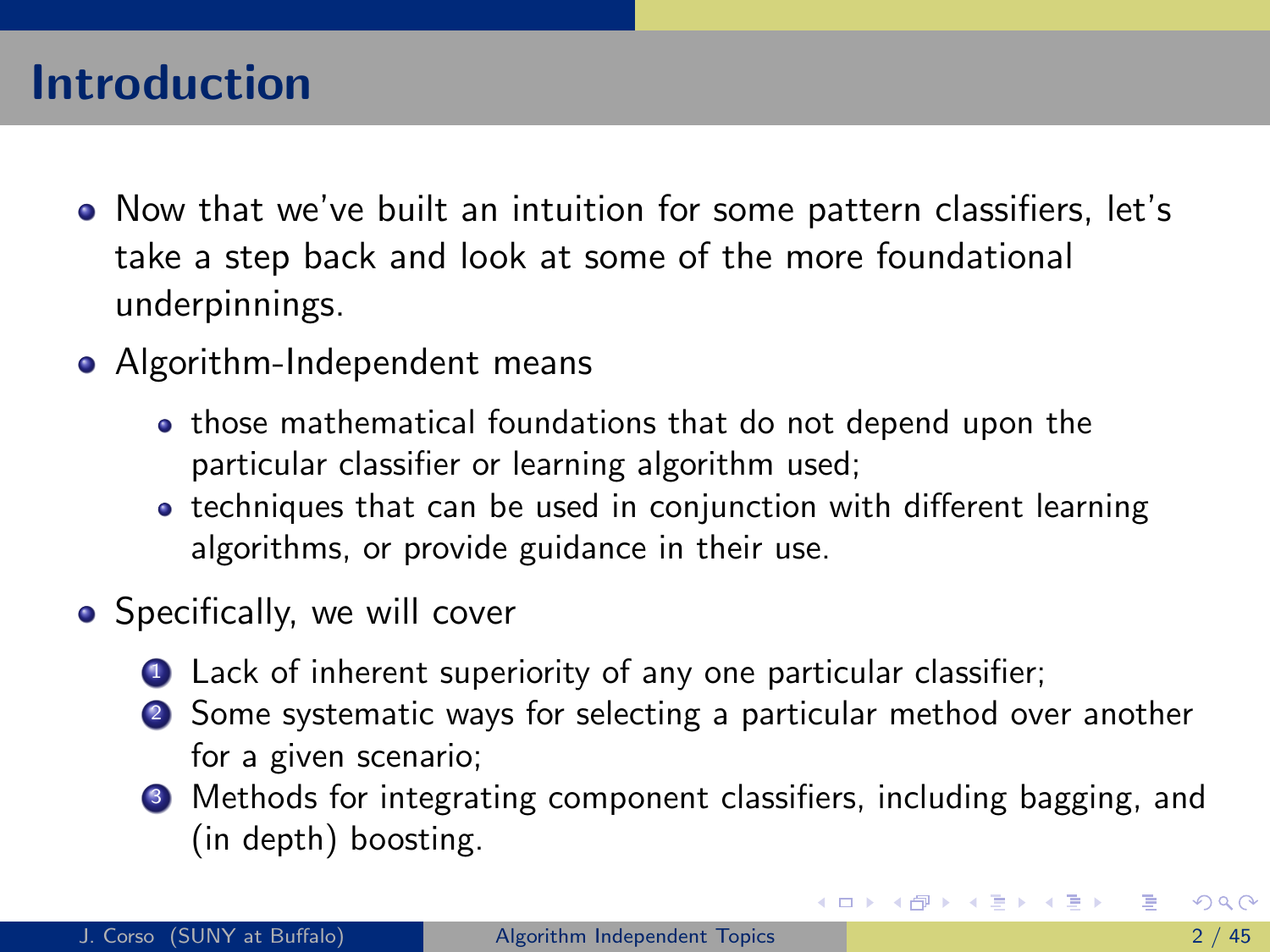• The key question we inspect: If we are interested solely in the generalization performance, are there any reasons to prefer one classifier or learning algorithm over another?

<span id="page-2-0"></span>( □ ) ( <sub>□</sub> ) (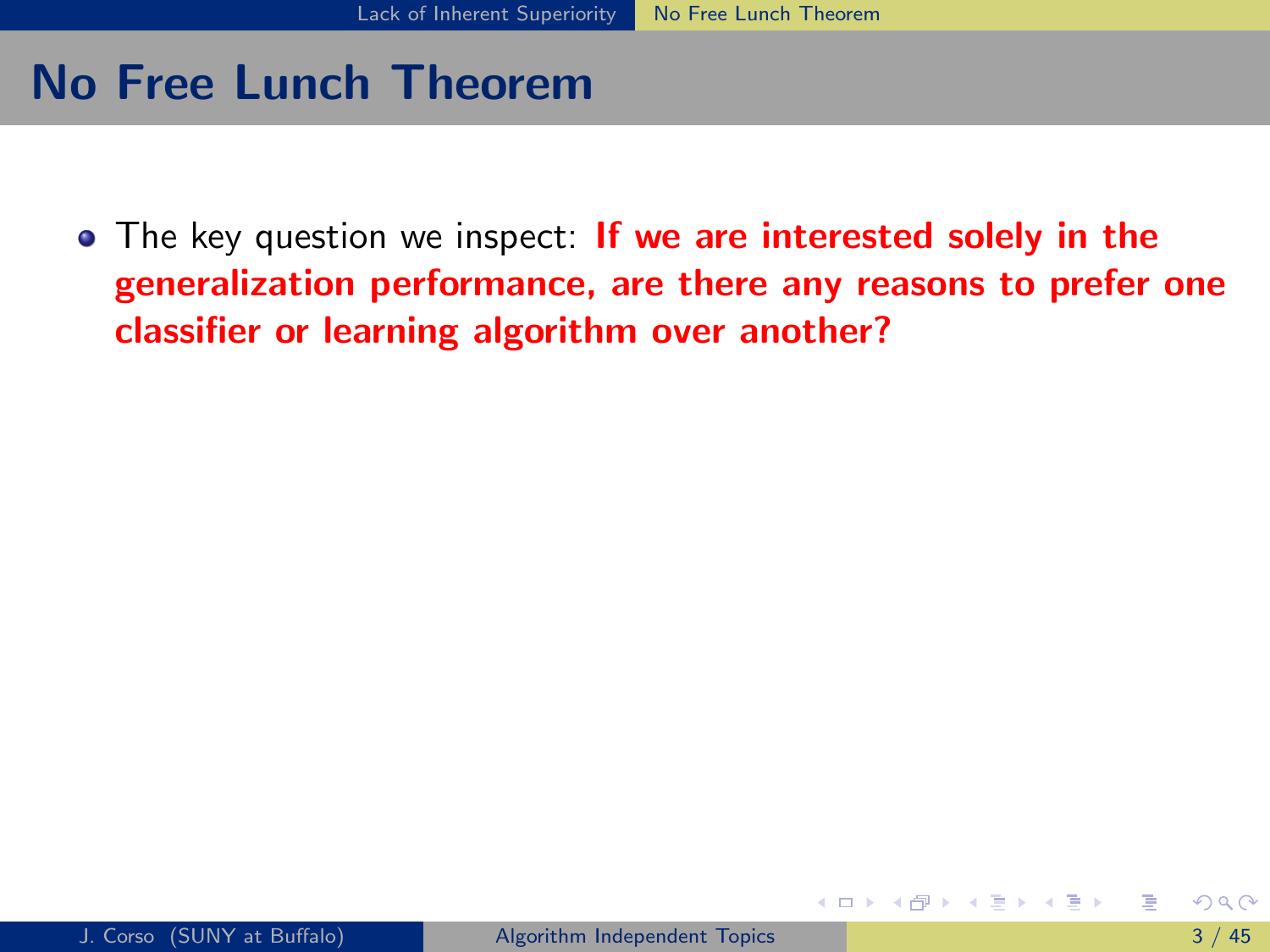- The key question we inspect: If we are interested solely in the generalization performance, are there any reasons to prefer one classifier or learning algorithm over another?
- **Simply put, No!**

<span id="page-3-0"></span>∢ □ ▶ ∢ <sub>□</sub> ▶ ∢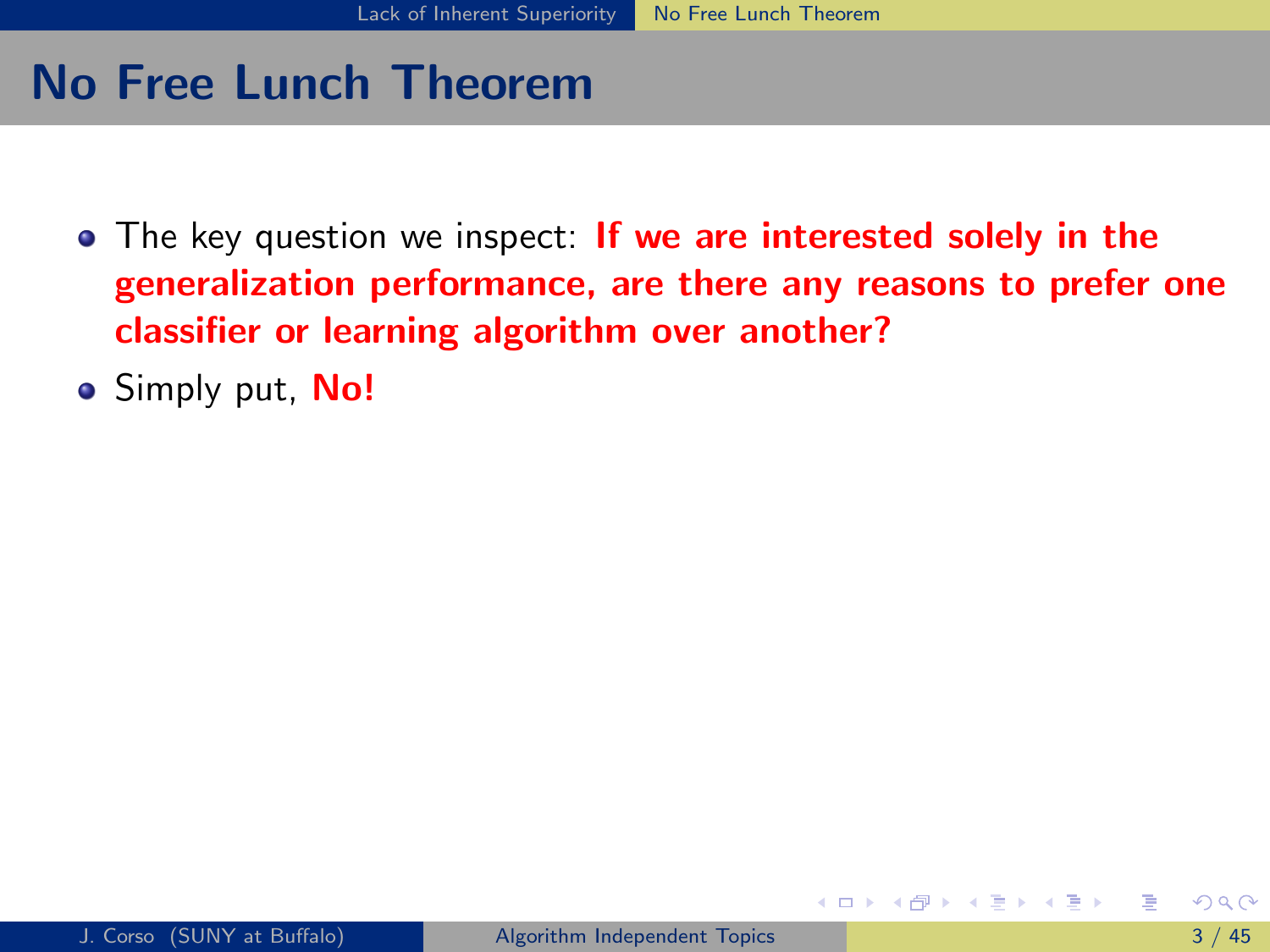- The key question we inspect: If we are interested solely in the generalization performance, are there any reasons to prefer one classifier or learning algorithm over another?
- **Simply put, No!**
- <span id="page-4-0"></span>• If we find one particular algorithm outperforming another in a particular situation, it is a consequence of its fit to the particular pattern recognition problem, not the general superiority of the algorithm.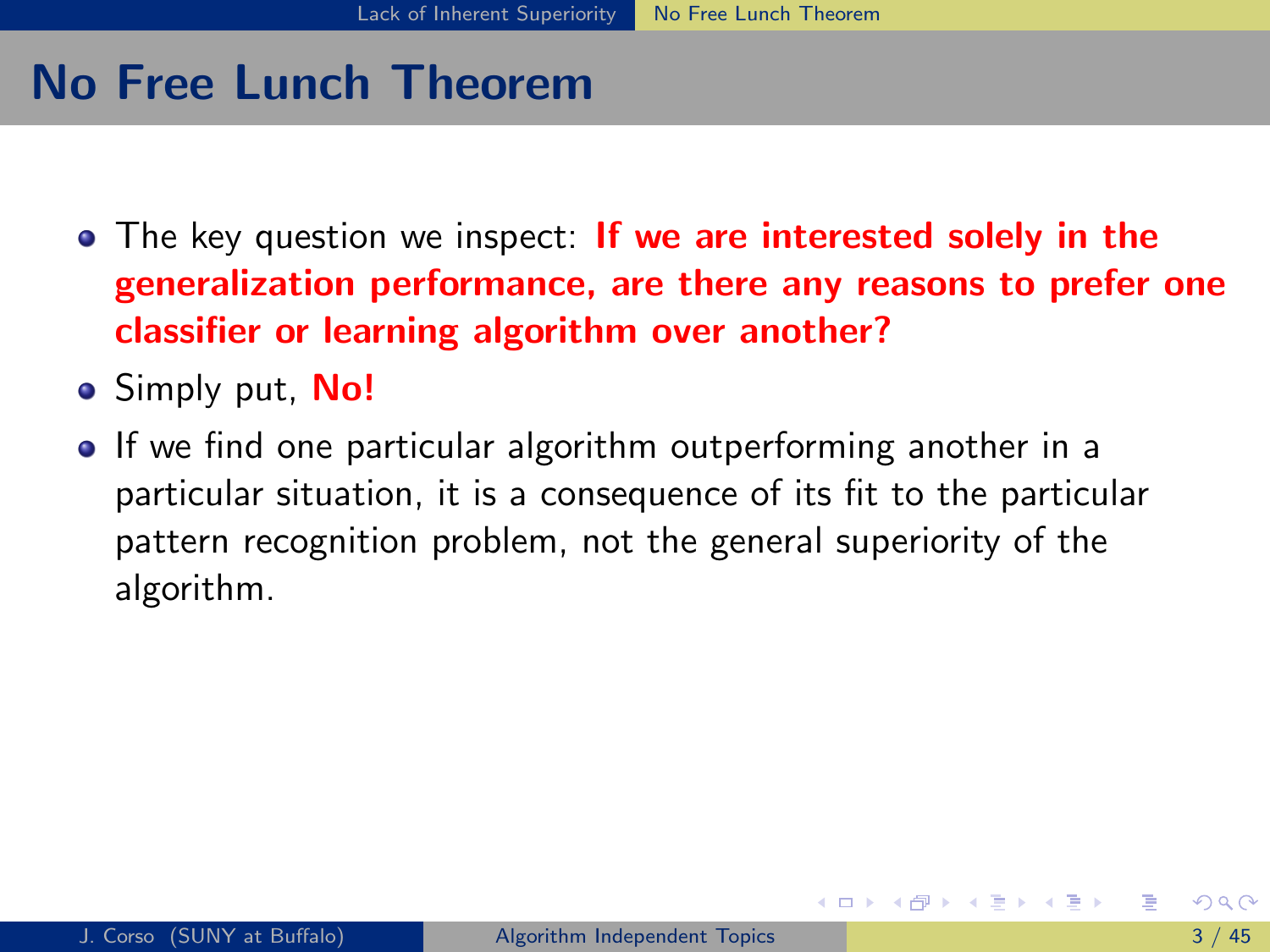- The key question we inspect: If we are interested solely in the generalization performance, are there any reasons to prefer one classifier or learning algorithm over another?
- **Simply put, No!**
- If we find one particular algorithm outperforming another in a particular situation, it is a consequence of its fit to the particular pattern recognition problem, not the general superiority of the algorithm.
- <span id="page-5-0"></span>NFLT should remind you that we need to focus on the particular problem at hand, the assumptions, the priors, the data and the cost. Recall the fish problem from earlier in the semester.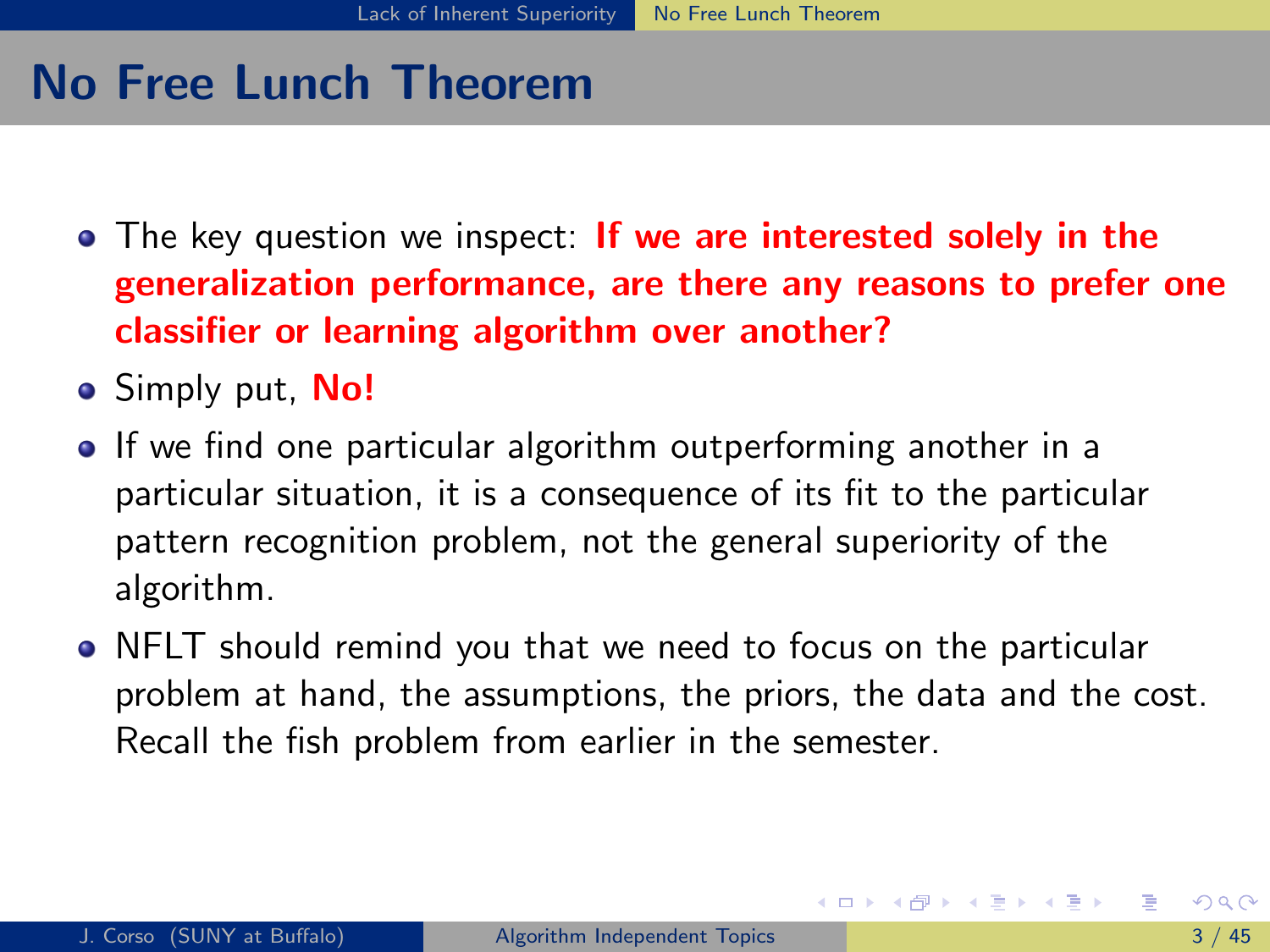- The key question we inspect: If we are interested solely in the generalization performance, are there any reasons to prefer one classifier or learning algorithm over another?
- **Simply put, No!**
- If we find one particular algorithm outperforming another in a particular situation, it is a consequence of its fit to the particular pattern recognition problem, not the general superiority of the algorithm.
- NFLT should remind you that we need to focus on the particular problem at hand, the assumptions, the priors, the data and the cost. Recall the fish problem from earlier in the semester.
- <span id="page-6-0"></span>For more information, refer to <http://www.no-free-lunch.org/>.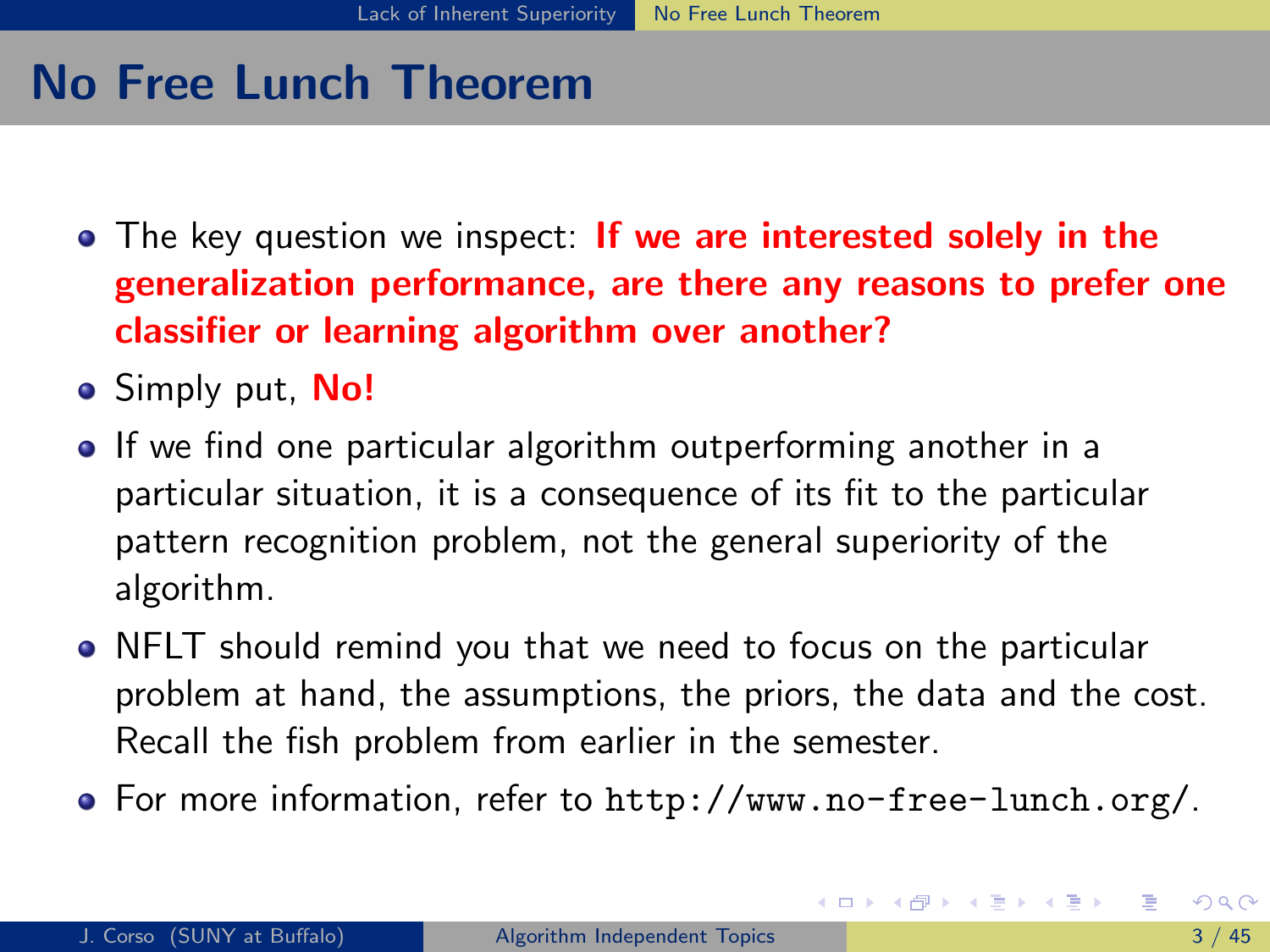- We need to be more clear about how we judge classifier performance.
- We've thus far considered the performance on an i.i.d. test data set.
- <span id="page-7-0"></span>• But, this has drawbacks in some cases: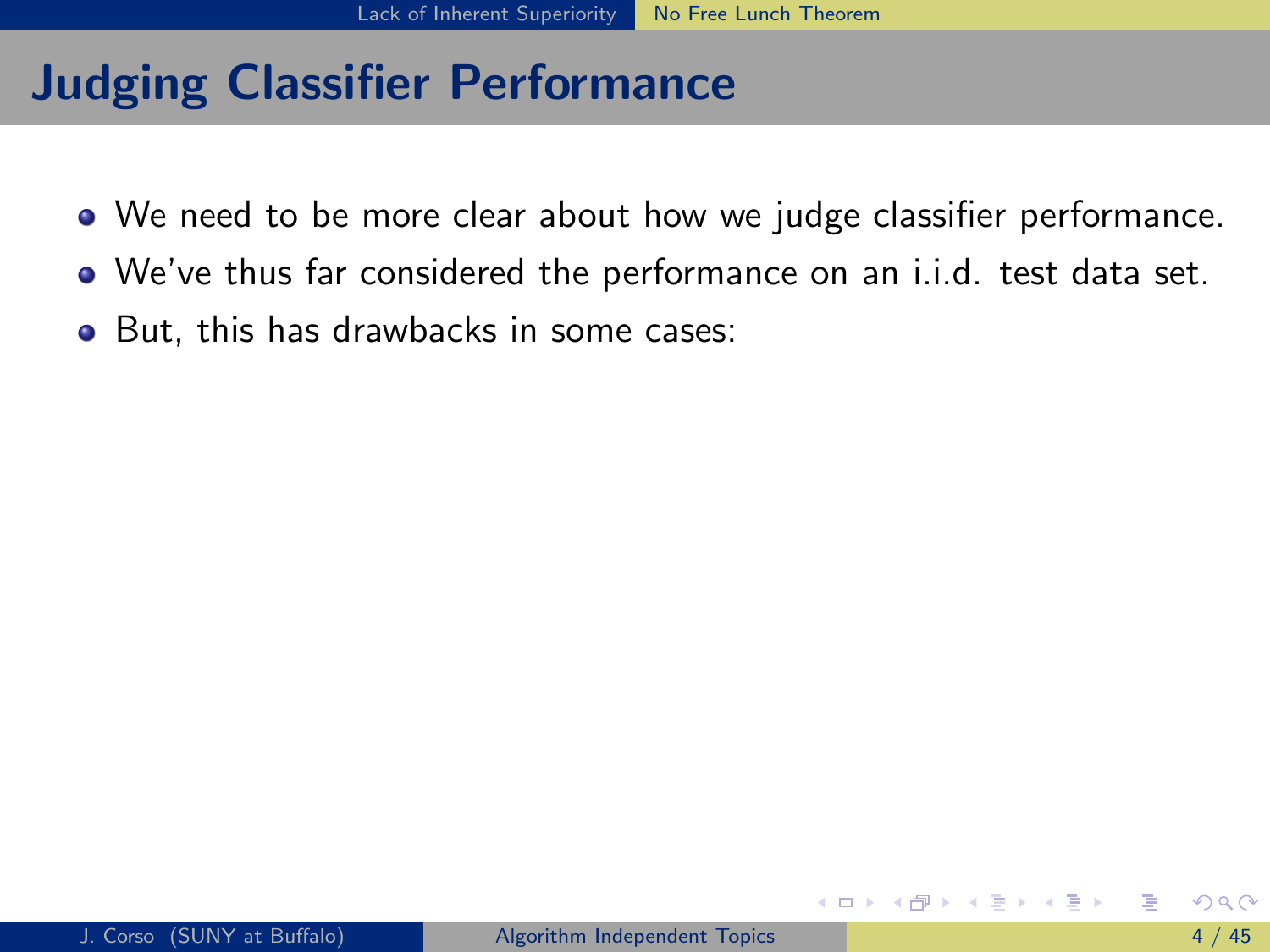- We need to be more clear about how we judge classifier performance.
- We've thus far considered the performance on an i.i.d. test data set.
- <span id="page-8-0"></span>• But, this has drawbacks in some cases:
	- **1** In discrete situations with large training and testing sets, they necessarily overlap. We are hence testing on training patterns.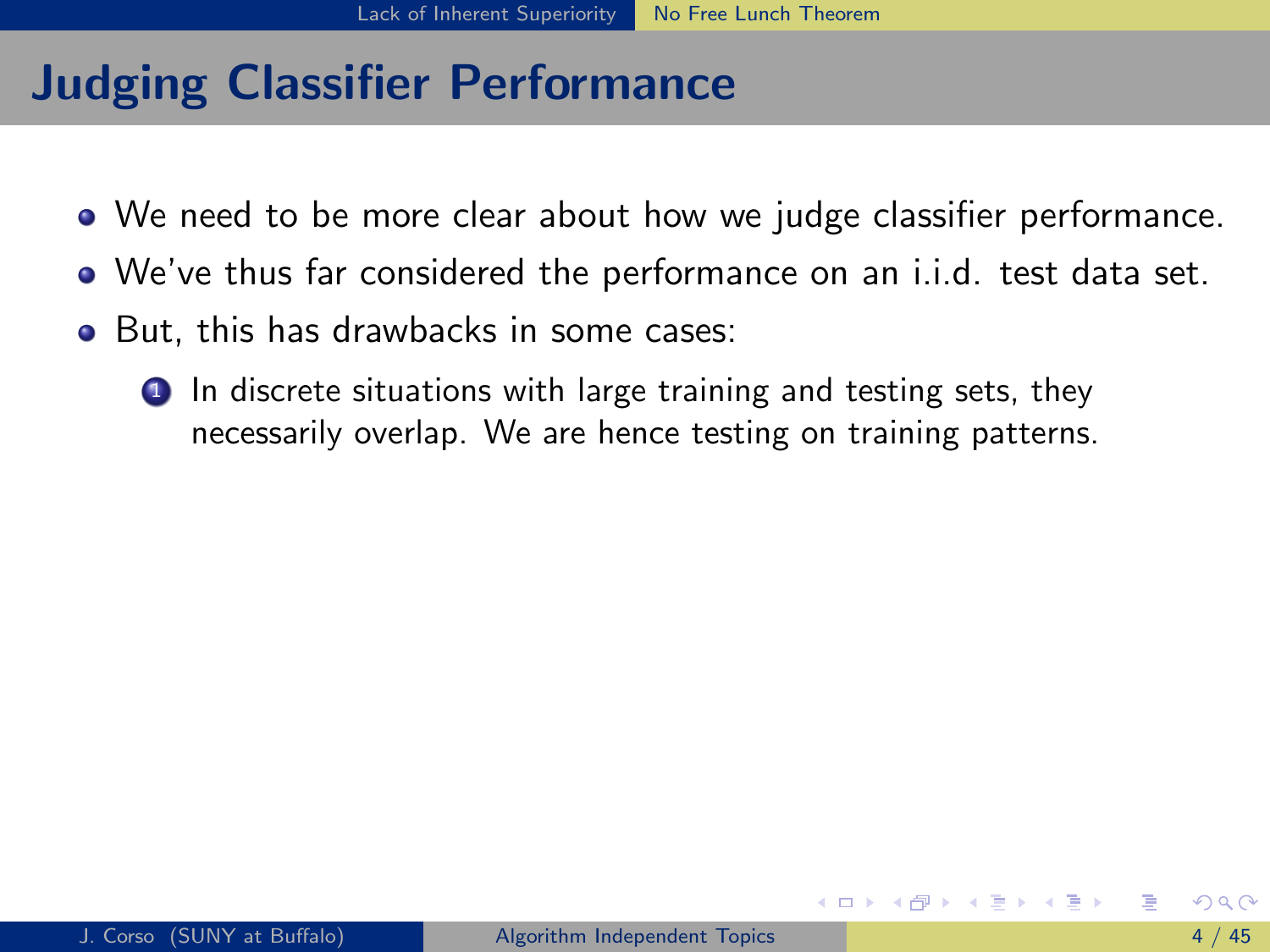- We need to be more clear about how we judge classifier performance.
- We've thus far considered the performance on an i.i.d. test data set.
- <span id="page-9-0"></span>• But, this has drawbacks in some cases:
	- **1** In discrete situations with large training and testing sets, they necessarily overlap. We are hence testing on training patterns.
	- **2** In these cases, most sufficiently powerful techniques (e.g., nearest neighbor methods) can perfectly learn the training set.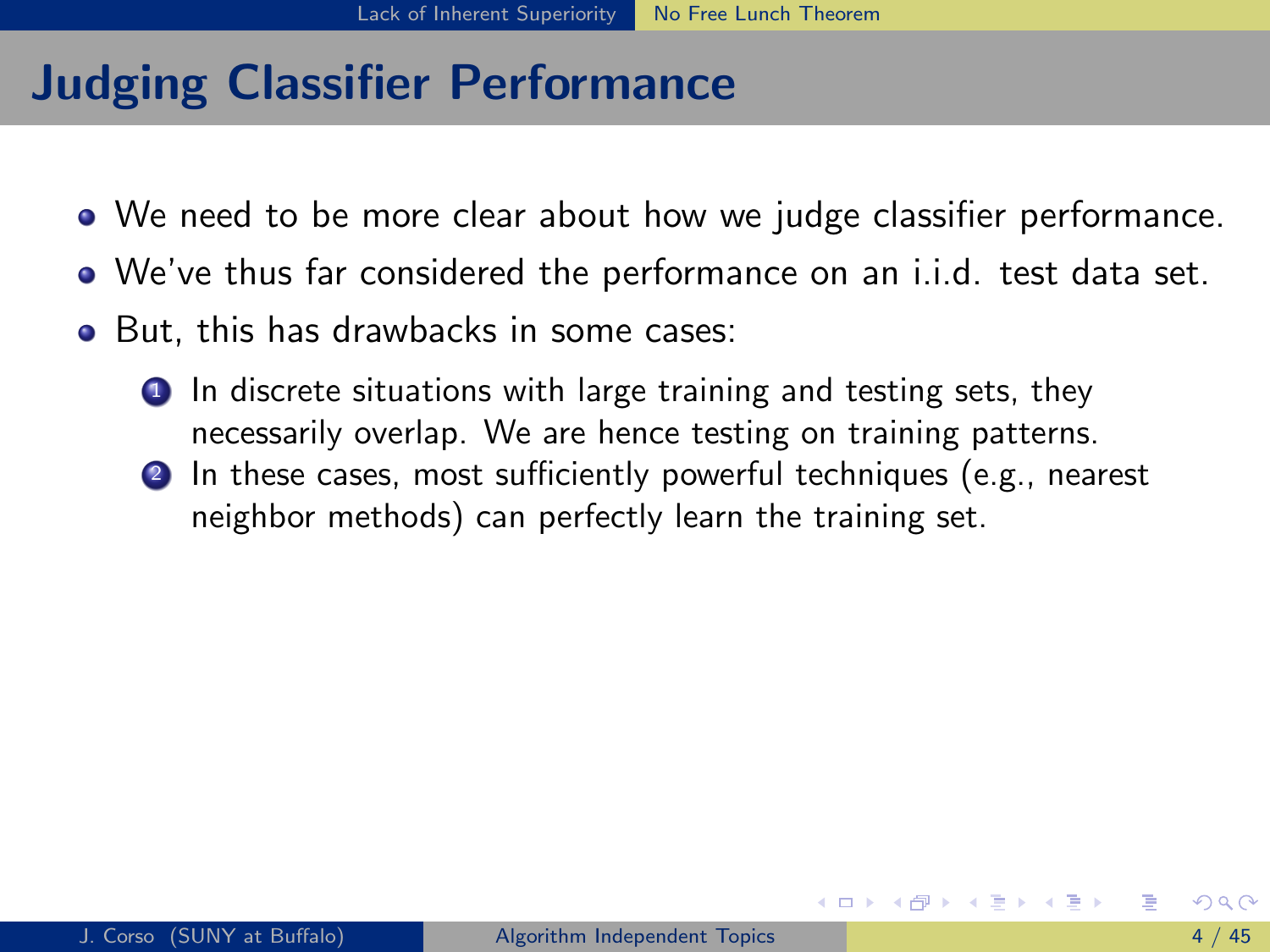- We need to be more clear about how we judge classifier performance.
- We've thus far considered the performance on an i.i.d. test data set.
- <span id="page-10-0"></span>• But, this has drawbacks in some cases:
	- **1** In discrete situations with large training and testing sets, they necessarily overlap. We are hence testing on training patterns.
	- <sup>2</sup> In these cases, most sufficiently powerful techniques (e.g., nearest neighbor methods) can perfectly learn the training set.
	- <sup>3</sup> For low-noise or low-Bayes error cases, if we use an algorithm powerful enough to learn the training set, then the upper limit of the i.i.d. error decreases as the training set size increases.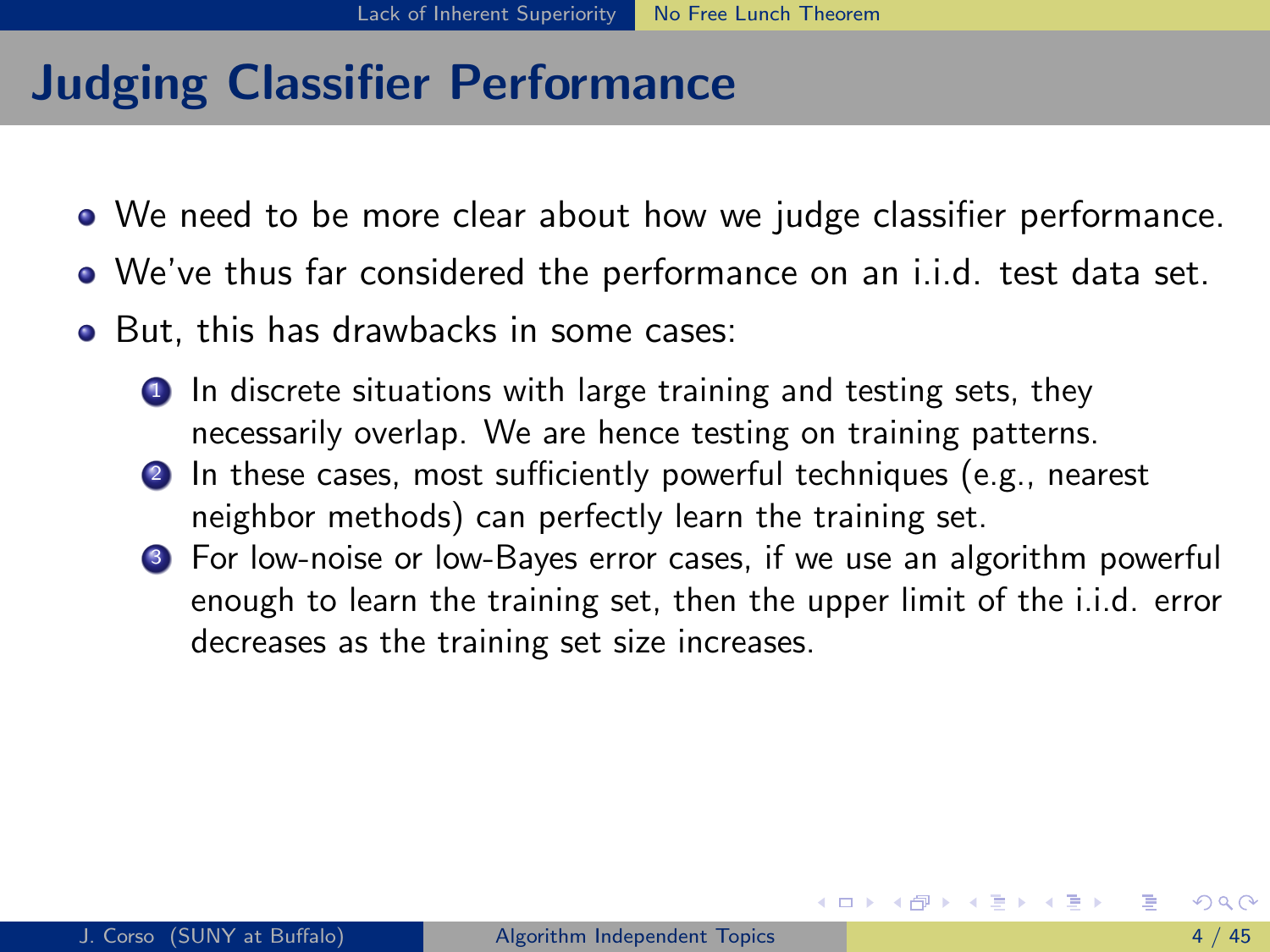- We need to be more clear about how we judge classifier performance.
- We've thus far considered the performance on an i.i.d. test data set.
- But, this has drawbacks in some cases:
	- **1** In discrete situations with large training and testing sets, they necessarily overlap. We are hence testing on training patterns.
	- <sup>2</sup> In these cases, most sufficiently powerful techniques (e.g., nearest neighbor methods) can perfectly learn the training set.
	- <sup>3</sup> For low-noise or low-Bayes error cases, if we use an algorithm powerful enough to learn the training set, then the upper limit of the i.i.d. error decreases as the training set size increases.
- Thus, we will use the **off-training set error**, which is the error on points not in the training set.
	- If the training set is very large, then the maximum size of the off-training set is necessarily small.

<span id="page-11-0"></span>K ロ ▶ K 倒 ▶ K 듣 ▶ K 듣 ▶ ...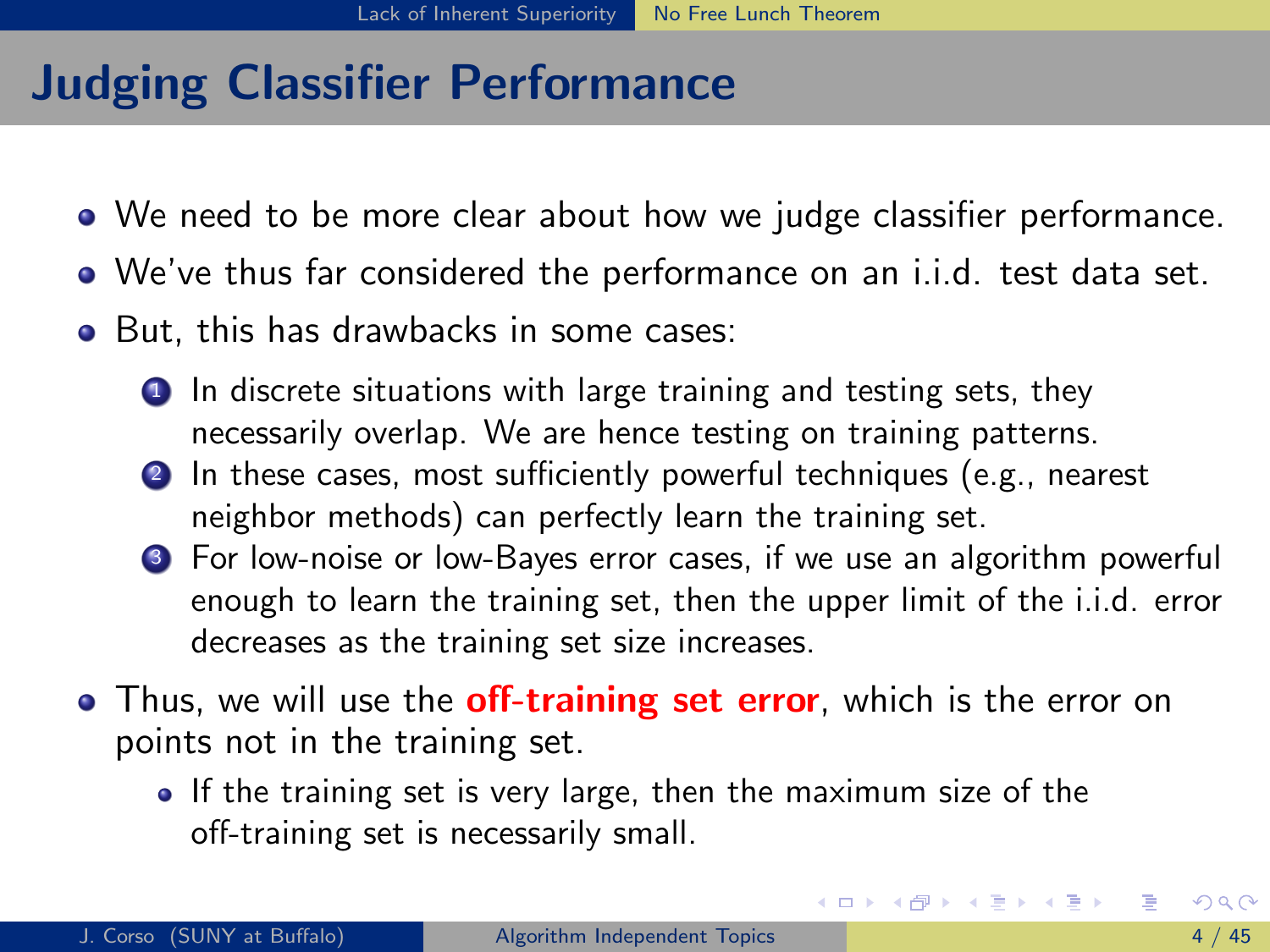Consider a two-class problem.

<span id="page-12-0"></span>目

イロト イ部 トメ ヨ トメ ヨト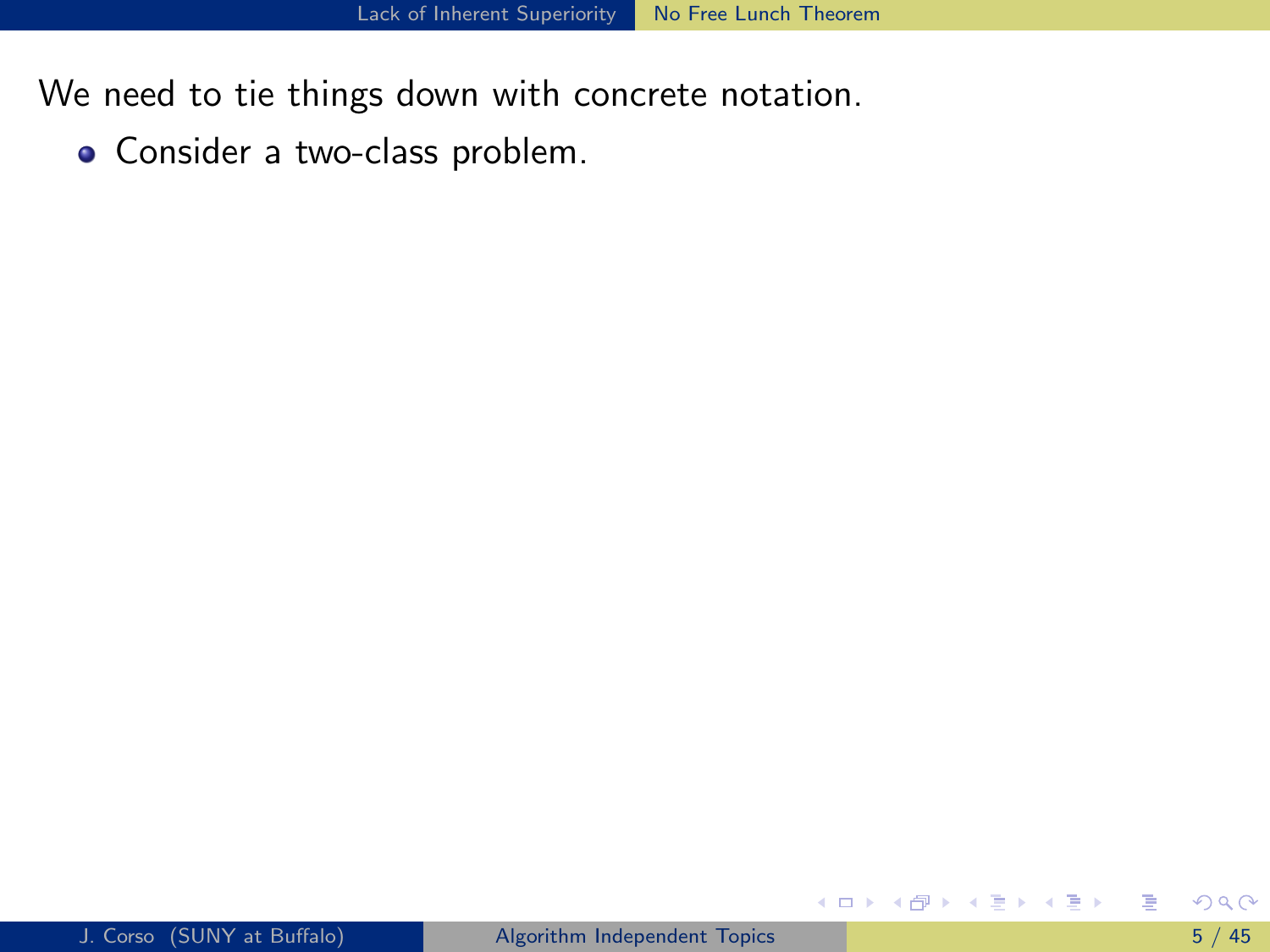- Consider a two-class problem.
- We have a training set  ${\cal D}$  consisting of pairs  $(\mathbf{x}_i, y_i)$  with  $\mathbf{x}_i$  being the patterns and  $y_i = \pm 1$  being the classes for  $i = 1, \ldots, n$ .
	- **Assume the data is discrete.**

<span id="page-13-0"></span>イロト イ母 トイヨ トイヨ トー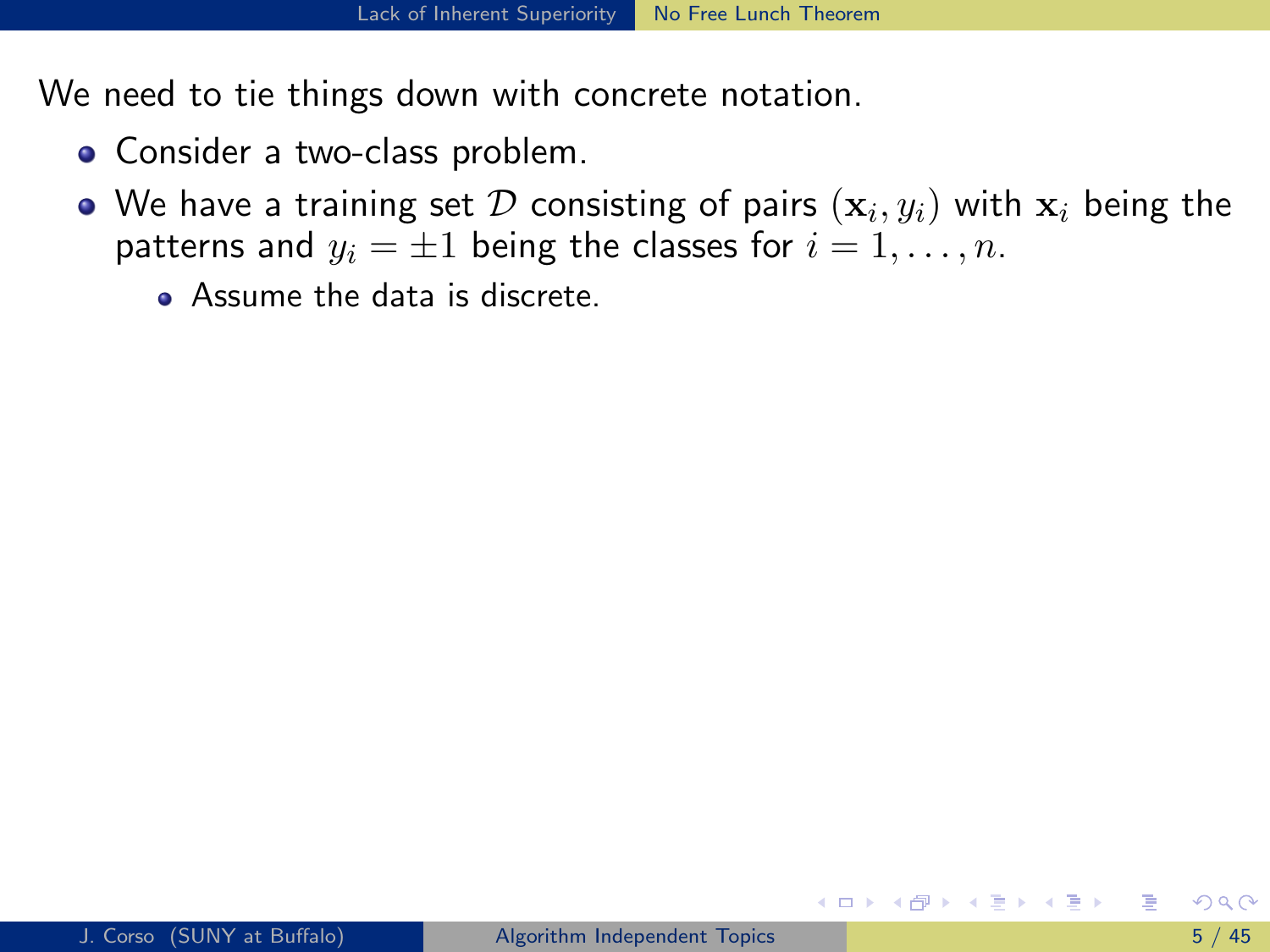- Consider a two-class problem.
- We have a training set  ${\cal D}$  consisting of pairs  $(\mathbf{x}_i, y_i)$  with  $\mathbf{x}_i$  being the patterns and  $y_i = \pm 1$  being the classes for  $i = 1, \ldots, n$ .
	- **Assume the data is discrete.**
- <span id="page-14-0"></span>We assume our data has been generated by some unknown target function  $F(\mathbf{x})$  which we want to learn (i.e.,  $y_i = F(\mathbf{x}_i)$ ).
	- Typically, we have some random component in the data giving a non-zero Bayes error rate.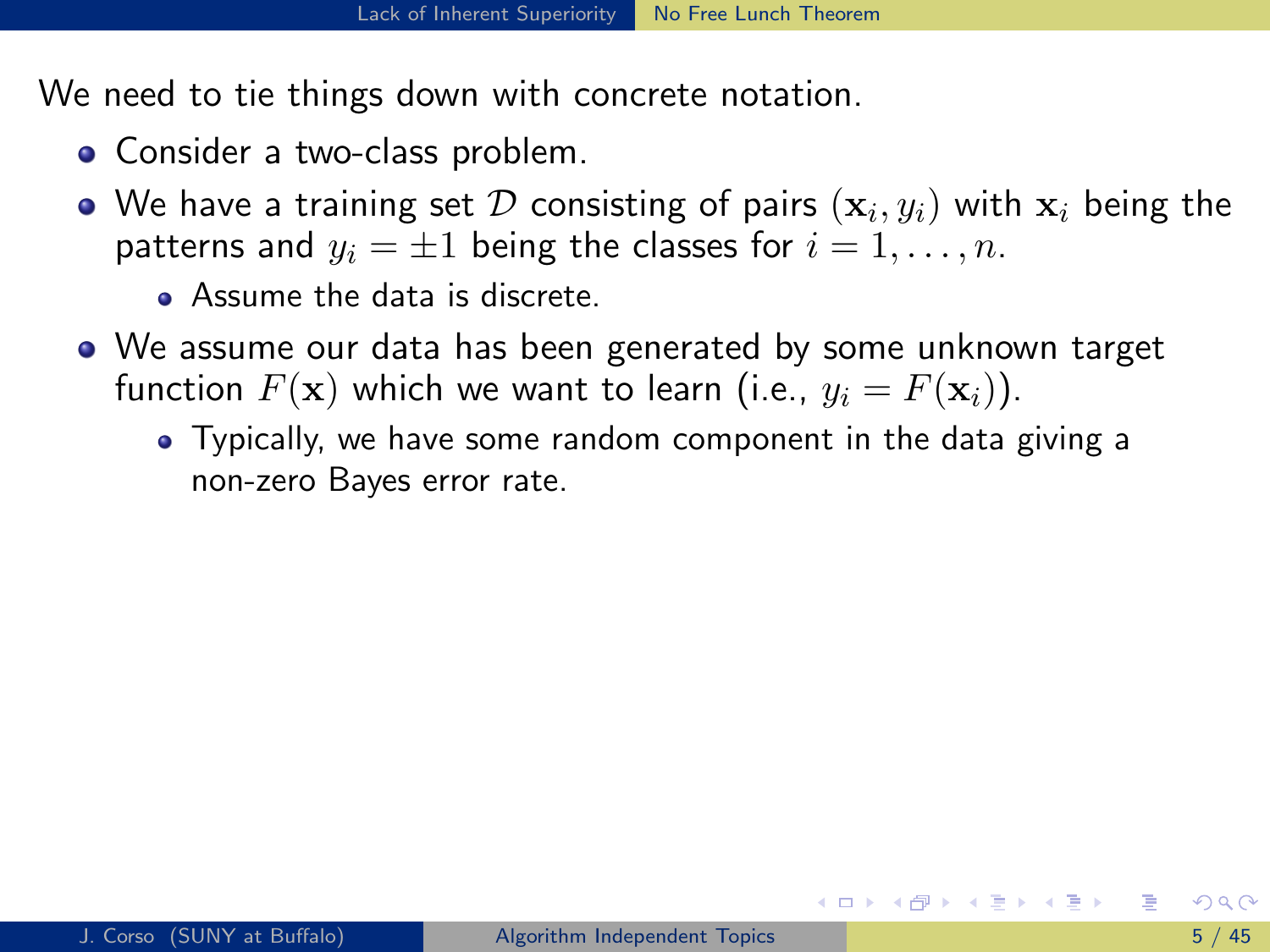- Consider a two-class problem.
- We have a training set  ${\cal D}$  consisting of pairs  $(\mathbf{x}_i, y_i)$  with  $\mathbf{x}_i$  being the patterns and  $y_i = \pm 1$  being the classes for  $i = 1, \ldots, n$ .
	- **Assume the data is discrete.**
- We assume our data has been generated by some unknown target function  $F(\mathbf{x})$  which we want to learn (i.e.,  $y_i = F(\mathbf{x}_i)$ ).
	- Typically, we have some random component in the data giving a non-zero Bayes error rate.
- $\bullet$  Let H denote the finite set of hypotheses or possible sets of parameters to be learned. Each element in the set,  $h \in \mathcal{H}$ , comprises the necessary set of arguments to fully specify a classifier (e.g., parameters of a Gaussian).

<span id="page-15-0"></span>K ロ ▶ K 個 ▶ K 경 ▶ K 경 ▶ X 경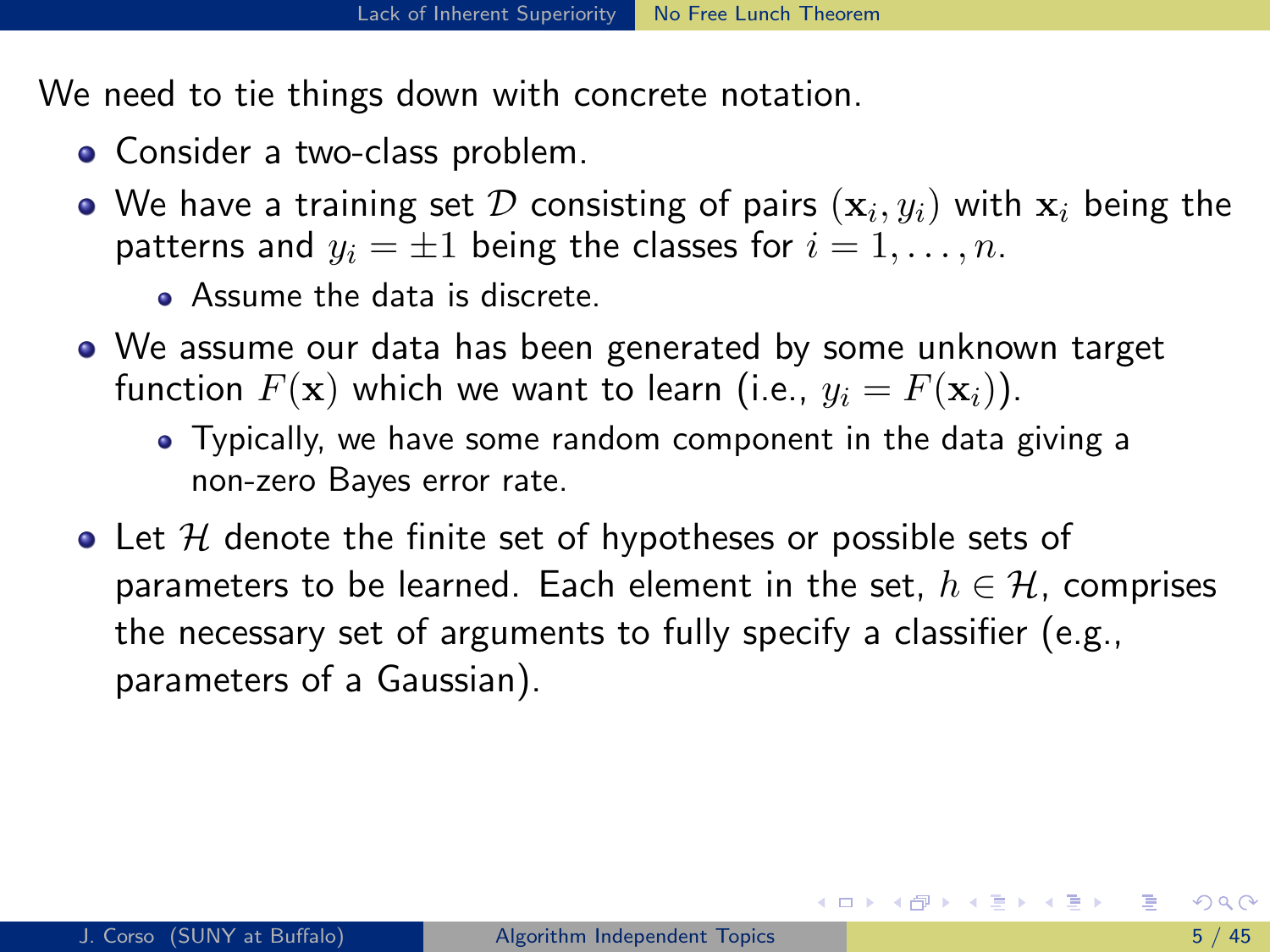- Consider a two-class problem.
- We have a training set  ${\cal D}$  consisting of pairs  $(\mathbf{x}_i, y_i)$  with  $\mathbf{x}_i$  being the patterns and  $y_i = \pm 1$  being the classes for  $i = 1, \ldots, n$ .
	- **Assume the data is discrete.**
- We assume our data has been generated by some unknown target function  $F(\mathbf{x})$  which we want to learn (i.e.,  $y_i = F(\mathbf{x}_i)$ ).
	- Typically, we have some random component in the data giving a non-zero Bayes error rate.
- $\bullet$  Let H denote the finite set of hypotheses or possible sets of parameters to be learned. Each element in the set,  $h \in \mathcal{H}$ , comprises the necessary set of arguments to fully specify a classifier (e.g., parameters of a Gaussian).
- $\bullet$   $P(h)$  is the prior that the algorithm will learn hypothesis h.

<span id="page-16-0"></span>イロト 不優 ト 不差 ト 不差 トー 差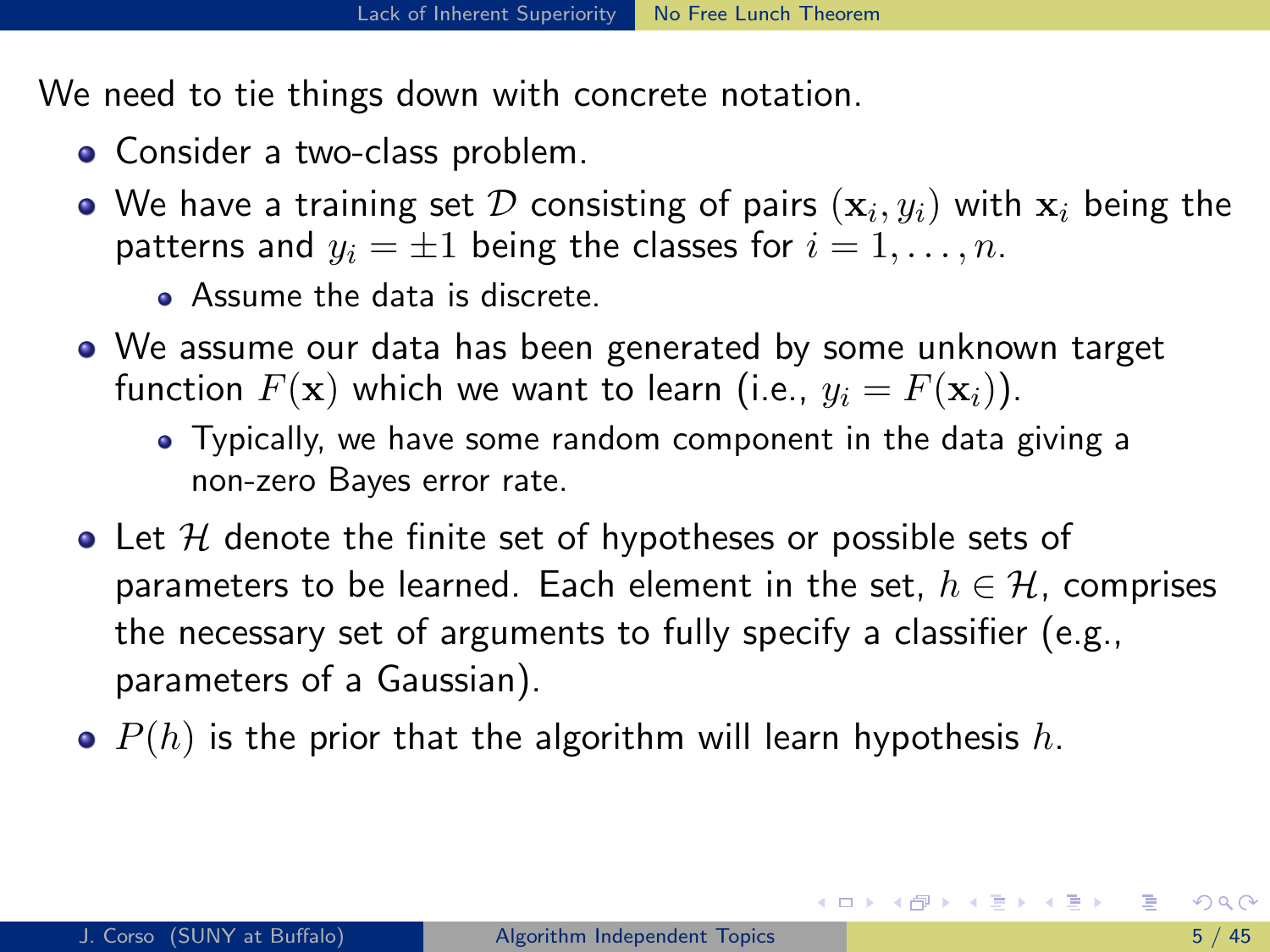- Consider a two-class problem.
- We have a training set  ${\cal D}$  consisting of pairs  $(\mathbf{x}_i, y_i)$  with  $\mathbf{x}_i$  being the patterns and  $y_i = \pm 1$  being the classes for  $i = 1, \ldots, n$ .
	- **Assume the data is discrete.**
- We assume our data has been generated by some unknown target function  $F(\mathbf{x})$  which we want to learn (i.e.,  $y_i = F(\mathbf{x}_i)$ ).
	- Typically, we have some random component in the data giving a non-zero Bayes error rate.
- $\bullet$  Let H denote the finite set of hypotheses or possible sets of parameters to be learned. Each element in the set,  $h \in \mathcal{H}$ , comprises the necessary set of arguments to fully specify a classifier (e.g., parameters of a Gaussian).
- $\bullet$   $P(h)$  is the prior that the algorithm will learn hypothesis h.
- $\bullet$   $P(h|\mathcal{D})$  is the probability that the algorithm will yield hypothesis h when trained on the data D.

<span id="page-17-0"></span>イロト イ団 トイミト イミト ニヨー りんぴ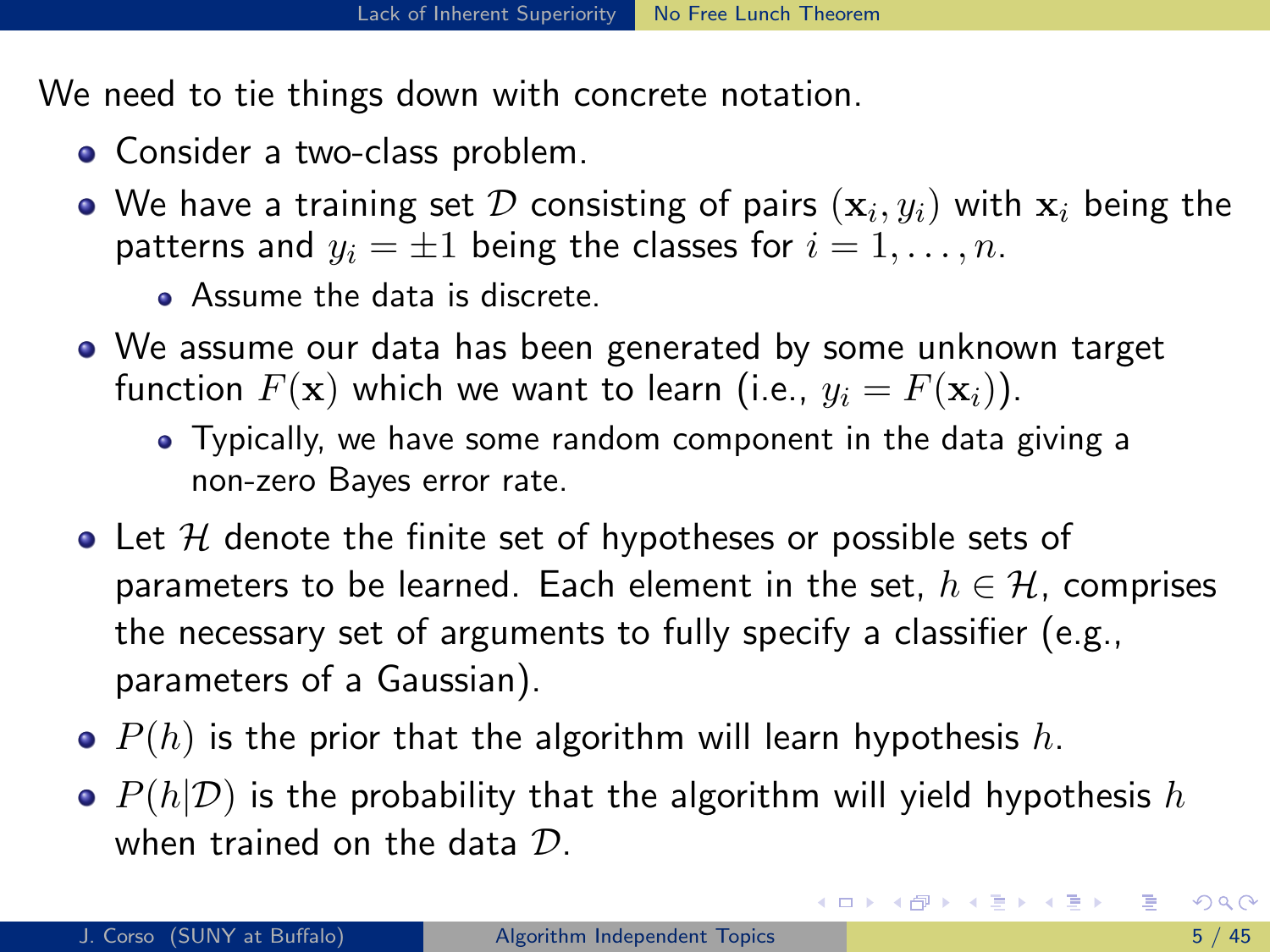$\bullet$  Let  $E$  be the error for our cost function (zero-one or for some general loss function).

**◆ロト→伊ト** 

ヨメ メラメ

<span id="page-18-0"></span>目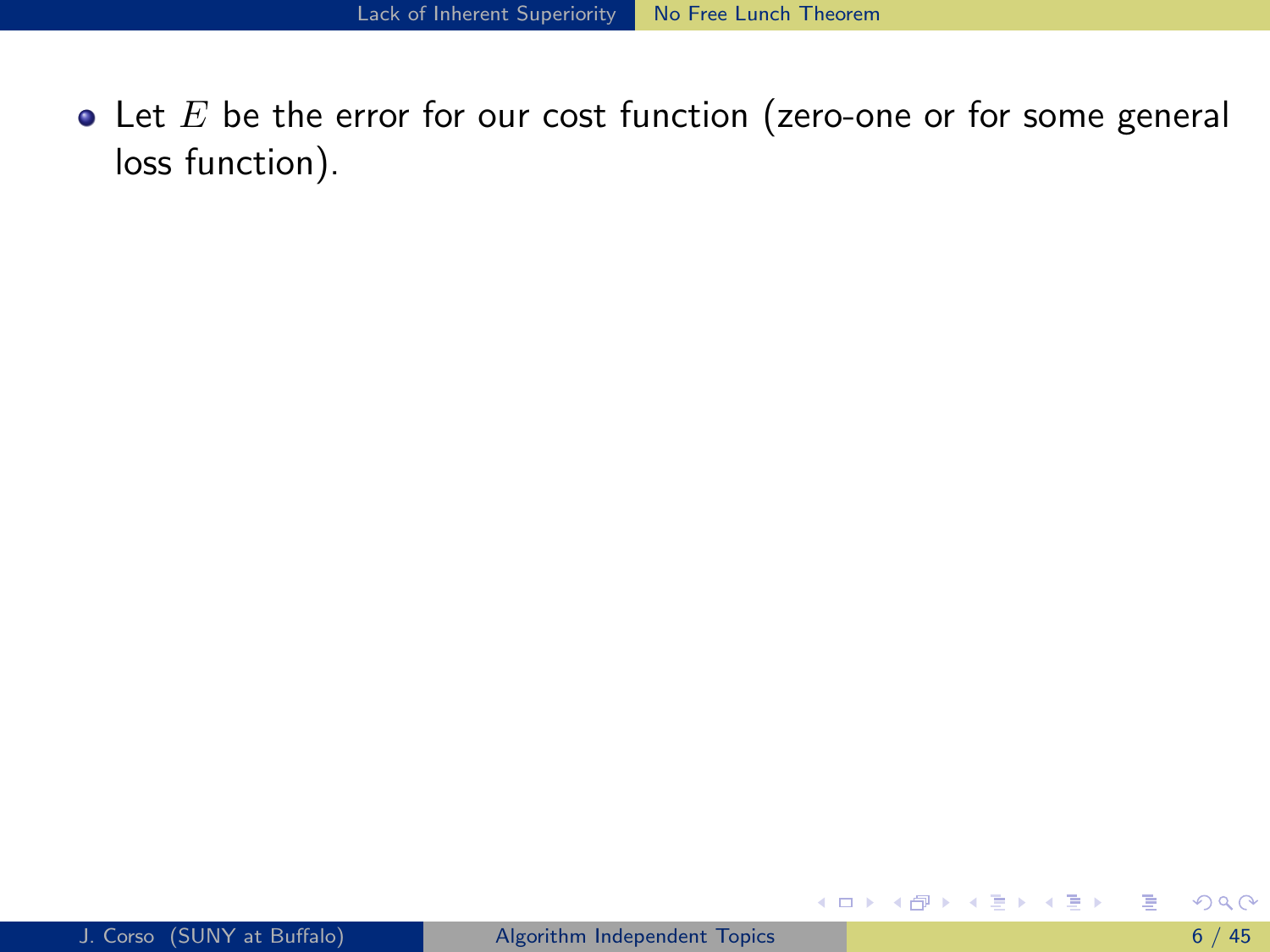- Let  $E$  be the error for our cost function (zero-one or for some general loss function).
- $\bullet$  We cannot compute the error directly (i.e., based on distance of  $h$  to the unknown target function  $F$ ).

( □ ) ( <sub>□</sub> )

<span id="page-19-0"></span>ミメスミメ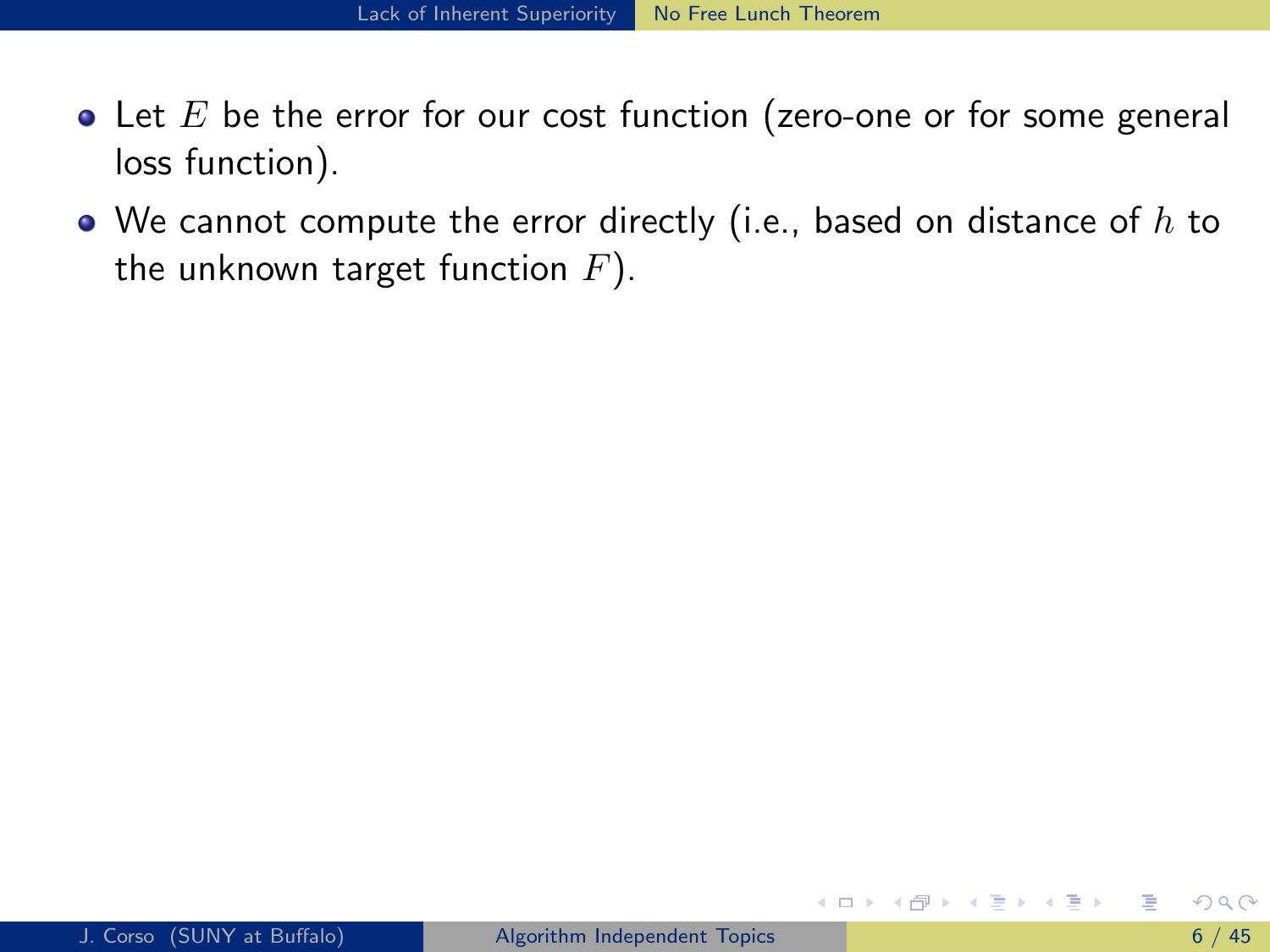- $\bullet$  Let E be the error for our cost function (zero-one or for some general loss function).
- $\bullet$  We cannot compute the error directly (i.e., based on distance of  $h$  to the unknown target function  $F$ ).
- So, what we can do is compute the expected value of the error given our dataset, which will require us to marginalize over all possible targets.

$$
\mathcal{E}[E|\mathcal{D}] = \sum_{h,F} \sum_{\mathbf{x} \notin \mathcal{D}} P(\mathbf{x}) \left[ 1 - \delta(F(\mathbf{x}), h(\mathbf{x})) \right] P(h|\mathcal{D}) P(F|\mathcal{D}) \tag{1}
$$

- We can view this as a weighted inner product between the distributions  $P(h|\mathcal{D})$  and  $P(F|\mathcal{D})$ .
- It says that the expected error is related to
	- **1** all possible inputs and their respective weights  $P(\mathbf{x})$ ;
	- **2** the "match" between the hypothesis h and the target  $F$ .

<span id="page-20-0"></span>イロト イ母 トイヨ トイヨ トー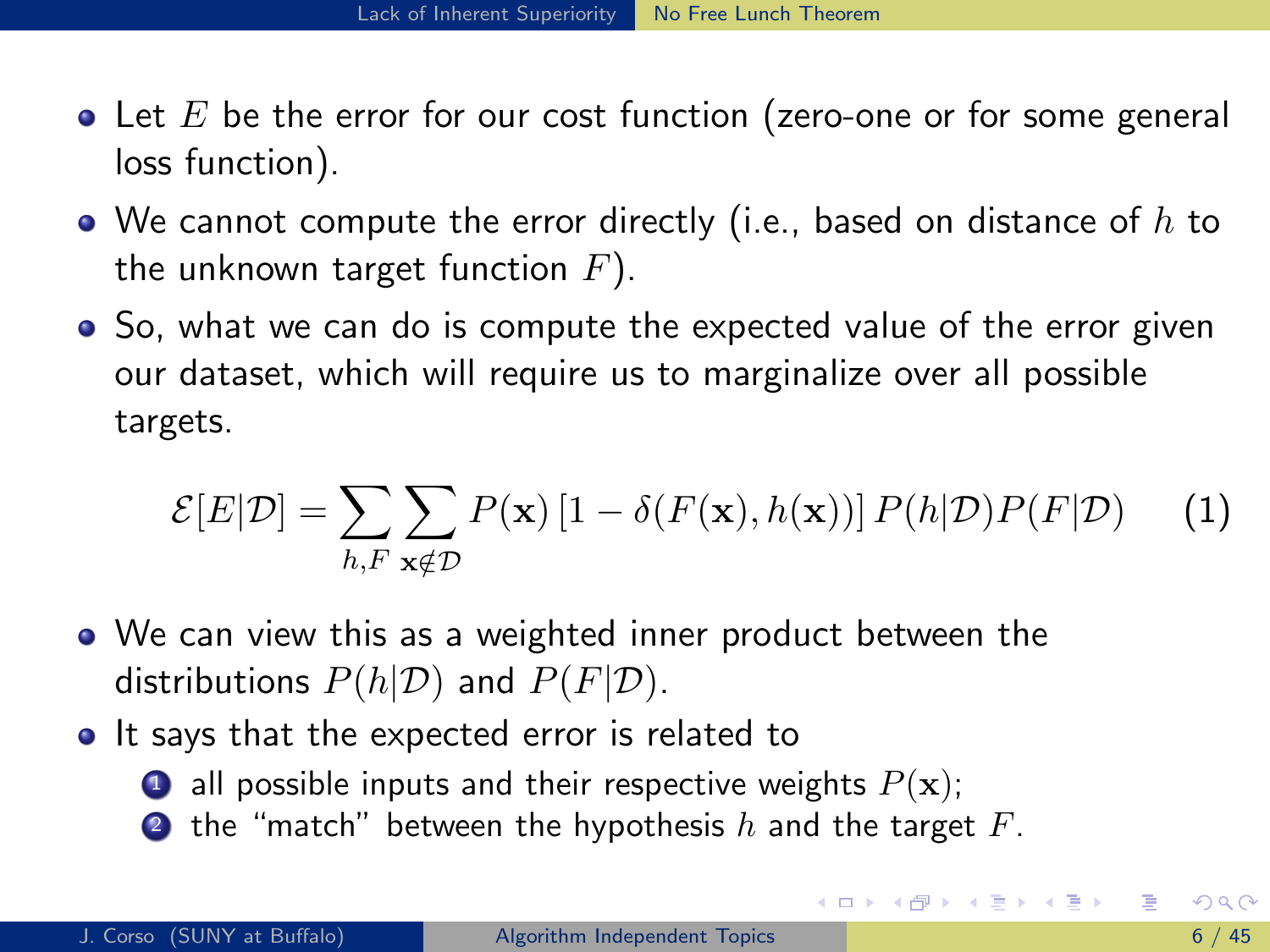#### Cannot Prove Much About Generalization

<span id="page-21-0"></span>• The key point here, however, is that **without prior knowledge of** the target distribution  $P(F|\mathcal{D})$ , we can prove little about any paricular learning algorithm  $P(h|\mathcal{D})$ , including its generalization performance.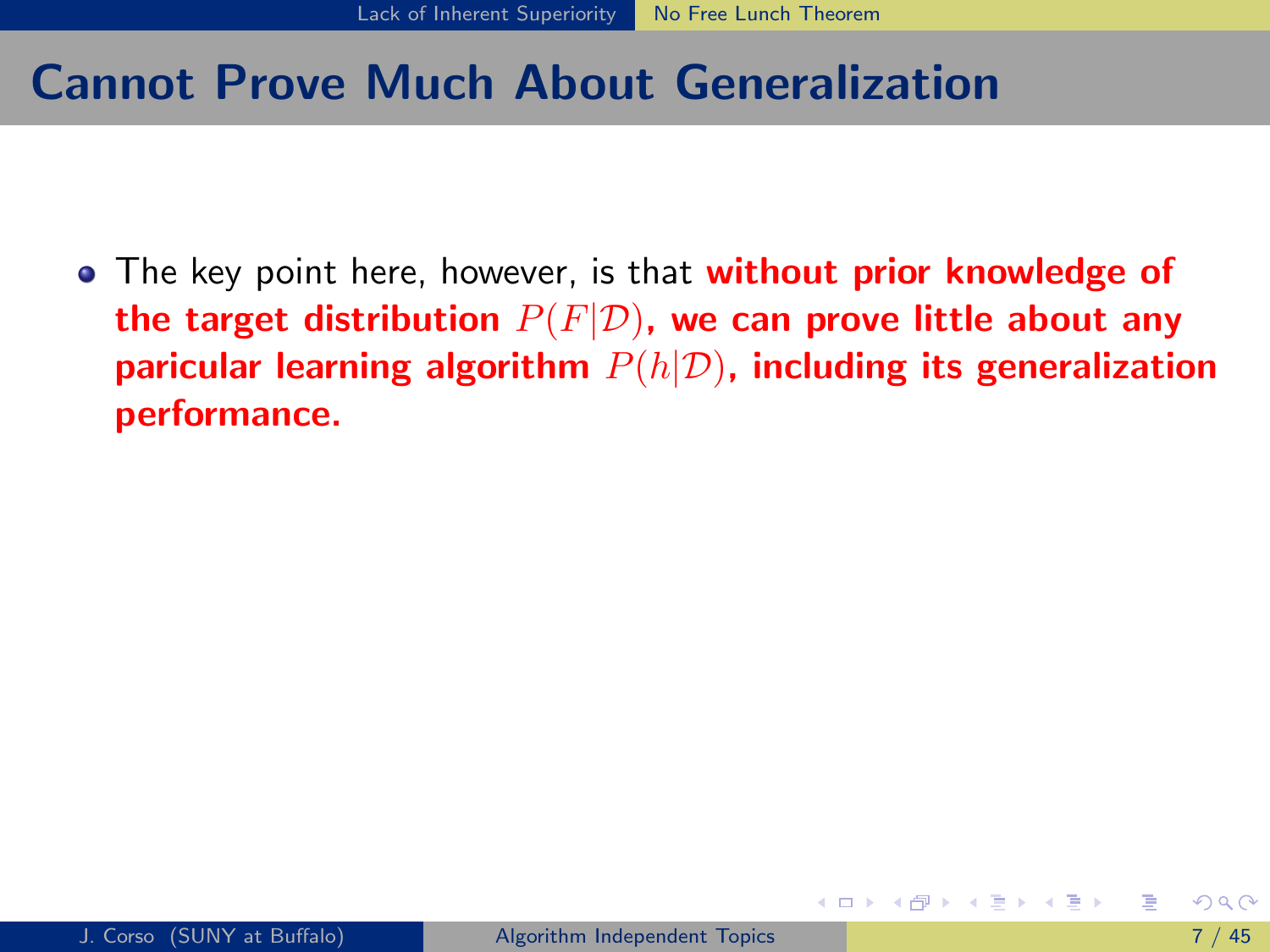### Cannot Prove Much About Generalization

- The key point here, however, is that **without prior knowledge of** the target distribution  $P(F|D)$ , we can prove little about any paricular learning algorithm  $P(h|\mathcal{D})$ , including its generalization performance.
- The expected off-training set error when the true function is  $F(\mathbf{x})$ and the probability for the  $k$ th candidate learning algorithm is  $P_k(h(\mathbf{x})|\mathcal{D})$  follows:

$$
\mathcal{E}_k[E|F,n] = \sum_{\mathbf{x} \notin \mathcal{D}} P(\mathbf{x}) \left[1 - \delta(F(\mathbf{x}), h(\mathbf{x}))\right] P_k(h(\mathbf{x})|\mathcal{D}) \tag{2}
$$

<span id="page-22-0"></span>イロト イ押 トイヨ トイヨ トー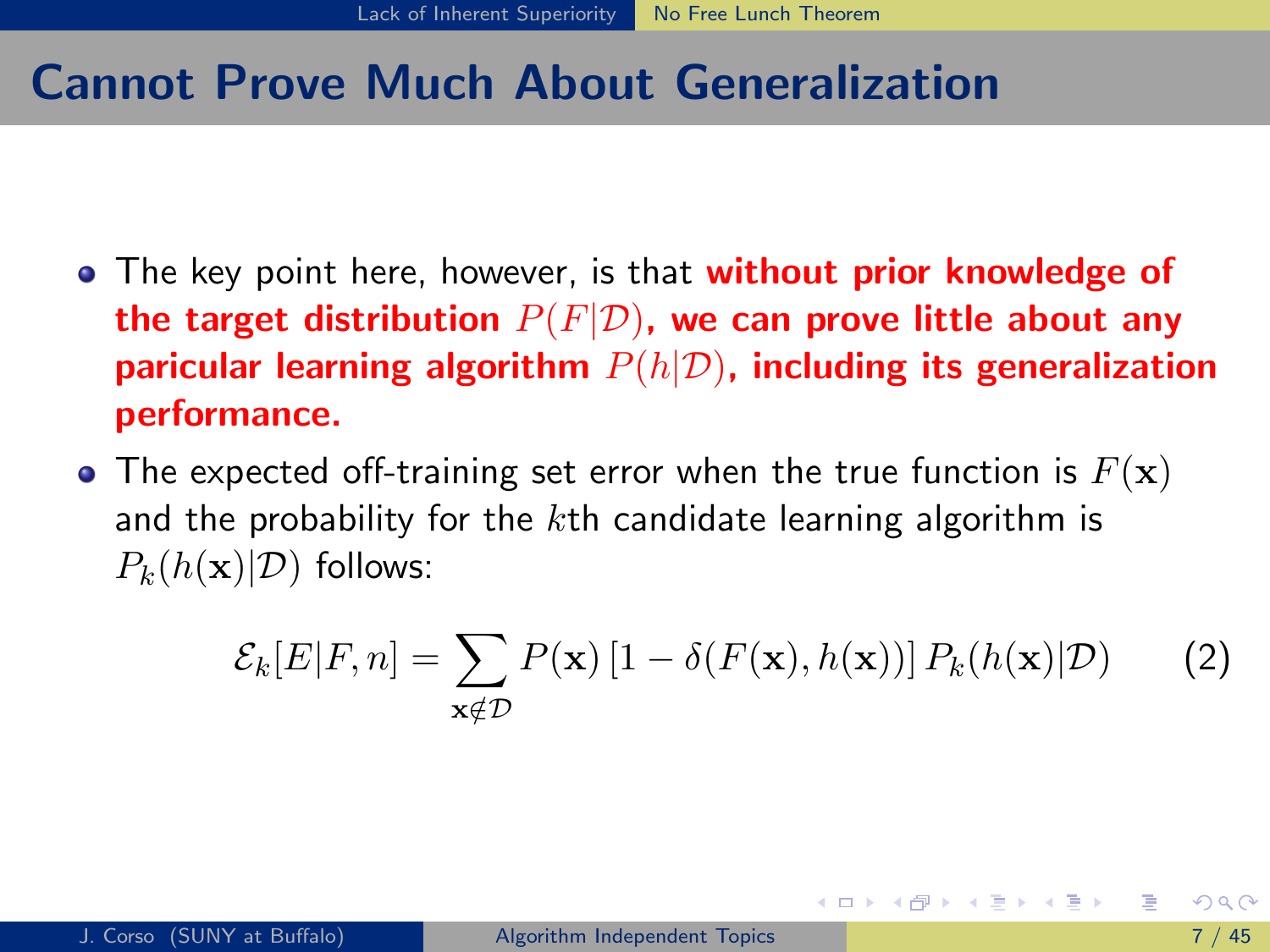For any two learning algorithms  $P_1(h|\mathcal{D})$  and  $P_2(h|\mathcal{D})$ , the following are true, independent of the sampling distribution  $P(x)$  and the number n of training points:

 $\bullet$  Uniformly averaged over all target functions  $F$ ,

<span id="page-23-0"></span>
$$
\mathcal{E}_1[E|F,n] - \mathcal{E}_2[E|F,n] = 0.
$$
\n(3)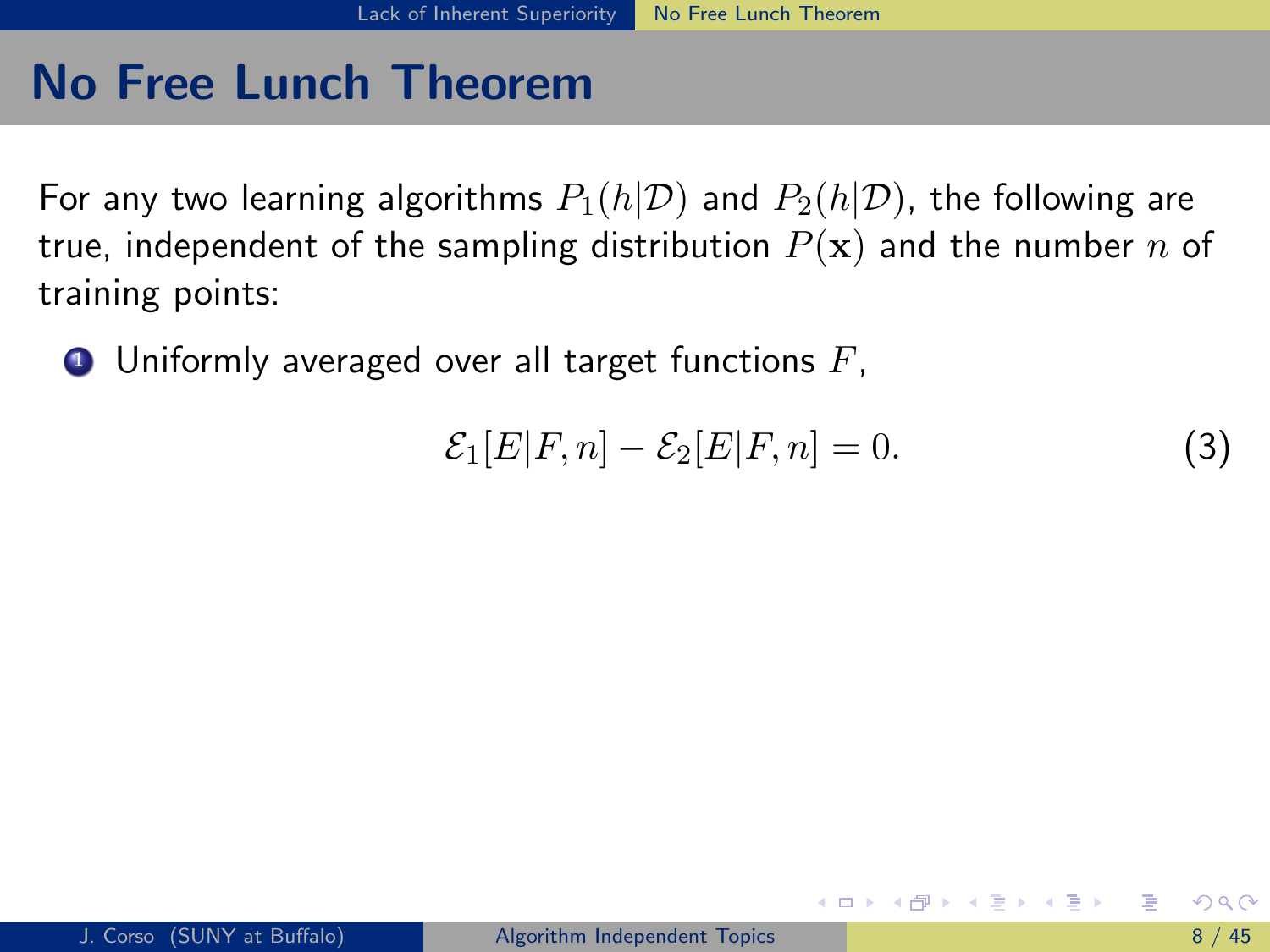For any two learning algorithms  $P_1(h|\mathcal{D})$  and  $P_2(h|\mathcal{D})$ , the following are true, independent of the sampling distribution  $P(x)$  and the number n of training points:

 $\bullet$  Uniformly averaged over all target functions  $F$ ,

$$
\mathcal{E}_1[E|F,n] - \mathcal{E}_2[E|F,n] = 0. \tag{3}
$$

<span id="page-24-0"></span>イロト イ押ト イヨト イヨトー

No matter how clever we are at choosing a "good" learning algorithm  $P_1(h|\mathcal{D})$  and a "bad" algorithm  $P_2(h|\mathcal{D})$ , if all target functions are equally likely, then the "good" algorithm will not outperform the "bad" one.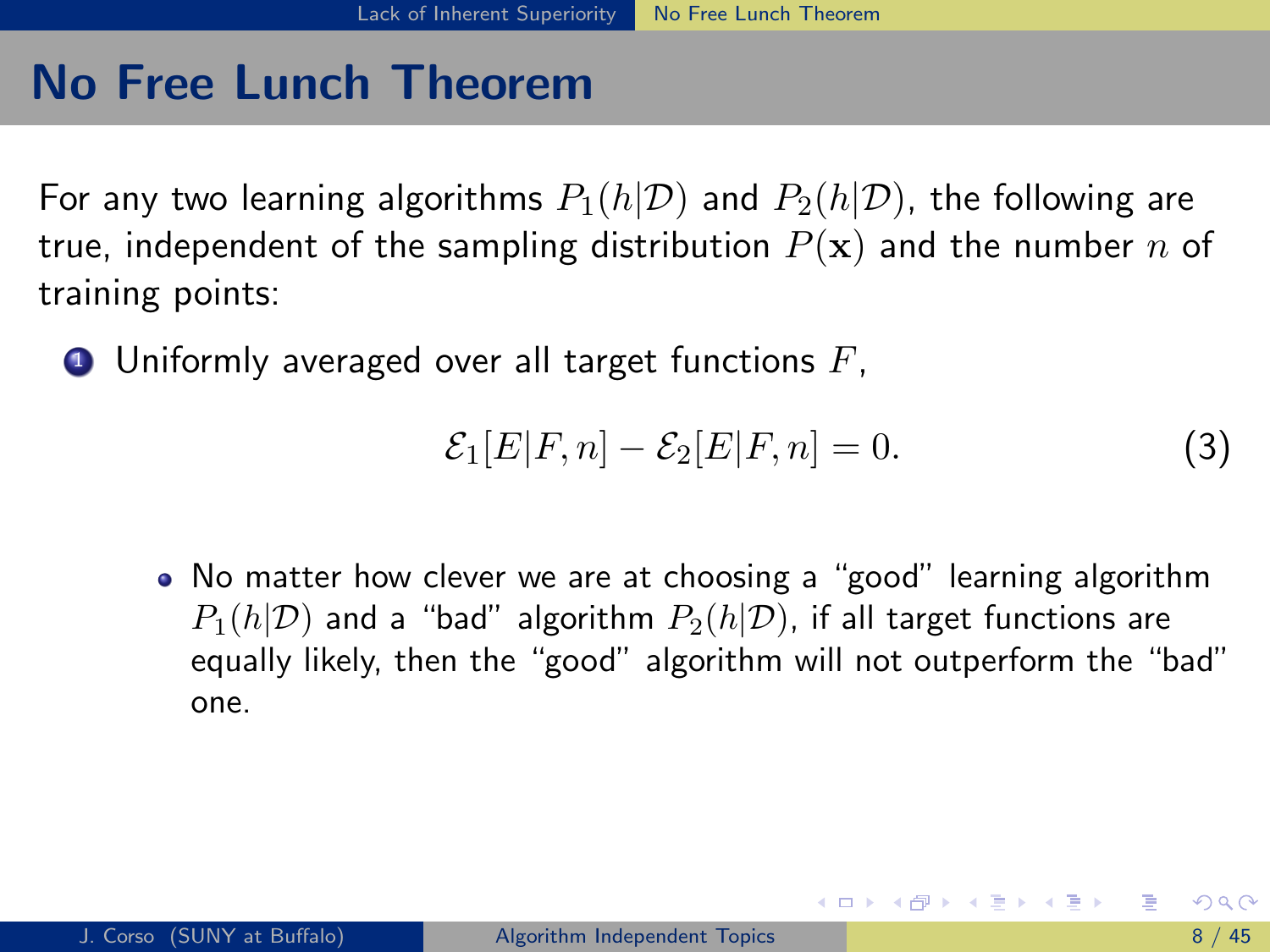For any two learning algorithms  $P_1(h|\mathcal{D})$  and  $P_2(h|\mathcal{D})$ , the following are true, independent of the sampling distribution  $P(x)$  and the number n of training points:

 $\bullet$  Uniformly averaged over all target functions  $F$ ,

<span id="page-25-0"></span>
$$
\mathcal{E}_1[E|F,n] - \mathcal{E}_2[E|F,n] = 0. \tag{3}
$$

- No matter how clever we are at choosing a "good" learning algorithm  $P_1(h|\mathcal{D})$  and a "bad" algorithm  $P_2(h|\mathcal{D})$ , if all target functions are equally likely, then the "good" algorithm will not outperform the "bad" one.
- There are no  $i$  and  $j$  such that for all  $F(\mathbf{x})$ ,  $\mathcal{E}_i[E|F,n] > \mathcal{E}_j[E|F,n].$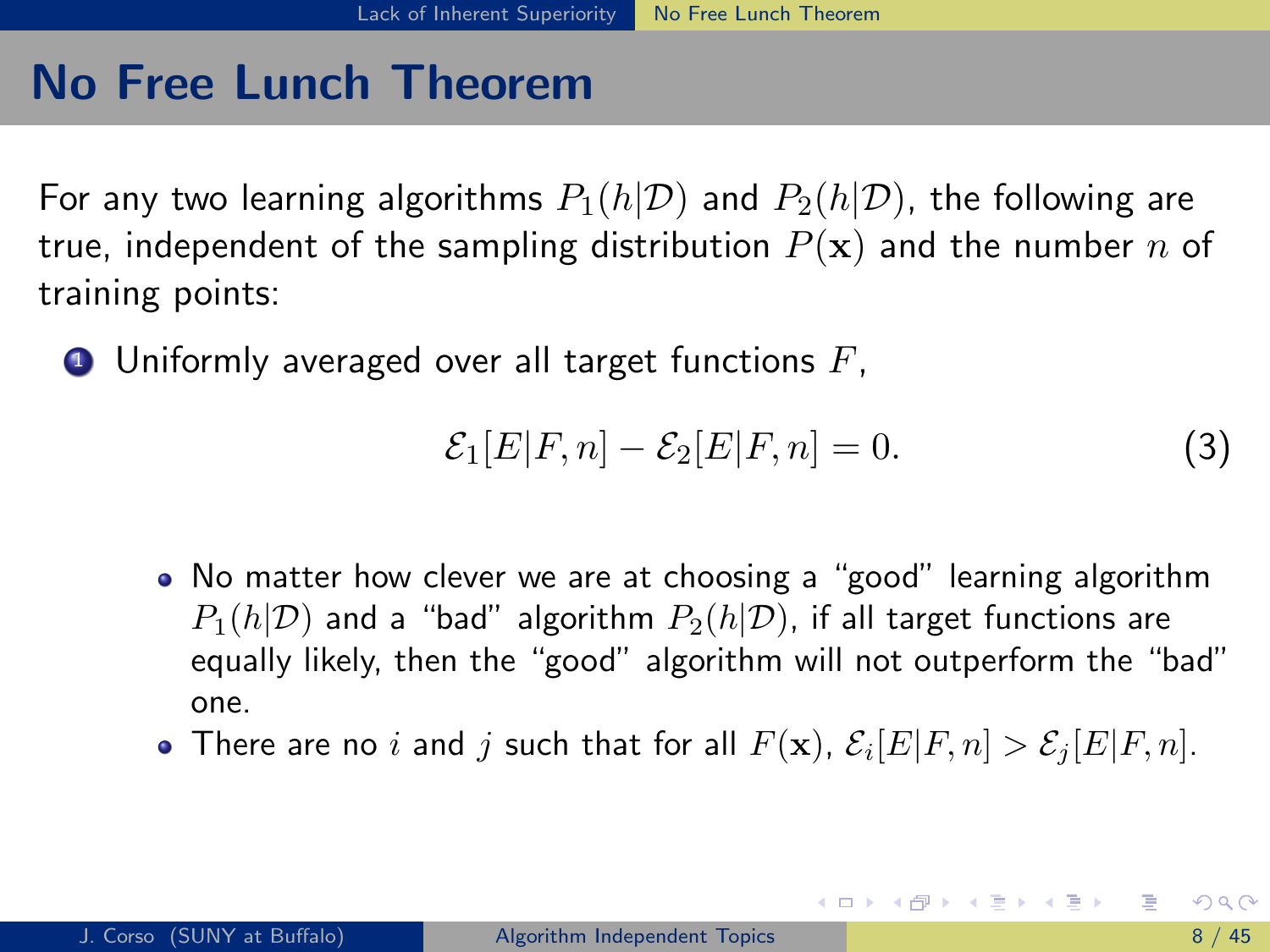For any two learning algorithms  $P_1(h|\mathcal{D})$  and  $P_2(h|\mathcal{D})$ , the following are true, independent of the sampling distribution  $P(x)$  and the number n of training points:

 $\bullet$  Uniformly averaged over all target functions  $F$ ,

$$
\mathcal{E}_1[E|F,n] - \mathcal{E}_2[E|F,n] = 0.
$$
\n(3)

<span id="page-26-0"></span>イロメ イ部メ イ君メ イ君メー

- No matter how clever we are at choosing a "good" learning algorithm  $P_1(h|\mathcal{D})$  and a "bad" algorithm  $P_2(h|\mathcal{D})$ , if all target functions are equally likely, then the "good" algorithm will not outperform the "bad" one.
- There are no  $i$  and  $j$  such that for all  $F(\mathbf{x})$ ,  $\mathcal{E}_i[E|F,n] > \mathcal{E}_j[E|F,n].$
- Furthermore, there is at least one target function for which random guessing is a better algorithm!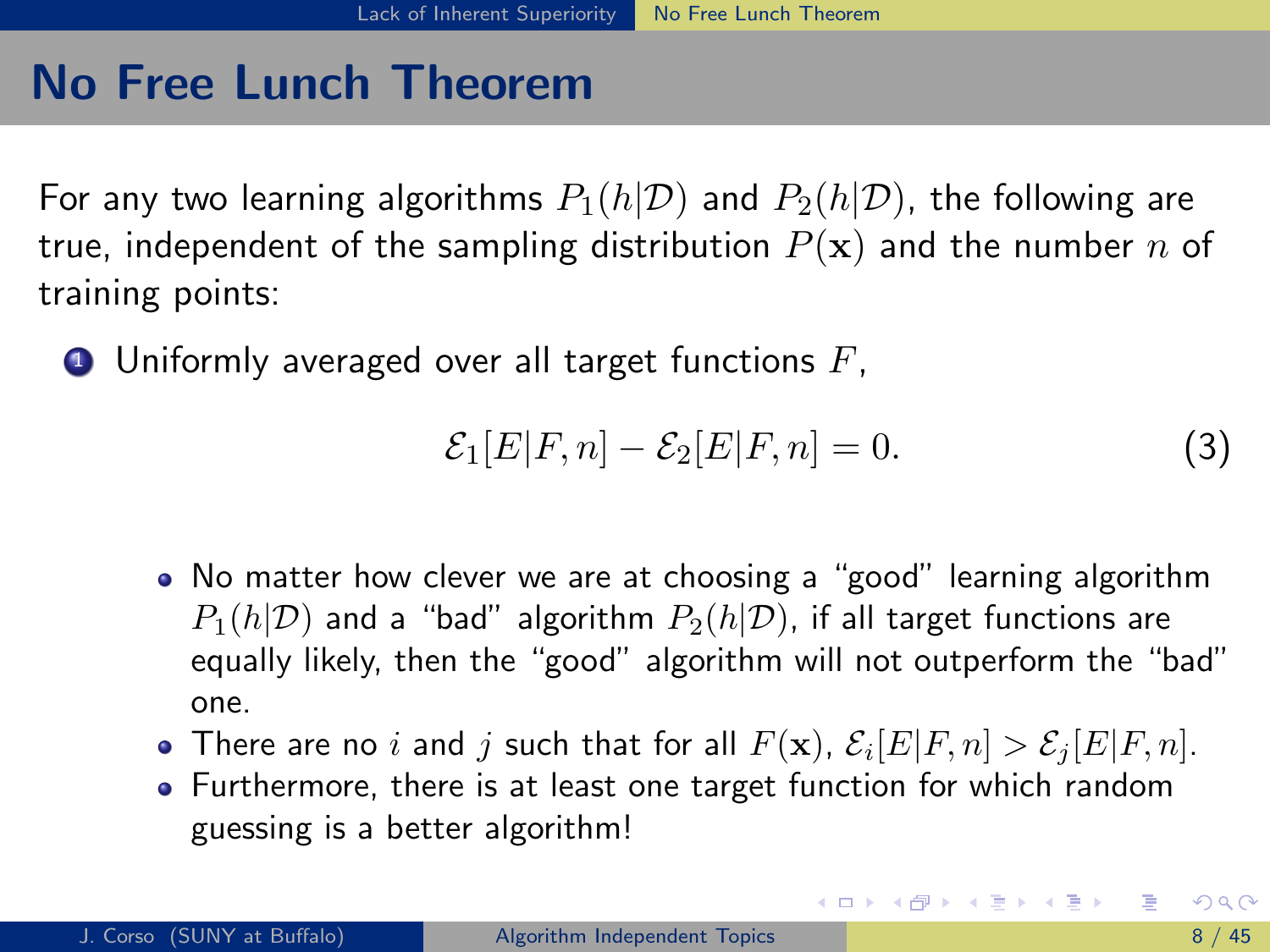**•** For any fixed training set  $D$ , uniformly averaged over  $F$ ,

$$
\mathcal{E}_1[E|F,\mathcal{D}] - \mathcal{E}_2[E|F,\mathcal{D}] = 0. \tag{4}
$$

イロメ イ部メ イヨメ イヨメー

<span id="page-27-0"></span>目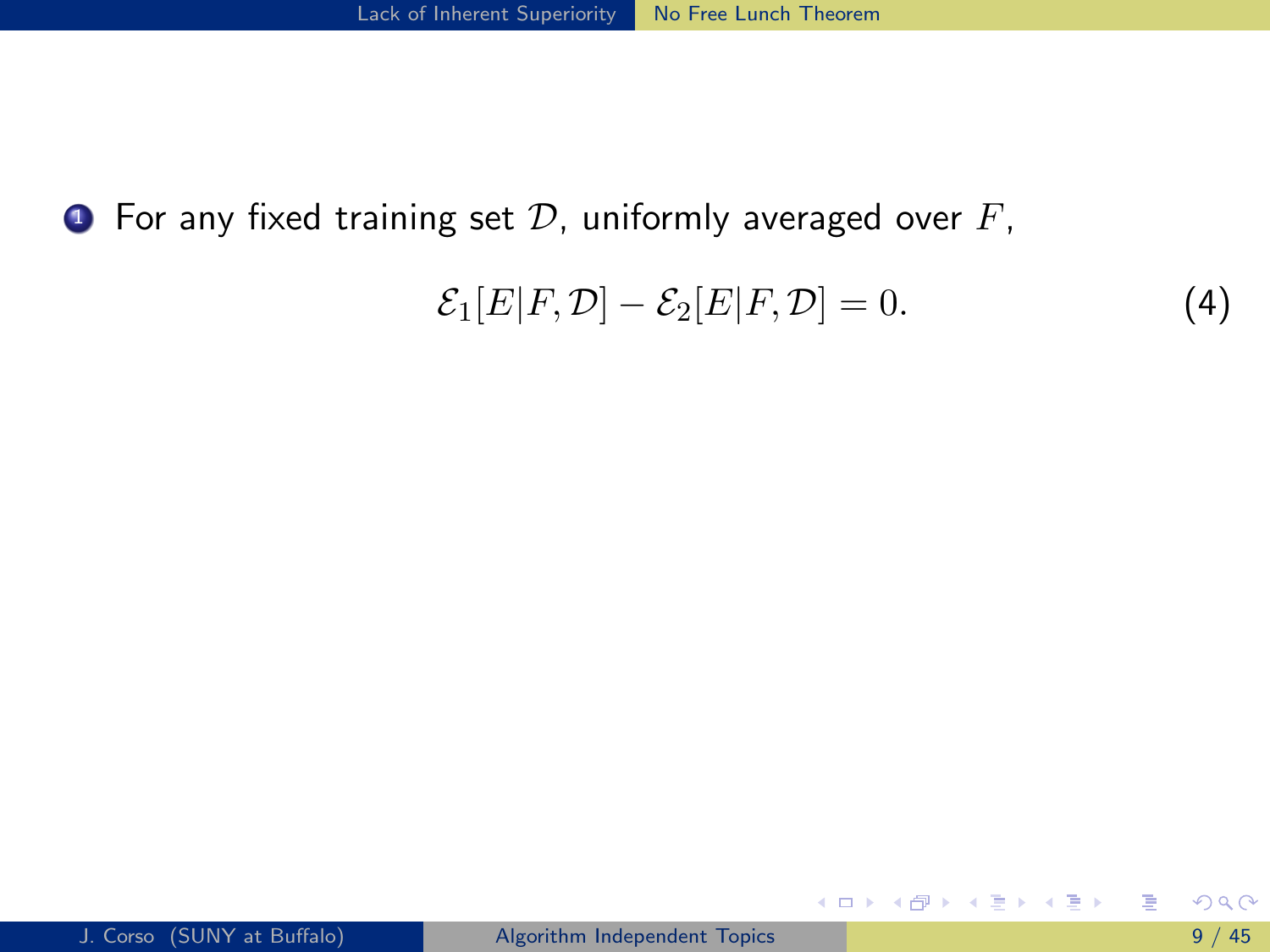$\bullet$  For any fixed training set  $\mathcal D$ , uniformly averaged over  $F$ ,

$$
\mathcal{E}_1[E|F,\mathcal{D}] - \mathcal{E}_2[E|F,\mathcal{D}] = 0. \tag{4}
$$

**2** Uniformly averaged over all priors  $P(F)$ ,

$$
\mathcal{E}_1[E|n] - \mathcal{E}_2[E|n] = 0. \tag{5}
$$

K ロ ▶ K 倒 ▶ K 듣 ▶ K 듣 ▶ ...

<span id="page-28-0"></span>目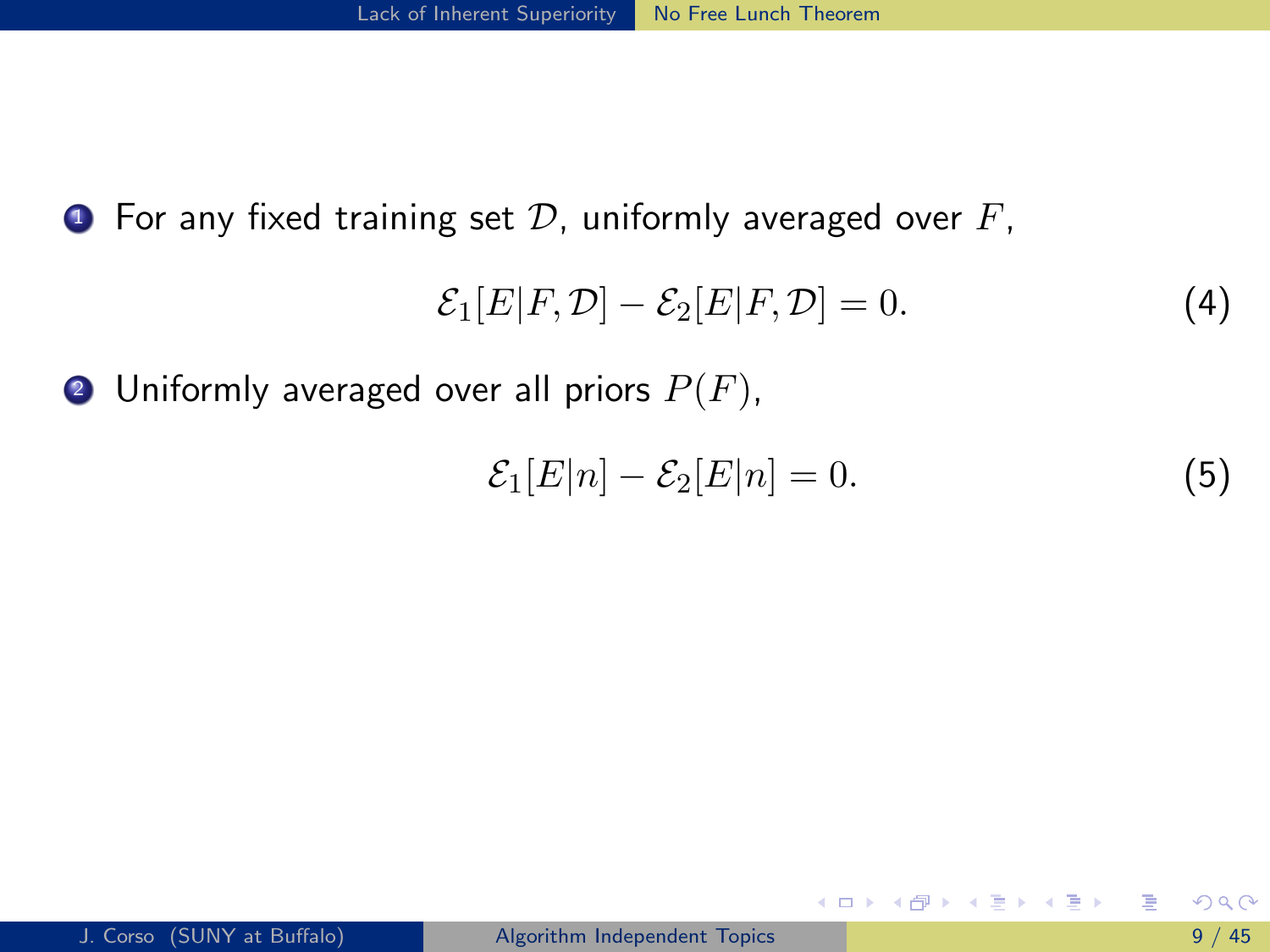$\bullet$  For any fixed training set D, uniformly averaged over F,

$$
\mathcal{E}_1[E|F,\mathcal{D}] - \mathcal{E}_2[E|F,\mathcal{D}] = 0. \tag{4}
$$

**2** Uniformly averaged over all priors  $P(F)$ ,

$$
\mathcal{E}_1[E|n] - \mathcal{E}_2[E|n] = 0. \tag{5}
$$

**3** For any fixed training set D, uniformly averaged over  $P(F)$ ,

$$
\mathcal{E}_1[E|\mathcal{D}] - \mathcal{E}_2[E|\mathcal{D}] = 0. \tag{6}
$$

<span id="page-29-0"></span>K ロンス 御 > ス ヨ > ス ヨ > 一 ヨ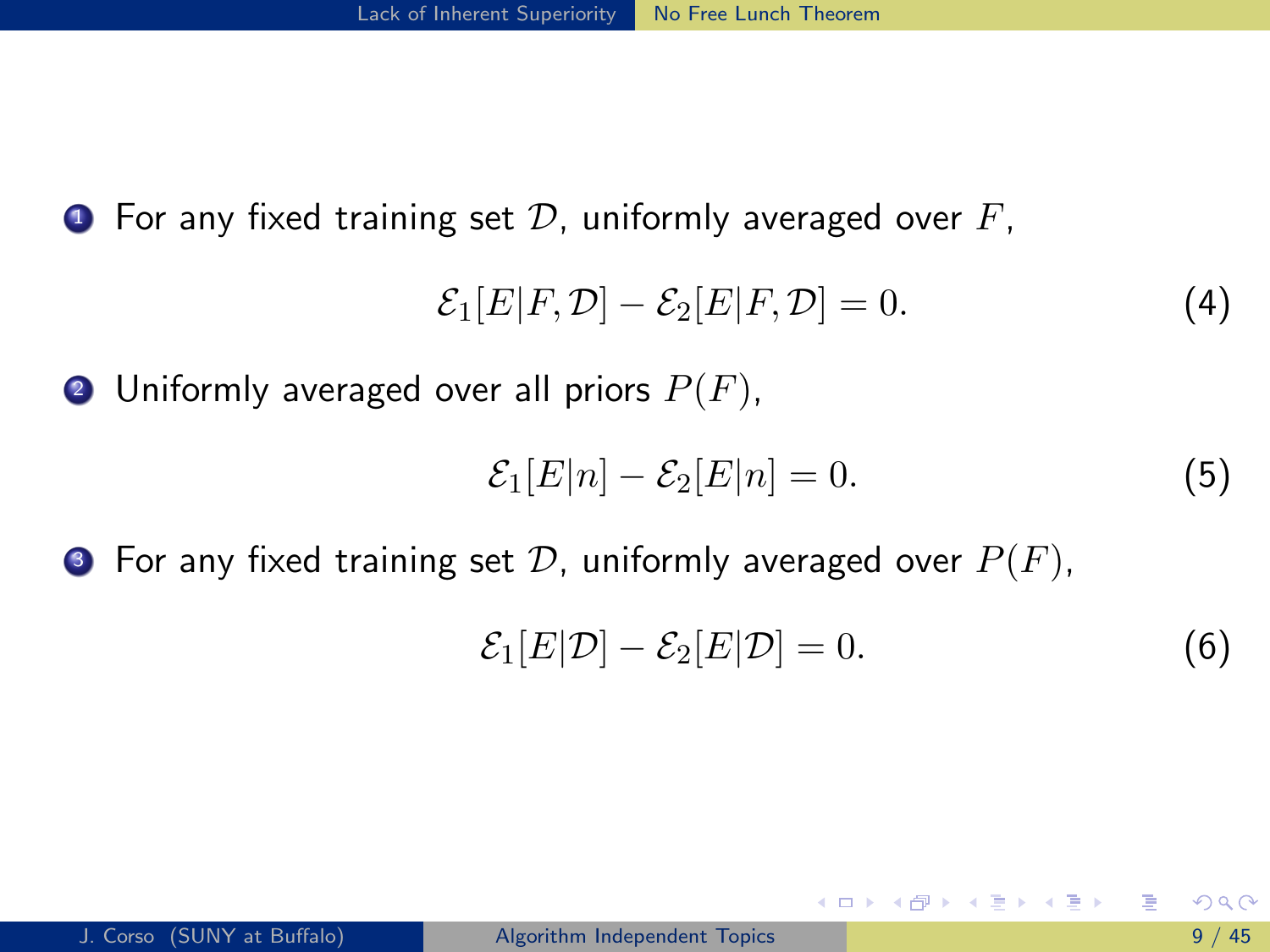## An NFLT Example

|   | $\mathbf x$ | F  | $h_1$       | $h_2$ |
|---|-------------|----|-------------|-------|
|   | 000         | 1  | 1           | 1     |
| D | 001         | -1 | -1          | -1    |
|   | 010         | 1  | 1           | 1     |
|   | 011         | -1 | 1           | -1    |
|   | 100         | 1  | $\mathbf 1$ | -1    |
|   | 101         | -1 | 1           | -1    |
|   | 110         | 1  | $\mathbf 1$ | -1    |
|   | 111         | 1  | 1           | -1    |

- Given 3 binary features.
- Expected off-training set errors are  $\mathcal{E}_1 = 0.4$  and  $\mathcal{E}_2 = 0.6$ .
- The fact that we do not know  $F(\mathbf{x})$ beforehand means that all targets are equally likely and we therefore must average over all possible ones.
- <span id="page-30-0"></span>For each of the consistent  $2^5$  distinct target functions, there is exactly one other target function whose output is inverted for each of the patterns outside of the training set. Thus, they're behaviors are inverted and cancel.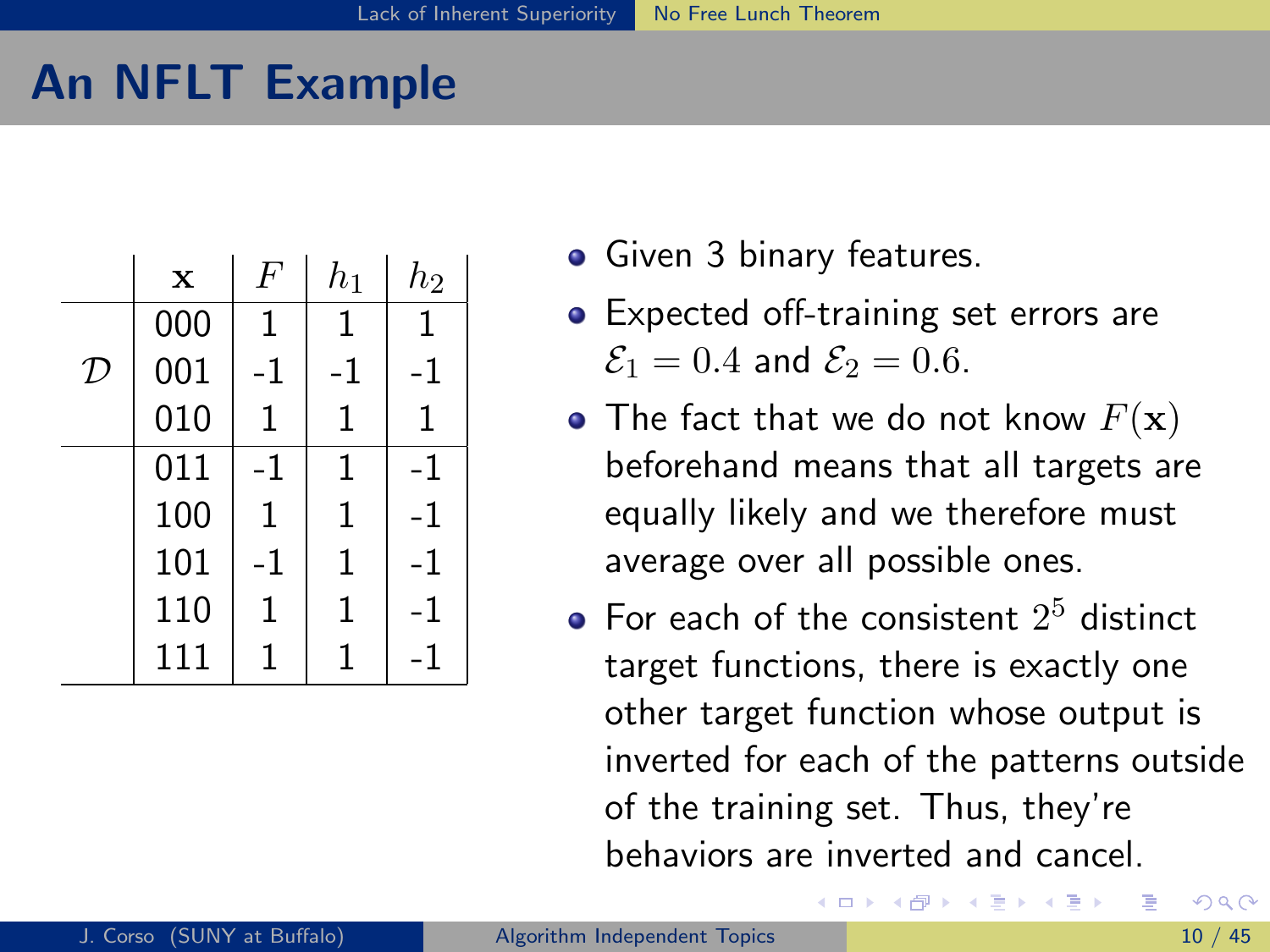### Illustration of Part 1: A Conservation Generalization



 $\bullet$  There is a conservation idea one can take from this: For every possible learning algorithm for binary classification the sum of possible realing algorithm for binary elassification the sum of performance over all possible target func[tion](#page-30-0)s is exactly zero.<br>Description [h](#page-32-0)[ig](#page-30-0)[he](#page-31-0)[r](#page-32-0) [th](#page-1-0)[a](#page-2-0)[n](#page-33-0) [a](#page-34-0)[v](#page-1-0)[e](#page-2-0)[ra](#page-51-0)[g](#page-52-0)e serves in the serveral properties in the serveral properties in the serveral p

<span id="page-31-0"></span>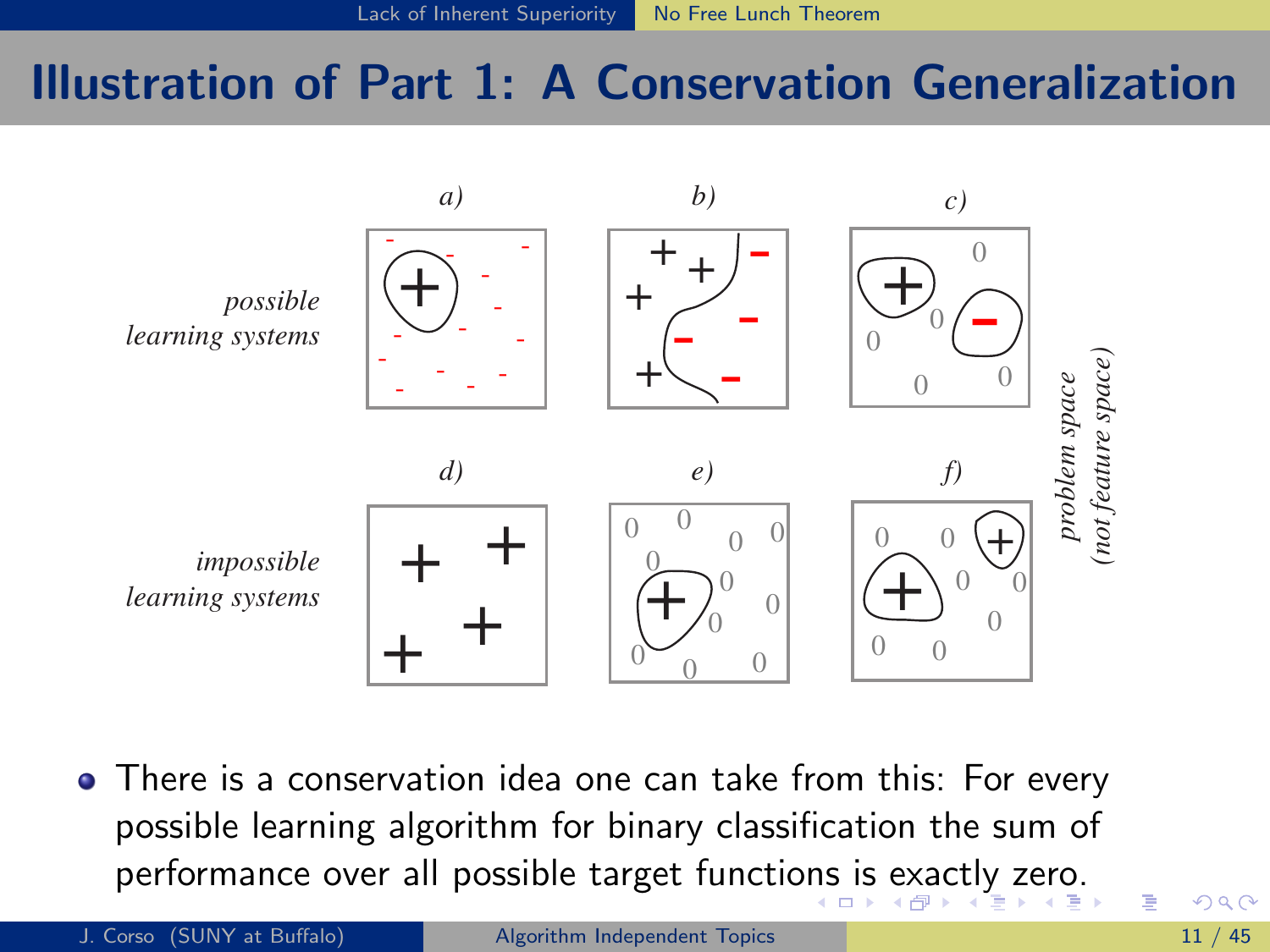## NFLT Take Home Message

• It is the assumptions about the learning algorithm and the particular pattern recognition scenario that are relevant.

**4 ロ ▶ 4 母 ▶ 4** 

<span id="page-32-0"></span>ヨメ メラメ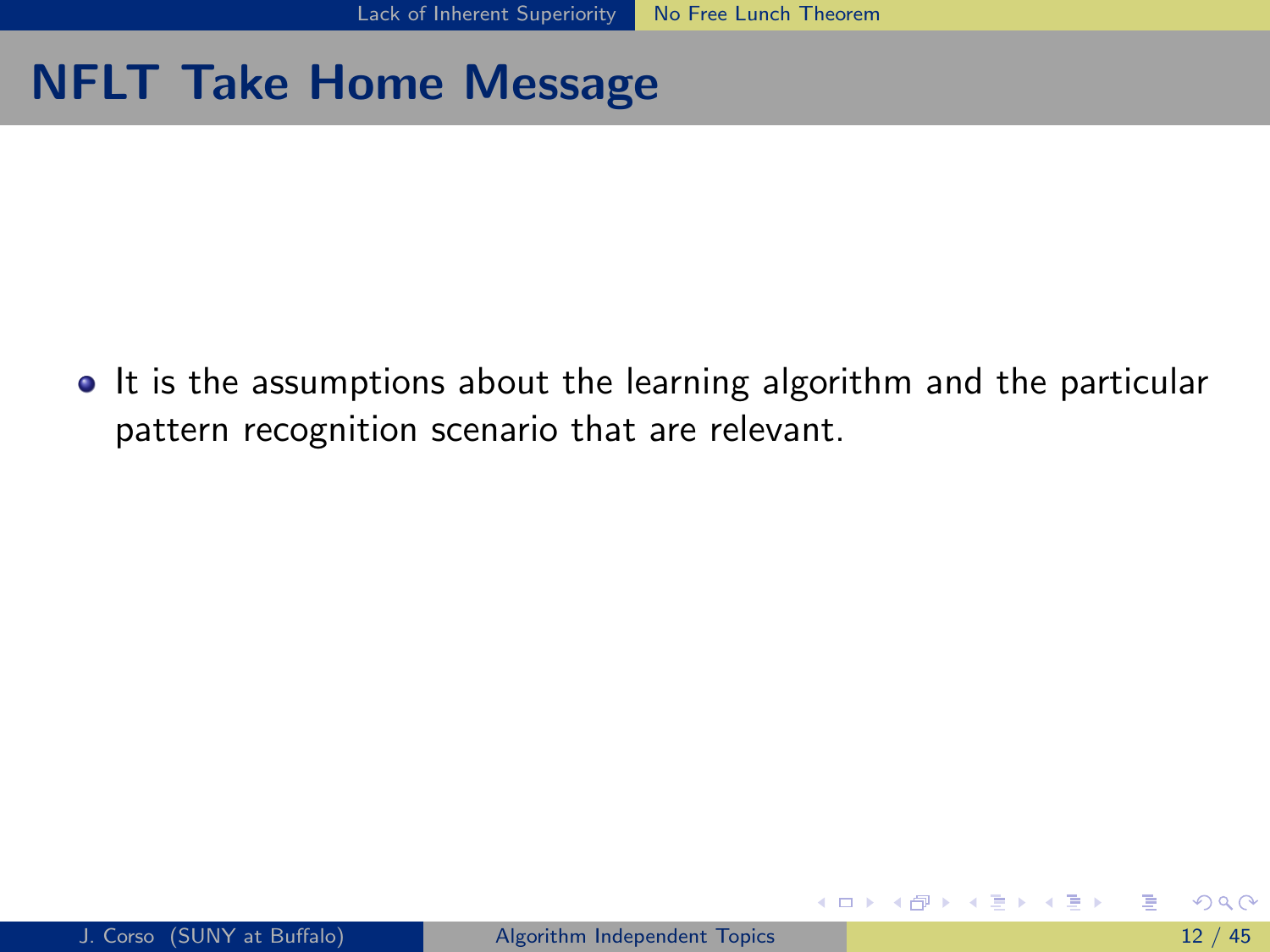## NFLT Take Home Message

- It is the assumptions about the learning algorithm and the particular pattern recognition scenario that are relevant.
- <span id="page-33-0"></span>This is a particularly important issue in practical pattern recognition scenarios when even strongly theoretically grounded methods may behave poorly.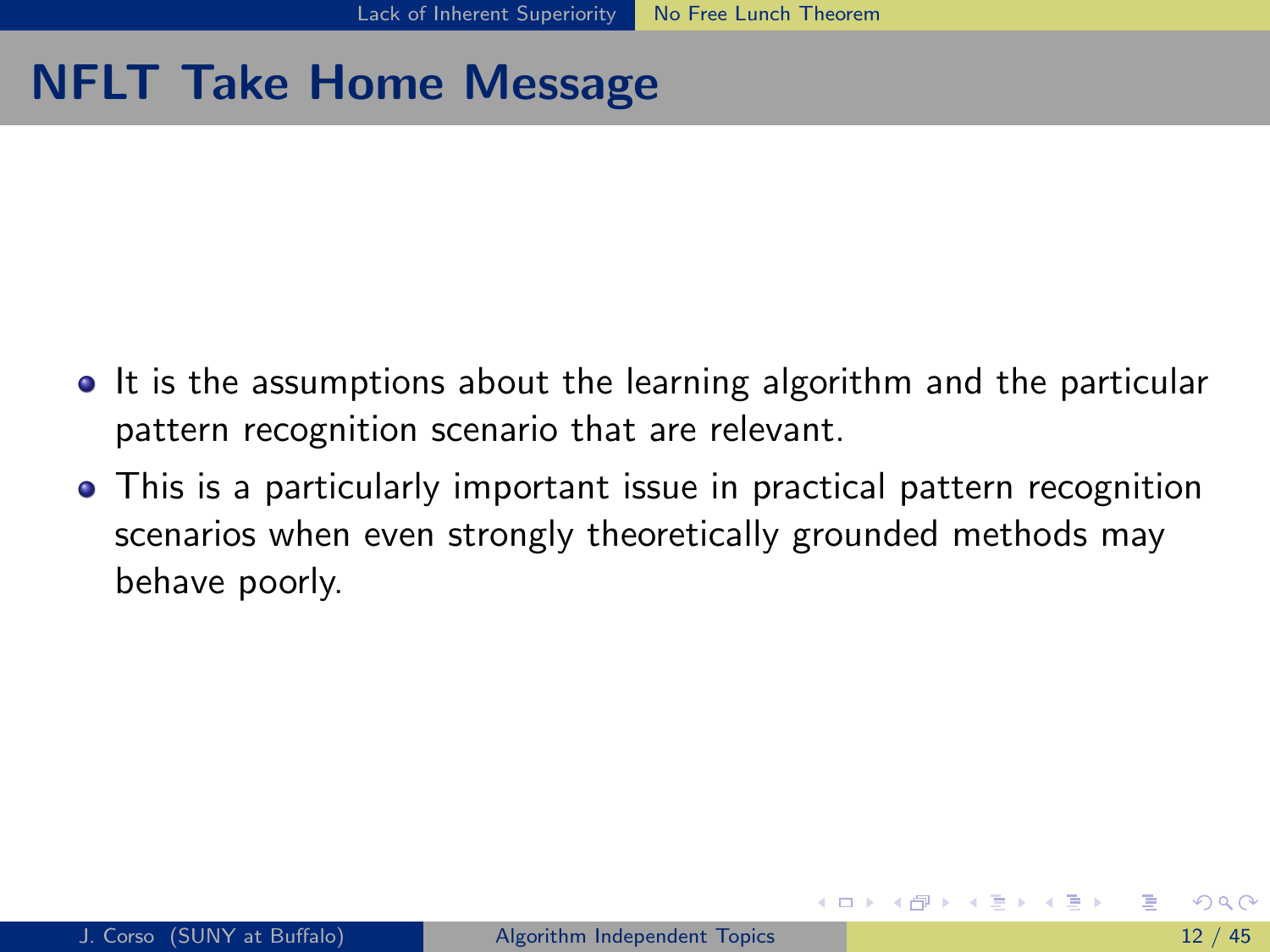# Ugly Duckling Theorem

- Now, we turn our attention to a related question: is there any one feature or pattern representation that will yield better classification performance in the absence of assumptions?
- No! you guessed it!



<span id="page-34-0"></span>4 D F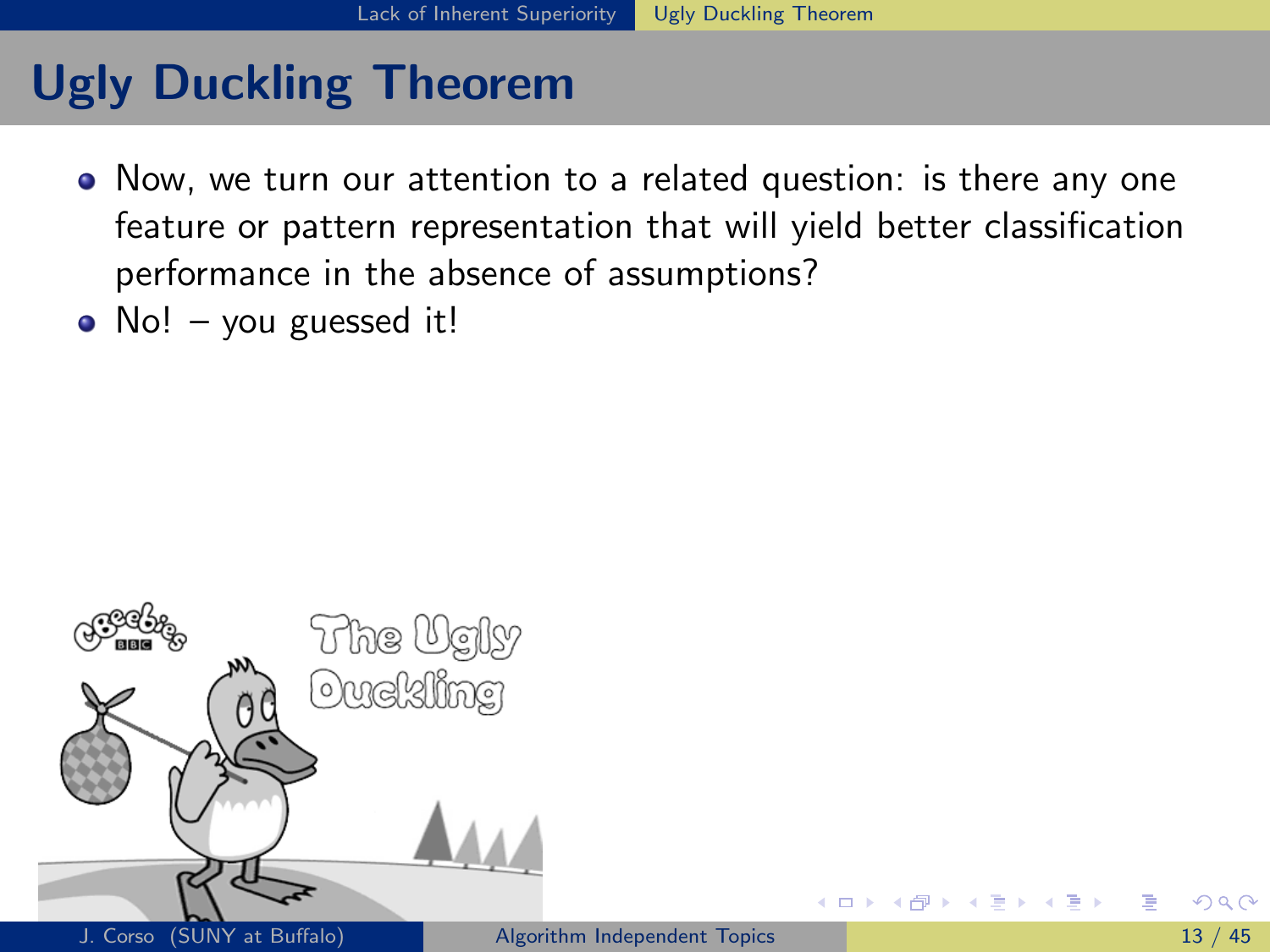# Ugly Duckling Theorem

- Now, we turn our attention to a related question: is there any one feature or pattern representation that will yield better classification performance in the absence of assumptions?
- No! you guessed it!
- The ugly duckling theorem states that in the absence of assumptions, there is no privileged or "best" feature. Indeed, even the way we compute similarity between patterns depends implicitly on the assumptions.



<span id="page-35-0"></span>4 D F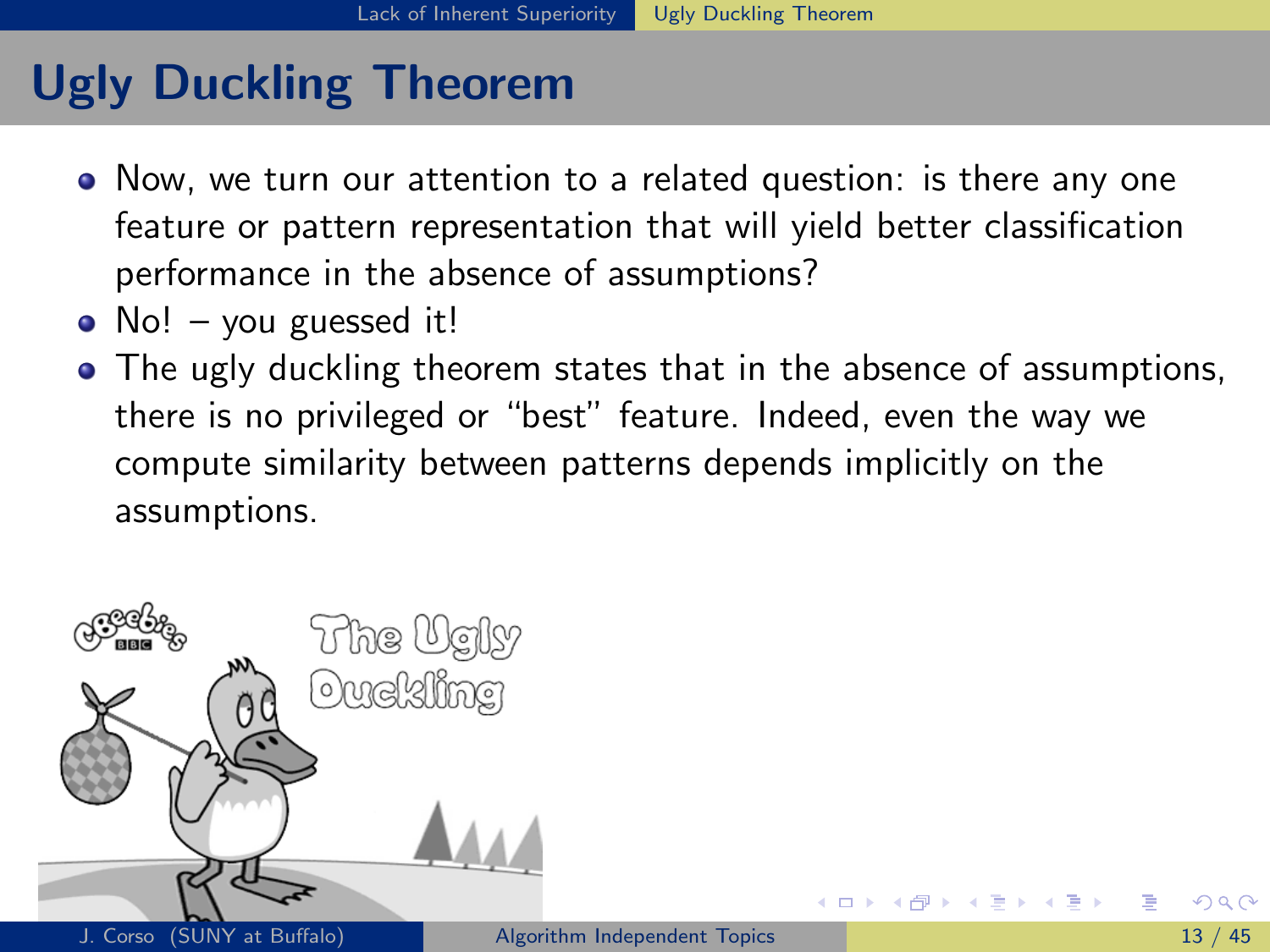- Now, we turn our attention to a related question: is there any one feature or pattern representation that will yield better classification performance in the absence of assumptions?
- No! you guessed it!
- The ugly duckling theorem states that in the absence of assumptions, there is no privileged or "best" feature. Indeed, even the way we compute similarity between patterns depends implicitly on the assumptions.
- And, of course, these assumptions may or may not be correct...



<span id="page-36-0"></span>∢ □ ▶ ⊣ n □ ▶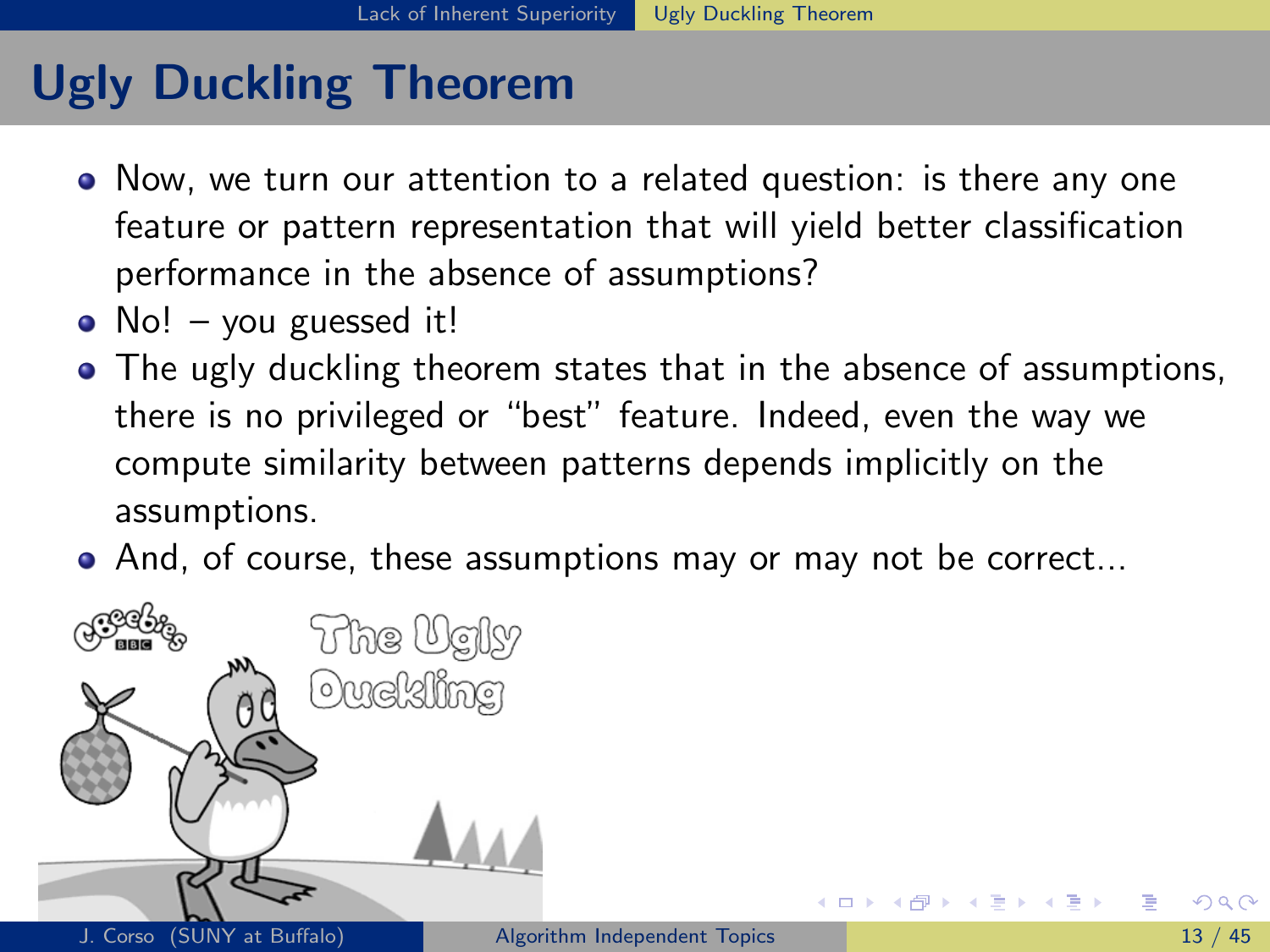## Feature Representation

- We can use logical expressions or "predicates" to describe a pattern (we will get to this later in non-metric methods).
- Denote a binary feature attribute by  $f_i$ , then a particular pattern might be described by the predicate  $f_1 \wedge f_2$ .
- $\bullet$  We could also define such predicates on the data itself:  $\mathbf{x}_1 \vee \mathbf{x}_2$ .
- Define the rank of a predicate to be the number of elements it contains.

<span id="page-37-0"></span>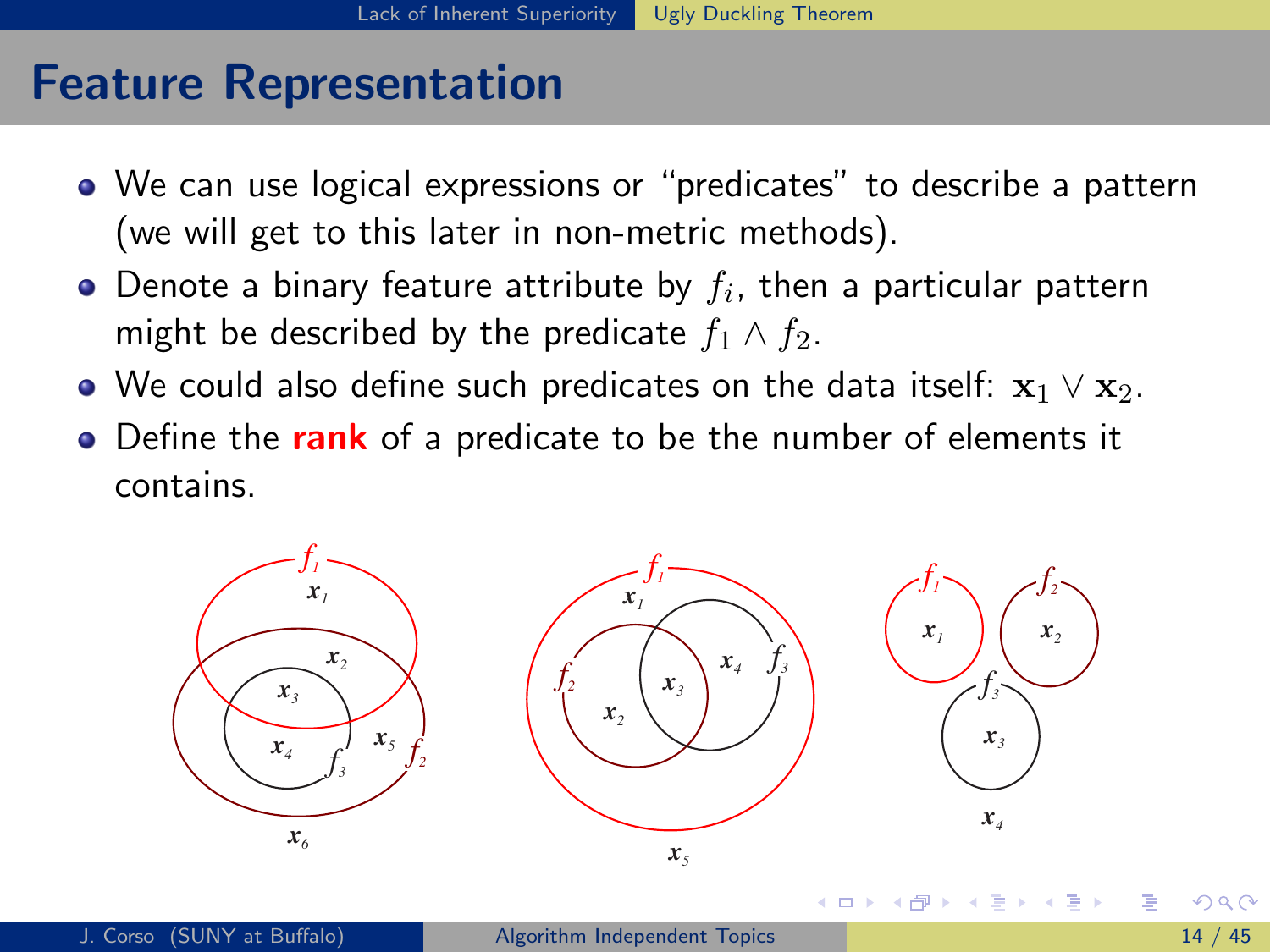- In the absence of prior information, is there a principled reason to judge any two distinct patterns as more or less similar than two other distinct patterns?
- <span id="page-38-0"></span>A natural measure of similarity is the number of features shared by the two patterns.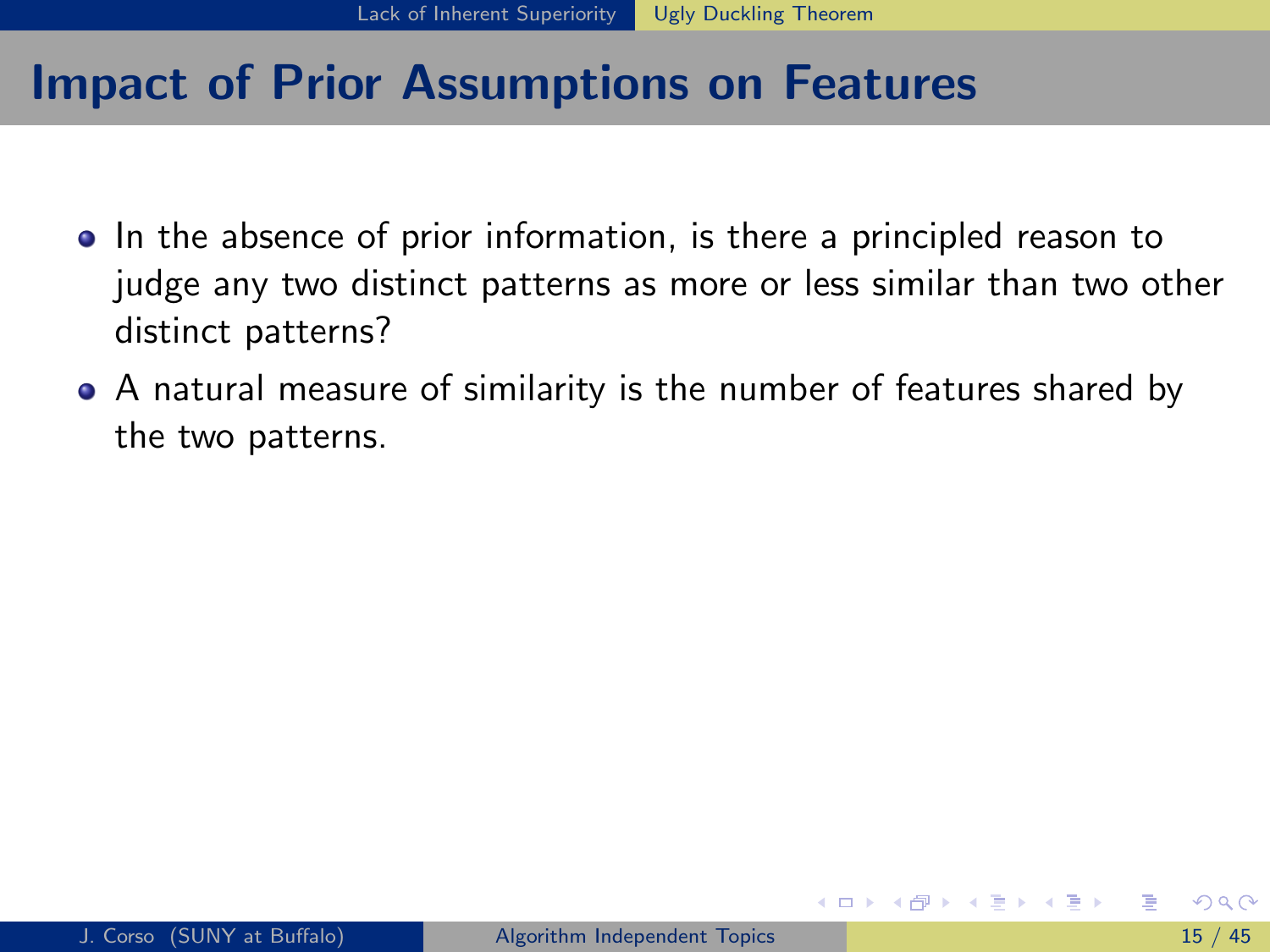- In the absence of prior information, is there a principled reason to judge any two distinct patterns as more or less similar than two other distinct patterns?
- A natural measure of similarity is the number of features shared by the two patterns.
- <span id="page-39-0"></span>Can you think of any issues with such a similarity measure?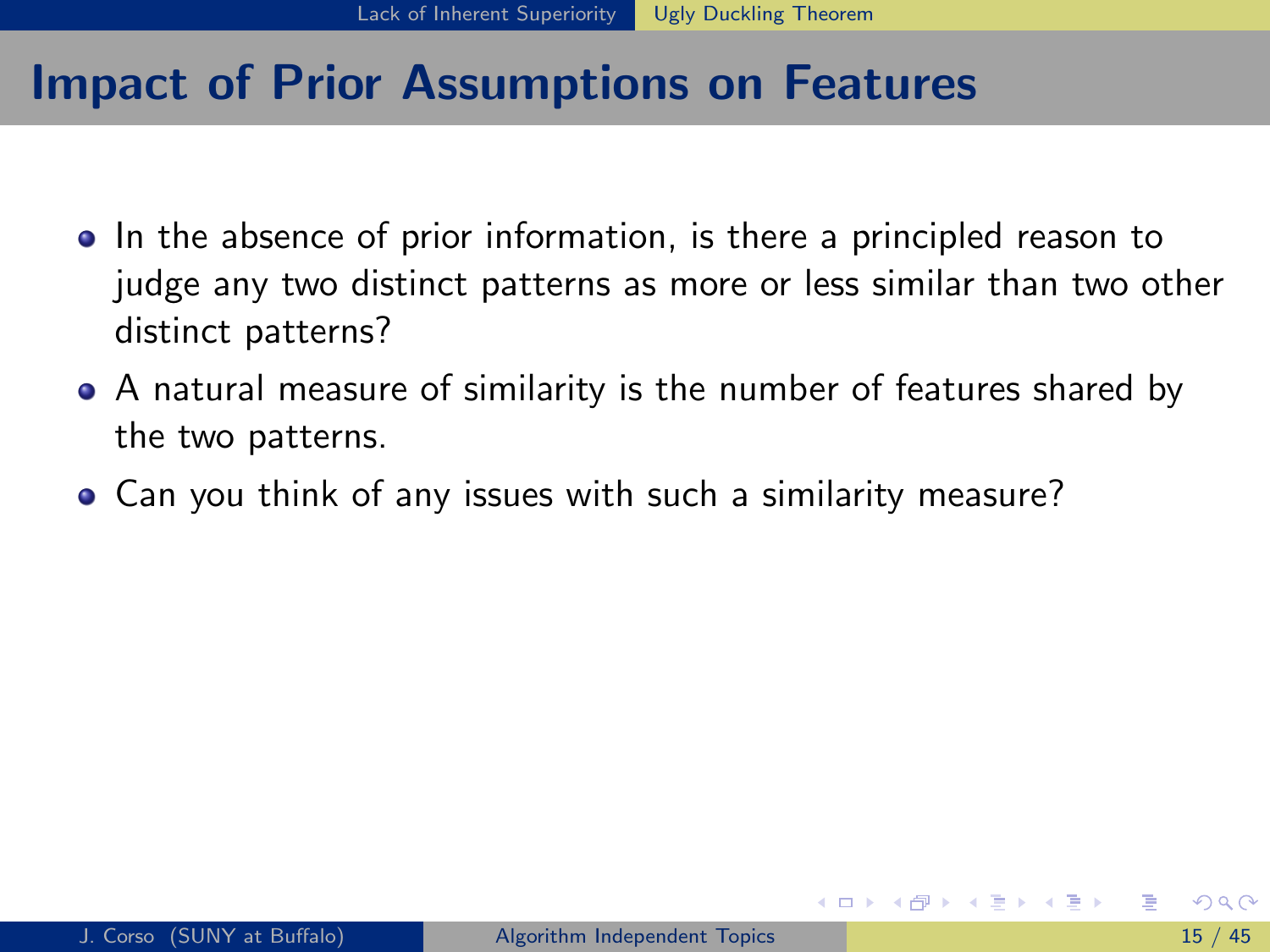- In the absence of prior information, is there a principled reason to judge any two distinct patterns as more or less similar than two other distinct patterns?
- A natural measure of similarity is the number of features shared by the two patterns.
- Can you think of any issues with such a similarity measure?
- Suppose we have two features:  $f_1$  represents blind in right eye, and  $f_2$  represents blind in left eye. Say person  $x_1 = (1, 0)$  is blind in the right eye only and person  $x_2 = (0, 1)$  is blind only in the left eye.  $x_1$ and  $x_2$  are maximally different.

<span id="page-40-0"></span>イロト イ押ト イヨト イヨトー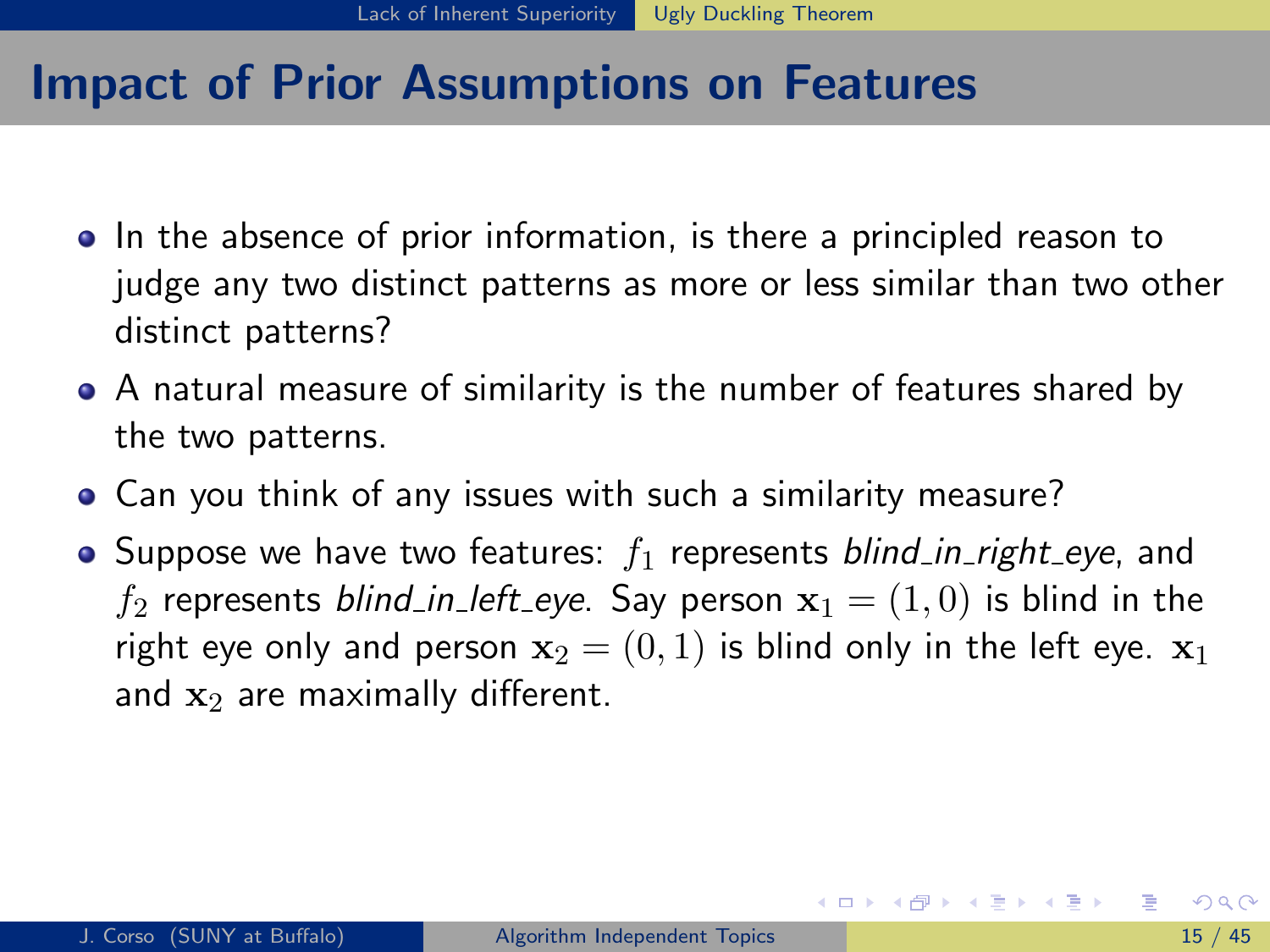- In the absence of prior information, is there a principled reason to judge any two distinct patterns as more or less similar than two other distinct patterns?
- A natural measure of similarity is the number of features shared by the two patterns.
- Can you think of any issues with such a similarity measure?
- Suppose we have two features:  $f_1$  represents blind in right eye, and  $f_2$  represents blind in left eye. Say person  $x_1 = (1, 0)$  is blind in the right eye only and person  $x_2 = (0, 1)$  is blind only in the left eye.  $x_1$ and  $x_2$  are maximally different.
- This is conceptually a problem: person  $x_1$  is more similar to a totally blind person and a normally sighted person than to person  $x_2$ .

<span id="page-41-0"></span>イロト イ母 トイヨ トイヨ トー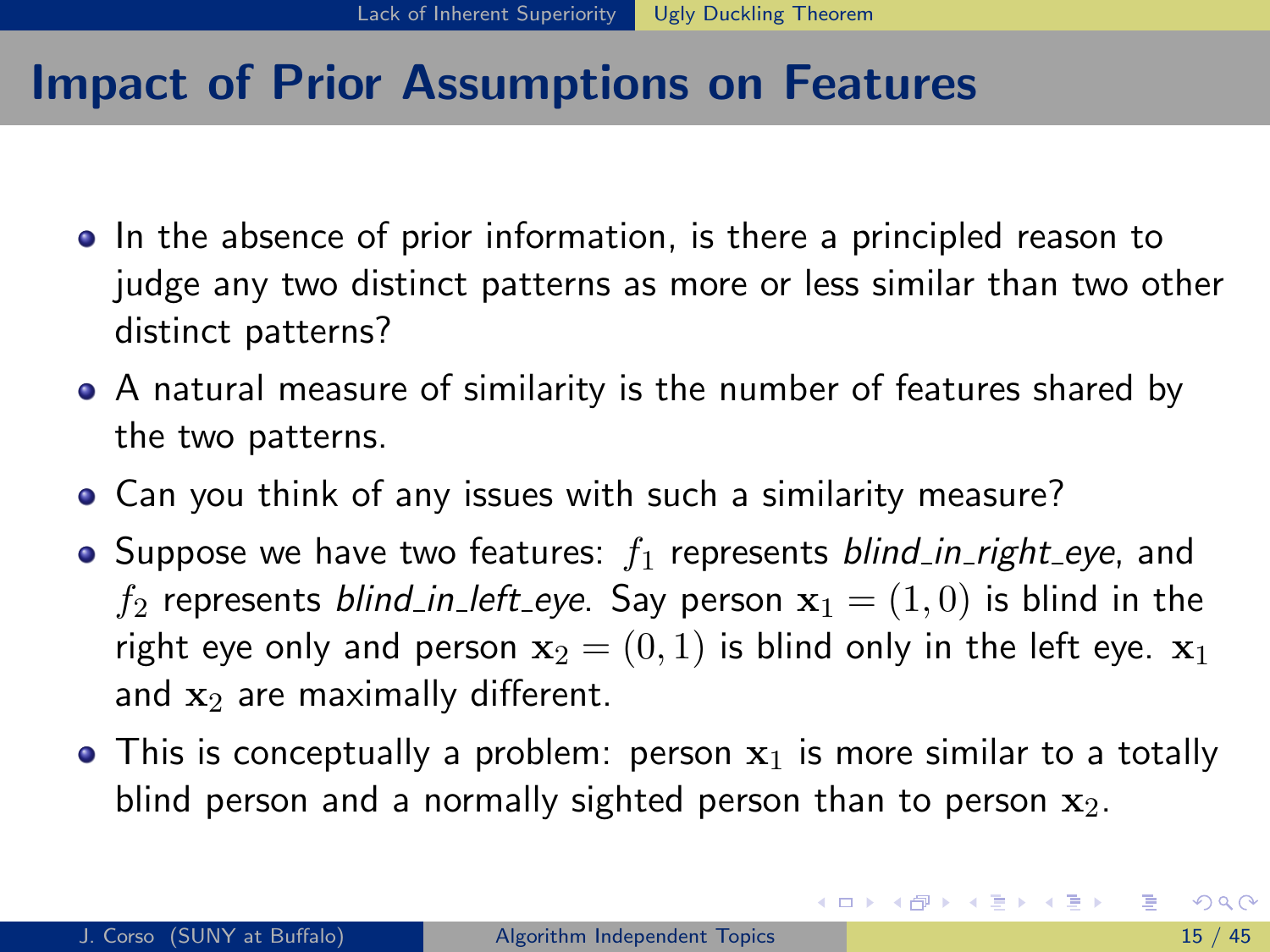## Multiple Feature Representations

- One can always find multiple ways of representing the same features.
- For example, we might use  $f_1'$  and  $f_2'$  to represent *blind\_in\_right\_eye* and same in both eyes, resp. Then we would have the following four types of people (in both cases):

|                |   | 2 |   | 2 |
|----------------|---|---|---|---|
| $\mathbf{x}_1$ | ი | 0 | 0 |   |
| $\mathbf{x}_2$ | O |   | 0 | 0 |
| $\mathbf{x}_3$ |   | Λ |   | 0 |
| $\mathbf{x}_4$ |   |   |   |   |

<span id="page-42-0"></span>イロト イ母 トイヨ トイヨ トー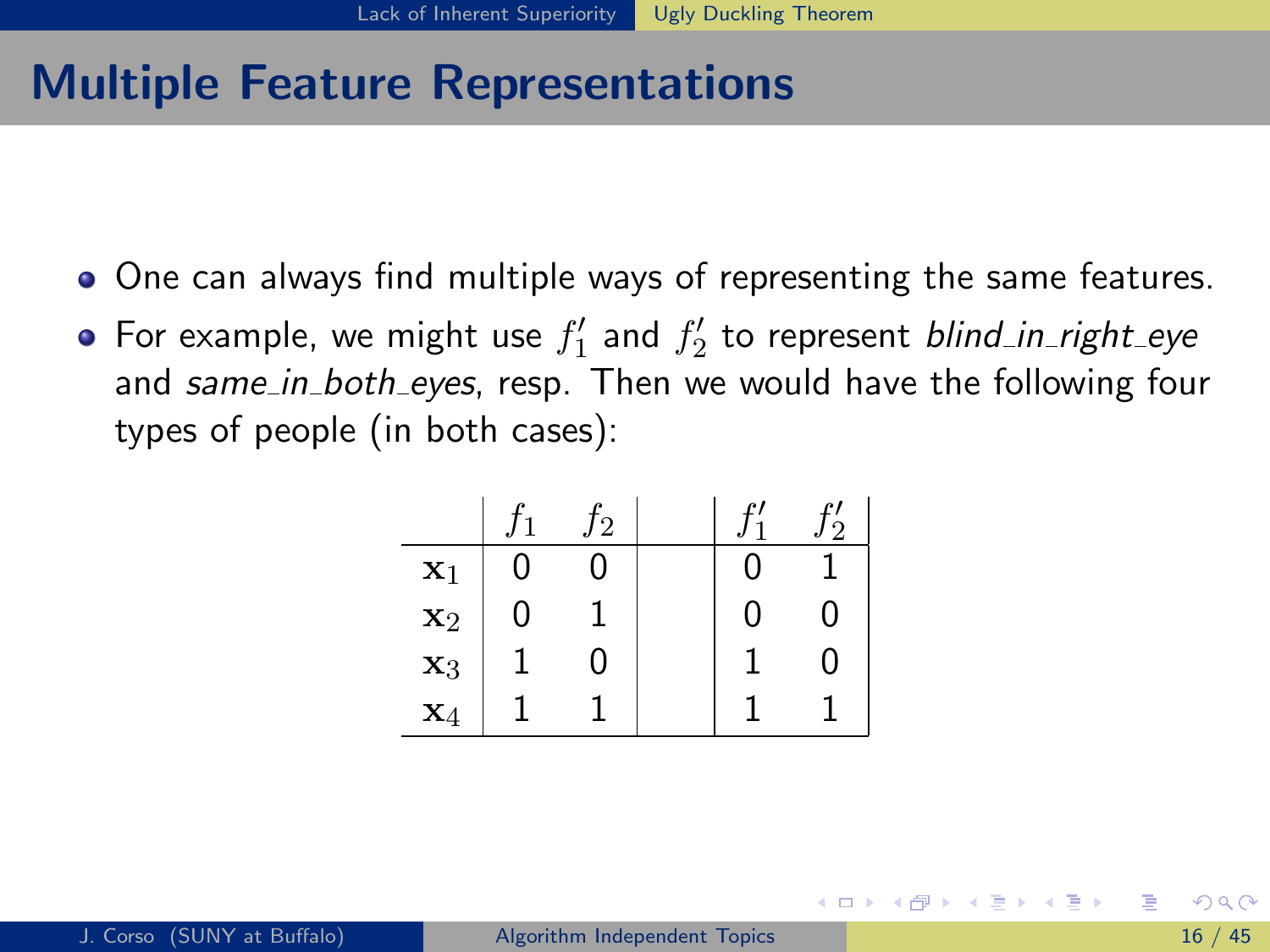- The plausible similarity measure is thus the number of predicates the two patterns share, rather than the number of shared features.
- Consider two distinct patterns in some representation  $x_i$  and  $x_j$ ,  $i \neq j$ .

<span id="page-43-0"></span>イロト イ押ト イヨト イヨト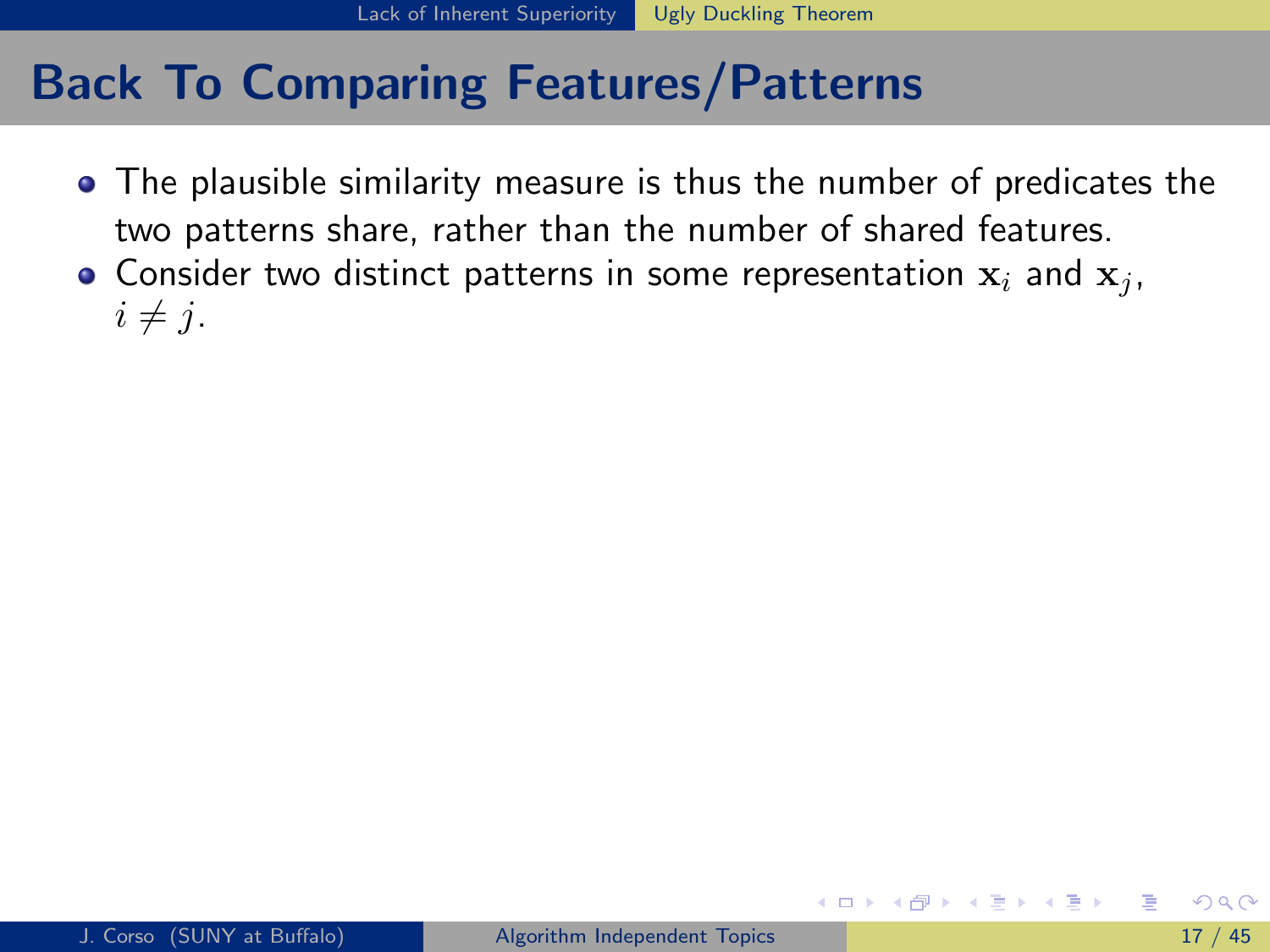- The plausible similarity measure is thus the number of predicates the two patterns share, rather than the number of shared features.
- <span id="page-44-0"></span>• Consider two distinct patterns in some representation  $x_i$  and  $x_j$ ,  $i \neq j$ .
	- There are no predicates of rank 1 that are shared by the two patterns.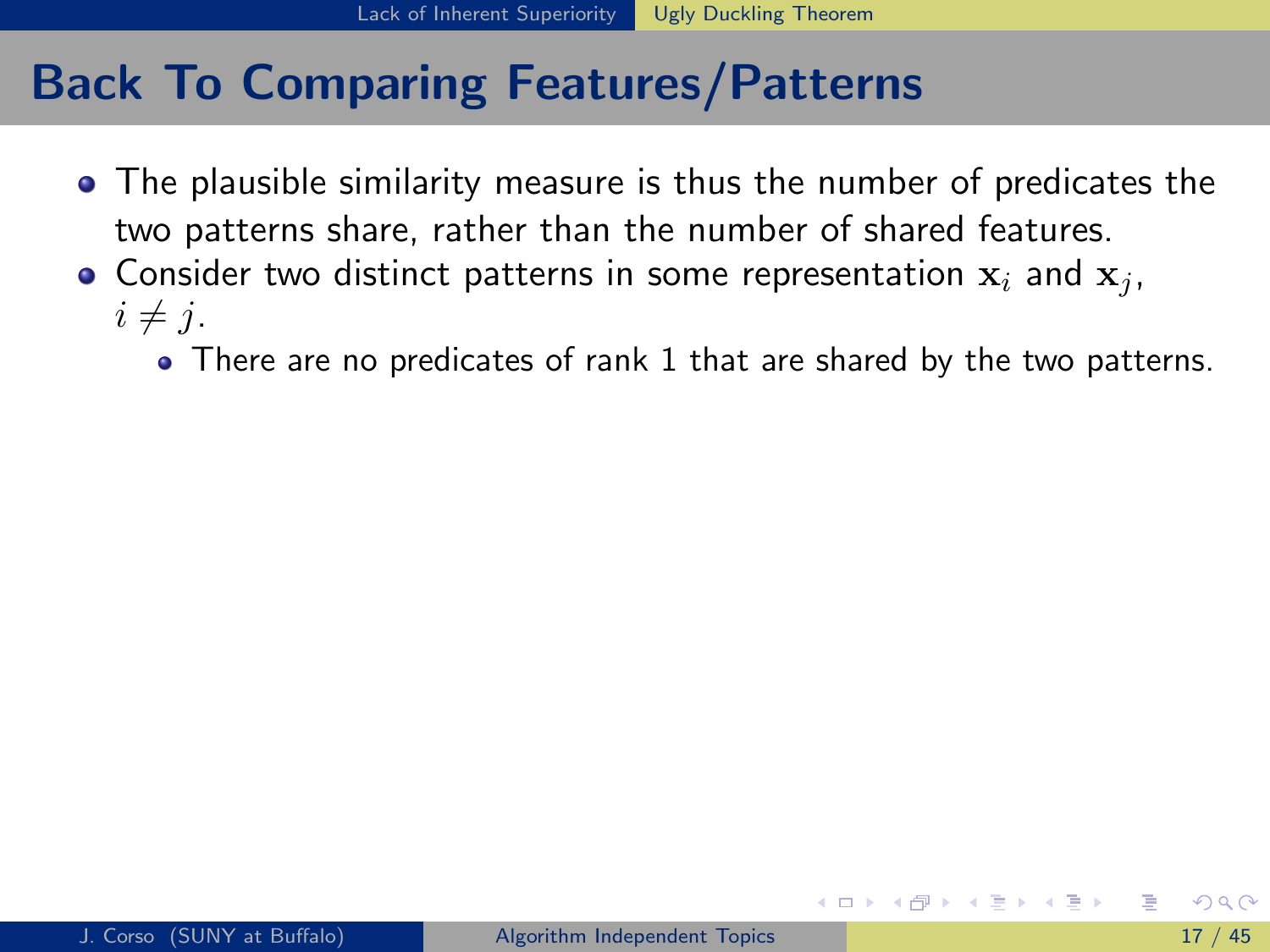- The plausible similarity measure is thus the number of predicates the two patterns share, rather than the number of shared features.
- Consider two distinct patterns in some representation  $x_i$  and  $x_j$ ,  $i \neq j$ .
	- There are no predicates of rank 1 that are shared by the two patterns.
	- There is but one predicate of rank 2,  $\mathbf{x}_i \vee \mathbf{x}_j$ .

<span id="page-45-0"></span>イロト イ押ト イヨト イヨト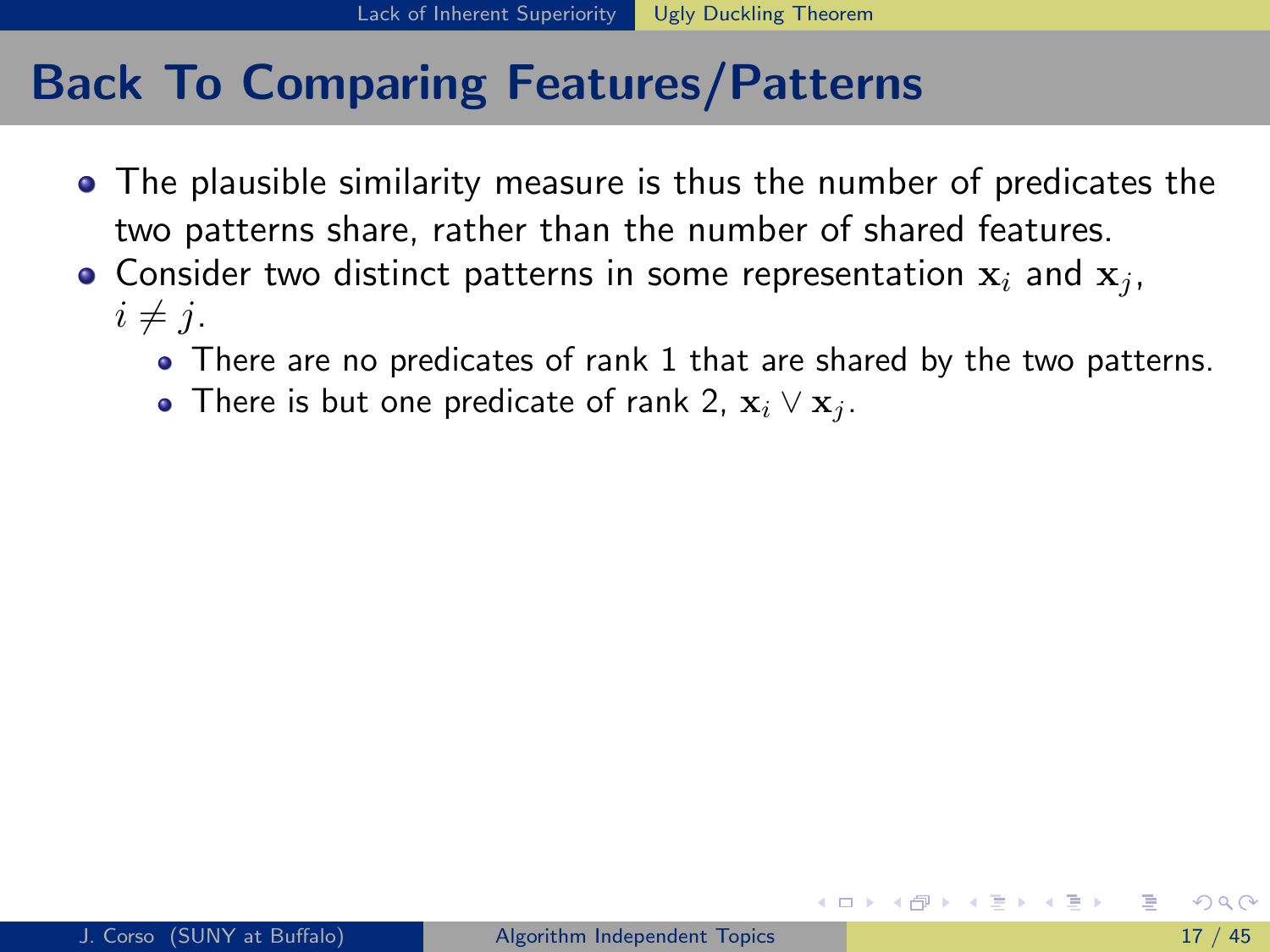- The plausible similarity measure is thus the number of predicates the two patterns share, rather than the number of shared features.
- Consider two distinct patterns in some representation  $x_i$  and  $x_j$ ,  $i \neq j$ .
	- There are no predicates of rank 1 that are shared by the two patterns.
	- There is but one predicate of rank 2,  $\mathbf{x}_i \vee \mathbf{x}_j$ .
	- For predicates of rank 3, two of the patterns must be  $x_i$  and  $x_j$ . So, with  $d$  patterns in total, there are  $\binom{d-2}{1}=d-2.$  predicates of rank  $3.$

<span id="page-46-0"></span>イロト イ母 ト イヨ ト イヨ トー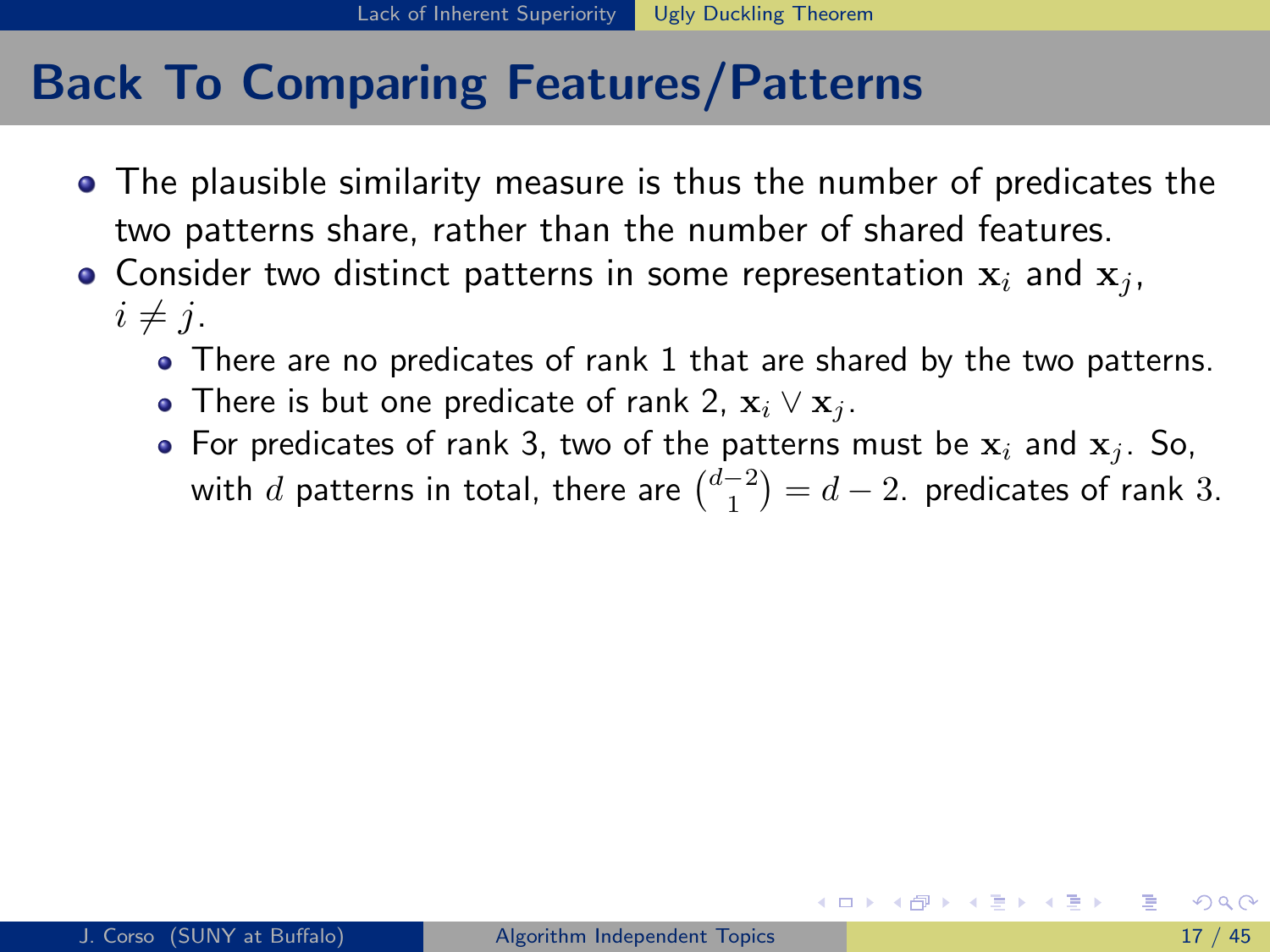- The plausible similarity measure is thus the number of predicates the two patterns share, rather than the number of shared features.
- Consider two distinct patterns in some representation  $x_i$  and  $x_j$ ,  $i \neq j$ .
	- There are no predicates of rank 1 that are shared by the two patterns.
	- There is but one predicate of rank 2,  $\mathbf{x}_i \vee \mathbf{x}_j$ .
	- For predicates of rank 3, two of the patterns must be  $x_i$  and  $x_j$ . So, with  $d$  patterns in total, there are  $\binom{d-2}{1}=d-2.$  predicates of rank 3.
	- For arbitrary rank, the total number of predicates shared by the two patterns is

$$
\sum_{r=2}^{d} {d-2 \choose r-2} = (1+1)^{d-2} = 2^{d-2}
$$
 (7)

<span id="page-47-0"></span>イロト イ何 トイヨ トイヨ トー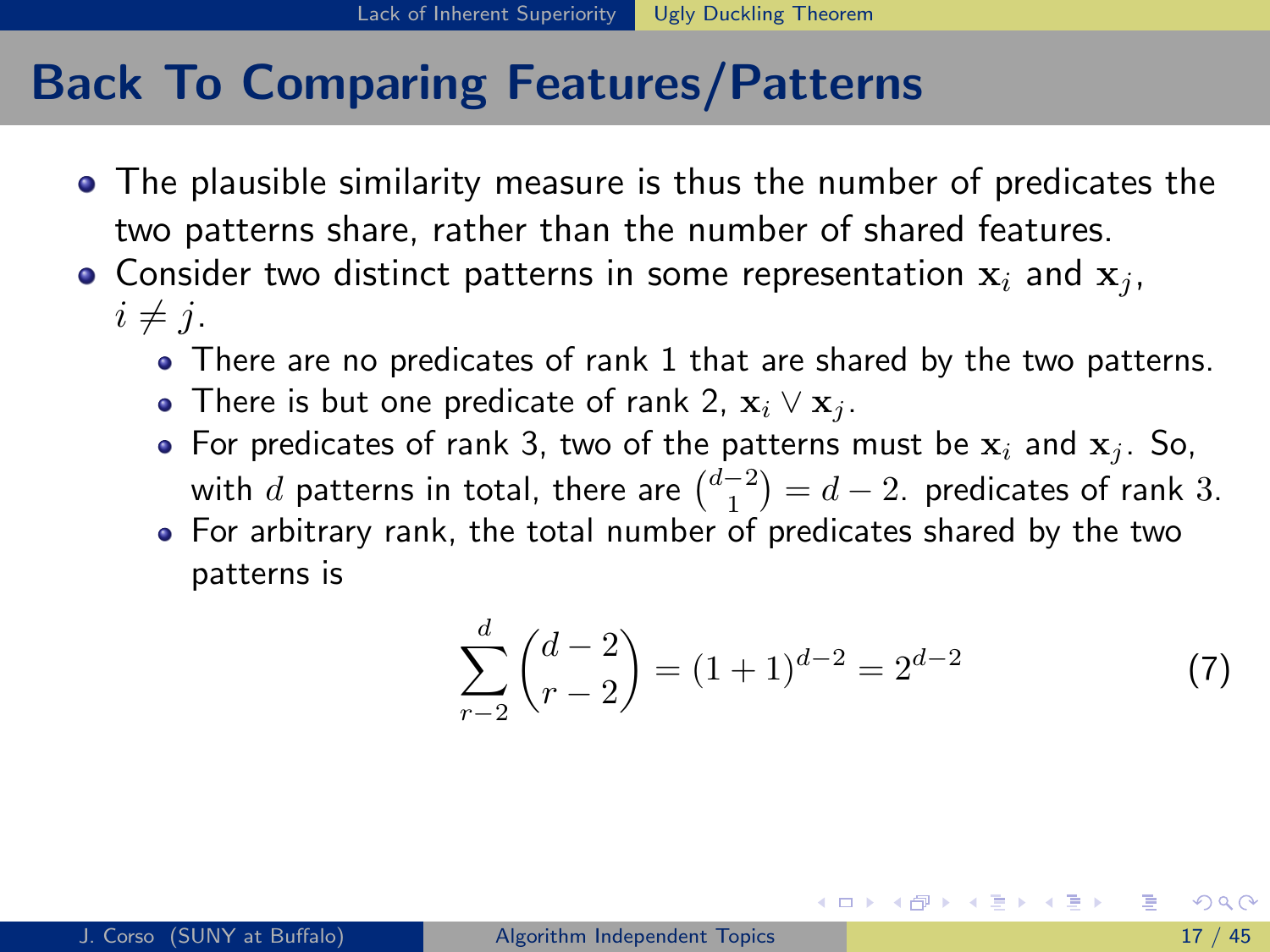- The plausible similarity measure is thus the number of predicates the two patterns share, rather than the number of shared features.
- Consider two distinct patterns in some representation  $x_i$  and  $x_j$ ,  $i \neq j$ .
	- There are no predicates of rank 1 that are shared by the two patterns.
	- There is but one predicate of rank 2,  $\mathbf{x}_i \vee \mathbf{x}_j$ .
	- For predicates of rank 3, two of the patterns must be  $x_i$  and  $x_j$ . So, with  $d$  patterns in total, there are  $\binom{d-2}{1}=d-2.$  predicates of rank 3.
	- For arbitrary rank, the total number of predicates shared by the two patterns is

<span id="page-48-0"></span>
$$
\sum_{r=2}^{d} {d-2 \choose r-2} = (1+1)^{d-2} = 2^{d-2}
$$
 (7)

• Key: This result is independent of the choice of  $x_i$  and  $x_j$  (as long as they are distinct). Thus, the total number of predicates shared by two distinct patterns is constant and independent of the patterns themselves. イロメ イ部メ イ君メ イ君メー  $\Omega$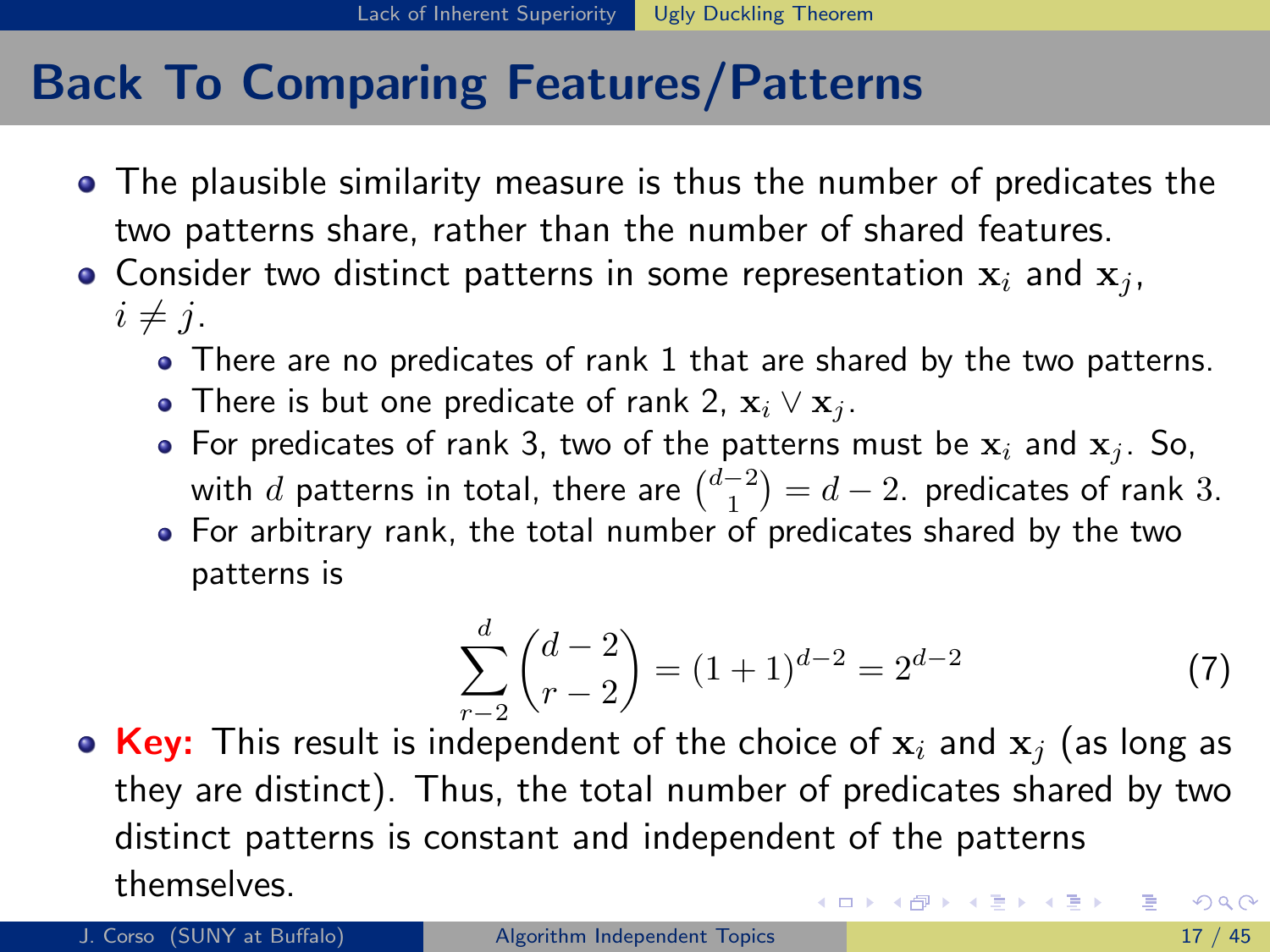Given that we use a finite set of predicates that enables us to distinguish any two patterns under consideration, the number of predicates shared by any two such patterns is constant and independent of the choice of those patterns. Furthermore, if pattern similarity is based on the total number of predicates shared by the two patterns, then any two patterns are "equally similar."

<span id="page-49-0"></span>イロト イ押ト イヨト イヨト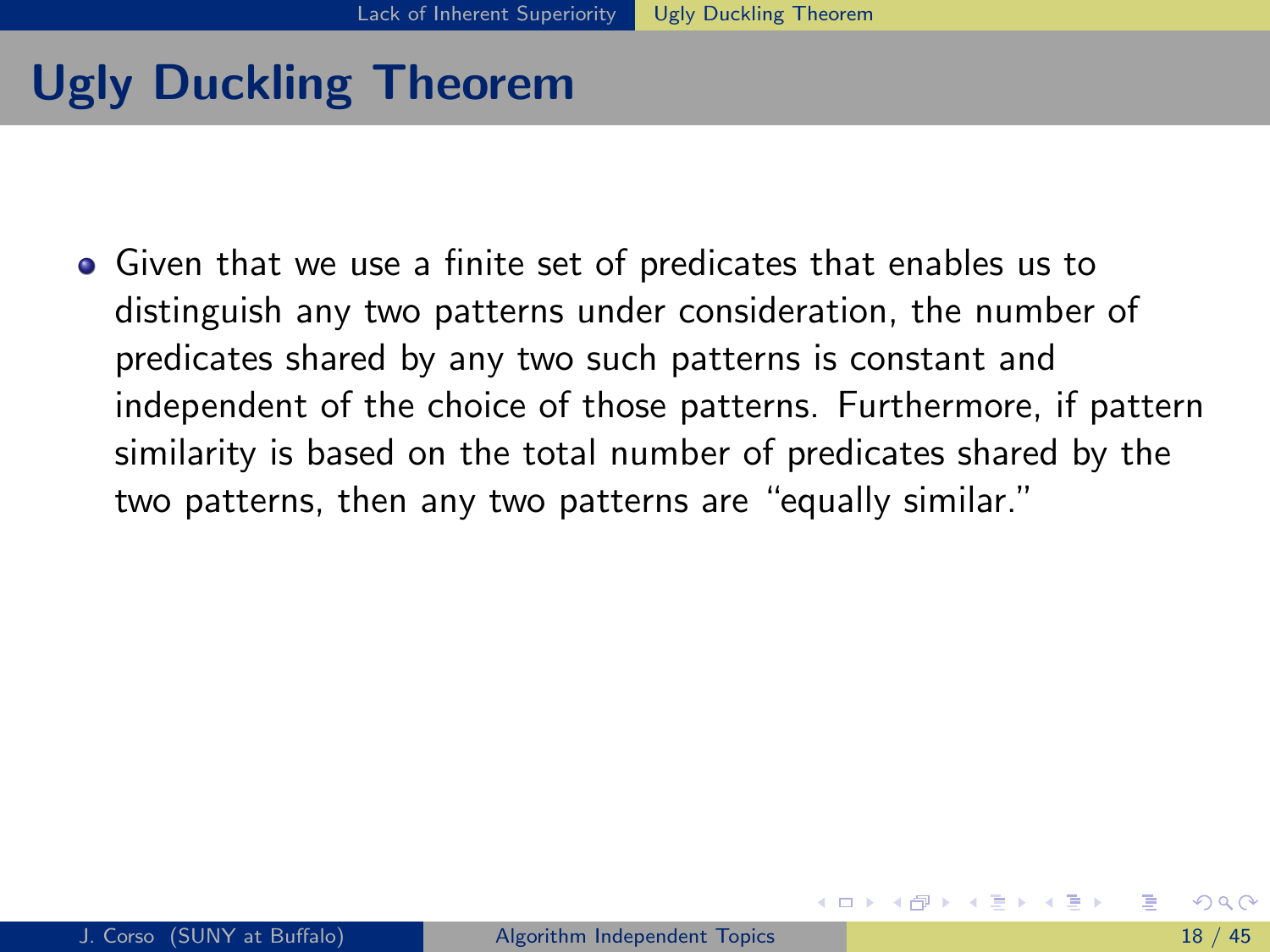- Given that we use a finite set of predicates that enables us to distinguish any two patterns under consideration, the number of predicates shared by any two such patterns is constant and independent of the choice of those patterns. Furthermore, if pattern similarity is based on the total number of predicates shared by the two patterns, then any two patterns are "equally similar."
- I.e., there is no problem-independent or privileged "best" set of features or feature attributes.

<span id="page-50-0"></span>イロト イ押ト イヨト イヨト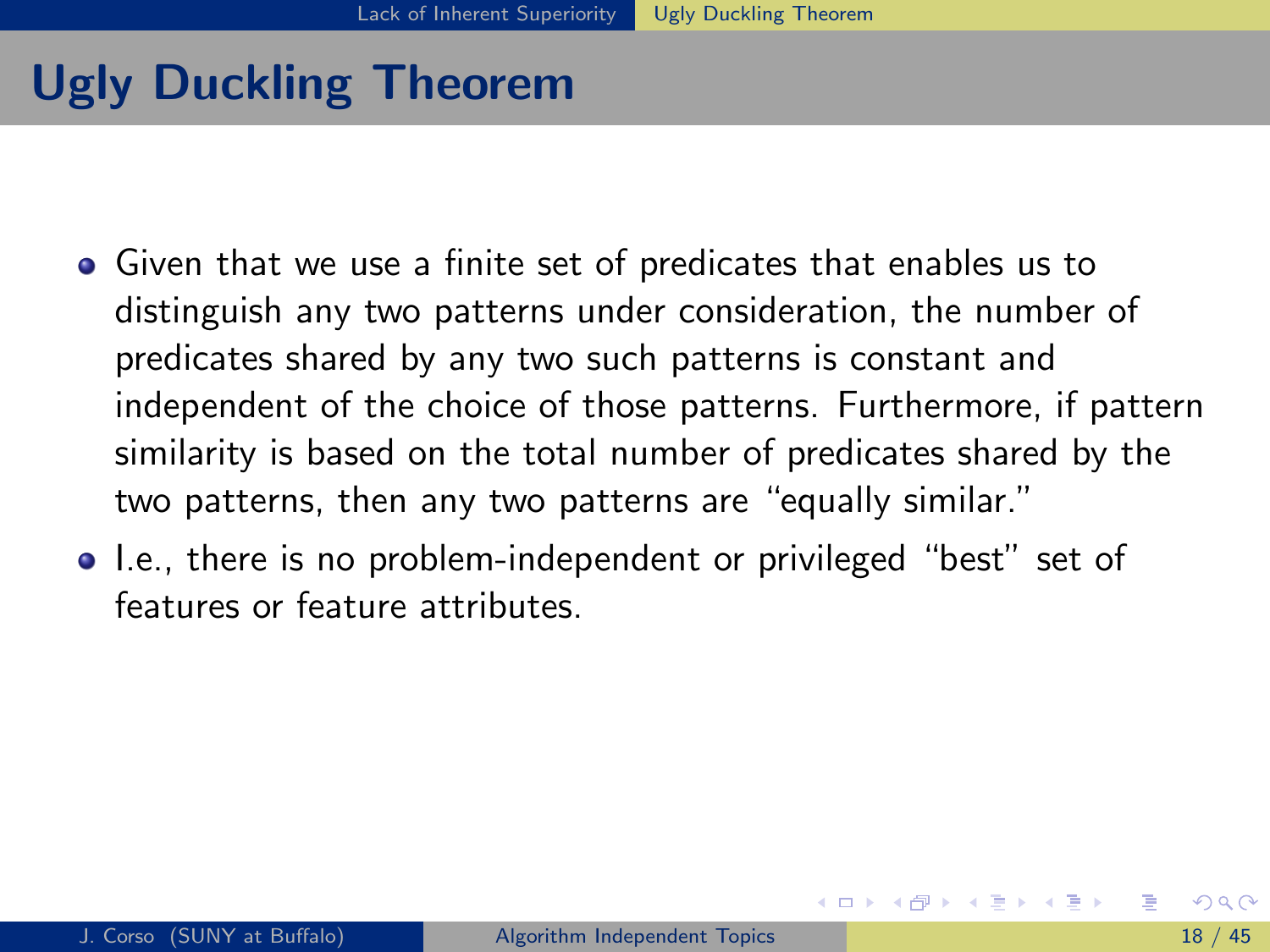- Given that we use a finite set of predicates that enables us to distinguish any two patterns under consideration, the number of predicates shared by any two such patterns is constant and independent of the choice of those patterns. Furthermore, if pattern similarity is based on the total number of predicates shared by the two patterns, then any two patterns are "equally similar."
- I.e., there is no problem-independent or privileged "best" set of features or feature attributes.
- The theorem forces us to acknowledge that even the apparently simply notion of similarity between patterns is fundamentally based on implicit assumptions about the problem domain.

<span id="page-51-0"></span>イロト イ押 トイヨ トイヨ トー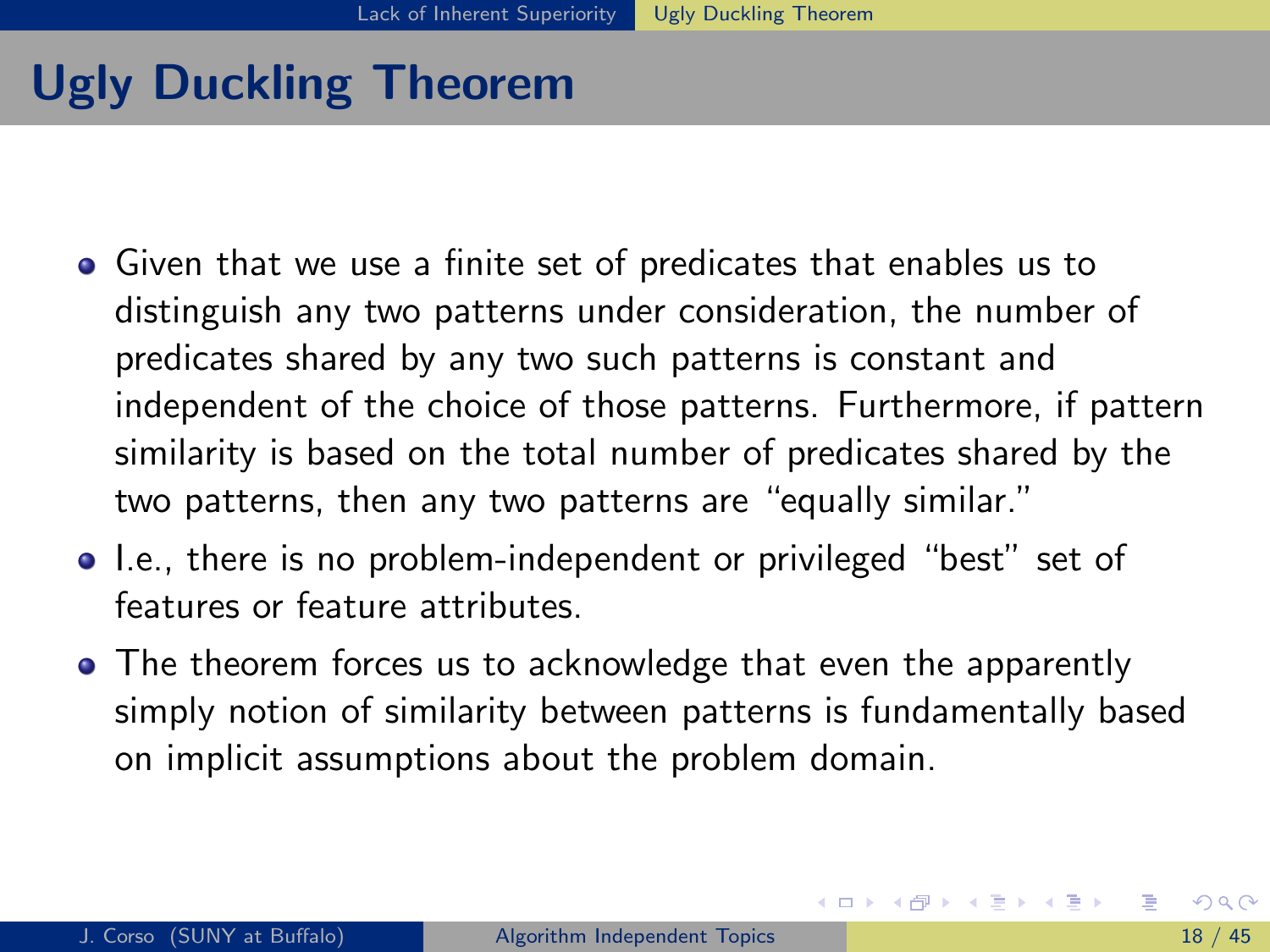## Bias and Variance Introduction

- Bias and Variance are two measures of how well a learning algorithm matches a classification problem.
- Bias measures the accuracy or quality of the match: high bias is a poor match.
- Variance measures the precision or specificity of the match: a high variance implies a weak match.
- <span id="page-52-0"></span>• One can generally adjust the bias and the variance, but they are not independent.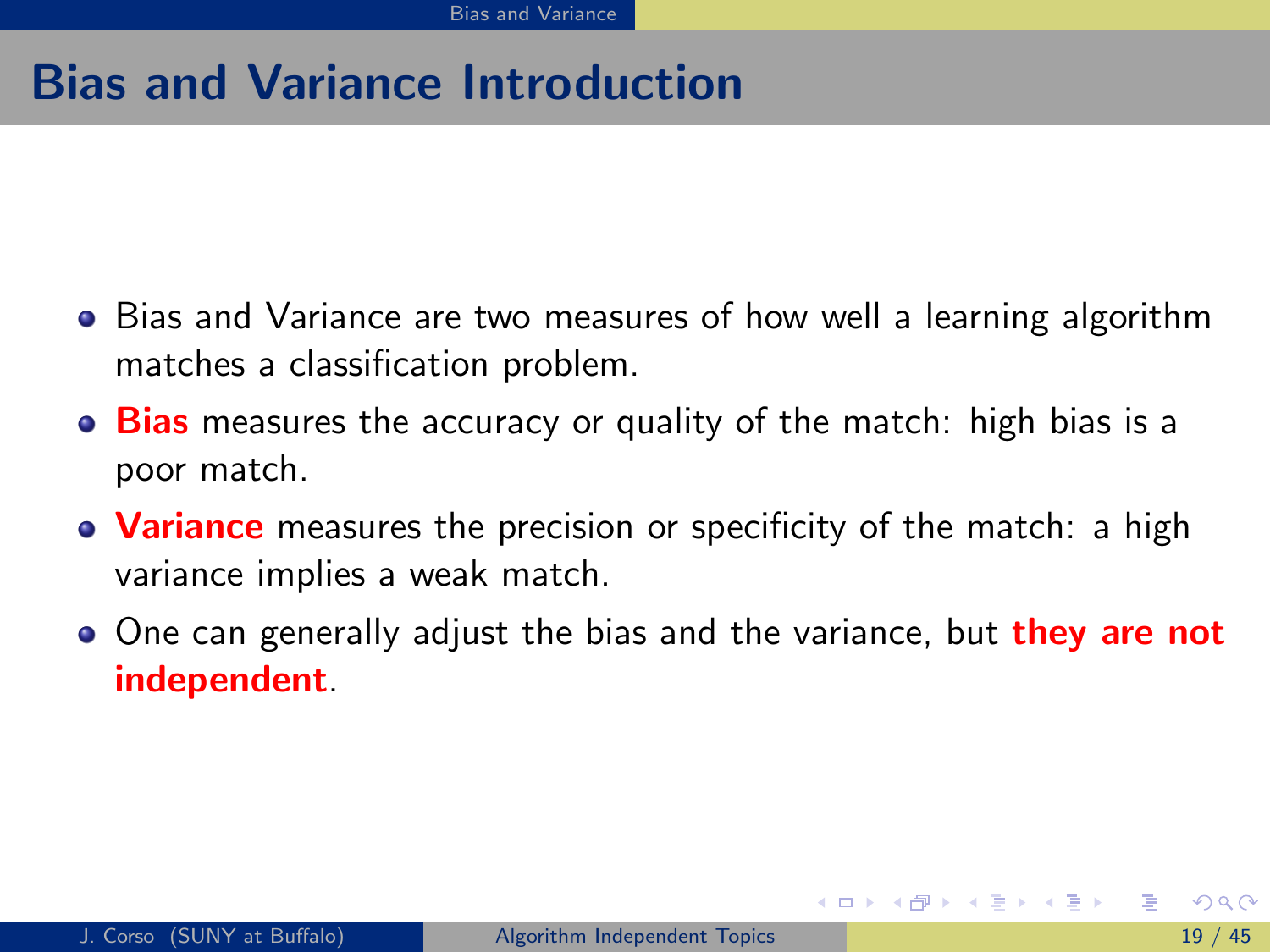## Bias and Variance in Terms of Regression

- Suppose there is a true but unknown function  $F(\mathbf{x})$  (having continuous valued output with noise).
- We seek to estimate  $F(\cdot)$  based on n samples in set  $D$  (assumed to have been generated by the true  $F(\mathbf{x})$ ).
- The regression function estimated is denoted  $q(\mathbf{x}; \mathcal{D})$ .
- <span id="page-53-0"></span> $\bullet$  How does this approximation depend on  $\mathcal{D}$ ?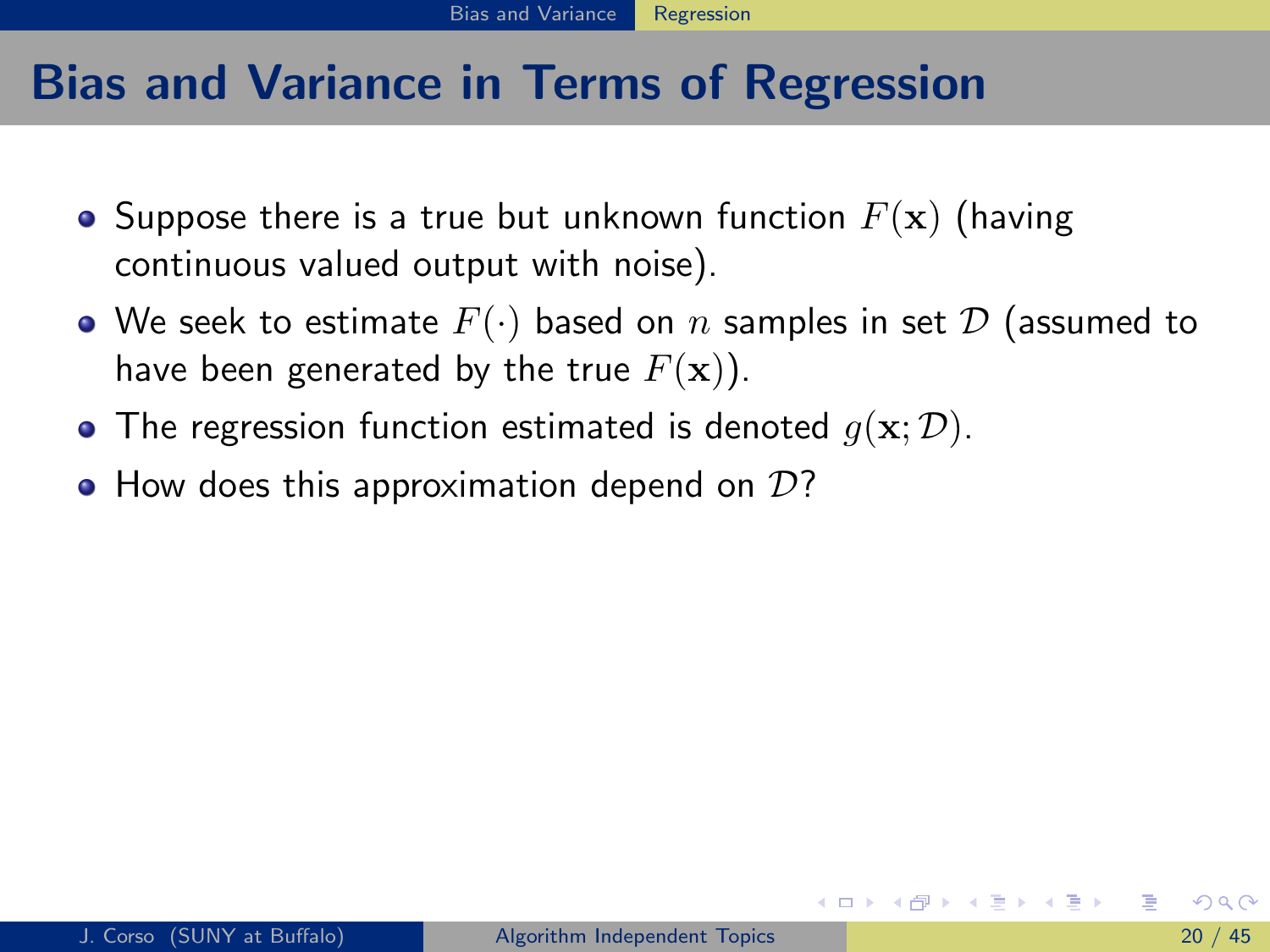## Bias and Variance in Terms of Regression

- Suppose there is a true but unknown function  $F(\mathbf{x})$  (having continuous valued output with noise).
- We seek to estimate  $F(\cdot)$  based on n samples in set  $D$  (assumed to have been generated by the true  $F(\mathbf{x})$ ).
- The regression function estimated is denoted  $q(\mathbf{x}; \mathcal{D})$ .
- $\bullet$  How does this approximation depend on  $\mathcal{D}$ ?
- The natural measure of effectiveness is the mean square error. And, note we need to average over all training sets  $D$  of fixed size  $n$ .

<span id="page-54-0"></span>
$$
\mathcal{E}_{\mathcal{D}}\left[ (g(\mathbf{x}; \mathcal{D}) - F(\mathbf{x}))^2 \right] = \underbrace{\left( \mathcal{E}_{\mathcal{D}}\left[ g(\mathbf{x}; \mathcal{D}) - F(\mathbf{x}) \right] \right)^2}_{\text{bias}^2} + \underbrace{\mathcal{E}_{\mathcal{D}}\left[ (g(\mathbf{x}; \mathcal{D}) - \mathcal{E}_{\mathcal{D}}[g(\mathbf{x}; \mathcal{D})])^2 \right]}_{\text{variance}} \quad (8)
$$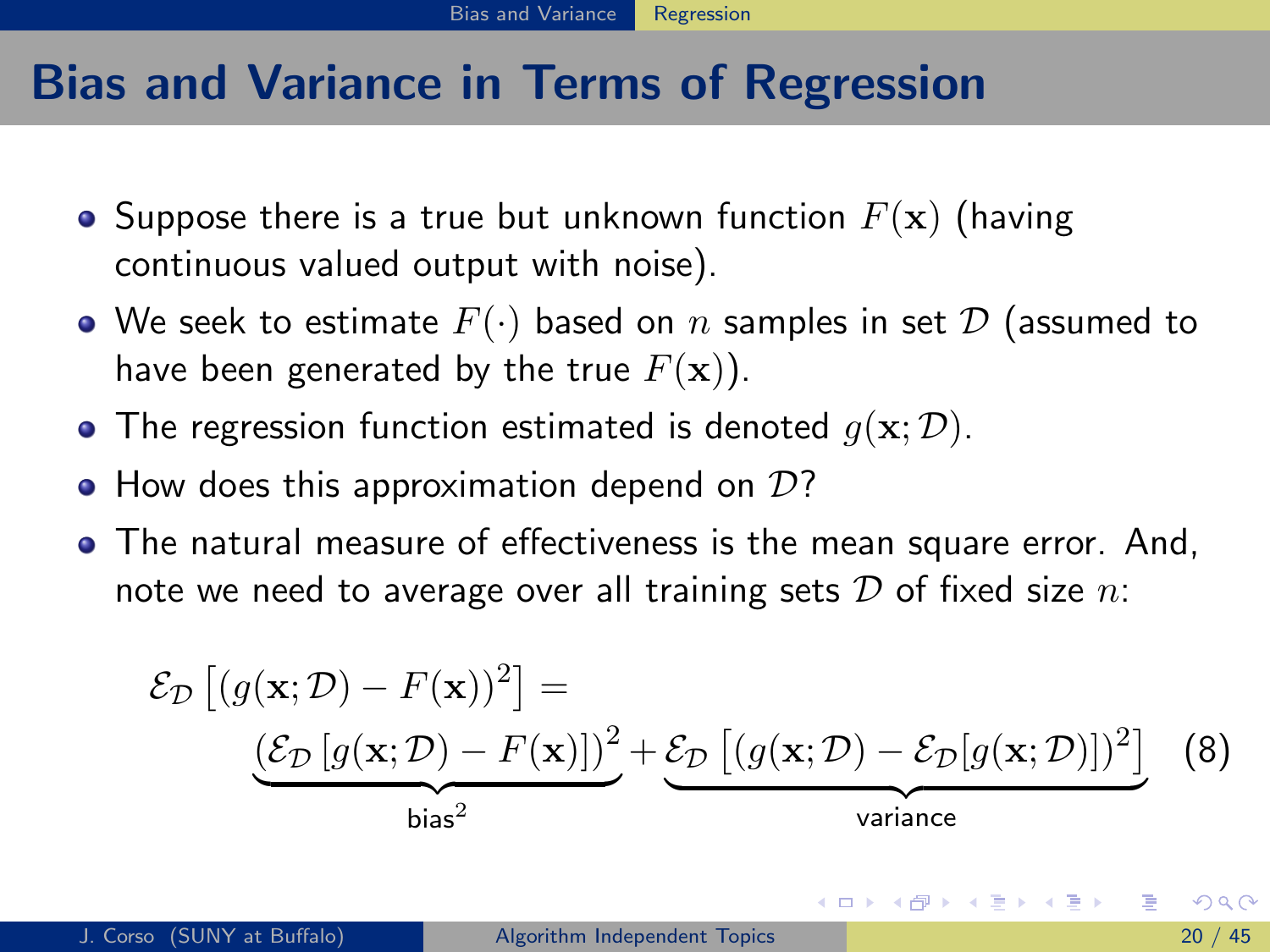- Bias is the difference between the expected value and the true (generally unknown) value).
	- $\bullet$  A low bias means that on average we will accurately estimate  $F$  from  $\mathcal{D}$ .

<span id="page-55-0"></span>(□) (母)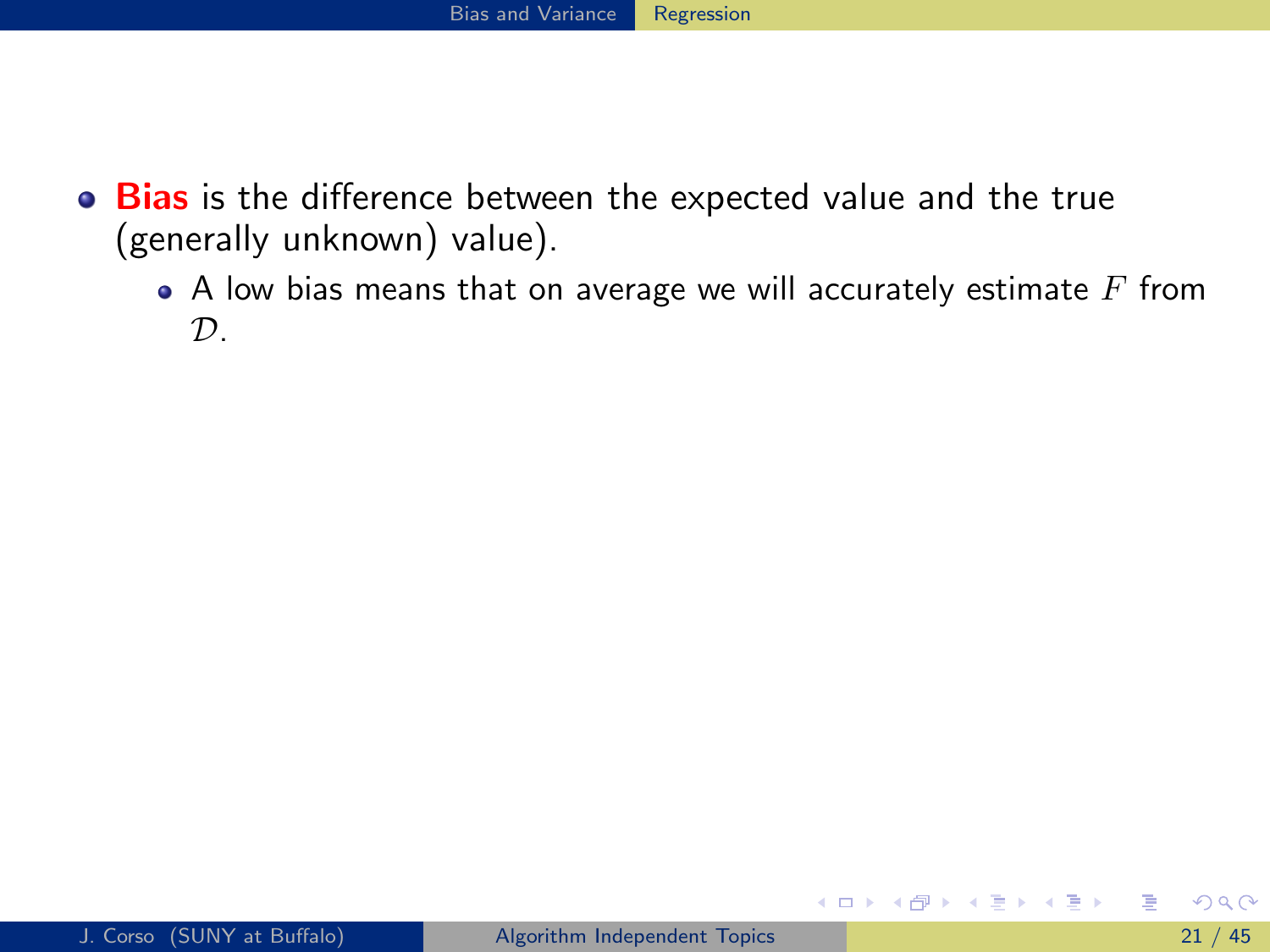- Bias is the difference between the expected value and the true (generally unknown) value).
	- $\bullet$  A low bias means that on average we will accurately estimate  $F$  from  $\mathcal{D}$ .
- <span id="page-56-0"></span> $\bullet$  A low variance means that the estimate of  $F$  does not change much as the training set varies.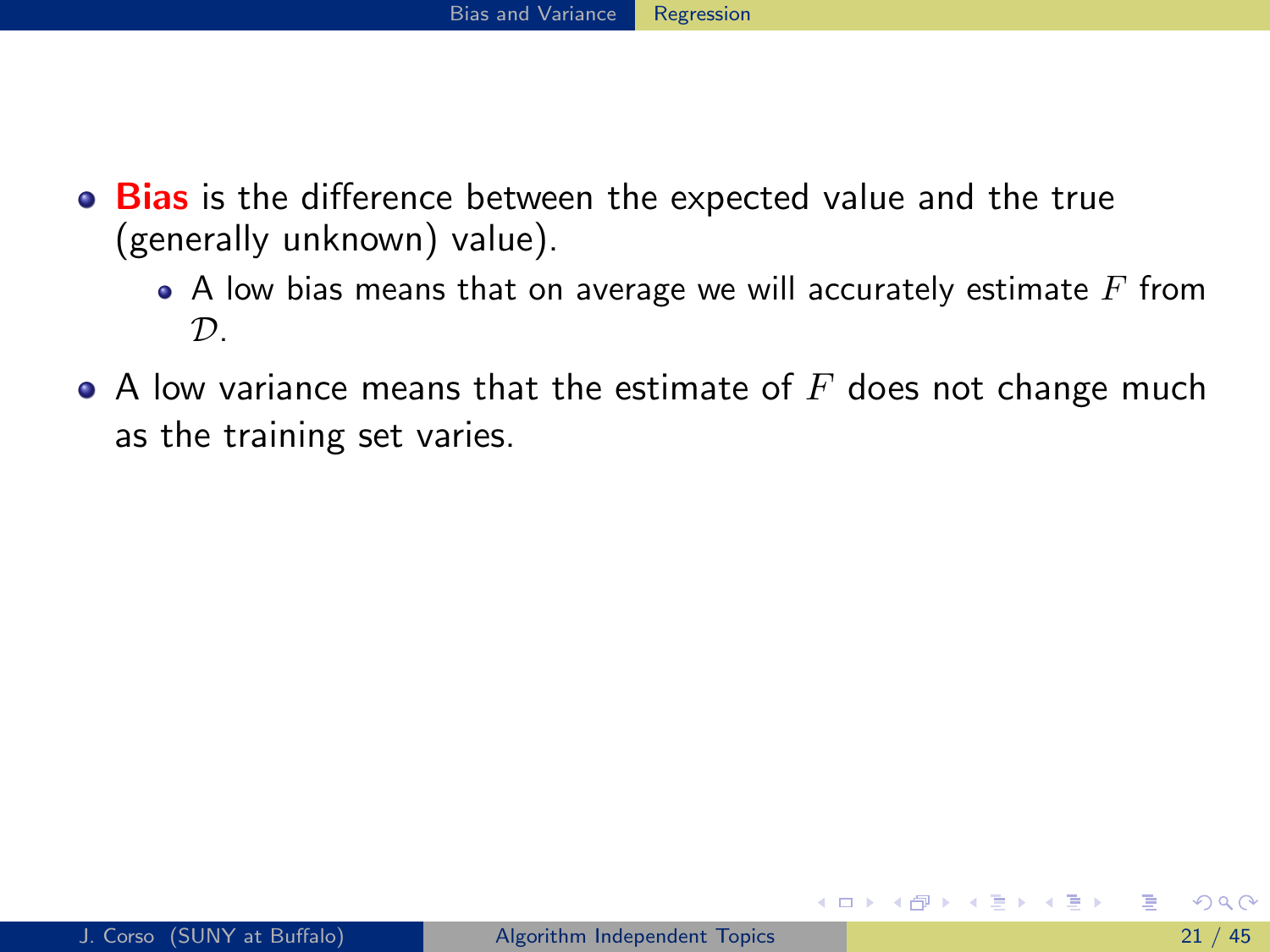- Bias is the difference between the expected value and the true (generally unknown) value).
	- $\bullet$  A low bias means that on average we will accurately estimate  $F$  from  $\mathcal{D}$
- $\bullet$  A low variance means that the estimate of  $F$  does not change much as the training set varies.
- <span id="page-57-0"></span>• Note, that even if an estimator is unbiased, there can nevertheless be a large mean-square error arising from a large variance term.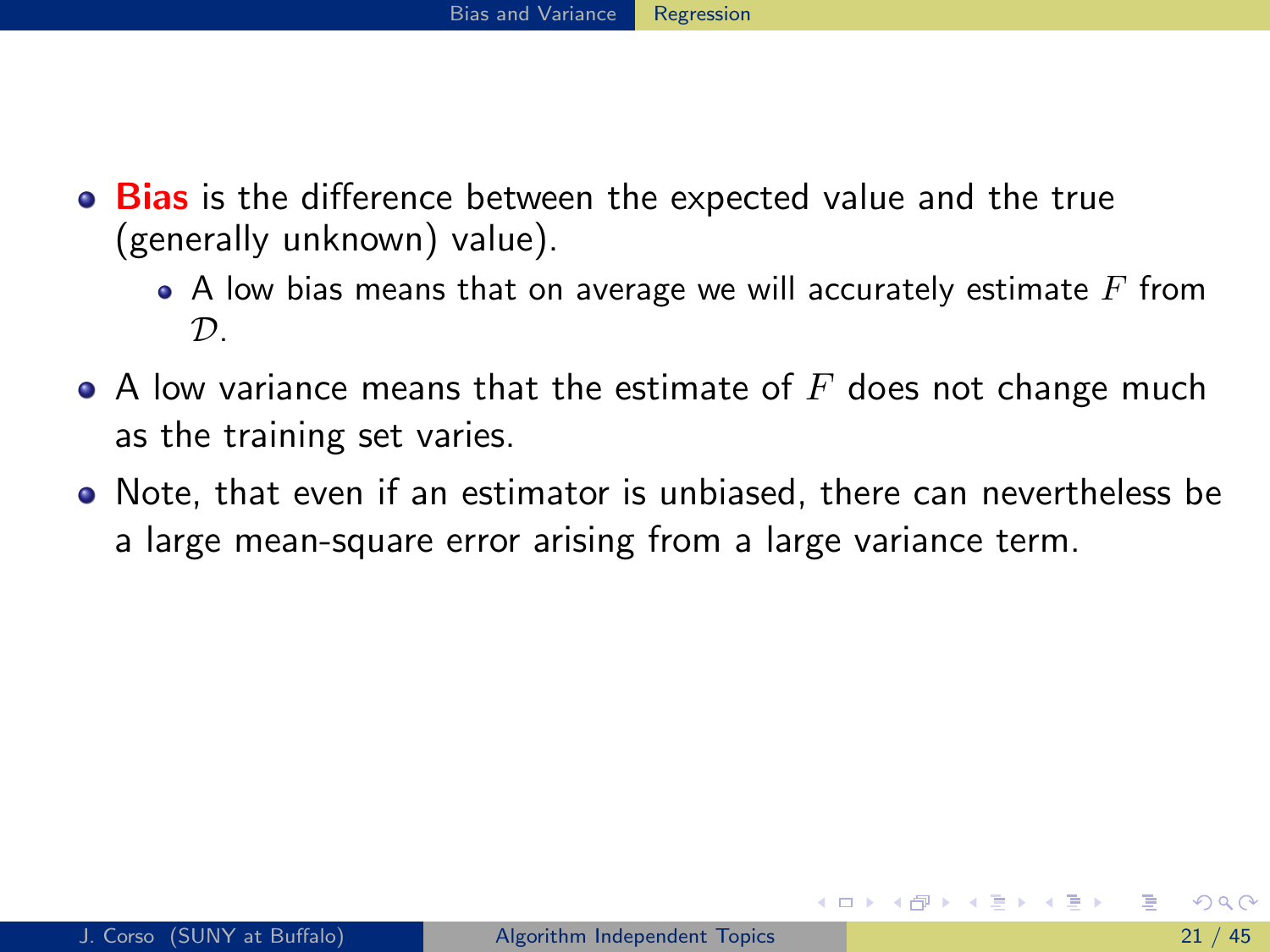- Bias is the difference between the expected value and the true (generally unknown) value).
	- A low bias means that on average we will accurately estimate  $F$  from  $\mathcal{D}$
- $\bullet$  A low variance means that the estimate of  $F$  does not change much as the training set varies.
- Note, that even if an estimator is unbiased, there can nevertheless be a large mean-square error arising from a large variance term.
- <span id="page-58-0"></span>• The **bias-variance dilemma** describes the trade-off between the two terms above: procedures with increased flexibility to adapt to the training data tend to have lower bias but higher variance.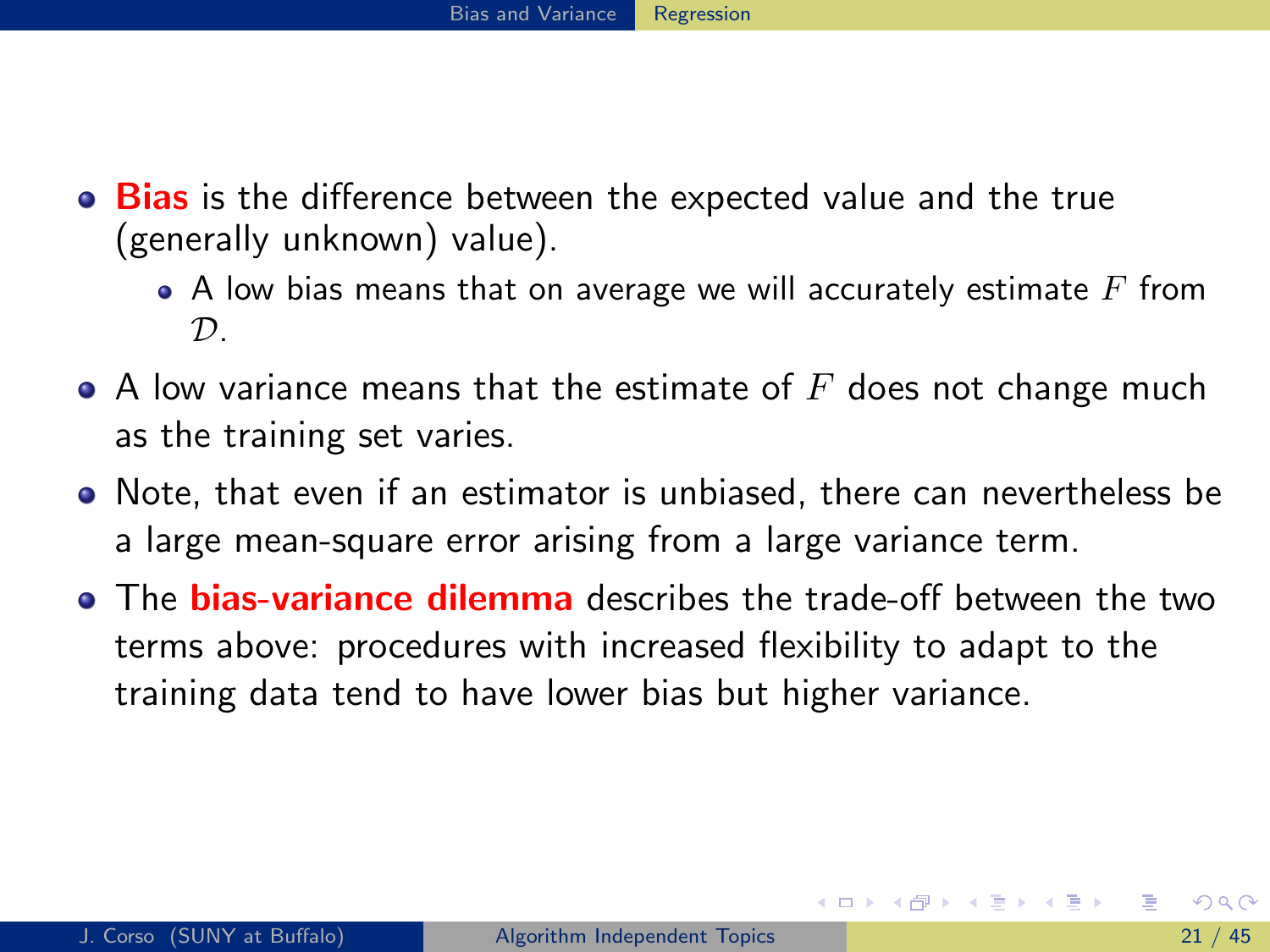

<span id="page-59-0"></span>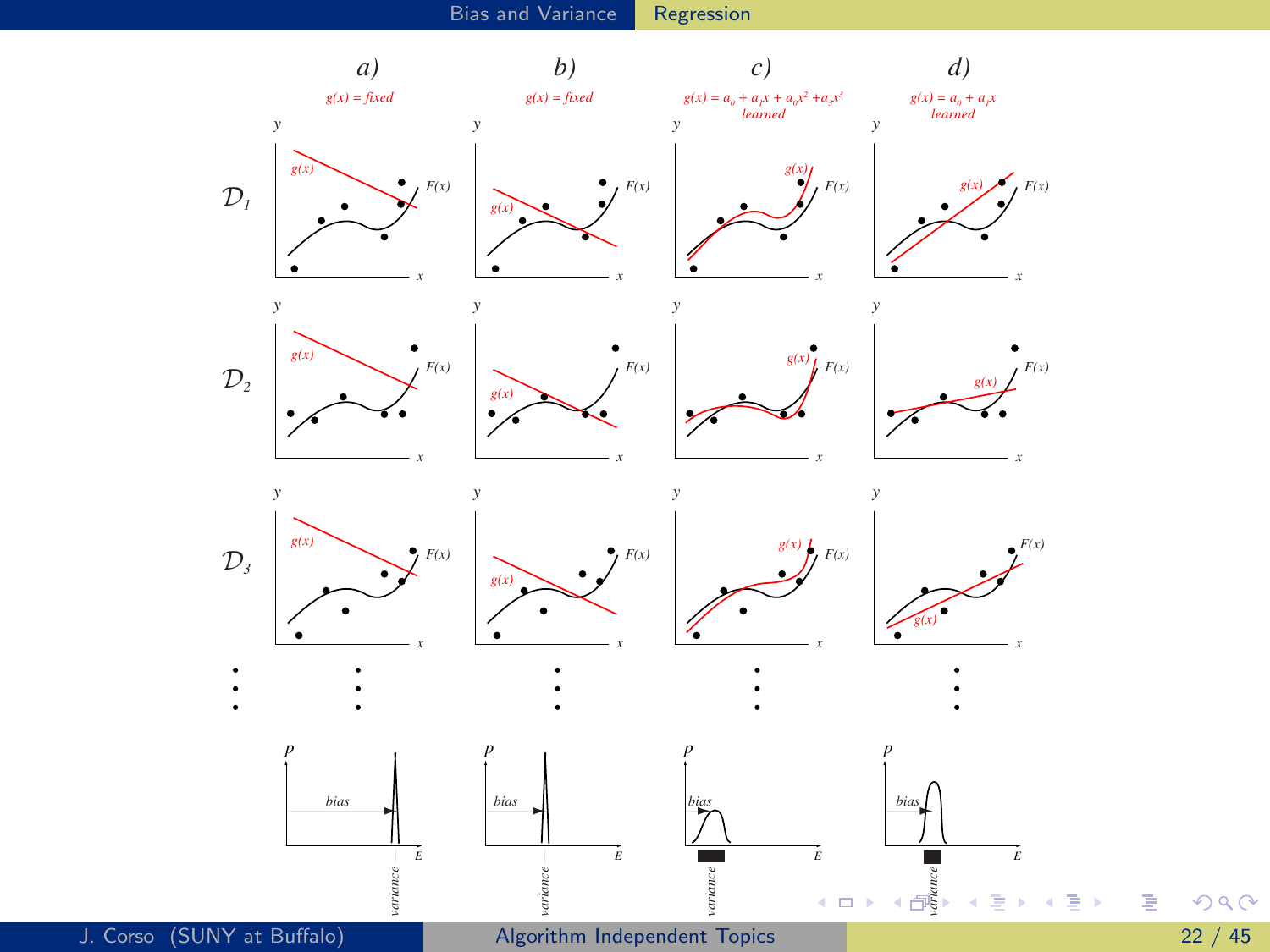## Bias-Variance for Classification

How can we map the regression results to classification?

For a two-category classification problem, we can define the target function as follows

$$
F(\mathbf{x}) = P(y = 1|\mathbf{x}) = 1 - P(y = 0|\mathbf{x})
$$
\n(9)

<span id="page-60-0"></span>ヨメ メラメ

∢ □ ▶ ⊣ *f*il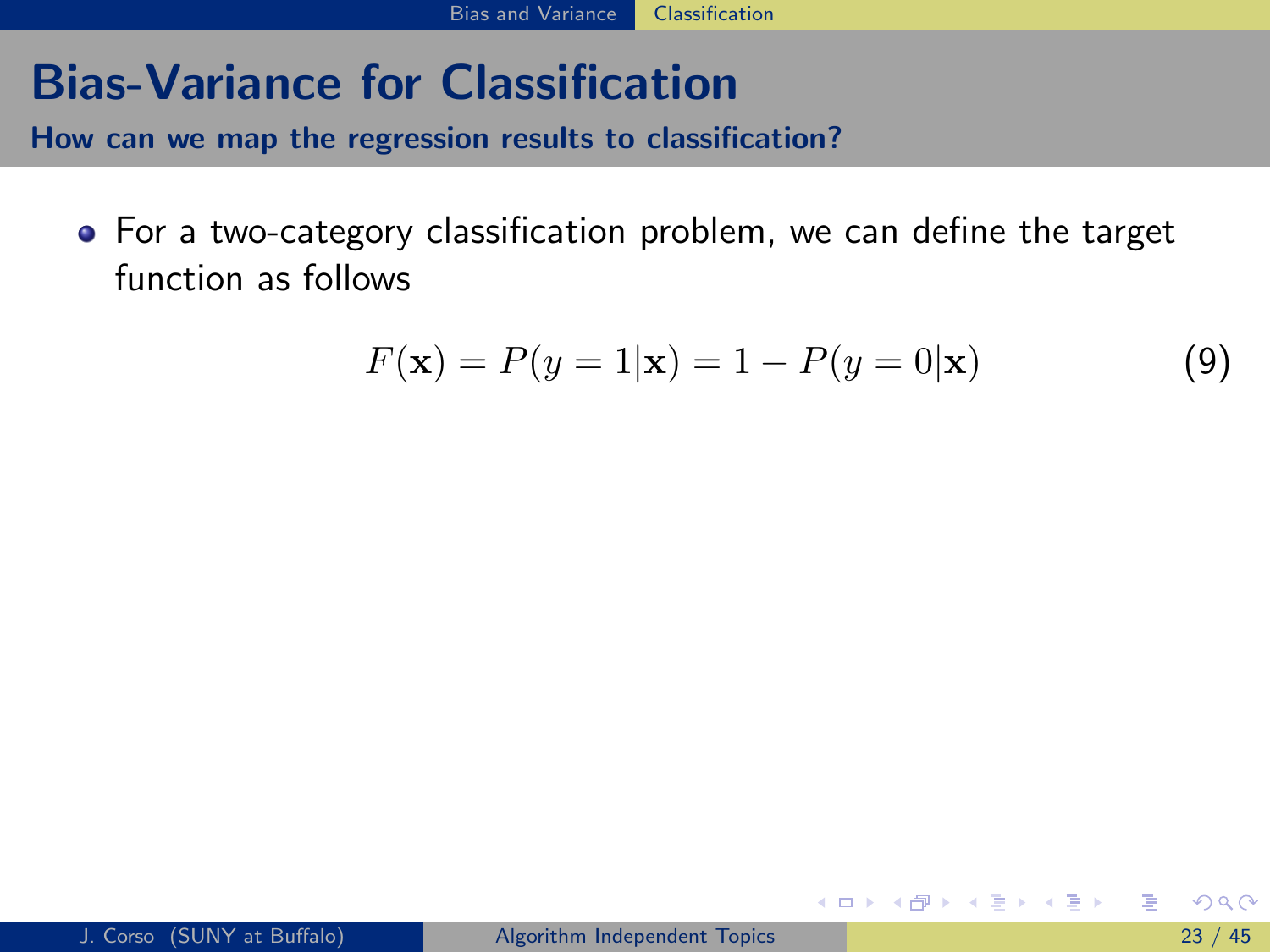## Bias-Variance for Classification

How can we map the regression results to classification?

For a two-category classification problem, we can define the target function as follows

$$
F(\mathbf{x}) = P(y = 1|\mathbf{x}) = 1 - P(y = 0|\mathbf{x})
$$
\n(9)

To recast classification in the framework of regression, define a discriminant function

$$
y = F(\mathbf{x}) + \epsilon \tag{10}
$$

<span id="page-61-0"></span>イロト イ母 ト イヨ ト イヨ トー

where  $\epsilon$  is a zero-mean r.v. assumed to be binomial with variance  $F(\mathbf{x})(1 - F(\mathbf{x})).$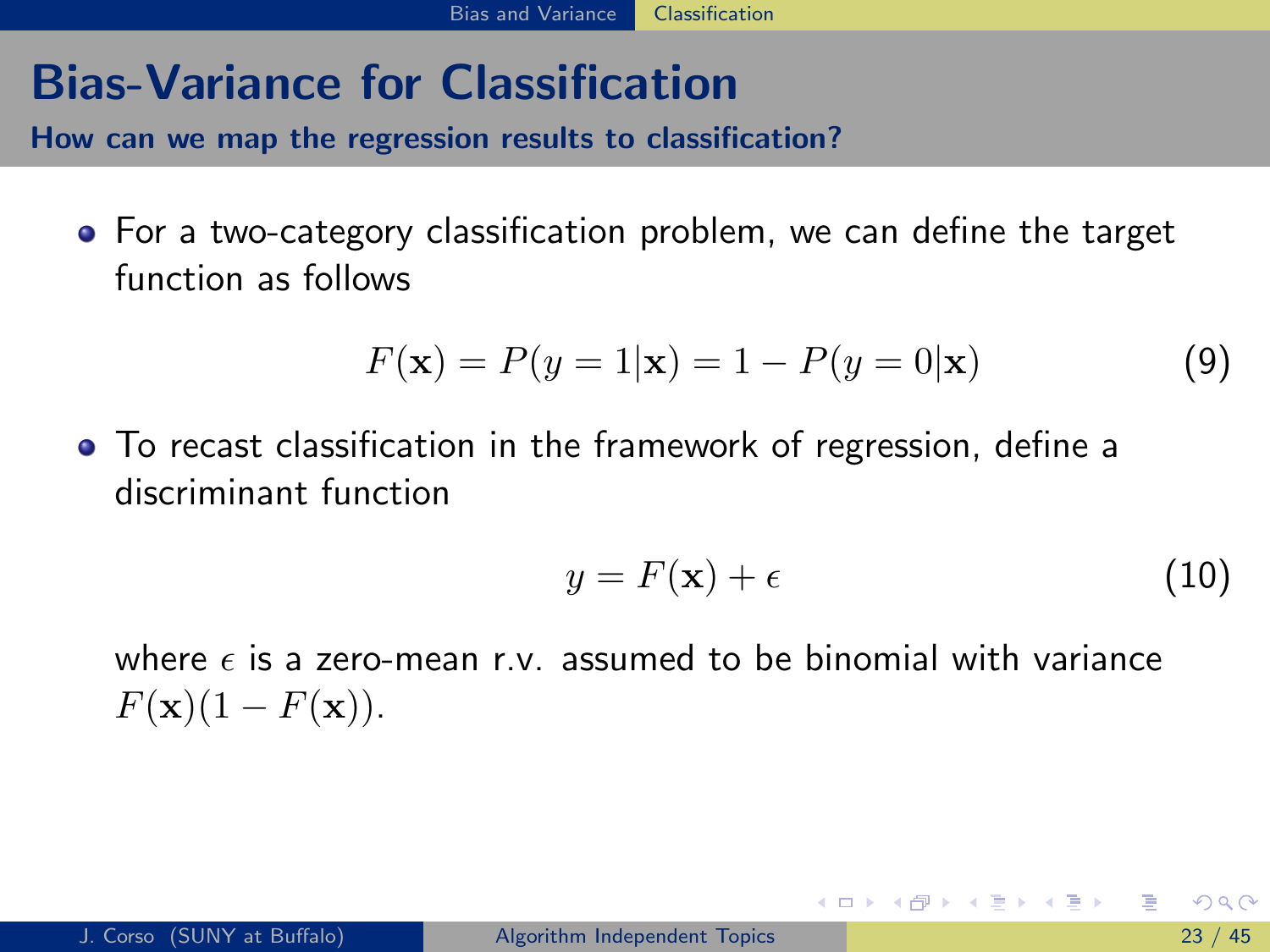## Bias-Variance for Classification

How can we map the regression results to classification?

For a two-category classification problem, we can define the target function as follows

$$
F(\mathbf{x}) = P(y = 1|\mathbf{x}) = 1 - P(y = 0|\mathbf{x})
$$
\n(9)

To recast classification in the framework of regression, define a discriminant function

$$
y = F(\mathbf{x}) + \epsilon \tag{10}
$$

where  $\epsilon$  is a zero-mean r.v. assumed to be binomial with variance  $F(\mathbf{x})(1 - F(\mathbf{x})).$ 

• The target function can thus be expressed as

$$
F(\mathbf{x}) = \mathcal{E}[y|\mathbf{x}] \tag{11}
$$

<span id="page-62-0"></span>イロメ イ何 メイヨメ イヨメーヨ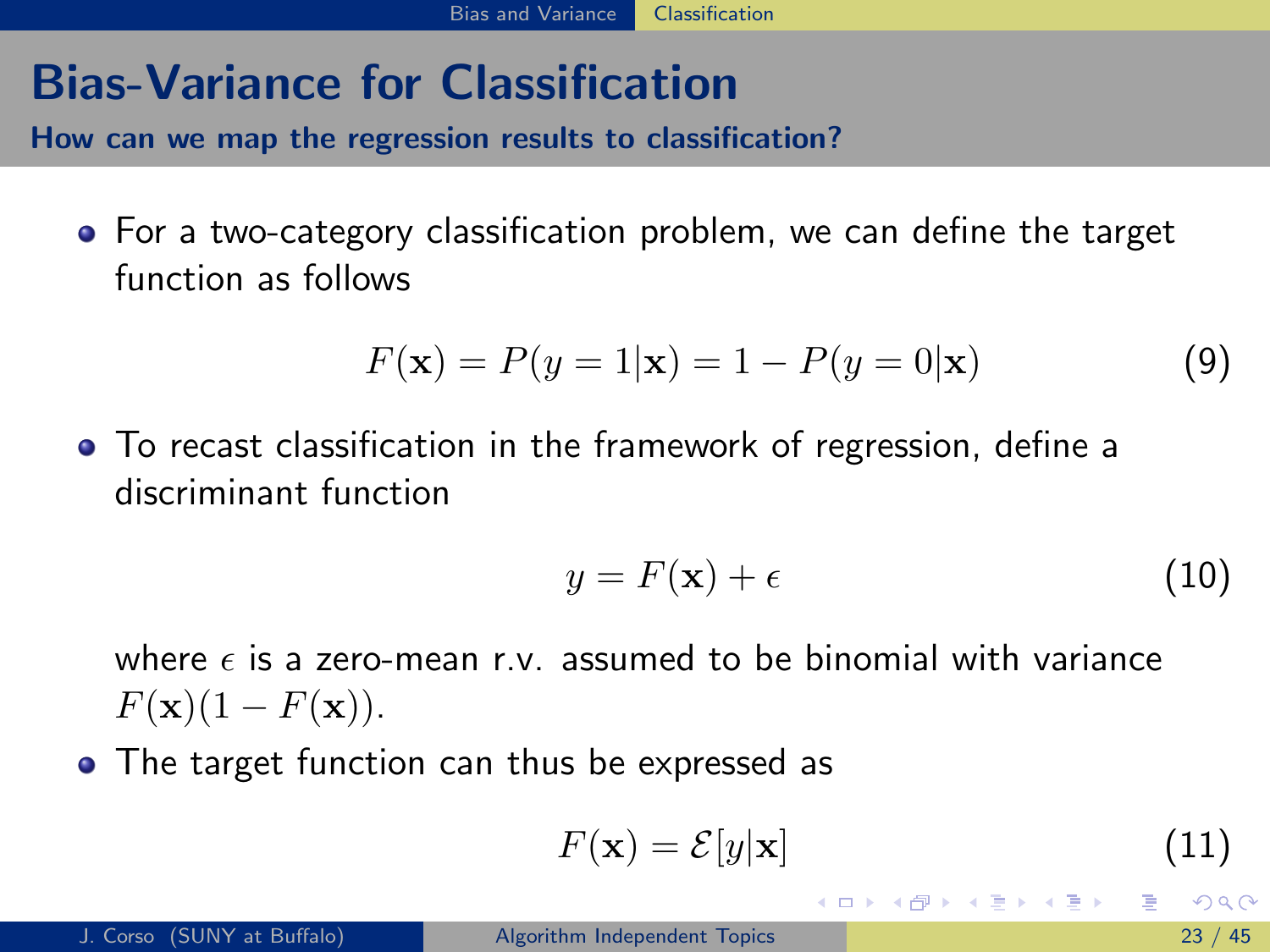• We want to find an estimate  $g(x; D)$  that minimizes the mean-square error:

$$
\mathcal{E}_D\left[ (g(\mathbf{x}; \mathcal{D}) - y)^2 \right] \tag{12}
$$

イロト イ母 トイヨ トイヨ トー

And thus the regression method ideas can translate here to classification.

<span id="page-63-0"></span>÷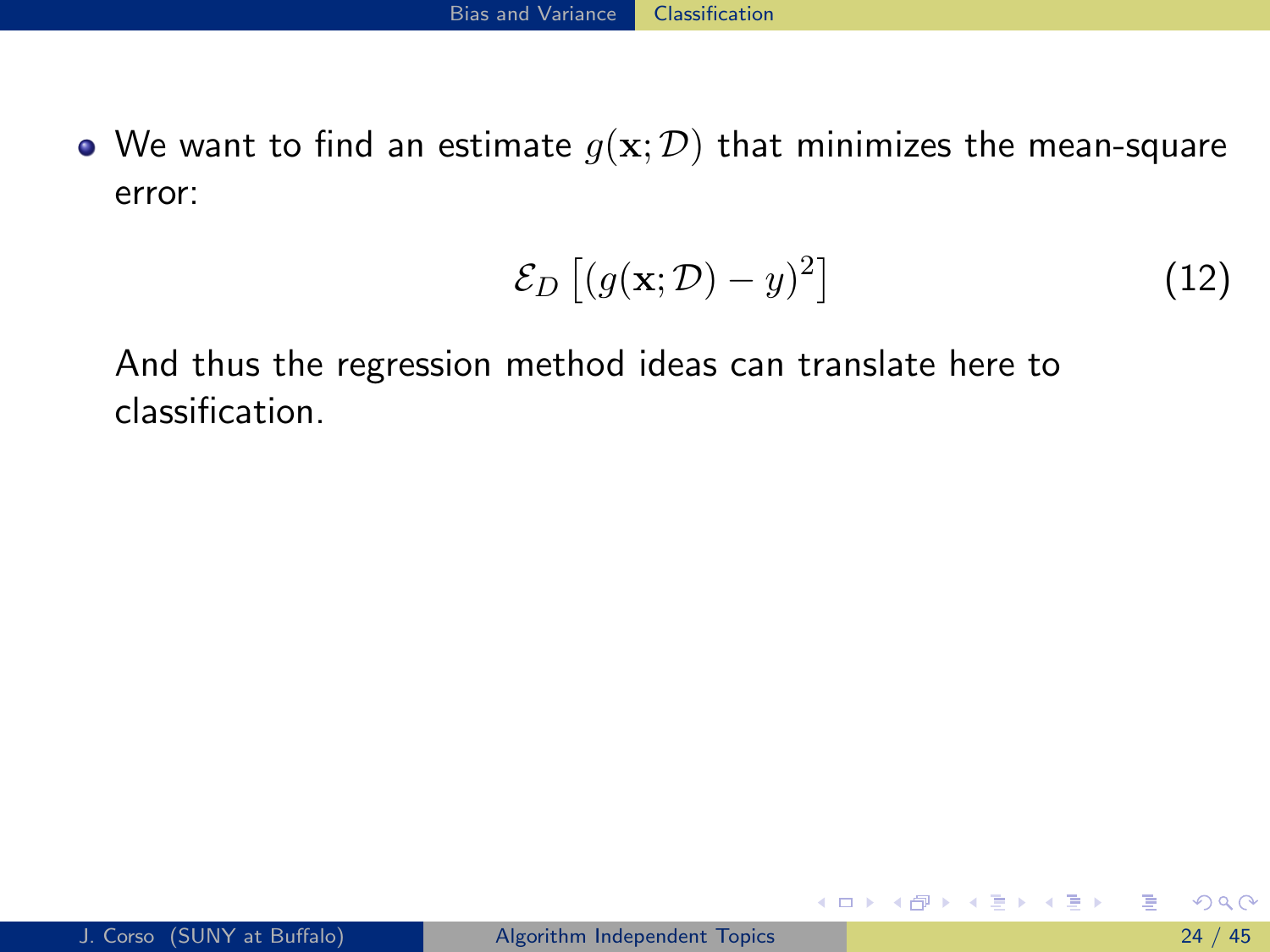• We want to find an estimate  $g(x; D)$  that minimizes the mean-square error:

<span id="page-64-0"></span>
$$
\mathcal{E}_D\left[ (g(\mathbf{x}; \mathcal{D}) - y)^2 \right] \tag{12}
$$

And thus the regression method ideas can translate here to classification.

• Assume equal priors  $P(\omega_1) = P(\omega_1) = 1/2$  giving a Bayesian discriminant  $y_B$  with a threshold 1/2. The Bayesian decision boundary is the set of points for which  $F(\mathbf{x}) = 1/2$ .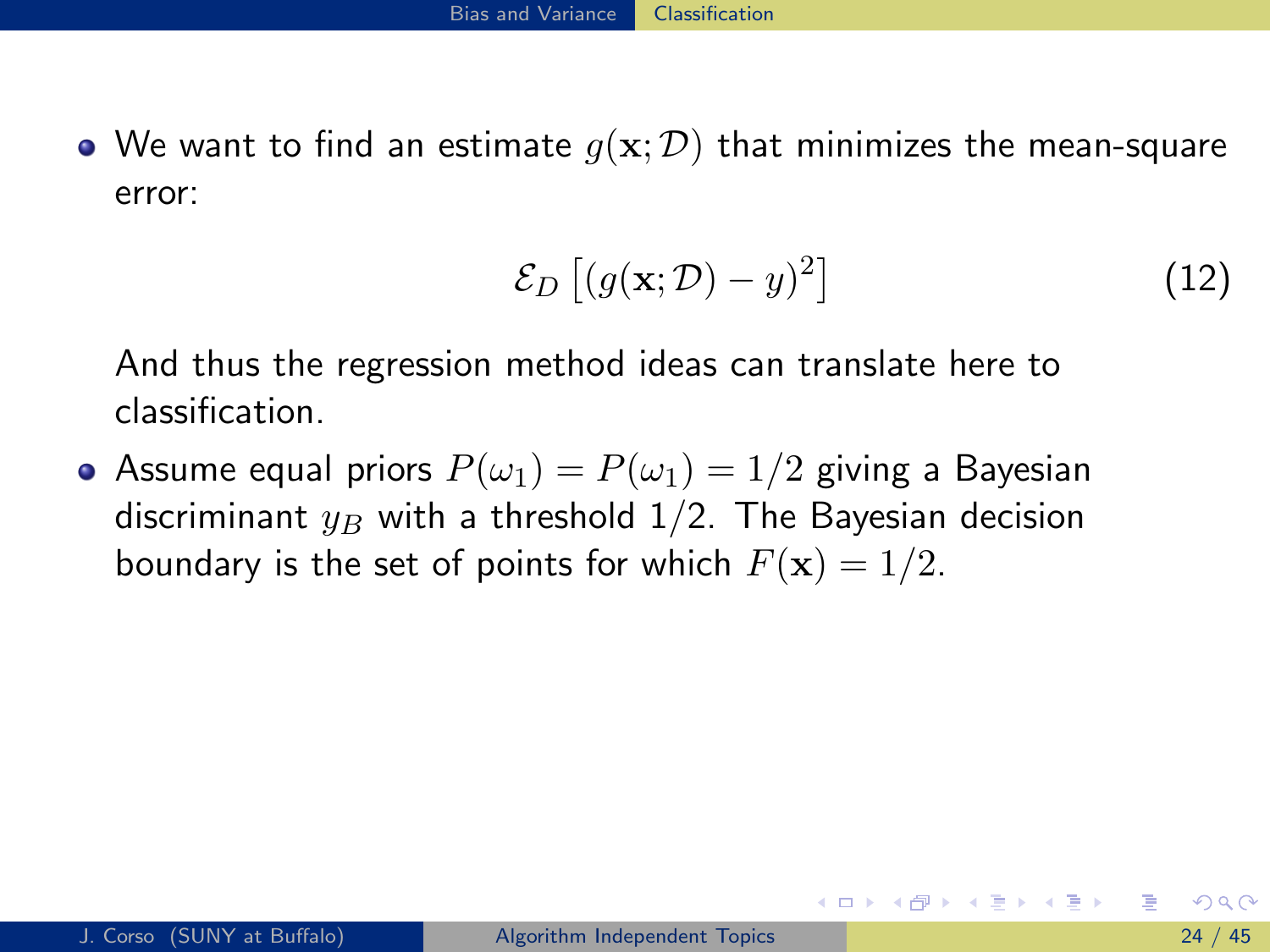• We want to find an estimate  $g(x; D)$  that minimizes the mean-square error:

<span id="page-65-0"></span>
$$
\mathcal{E}_D\left[ (g(\mathbf{x}; \mathcal{D}) - y)^2 \right] \tag{12}
$$

And thus the regression method ideas can translate here to classification.

- Assume equal priors  $P(\omega_1) = P(\omega_1) = 1/2$  giving a Bayesian discriminant  $y_B$  with a threshold 1/2. The Bayesian decision boundary is the set of points for which  $F(\mathbf{x}) = 1/2$ .
- $\bullet$  For a given training set  $D$ , we have the lowest error if the classifier error rate agrees with the Bayes error rate:

$$
P(g(\mathbf{x}; \mathcal{D}) \neq y) = P(y_B(\mathbf{x}) \neq y) = \min[F(\mathbf{x}), 1 - F(\mathbf{x})]
$$
(13)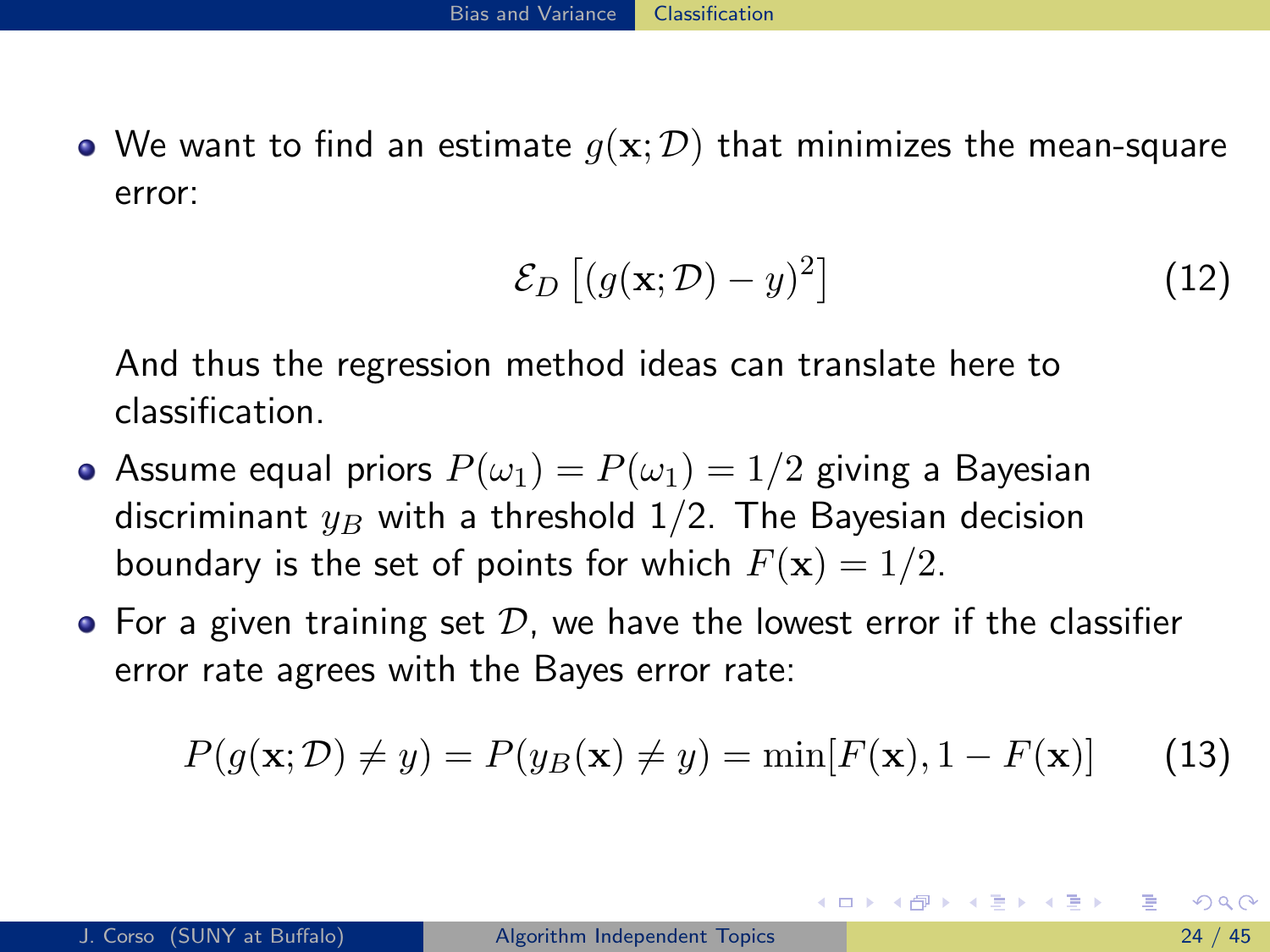• If not, then we have some increase on the Bayes error

$$
P(g(\mathbf{x}; \mathcal{D})) = \max[F(\mathbf{x}), 1 - F(\mathbf{x})]
$$
\n(14)

$$
=|2F(\mathbf{x})-1|+P(y_B(\mathbf{x})=y) . \t(15)
$$

**4 ロト 4 何 ト** 

ミメスミメ

And averaging over all datasets of size  $n$  yields

$$
P(g(\mathbf{x}; \mathcal{D}) \neq y) = |2F(\mathbf{x}) - 1| P(g(\mathbf{x}; \mathcal{D}) \neq y_B) + P(y_B \neq y) \quad (16)
$$

<span id="page-66-0"></span>目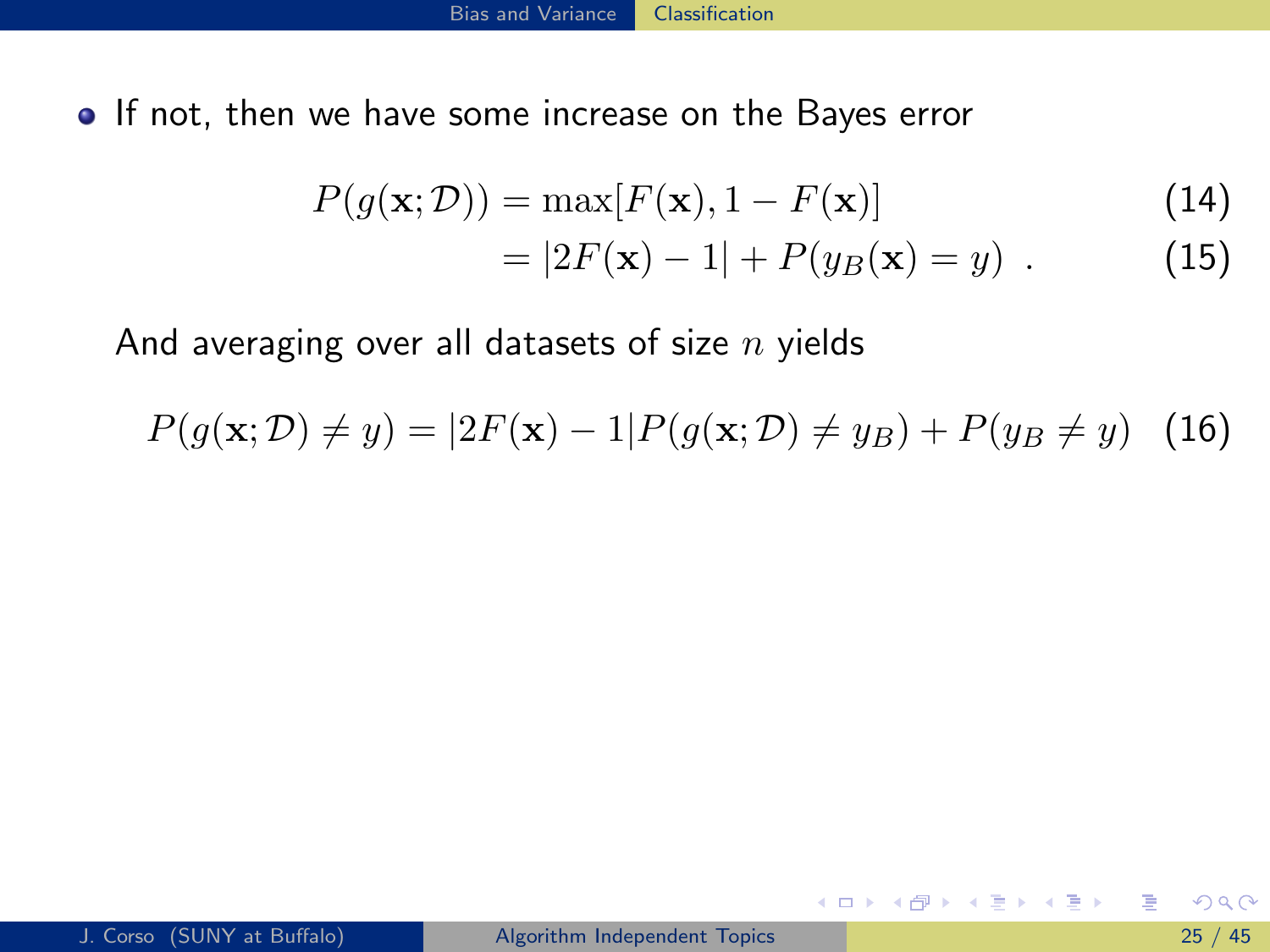• If not, then we have some increase on the Bayes error

$$
P(g(\mathbf{x}; \mathcal{D})) = \max[F(\mathbf{x}), 1 - F(\mathbf{x})]
$$
\n(14)

<span id="page-67-0"></span>
$$
=|2F(\mathbf{x})-1|+P(y_B(\mathbf{x})=y) . \t(15)
$$

And averaging over all datasets of size  $n$  yields

$$
P(g(\mathbf{x}; \mathcal{D}) \neq y) = |2F(\mathbf{x}) - 1| P(g(\mathbf{x}; \mathcal{D}) \neq y_B) + P(y_B \neq y) \quad (16)
$$

**•** Hence, the classification error rate is linearly proportional to the **boundary error**  $P(g(\mathbf{x}; \mathcal{D}) \neq y_b)$ , the incorrect estimation of the Bayes boundary, which is the "opposite" tail as we saw earlier in lecture 2.

$$
P(g(\mathbf{x}; \mathcal{D}) \neq y_B) = \begin{cases} \int_{1/2}^{\infty} p(g(\mathbf{x}; \mathcal{D})) dg & \text{if } F(\mathbf{x}) < 1/2\\ \int_{-\infty}^{1/2} p(g(\mathbf{x}; \mathcal{D})) dg & \text{if } F(\mathbf{x}) \ge 1/2 \end{cases}
$$
(17)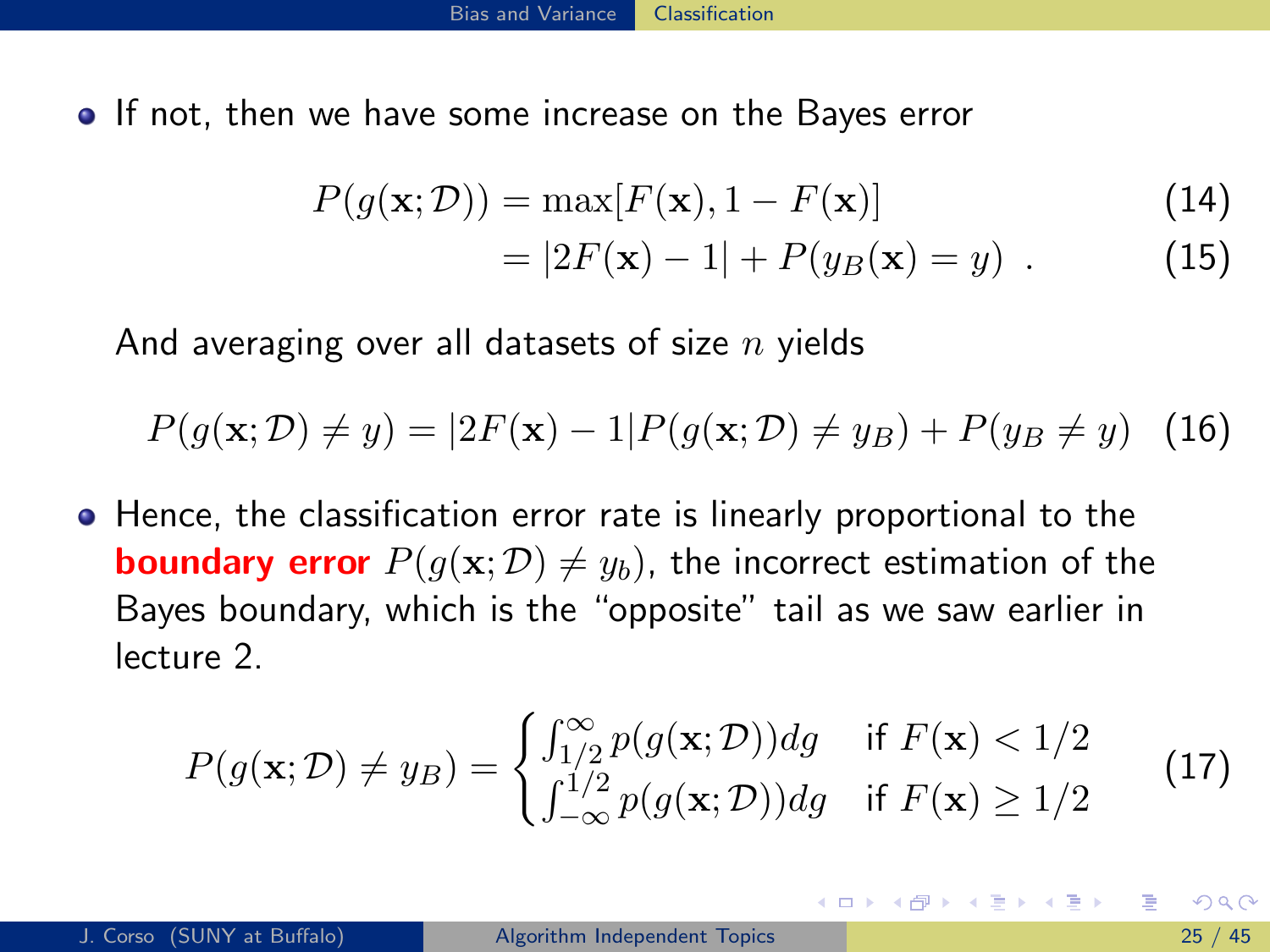# Bias-Variance Classification Boundary Error for Gaussian Case

• If we assume  $p(g(\mathbf{x}; \mathcal{D}))$  is a Gaussian, we find

$$
P(g(\mathbf{x}; \mathcal{D}) \neq y_B) =
$$
\n
$$
\Phi \left[ \underbrace{\text{Sgn}[F(\mathbf{x}) - 1/2][\mathcal{E}_{\mathcal{D}}[g(\mathbf{x}; \mathcal{D})] - 1/2]}_{\text{boundary bias}} \underbrace{\text{Var}[g(\mathbf{x}; \mathcal{D})]^{-1/2}}_{\text{variance}} \right] (18)
$$
\nwhere 
$$
\Phi(t) = \frac{1}{\sqrt{2\pi}} \int_{t}^{\infty} \exp[-1/2u^{2}] du.
$$

<span id="page-68-0"></span>K ロ ▶ K 個 ▶ K 로 ▶ K 로 ▶ 『로 『 YO Q @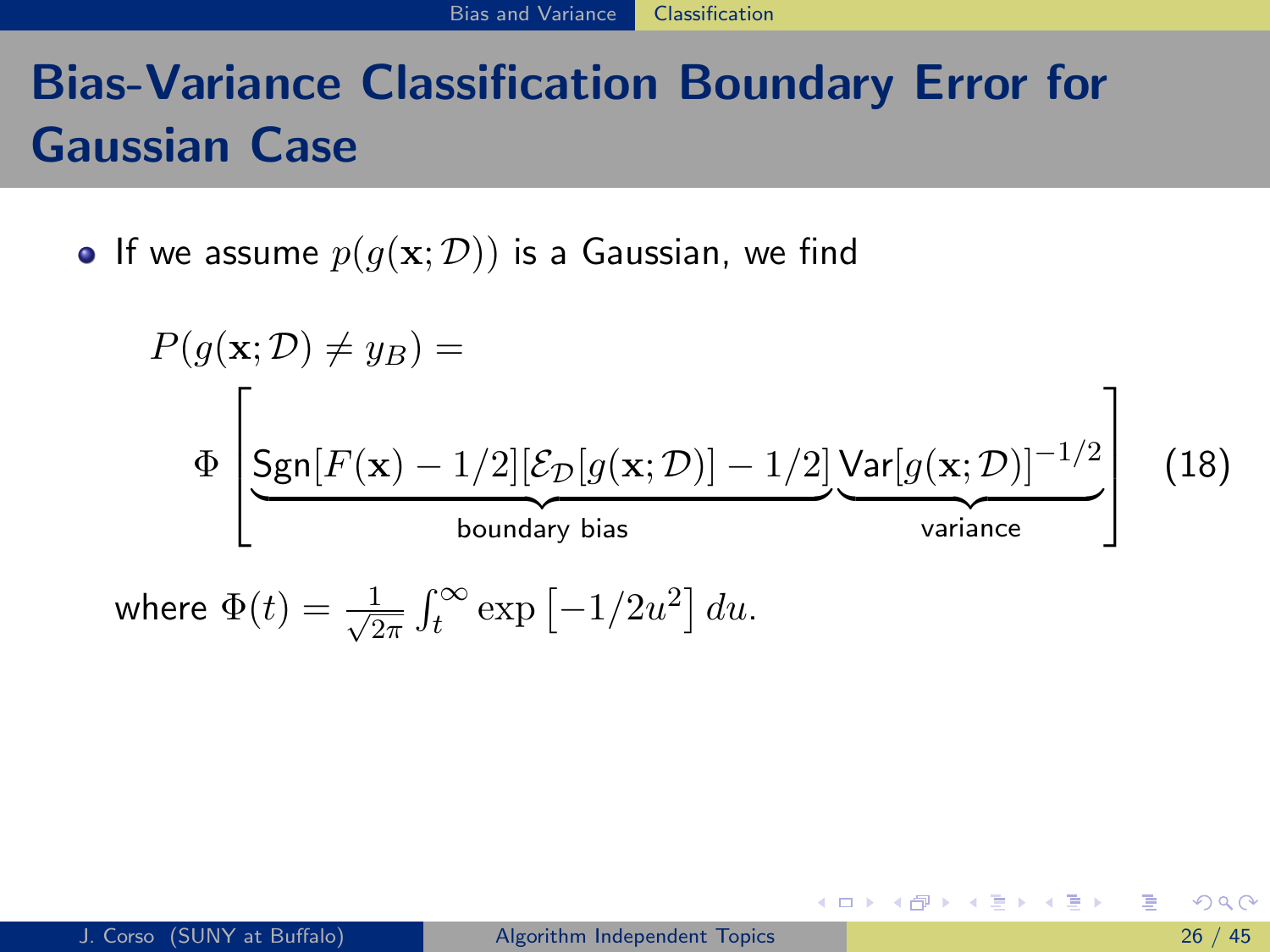# Bias-Variance Classification Boundary Error for Gaussian Case

• If we assume  $p(g(\mathbf{x}; \mathcal{D}))$  is a Gaussian, we find

$$
P(g(\mathbf{x}; \mathcal{D}) \neq y_B) =
$$
\n
$$
\Phi \left[ \underbrace{\text{Sgn}[F(\mathbf{x}) - 1/2][\mathcal{E}_{\mathcal{D}}[g(\mathbf{x}; \mathcal{D})] - 1/2]}_{\text{boundary bias}} \underbrace{\text{Var}[g(\mathbf{x}; \mathcal{D})]^{-1/2}}_{\text{variance}} \right] (18)
$$

<span id="page-69-0"></span>where 
$$
\Phi(t) = \frac{1}{\sqrt{2\pi}} \int_t^{\infty} \exp[-1/2u^2] du
$$
.

You can visualize the boundary bias by imagining taking the spatial average of decision boundaries obtained by running the learning algorithm on all possible data sets.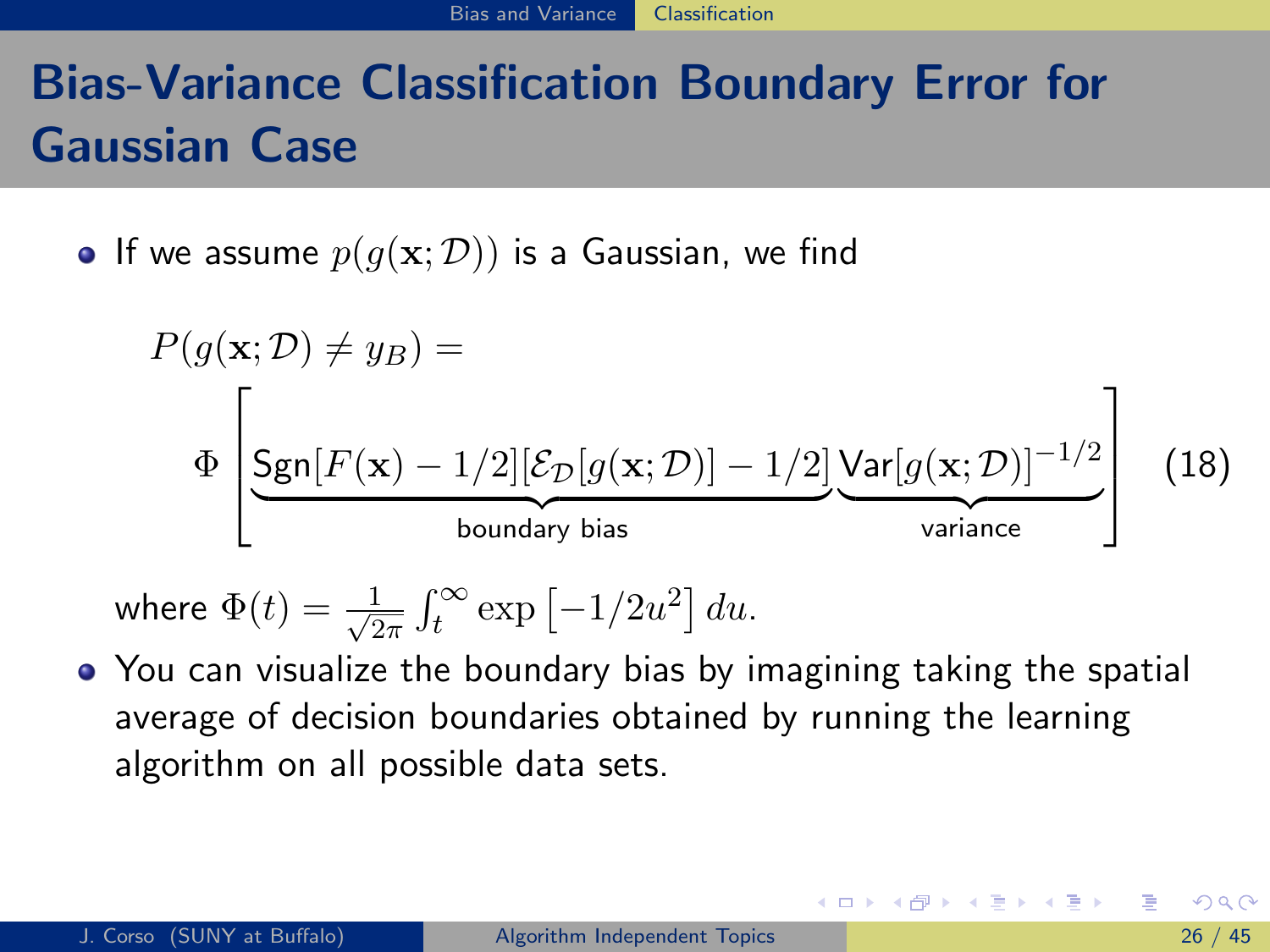# Bias-Variance Classification Boundary Error for Gaussian Case

• If we assume  $p(g(\mathbf{x}; \mathcal{D}))$  is a Gaussian, we find

$$
P(g(\mathbf{x}; \mathcal{D}) \neq y_B) =
$$
\n
$$
\Phi \left[ \underbrace{\text{Sgn}[F(\mathbf{x}) - 1/2][\mathcal{E}_{\mathcal{D}}[g(\mathbf{x}; \mathcal{D})] - 1/2]}_{\text{boundary bias}} \underbrace{\text{Var}[g(\mathbf{x}; \mathcal{D})]^{-1/2}}_{\text{variance}} \right] (18)
$$

where 
$$
\Phi(t) = \frac{1}{\sqrt{2\pi}} \int_t^{\infty} \exp[-1/2u^2] du
$$
.

- You can visualize the boundary bias by imagining taking the spatial average of decision boundaries obtained by running the learning algorithm on all possible data sets.
- Hence, the effect of the variance term on the boundary error is highly nonlinear and depends on the value of the [bo](#page-69-0)[un](#page-71-0)[d](#page-67-0)[a](#page-68-0)[ry](#page-70-0) [b](#page-59-0)[ia](#page-60-0)[s](#page-75-0)[.](#page-76-0)

<span id="page-70-0"></span> $\Omega$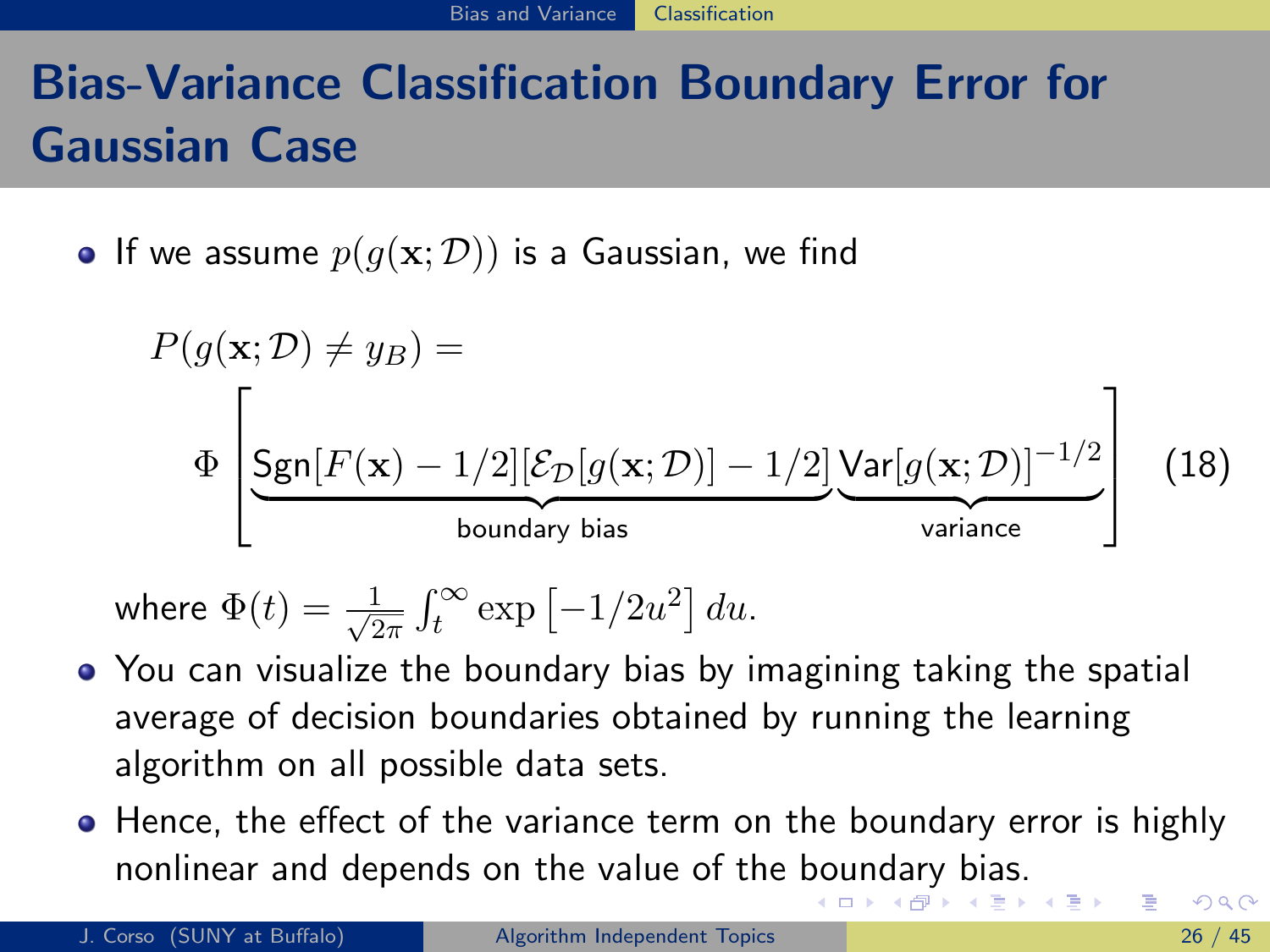With small variance, the sign of the boundary bias is increasingly a player.

<span id="page-71-0"></span>目

イロト イ部 トイヨ トイヨト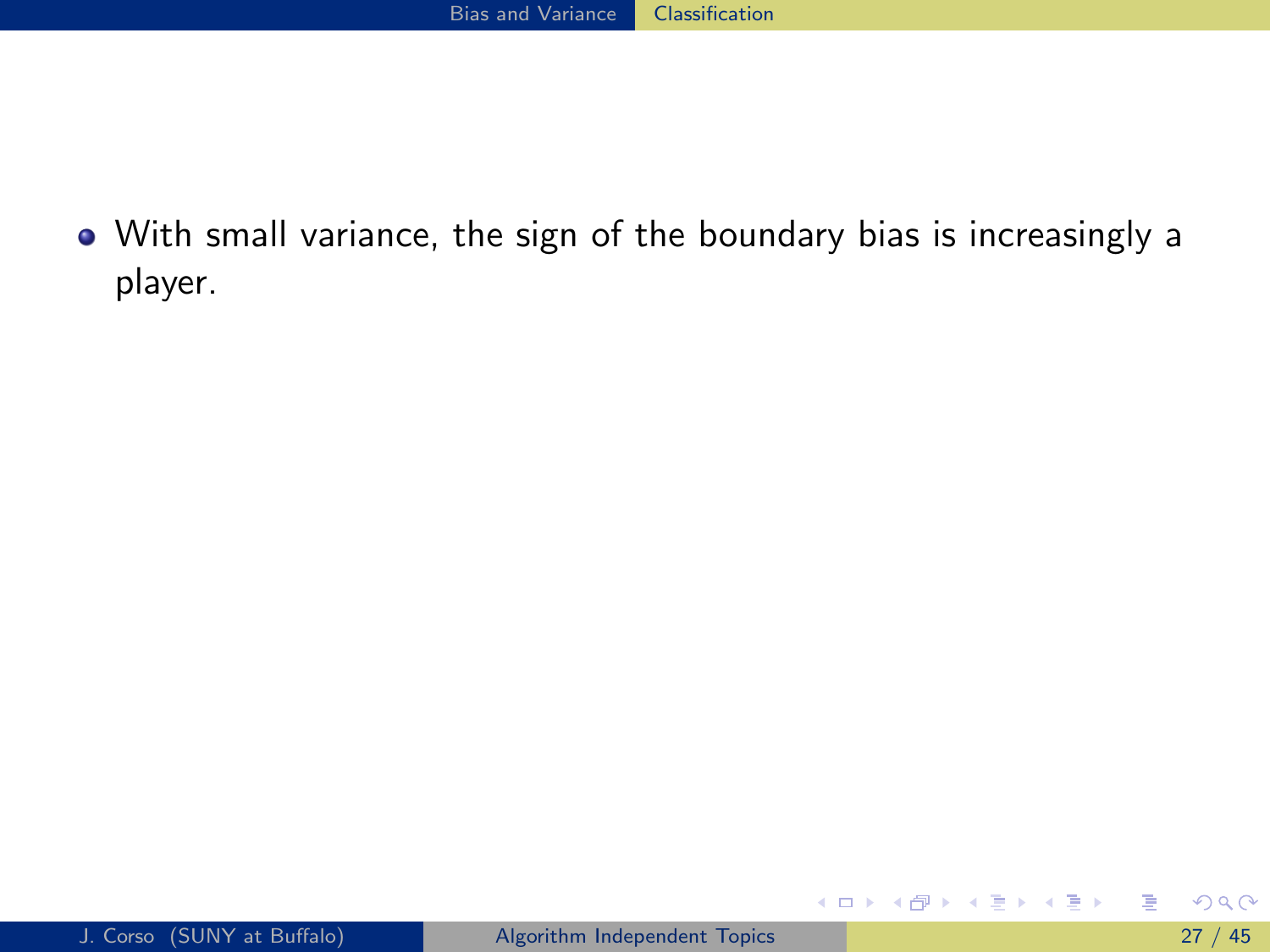- With small variance, the sign of the boundary bias is increasingly a player.
- Whereas in regression the estimation error is additive in bias and variance, in classification there is a **non-linear** and **multiplicative** interaction.

<span id="page-72-0"></span>ミメスミメ

4 D F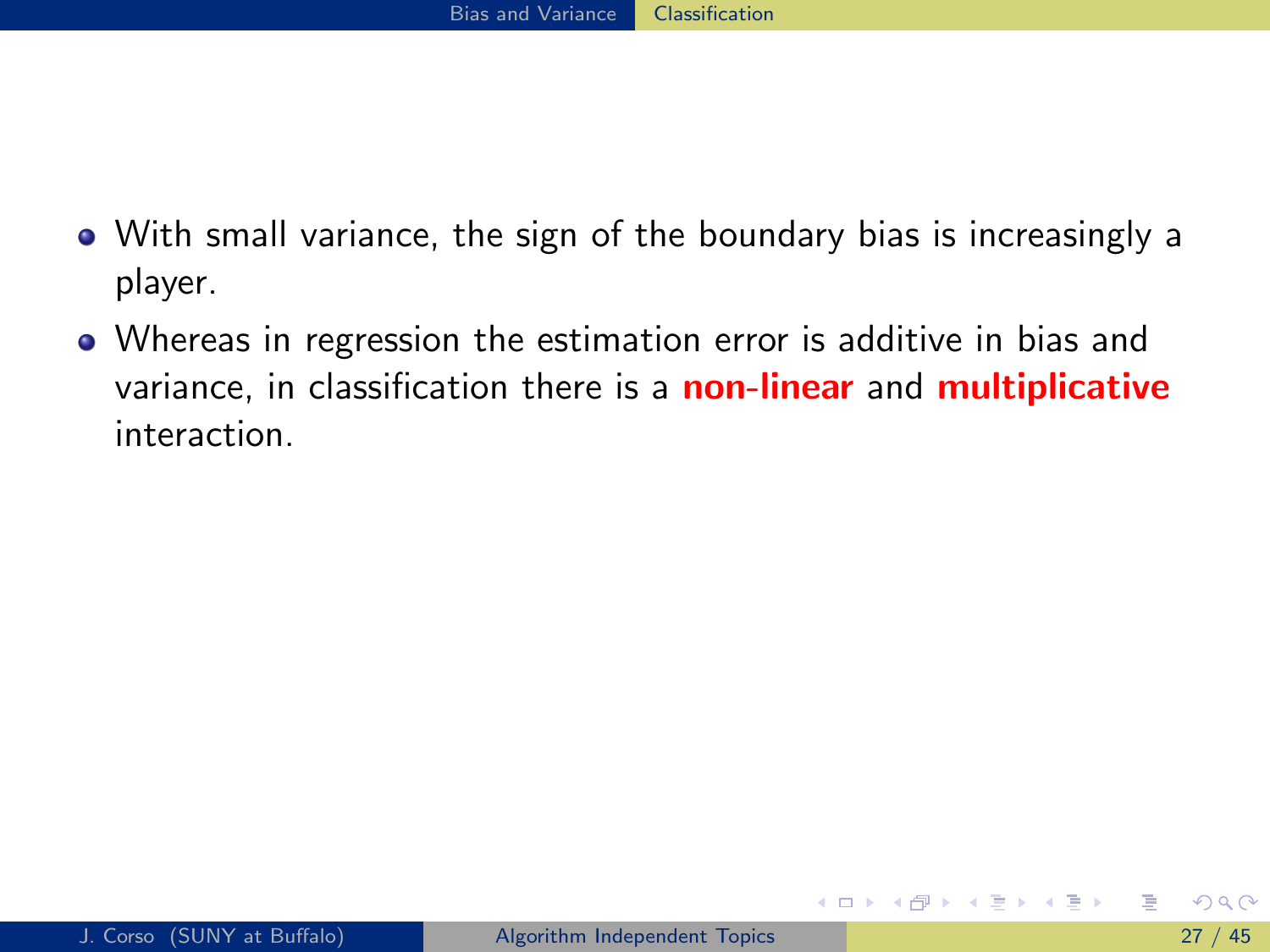- With small variance, the sign of the boundary bias is increasingly a player.
- Whereas in regression the estimation error is additive in bias and variance, in classification there is a **non-linear** and **multiplicative** interaction.
- <span id="page-73-0"></span>• In classification, the sign of the bounary bias affects the role of the variance in the error. So, low variance is generally important for accurate classification, while low boundary bias need not be.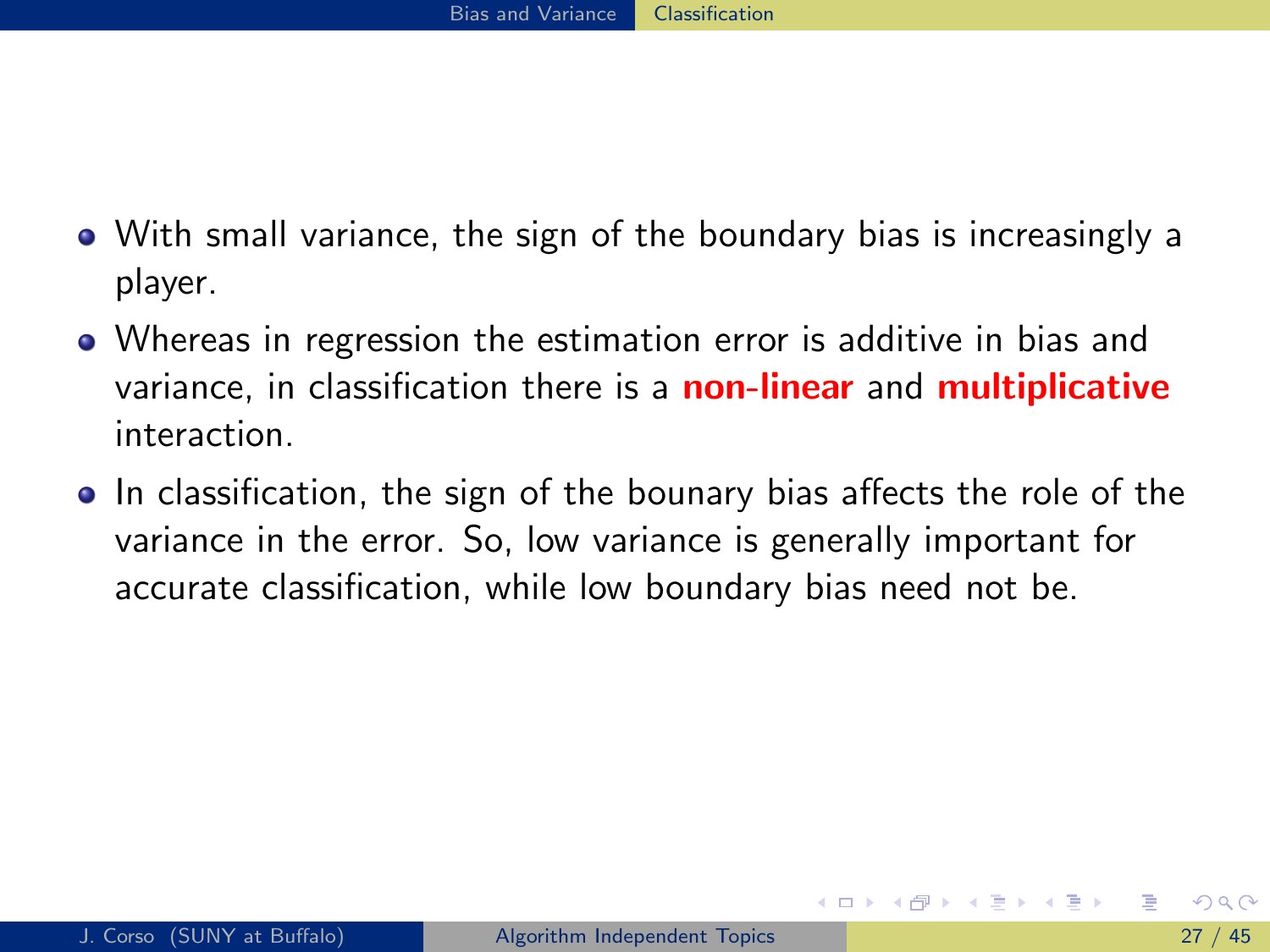- With small variance, the sign of the boundary bias is increasingly a player.
- Whereas in regression the estimation error is additive in bias and variance, in classification there is a **non-linear** and **multiplicative** interaction.
- In classification, the sign of the bounary bias affects the role of the variance in the error. So, low variance is generally important for accurate classification, while low boundary bias need not be.
- <span id="page-74-0"></span>**.** Similarly, in classification, **variance dominates bias**.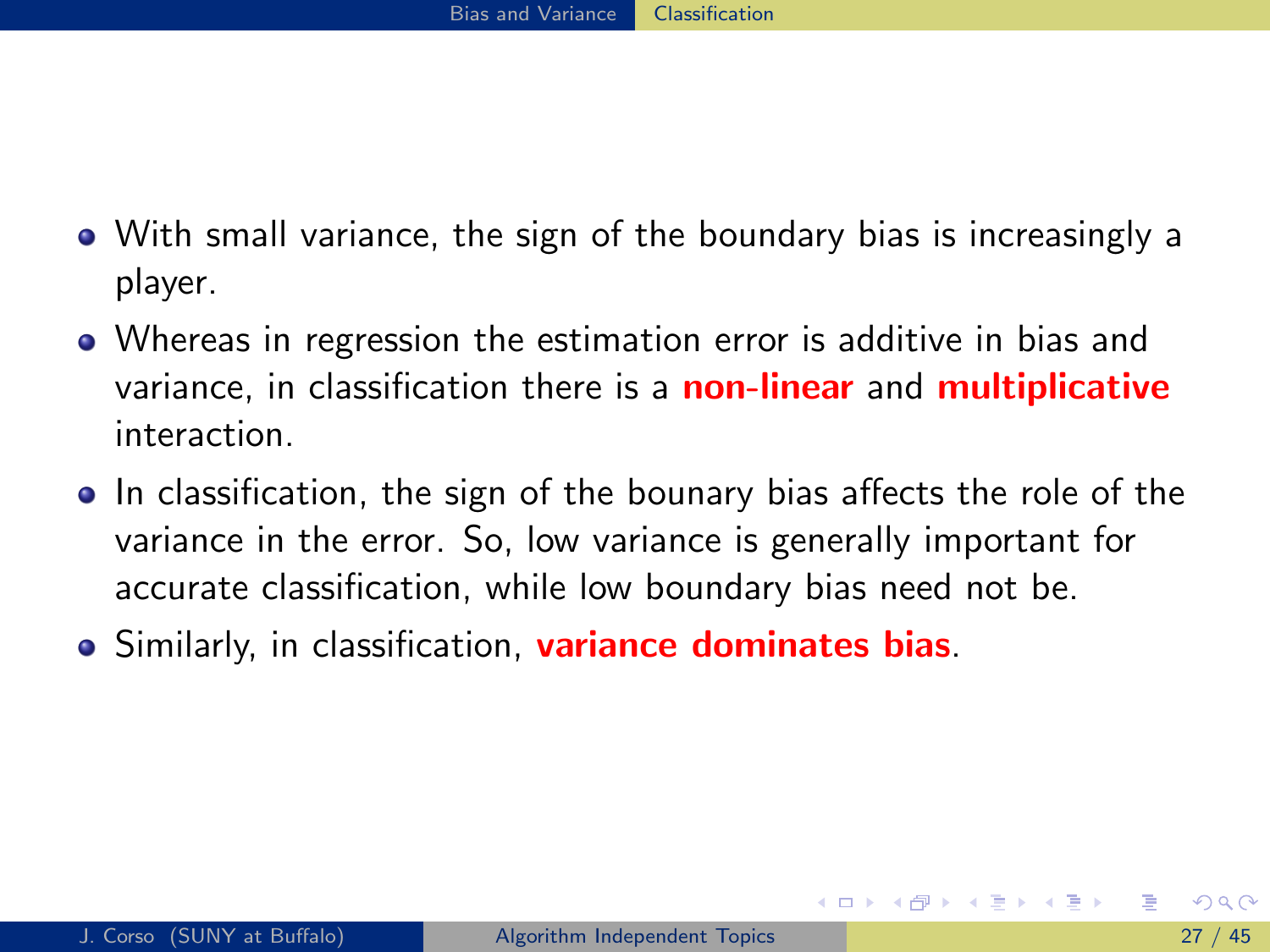

<span id="page-75-0"></span>

and the Bayes decision boundary. T[he n](#page-74-0)i[ne](#page-76-0) [fi](#page-74-0)[gu](#page-75-0)[re](#page-76-0)[s](#page-59-0) [in](#page-60-0) [t](#page-75-0)[he](#page-76-0)[m](#page-52-0)[id](#page-123-0)[d](#page-124-0)[le s](#page-0-0)[how](#page-132-0) different learned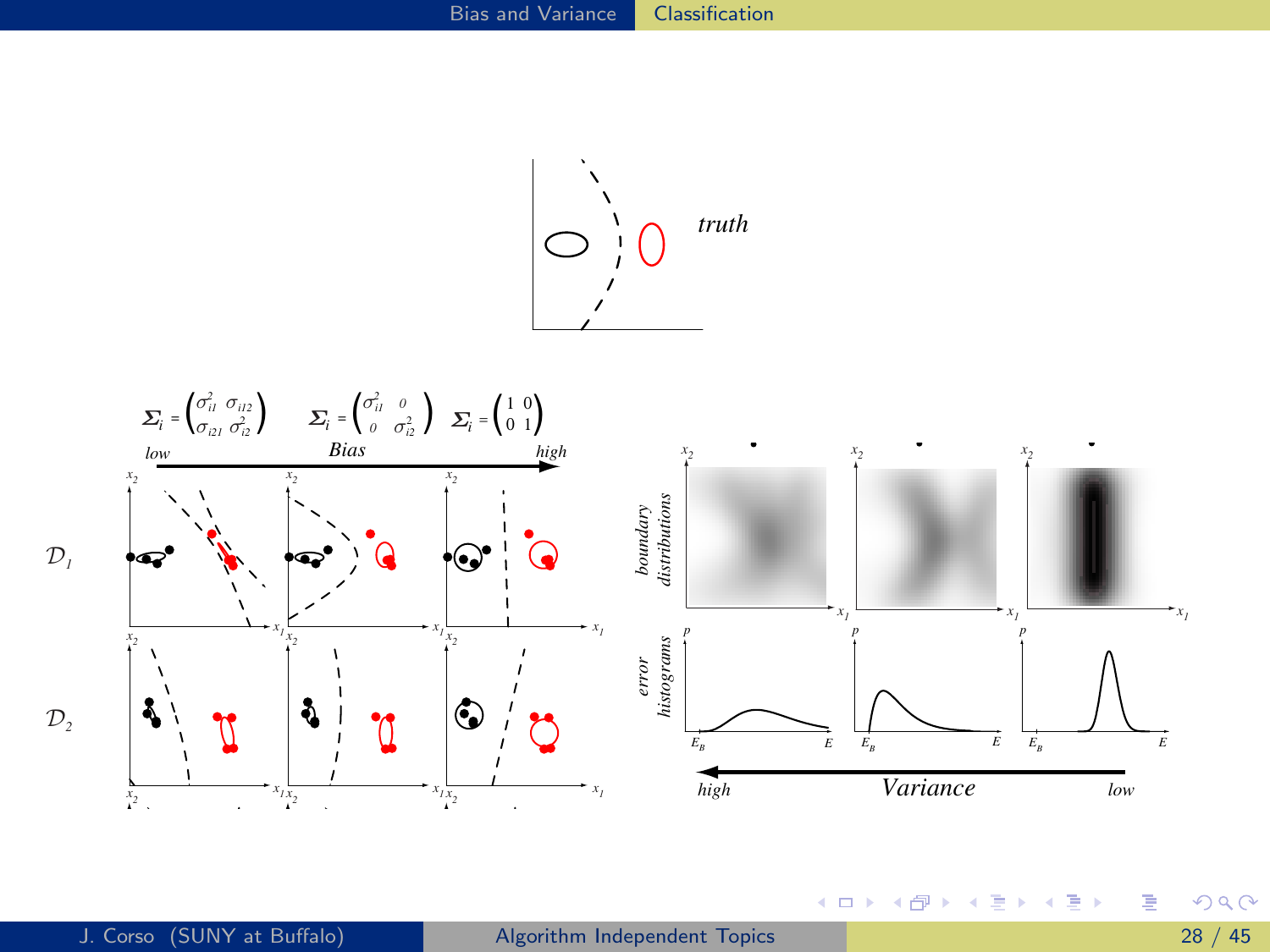## How Can We Determine the Bias and Variance?

- The results from the discussion in bias and variance suggest a way to estimate these two values (and hence a way to quantify the match between a method and a problem).
- <span id="page-76-0"></span>**O** What is it?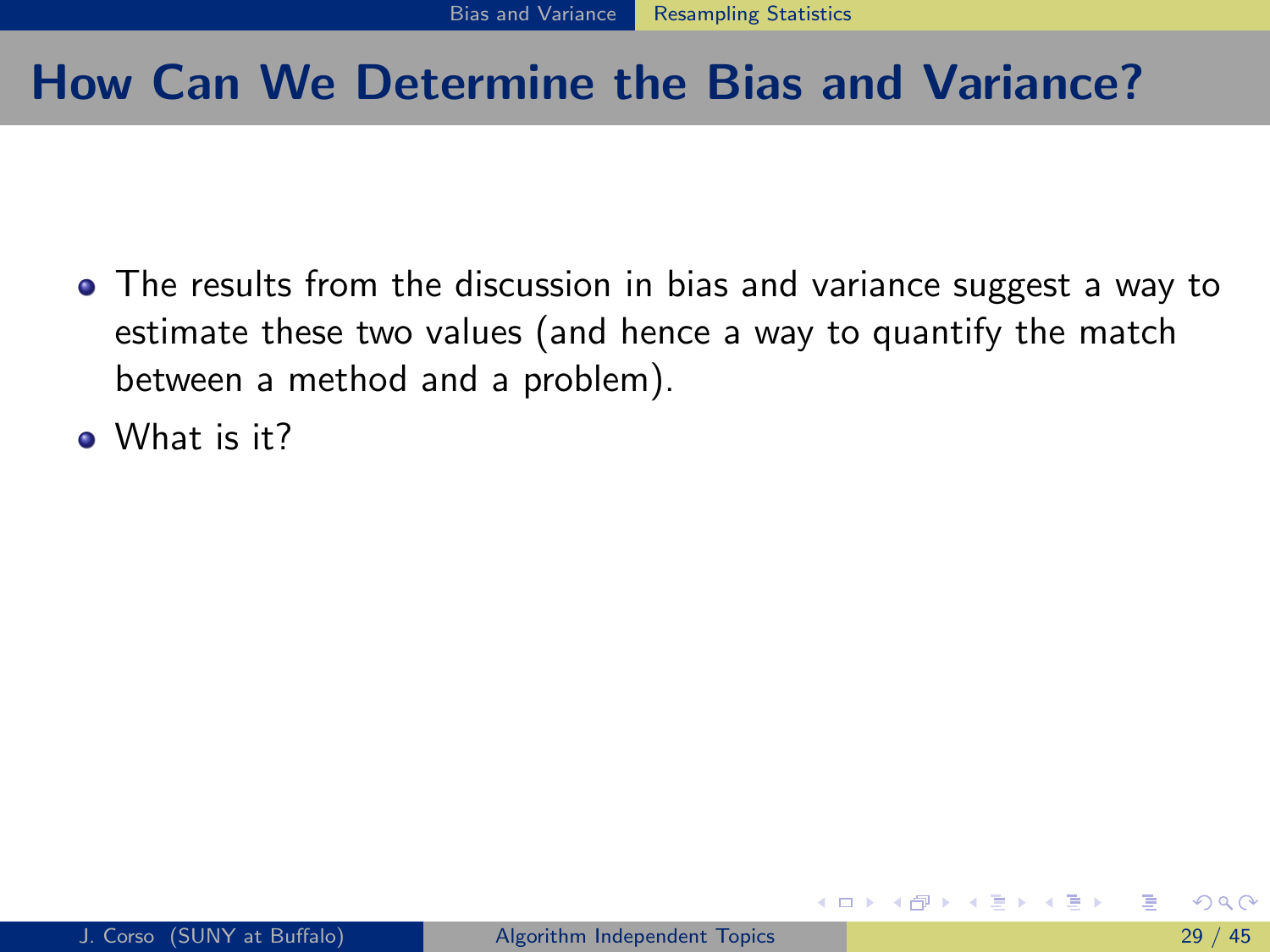## How Can We Determine the Bias and Variance?

- The results from the discussion in bias and variance suggest a way to estimate these two values (and hence a way to quantify the match between a method and a problem).
- . What is it?
- <span id="page-77-0"></span>**• Resampling.** I.e., taking multiple datasets, perform the estimation and evaluate the boundary distributions and error histograms.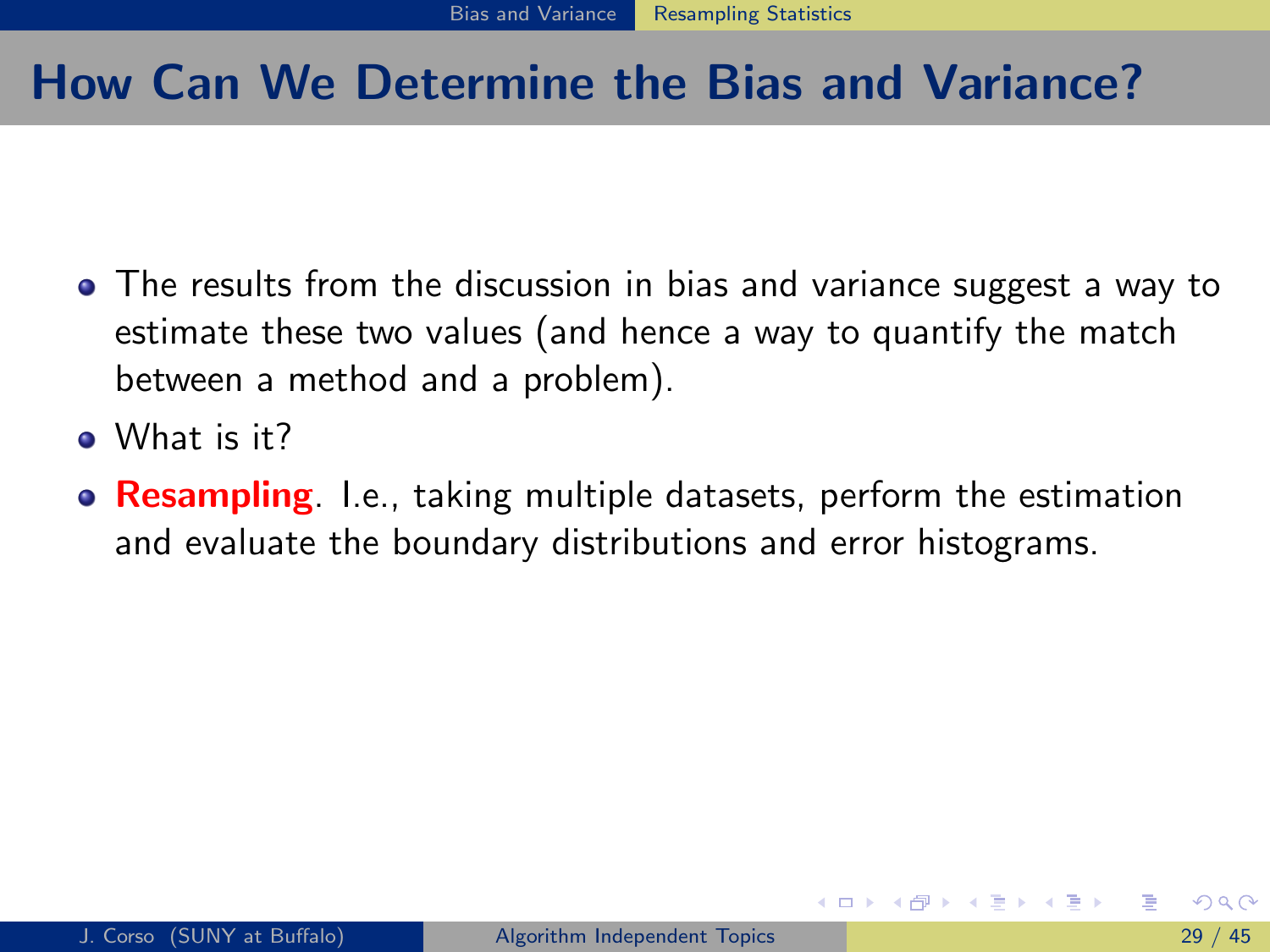# How Can We Determine the Bias and Variance?

- The results from the discussion in bias and variance suggest a way to estimate these two values (and hence a way to quantify the match between a method and a problem).
- . What is it?
- **Resampling** I.e., taking multiple datasets, perform the estimation and evaluate the boundary distributions and error histograms.
- <span id="page-78-0"></span>Let's make these ideas clear in presenting two methods for resampling:
	- **4** Jackknife
	- 2 Bootstrap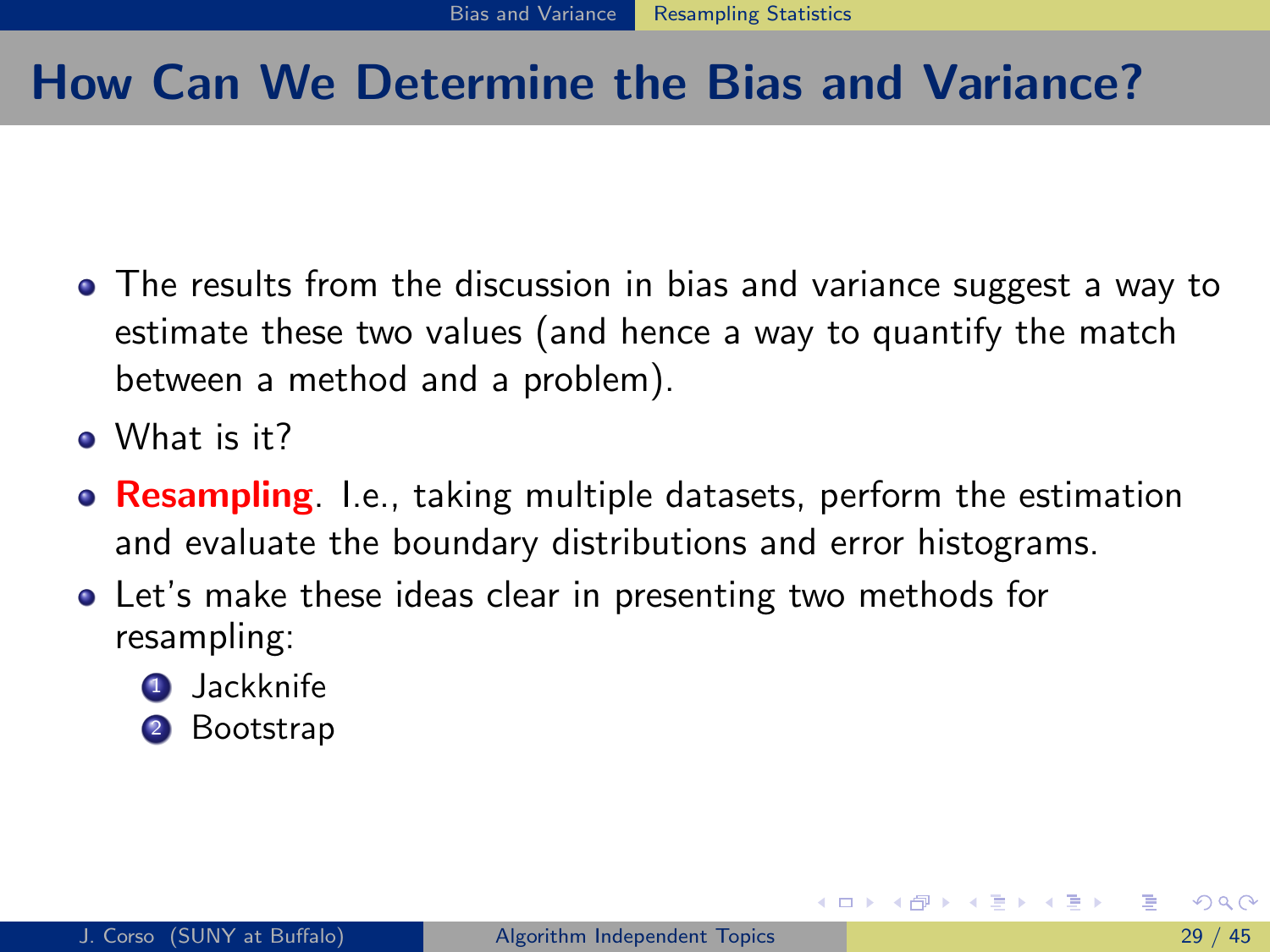Let's first attempt to demonstrate how resampling can be used to yield a more informative estimate of a general statistic.

**4 ロ ▶ 4 母 ▶ 4** 

ラメ メラメ

<span id="page-79-0"></span>э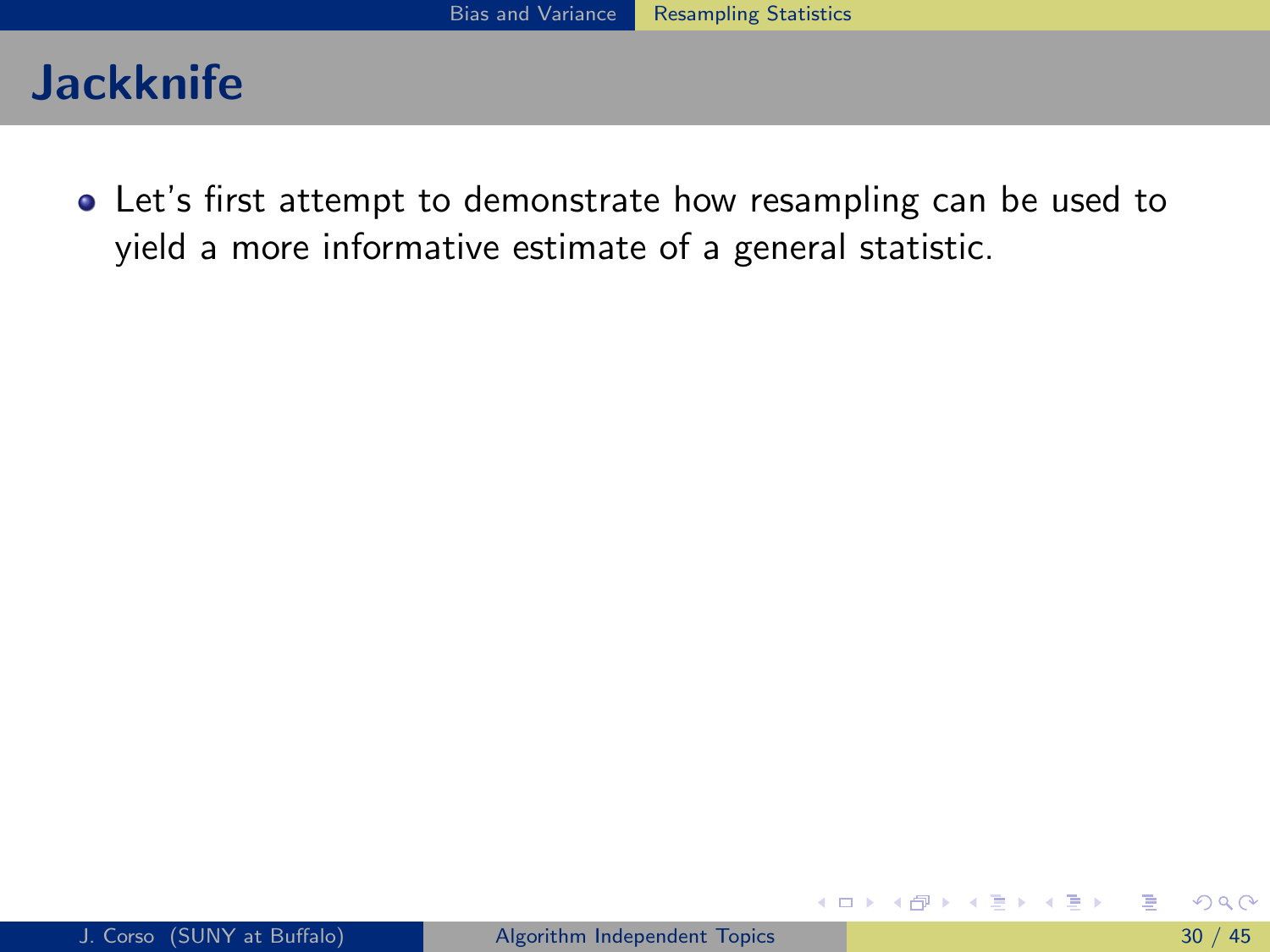- Let's first attempt to demonstrate how resampling can be used to yield a more informative estimate of a general statistic.
- Suppose we have a set D of n points  $x_i$  sampled from a one-dimensional distribution.

<span id="page-80-0"></span>ラメ メラメ

∢ □ ▶ ∢ <sub>□</sub> ▶ ∢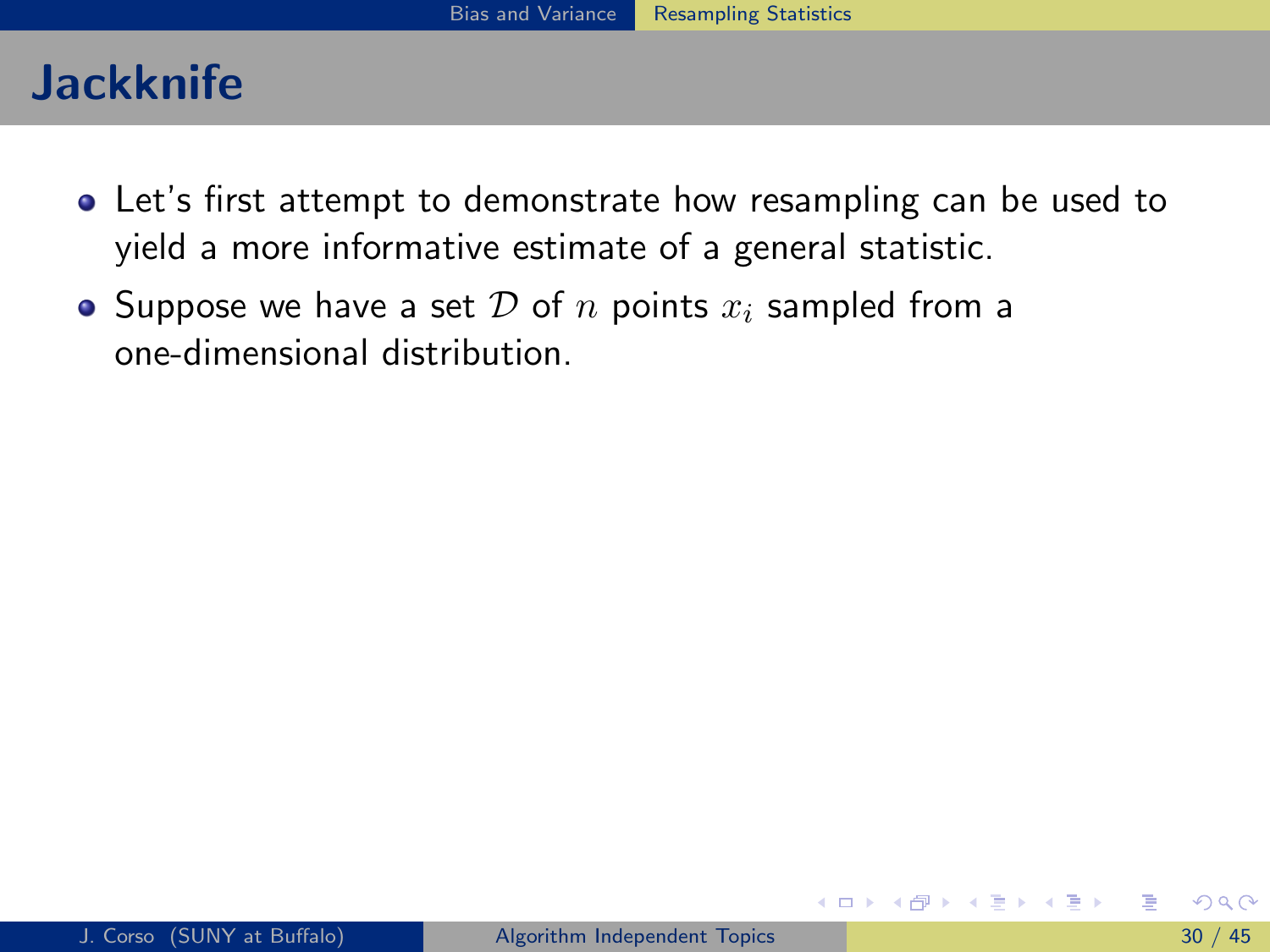- Let's first attempt to demonstrate how resampling can be used to yield a more informative estimate of a general statistic.
- Suppose we have a set D of n points  $x_i$  sampled from a one-dimensional distribution.
- **•** The familiar estimate of the mean is

$$
\hat{\mu} = \frac{1}{n} \sum_{i=1}^{n} x_i \tag{19}
$$

4 D F

<span id="page-81-0"></span>ヨメ メラメ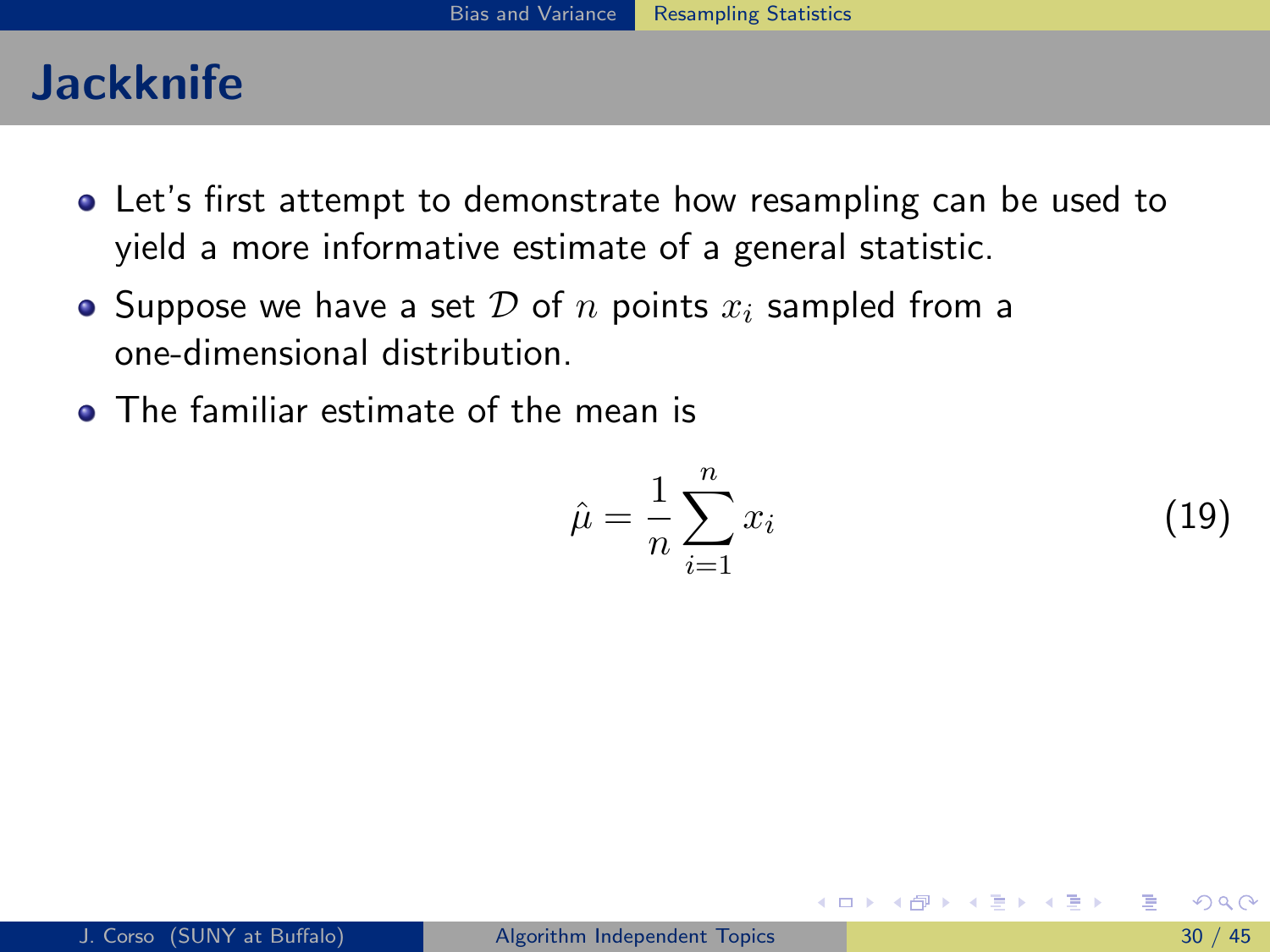- Let's first attempt to demonstrate how resampling can be used to yield a more informative estimate of a general statistic.
- Suppose we have a set D of n points  $x_i$  sampled from a one-dimensional distribution.
- **•** The familiar estimate of the mean is

$$
\hat{\mu} = \frac{1}{n} \sum_{i=1}^{n} x_i \tag{19}
$$

• And, the estimate of the accuracy of the mean is the sample variance, given by

$$
\hat{\sigma}^2 = \frac{1}{n-1} \sum_{i=1}^n (x_i - \hat{\mu})^2
$$
 (20)

<span id="page-82-0"></span>4 D F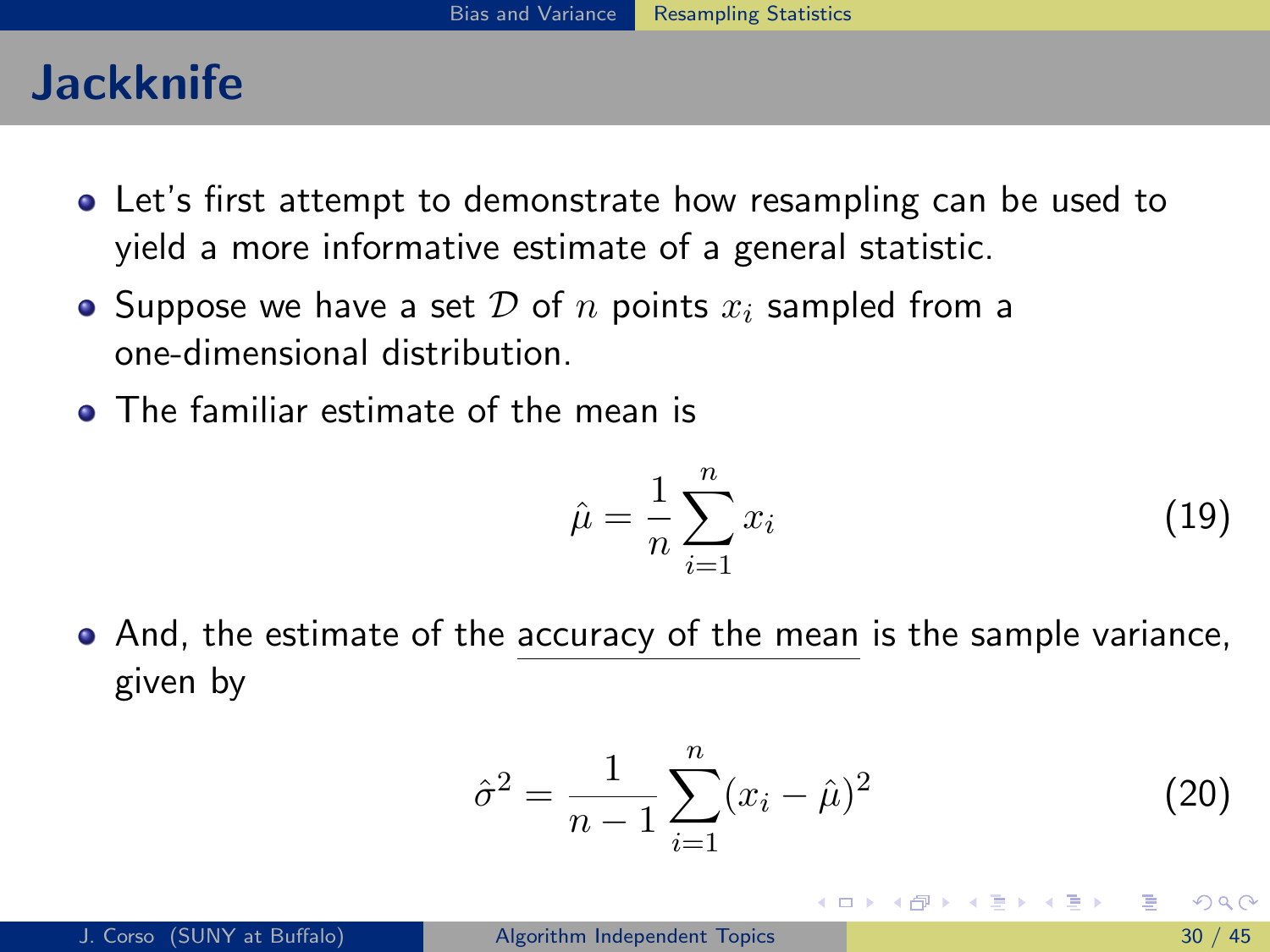Now, suppose we were instead interested in the median (the point for which half the distribution is higher, half lower).

<span id="page-83-0"></span>э

K ロ ⊁ K 個 ≯ K 君 ⊁ K 君 ≯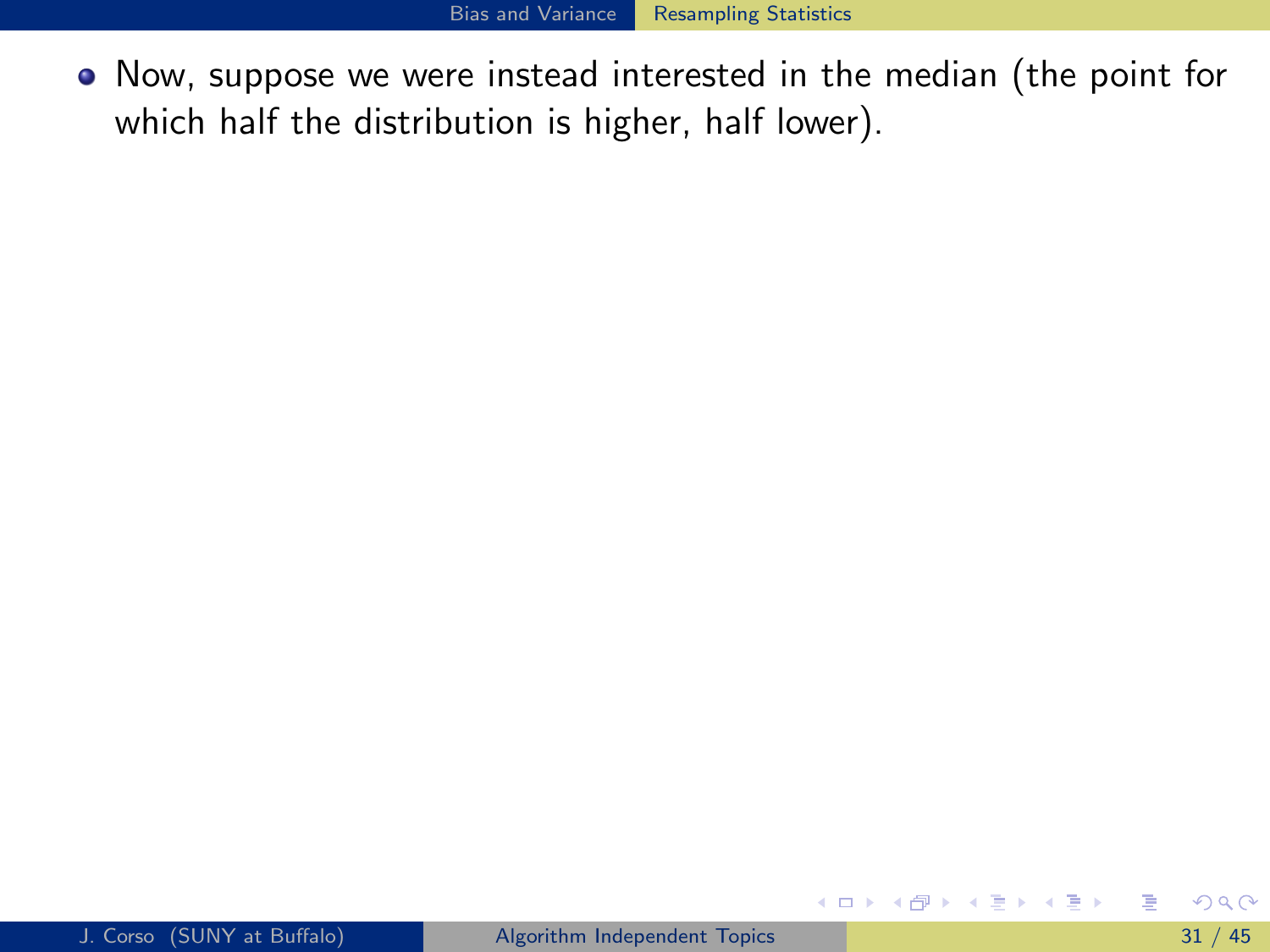- Now, suppose we were instead interested in the median (the point for which half the distribution is higher, half lower).
- Of course, we can determine the median explicitly.

<span id="page-84-0"></span>化重新润滑脂

◂**◻▸ ◂<del>ਗ਼</del>▸**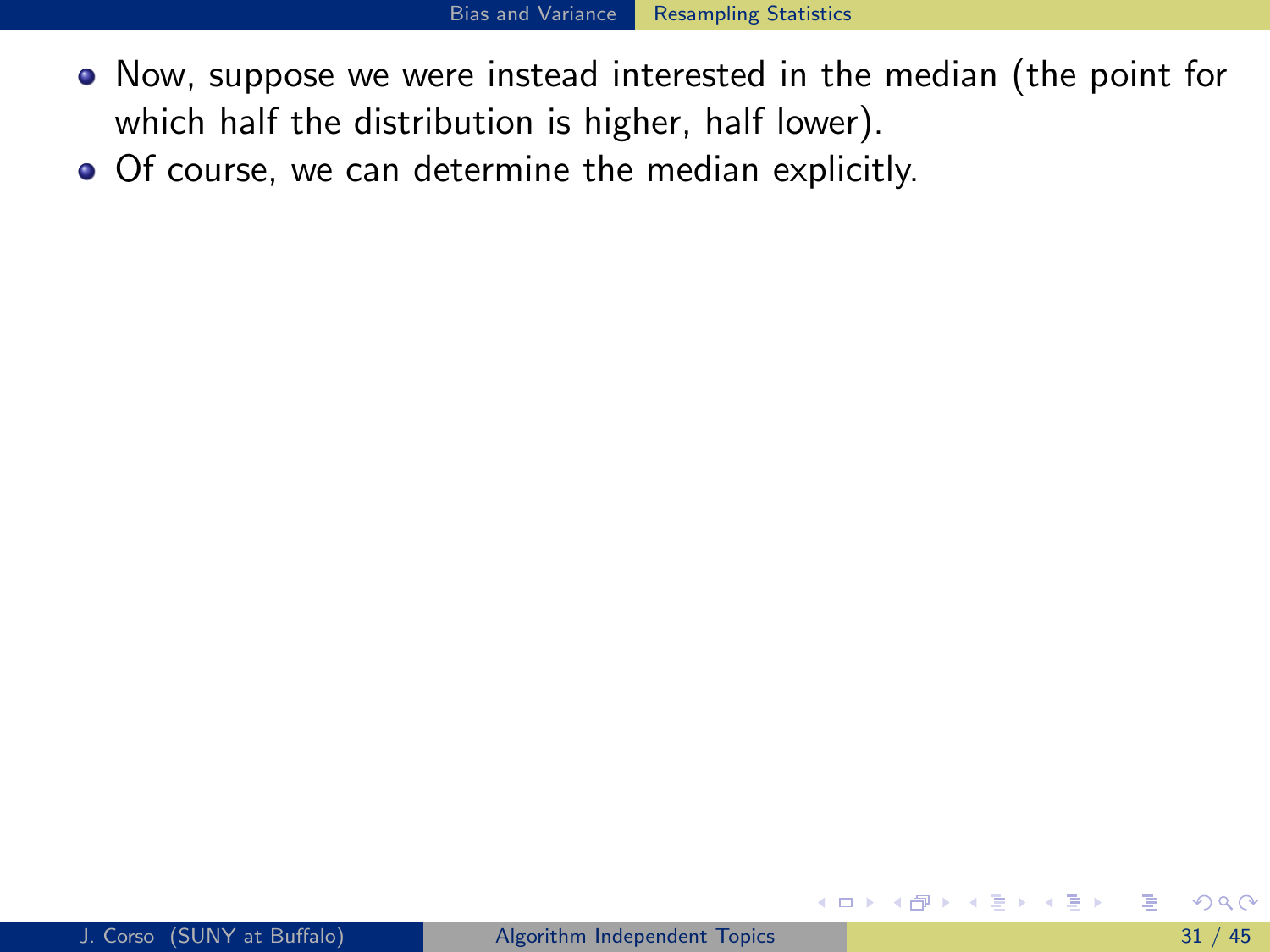- Now, suppose we were instead interested in the median (the point for which half the distribution is higher, half lower).
- Of course, we can determine the median explicitly.
- <span id="page-85-0"></span>But, how can we compute the accuracy of the median, or a measure of the error or spread of it? This problem would translate to many other statistics that we could compute, such as the mode.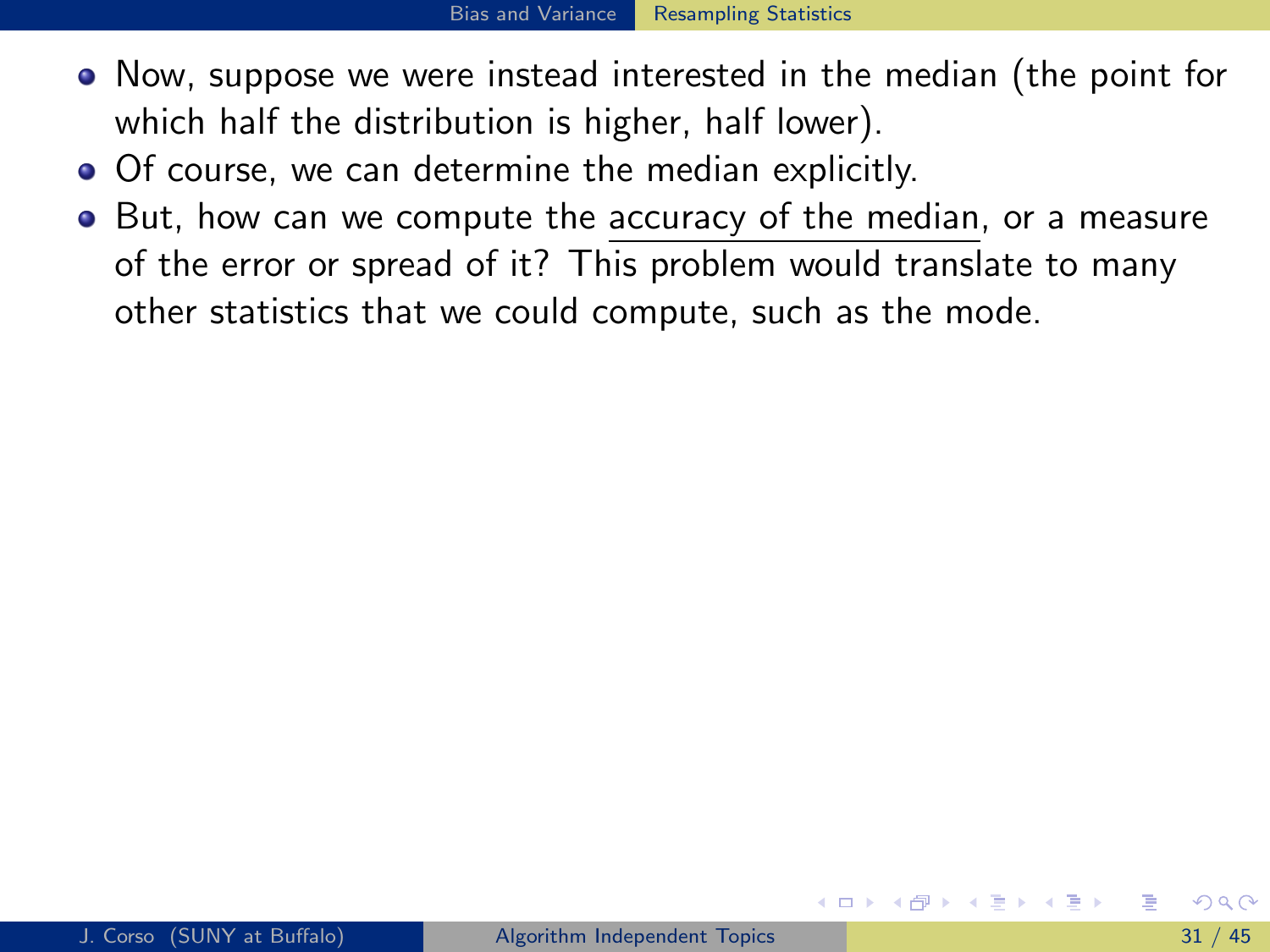- Now, suppose we were instead interested in the median (the point for which half the distribution is higher, half lower).
- Of course, we can determine the median explicitly.
- But, how can we compute the accuracy of the median, or a measure of the error or spread of it? This problem would translate to many other statistics that we could compute, such as the mode.
- <span id="page-86-0"></span>• Resampling will help us here.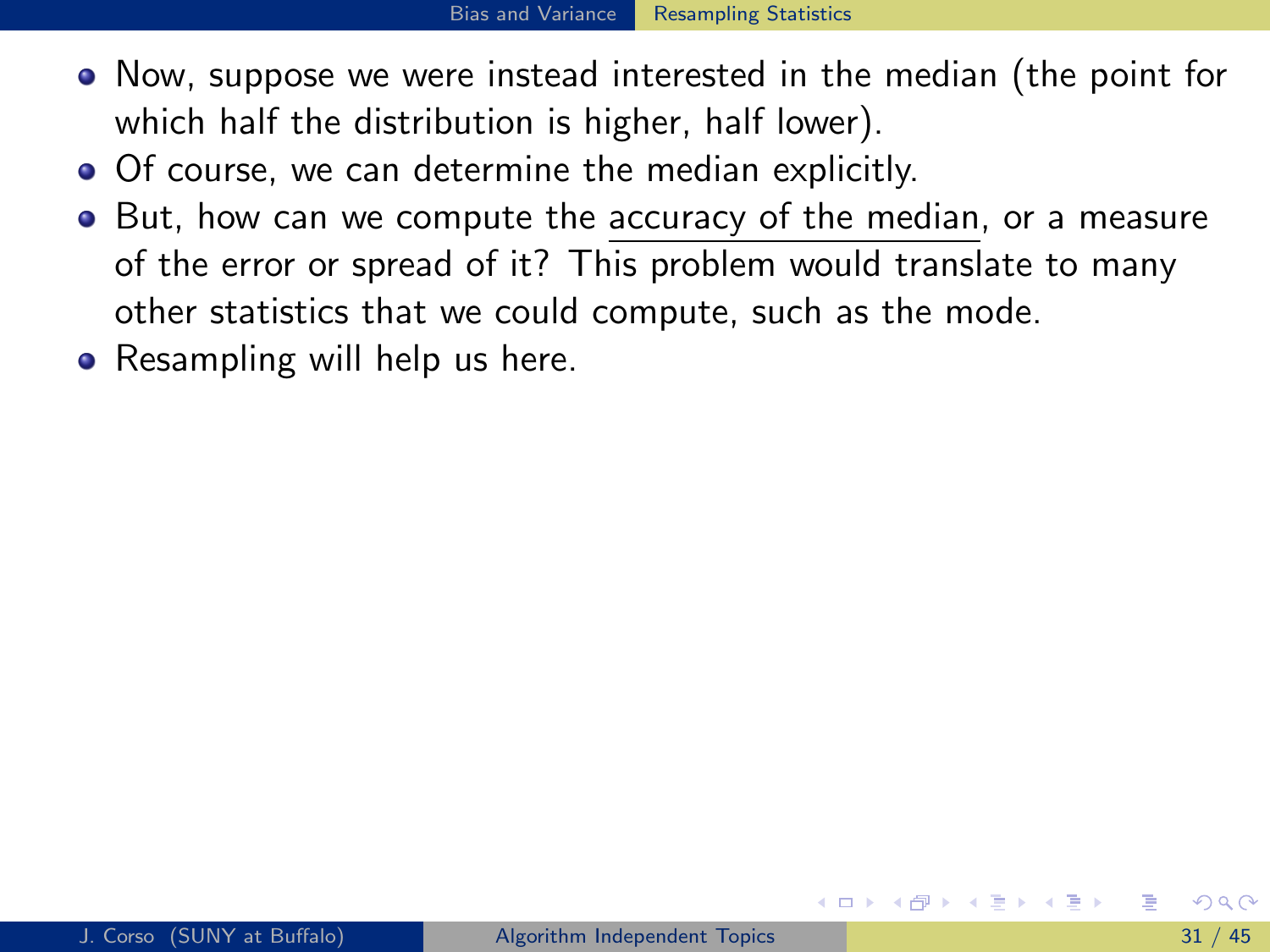- Now, suppose we were instead interested in the median (the point for which half the distribution is higher, half lower).
- Of course, we can determine the median explicitly.
- But, how can we compute the accuracy of the median, or a measure of the error or spread of it? This problem would translate to many other statistics that we could compute, such as the mode.
- Resampling will help us here.
- First, define some new notation for **leave-one-out** statistic in which the statistic, such as the mean, is computed by leaving a particular datum out of the estimate. For the mean, we have

<span id="page-87-0"></span>
$$
\mu_{(i)} = \frac{1}{n-1} \sum_{j \neq i} x_j = \frac{n\hat{\mu} - x_i}{n-1} \quad . \tag{21}
$$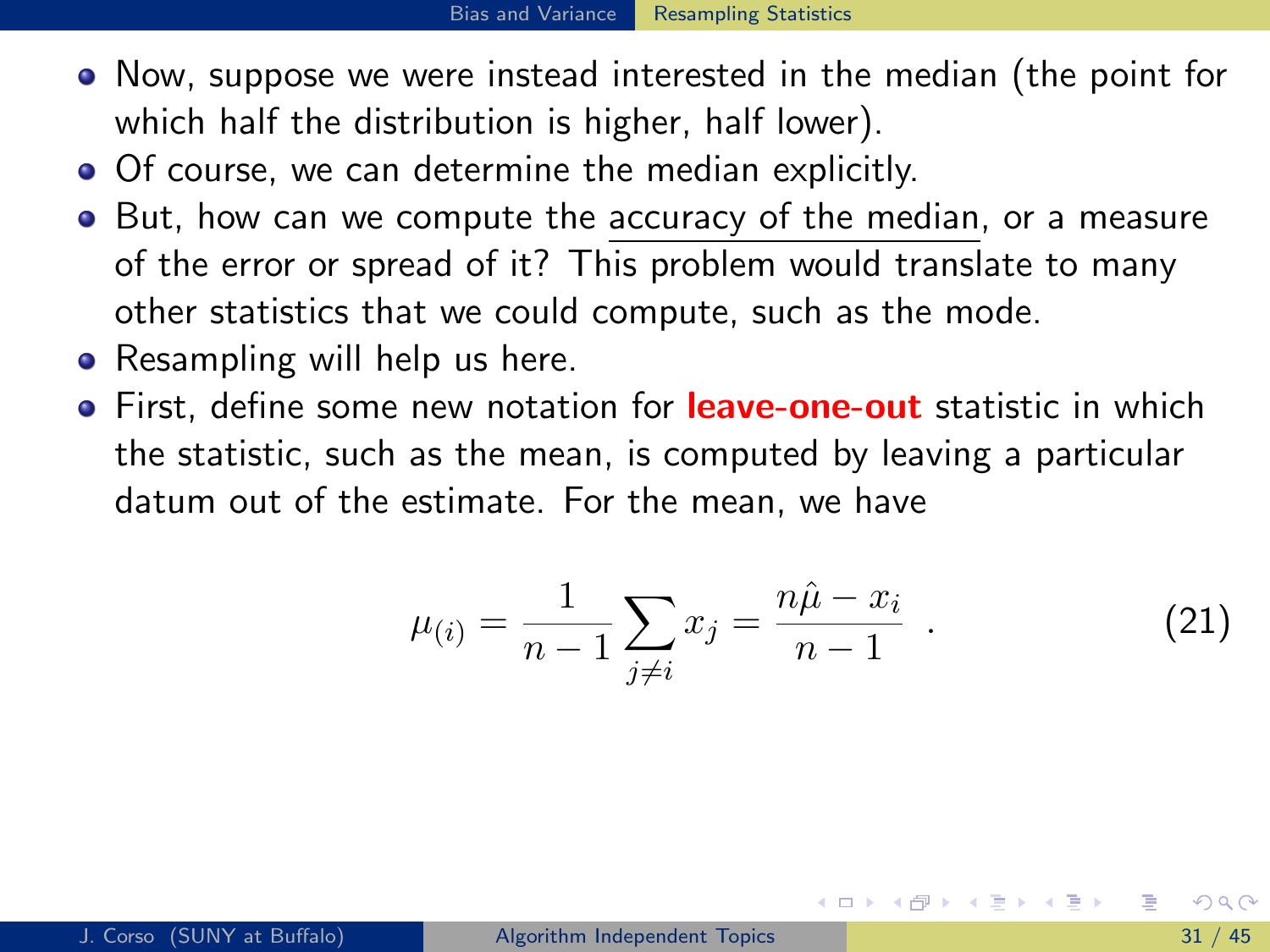- Now, suppose we were instead interested in the median (the point for which half the distribution is higher, half lower).
- Of course, we can determine the median explicitly.
- But, how can we compute the accuracy of the median, or a measure of the error or spread of it? This problem would translate to many other statistics that we could compute, such as the mode.
- Resampling will help us here.
- First, define some new notation for **leave-one-out** statistic in which the statistic, such as the mean, is computed by leaving a particular datum out of the estimate. For the mean, we have

$$
\mu_{(i)} = \frac{1}{n-1} \sum_{j \neq i} x_j = \frac{n\hat{\mu} - x_i}{n-1} \quad . \tag{21}
$$

• Next, we can define the **jackknife** estimate of the mean, that is, the mean of the leave-one-out means:

$$
\mu_{(\cdot)} = \frac{1}{n} \sum_{i=1}^{n} \mu_{(i)} \tag{22}
$$

<span id="page-88-0"></span>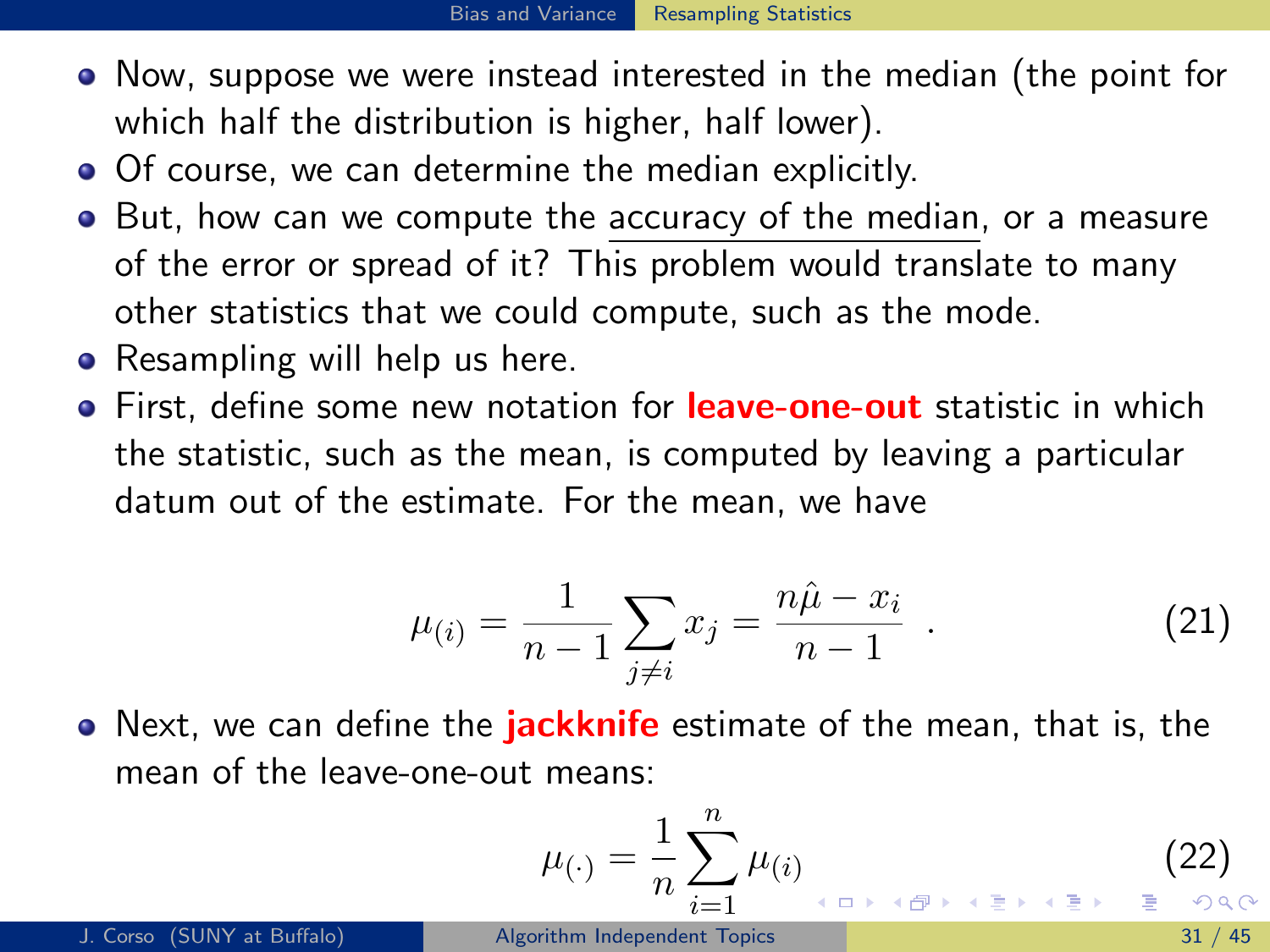And, we can show that the jackknife mean is the same of the traditional mean.

<span id="page-89-0"></span>目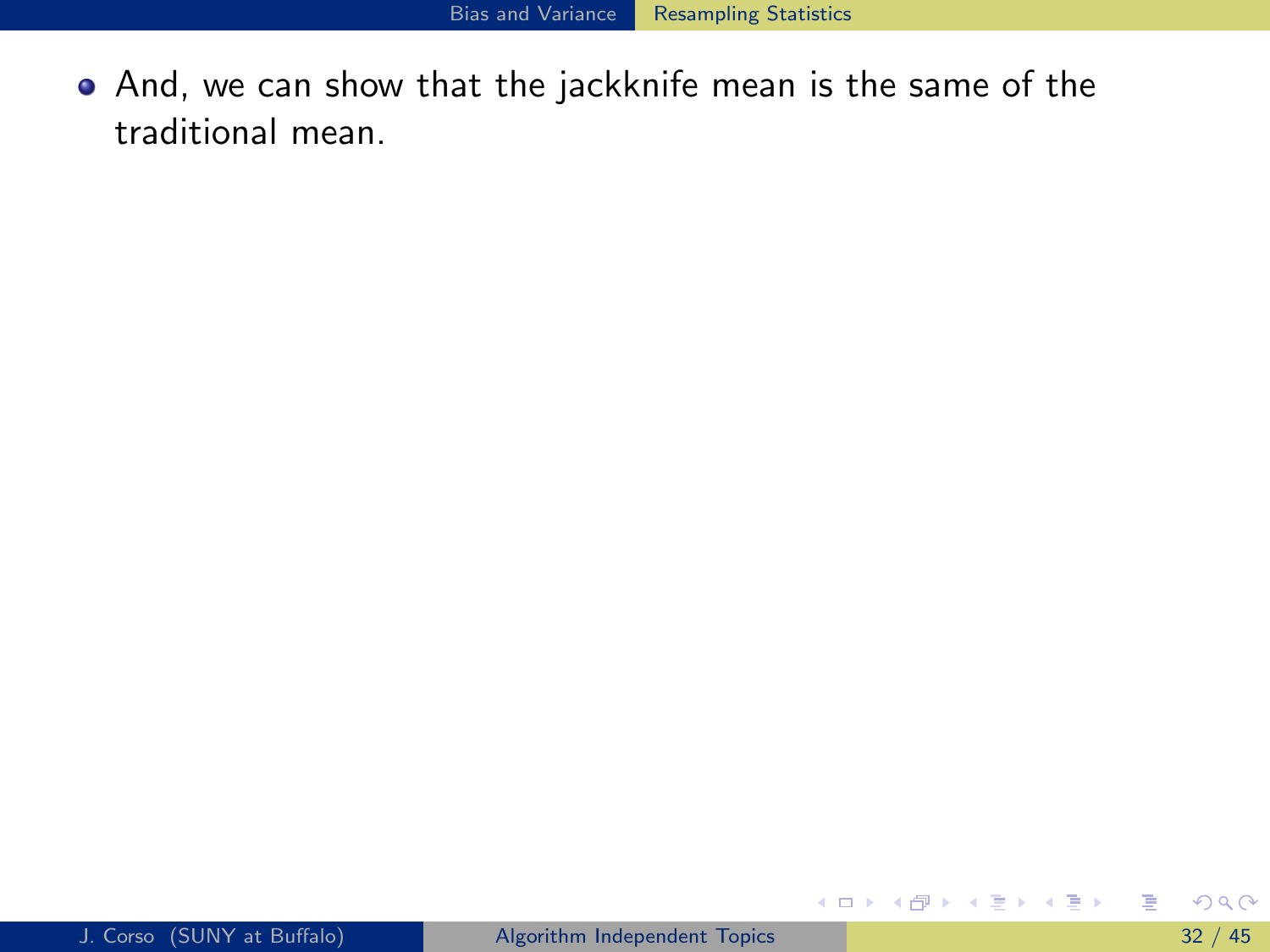- And, we can show that the jackknife mean is the same of the traditional mean.
- The variance of the jacknife estimate is given by

Var[
$$
\hat{\mu}
$$
] =  $\frac{n-1}{n} \sum_{i=1}^{n} (\mu_{(i)} - \mu_{(\cdot)})^2$  (23)

4 D F

which is equivalent to the traditional variance (for the mean case).

<span id="page-90-0"></span> $\Omega$ 

ヨメ メヨメ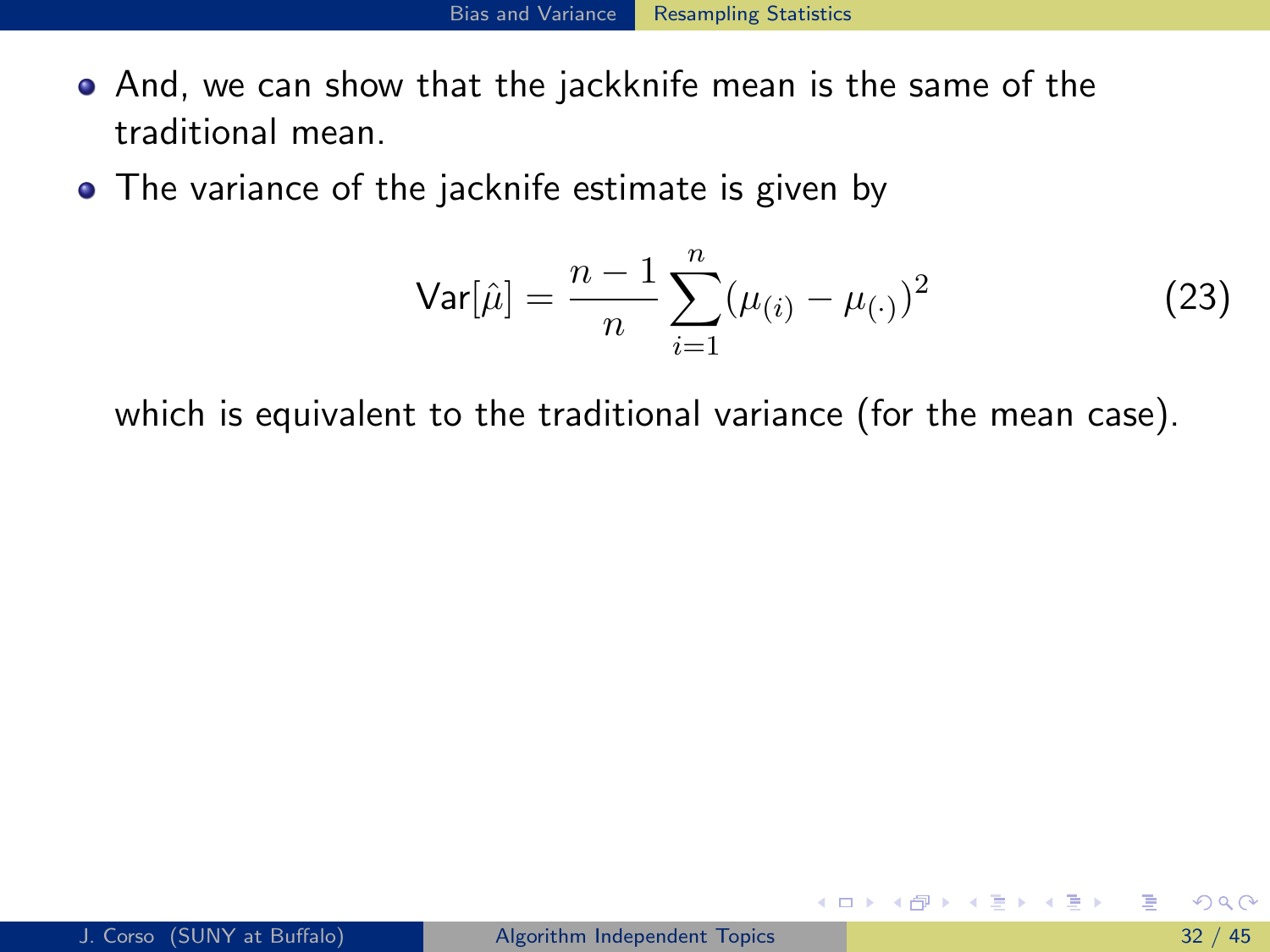- And, we can show that the jackknife mean is the same of the traditional mean.
- The variance of the jacknife estimate is given by

Var[
$$
\hat{\mu}
$$
] =  $\frac{n-1}{n} \sum_{i=1}^{n} (\mu_{(i)} - \mu_{(\cdot)})^2$  (23)

which is equivalent to the traditional variance (for the mean case).

• The benefit of expressing the variance of a jackknife estimate in this way is that it generalizes to any estimator  $\theta$ , such as the median. To do so, we would need to similarly compute the set of  $n$  leave-one-out statistics,  $\theta_{(i)}.$ 

$$
\mathsf{Var}[\hat{\theta}] = \mathcal{E}\left[ [\hat{\theta}(x_1, x_2, \dots, x_n) - \mathcal{E}[\hat{\theta}]]^2 \right]
$$
 (24)

$$
\text{Var}_{\text{jack}}[\hat{\theta}] = \frac{n-1}{n} \sum_{i=1}^{n} (\theta_{(i)} - \theta_{(\cdot)})^2
$$
 (25)

<span id="page-91-0"></span> $\Omega$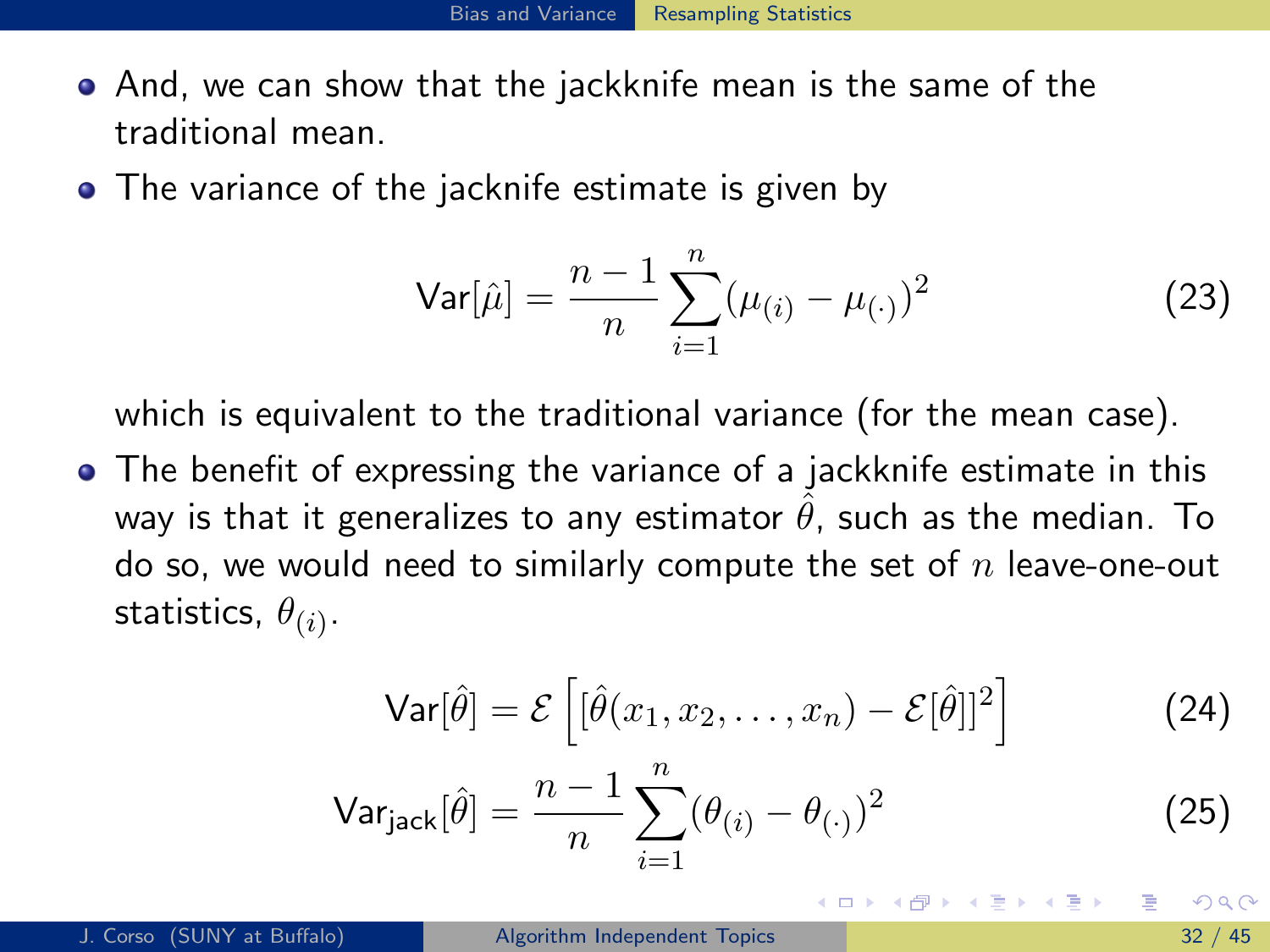• The general bias of an estimator  $\theta$  is the difference between its true value and its expected value:

$$
bias[\hat{\theta}] = \theta - \mathcal{E}[\hat{\theta}] \tag{26}
$$

4. 0. 8.

<span id="page-92-0"></span> $\triangleright$   $\rightarrow$   $\Rightarrow$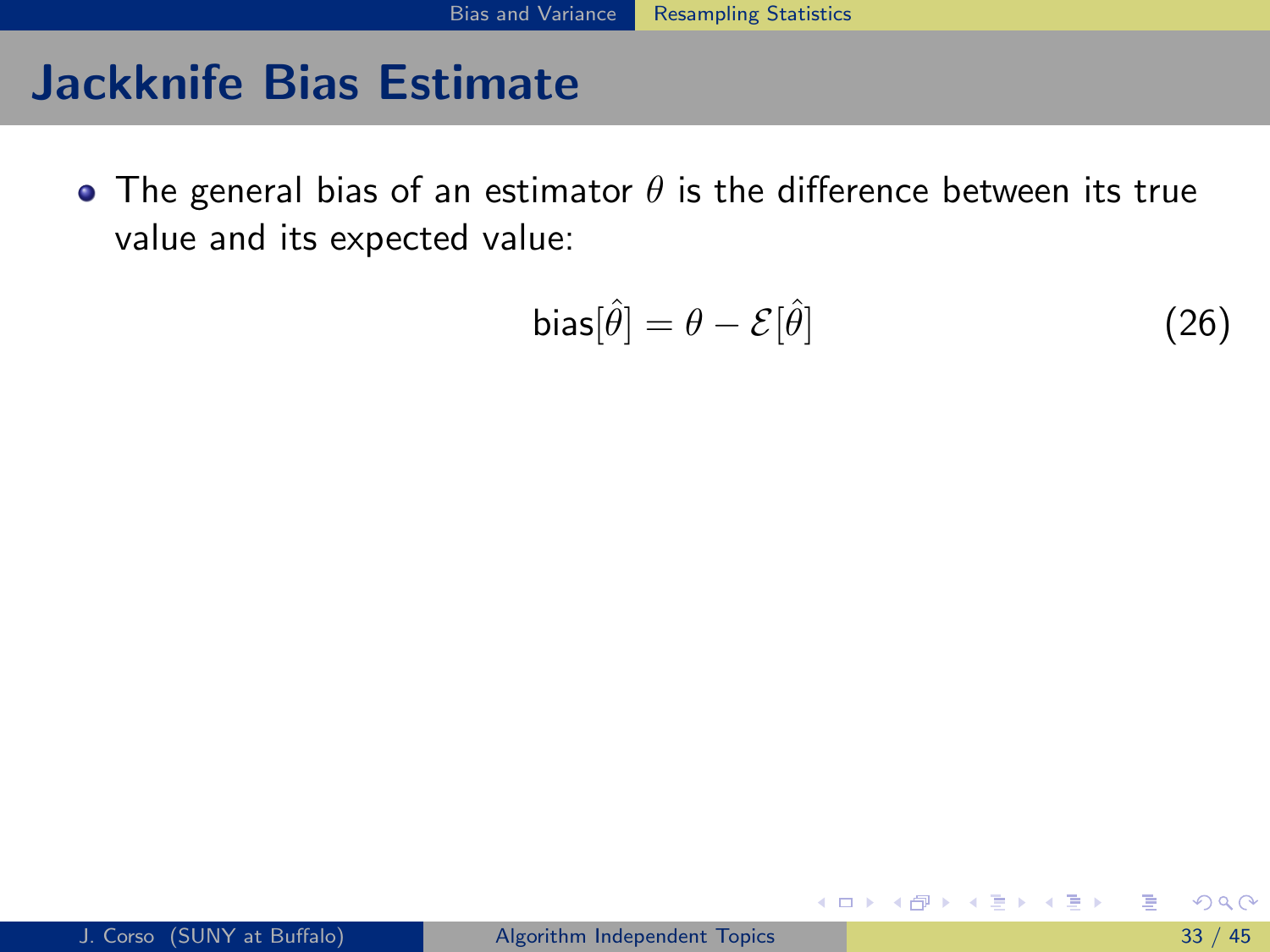• The general bias of an estimator  $\theta$  is the difference between its true value and its expected value:

$$
bias[\hat{\theta}] = \theta - \mathcal{E}[\hat{\theta}] \tag{26}
$$

And, we can use the jackknife method to estimate such a bias.

bias<sub>jack</sub>[
$$
\hat{\theta}
$$
] =  $(n-1) \left( \hat{\theta}_{(\cdot)} - \hat{\theta} \right)$  (27)

<span id="page-93-0"></span>4 D F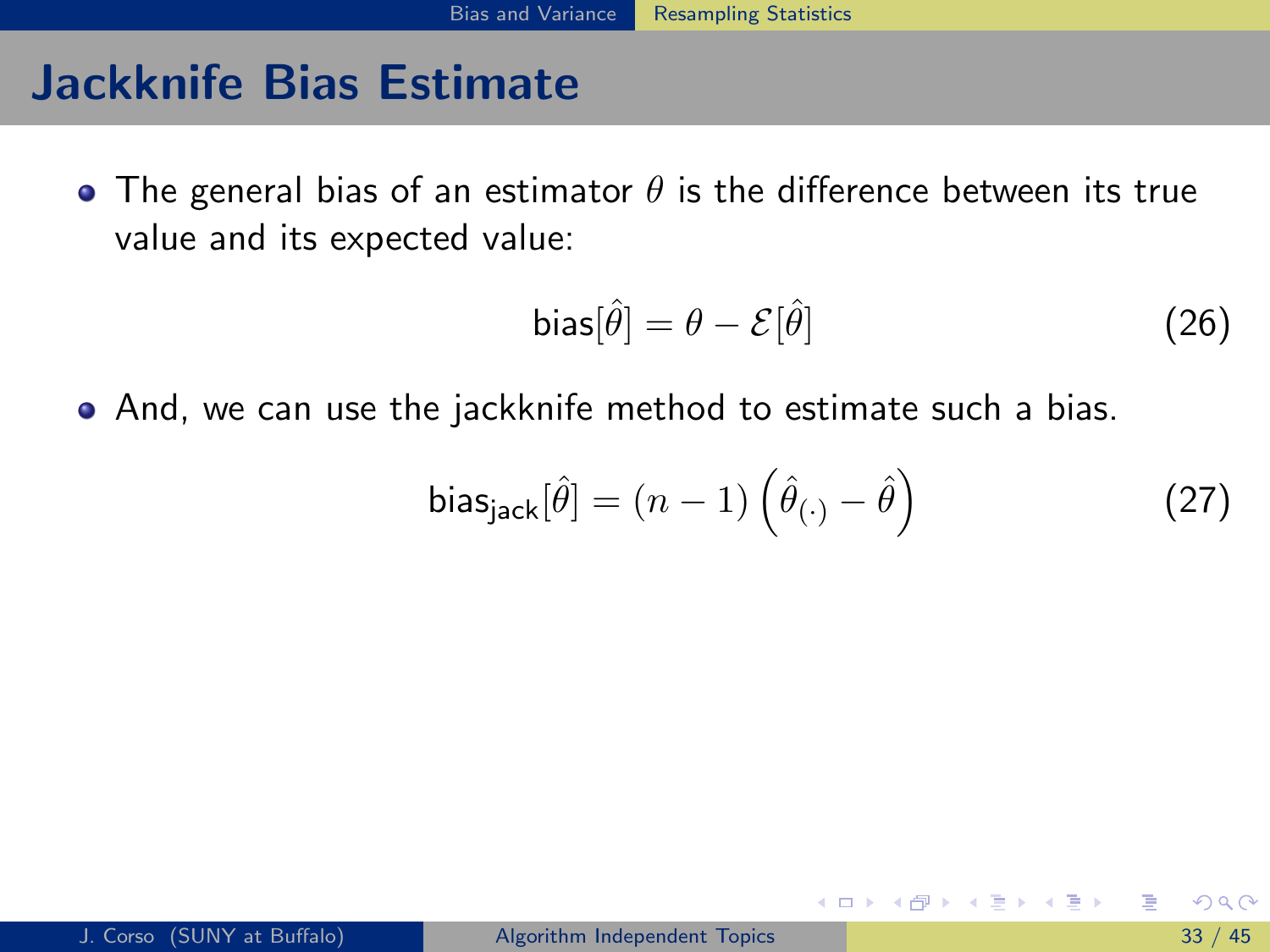• The general bias of an estimator  $\theta$  is the difference between its true value and its expected value:

$$
bias[\hat{\theta}] = \theta - \mathcal{E}[\hat{\theta}] \tag{26}
$$

And, we can use the jackknife method to estimate such a bias.

$$
biasjack[\hat{\theta}] = (n-1) \left(\hat{\theta}_{(\cdot)} - \hat{\theta}\right)
$$
 (27)

• We can rearrange the terms to see that the jackknife estimate of  $\hat{\theta}$  is

<span id="page-94-0"></span>
$$
\tilde{\theta} = \hat{\theta} - \text{bias}_{\text{jack}} = n\hat{\theta} - (n-1)\hat{\theta}_{(\cdot)}
$$
\n(28)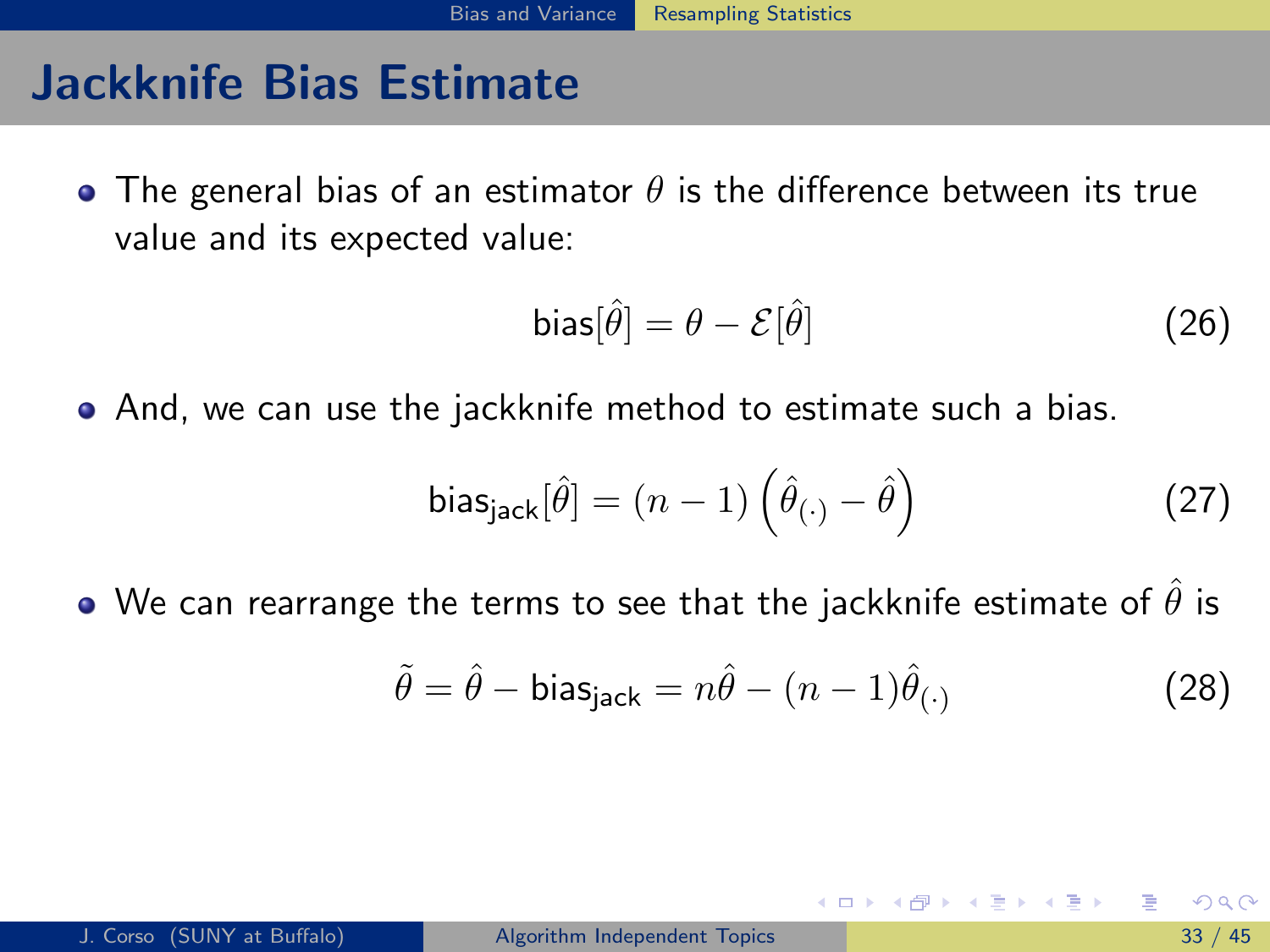• The general bias of an estimator  $\theta$  is the difference between its true value and its expected value:

$$
bias[\hat{\theta}] = \theta - \mathcal{E}[\hat{\theta}] \tag{26}
$$

And, we can use the jackknife method to estimate such a bias.

$$
biasjack[\hat{\theta}] = (n-1) \left(\hat{\theta}_{(\cdot)} - \hat{\theta}\right)
$$
 (27)

• We can rearrange the terms to see that the jackknife estimate of  $\theta$  is

<span id="page-95-0"></span>
$$
\tilde{\theta} = \hat{\theta} - \text{bias}_{\text{jack}} = n\hat{\theta} - (n-1)\hat{\theta}_{(\cdot)}
$$
\n(28)

The jacknife resampling technique often gives a more satisfactory estimate of a statistic (because we can measure accuracy) than do traditional methods, but it is more comput[ati](#page-94-0)[on](#page-96-0)[al](#page-91-0)[l](#page-92-0)[y](#page-95-0) [e](#page-96-0)[x](#page-75-0)[p](#page-76-0)[e](#page-123-0)[n](#page-124-0)[si](#page-51-0)[v](#page-52-0)[e](#page-123-0)[.](#page-124-0)  $\Omega$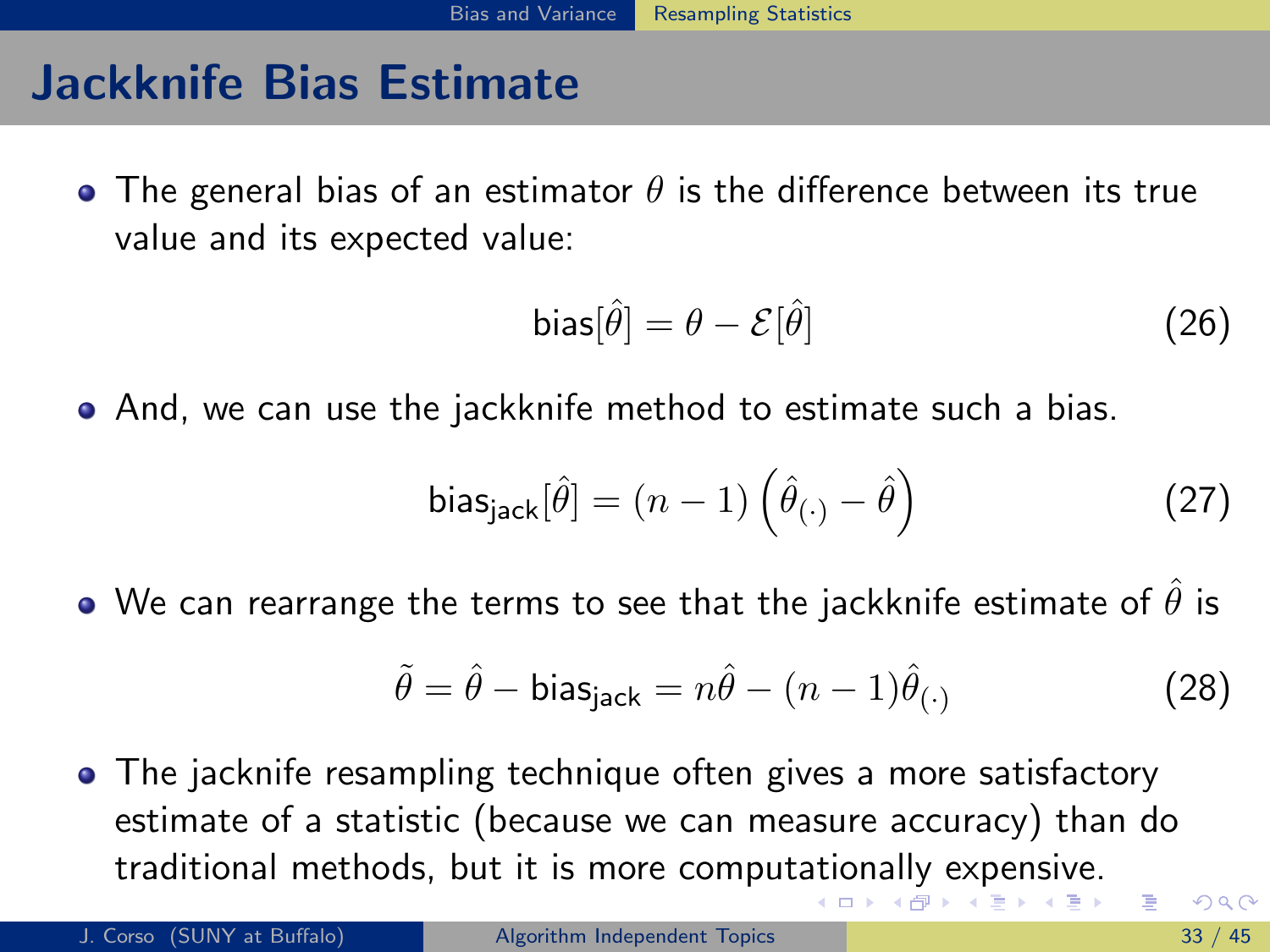We are ultimately interested in computing the accuracy of a classifier.

(□ ) (f)

<span id="page-96-0"></span>ヨメ メヨメ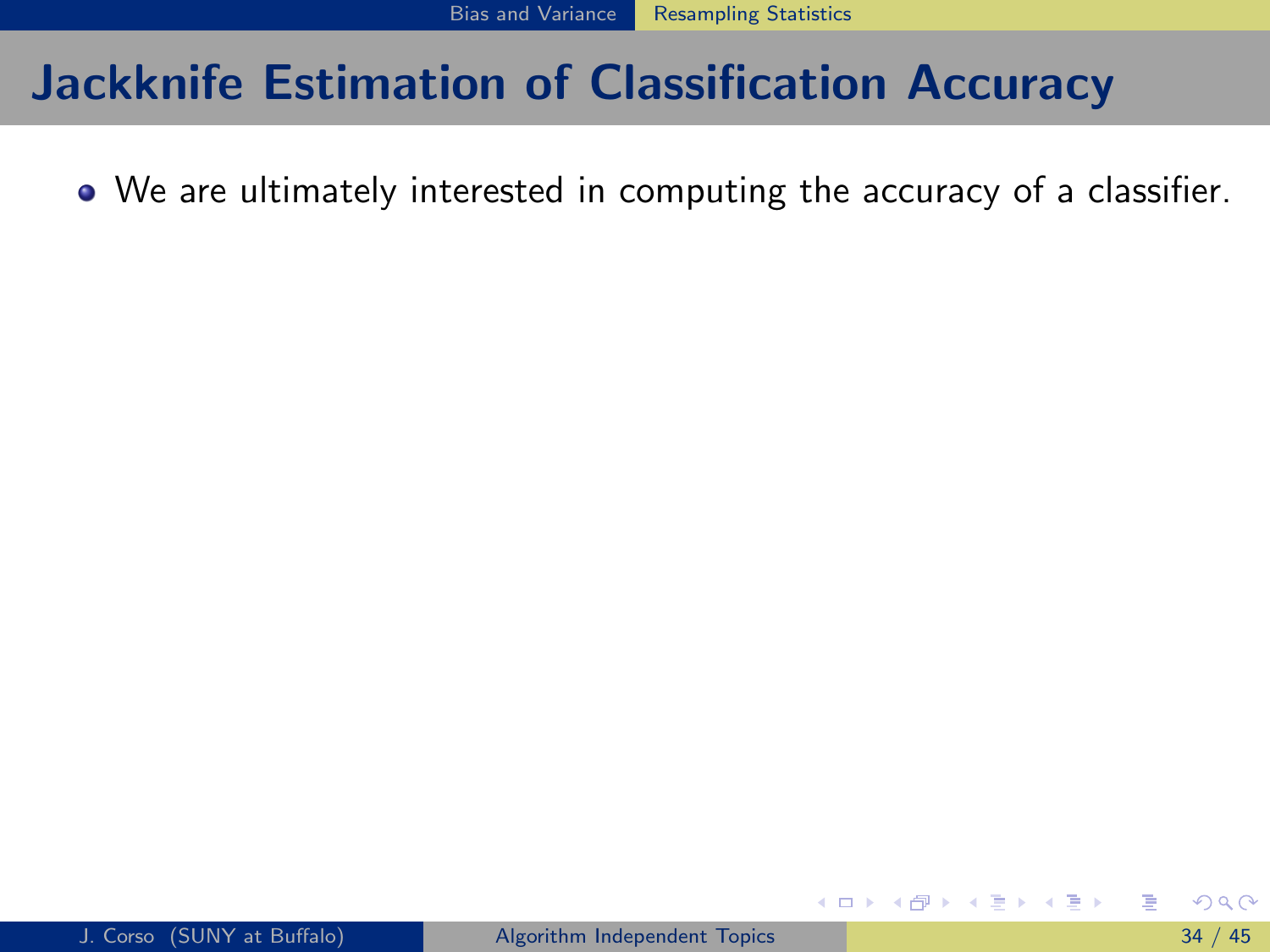- We are ultimately interested in computing the accuracy of a classifier.
- We can again apply the Jackknife method, at, albeit, a very high computational cost.

<span id="page-97-0"></span>4 D F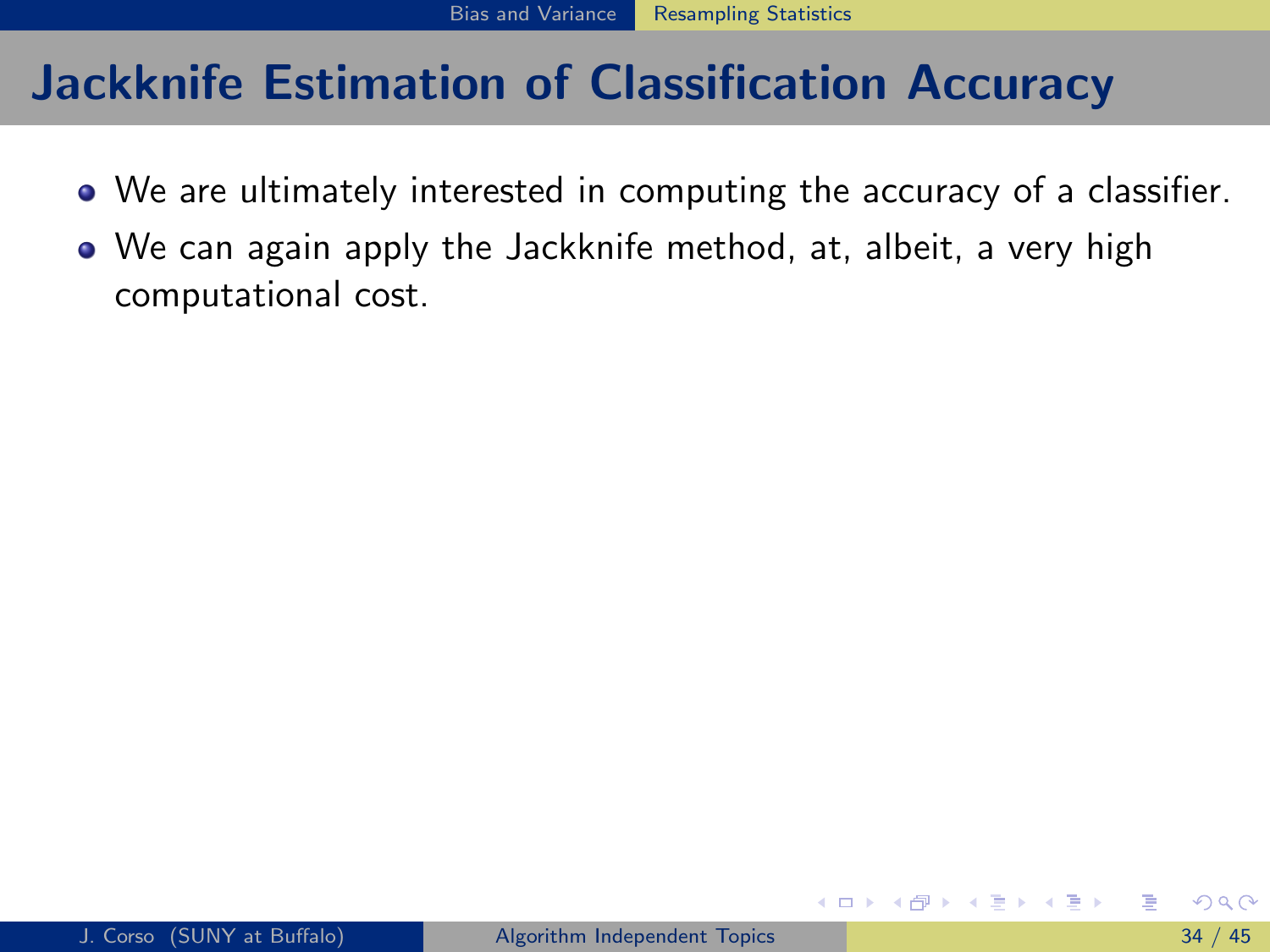- We are ultimately interested in computing the accuracy of a classifier.
- We can again apply the Jackknife method, at, albeit, a very high computational cost.
- <span id="page-98-0"></span>• Train the classifier n times, each time using a training set  $D$  from which a single training point has been deleted.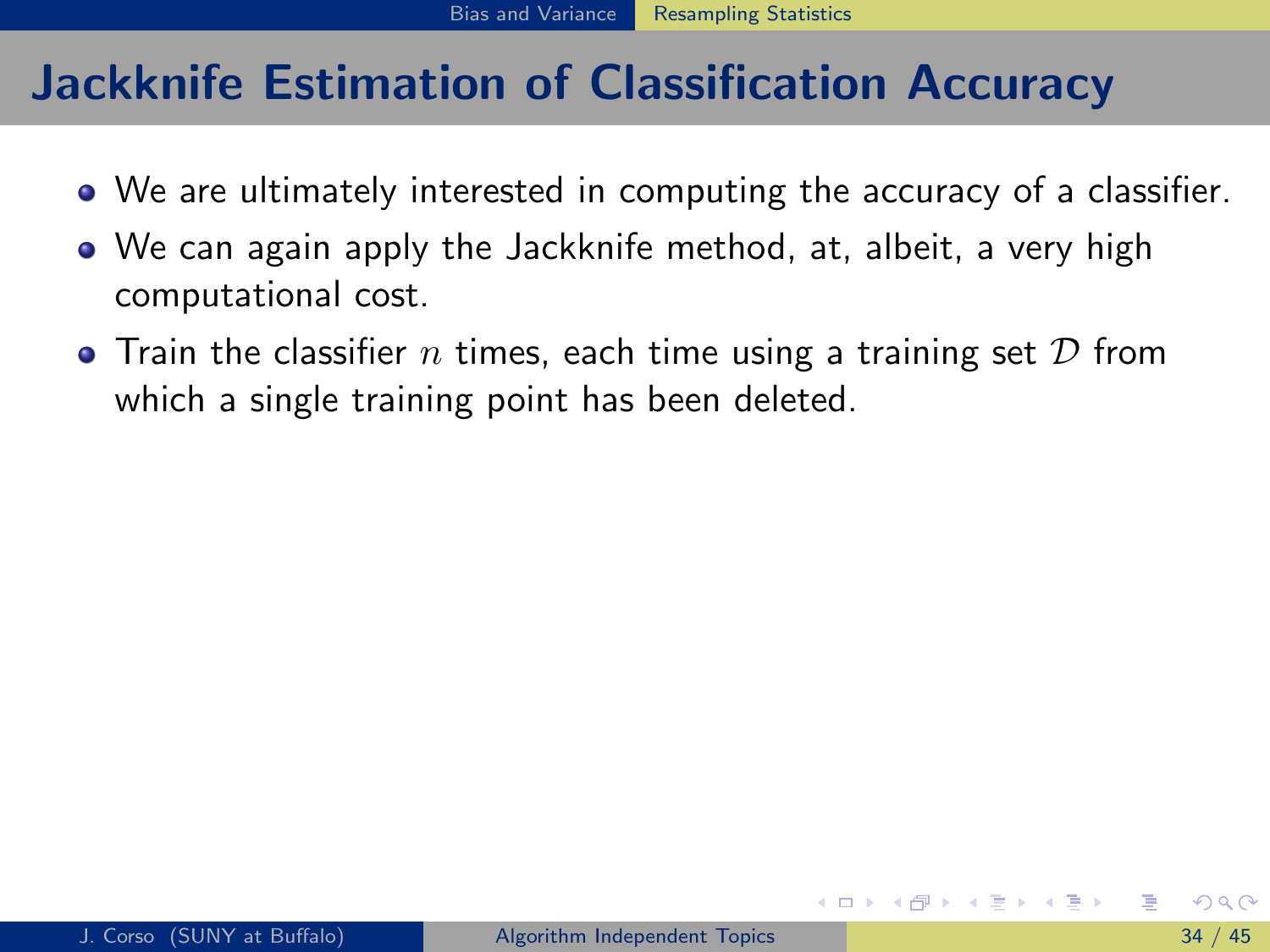- We are ultimately interested in computing the accuracy of a classifier.
- We can again apply the Jackknife method, at, albeit, a very high computational cost.
- Train the classifier n times, each time using a training set  $D$  from which a single training point has been deleted.
- <span id="page-99-0"></span>Then, each resulting classifier is tested on the single deleted point, and the jackknife accuracy is the mean of the leave-one-out accuracies.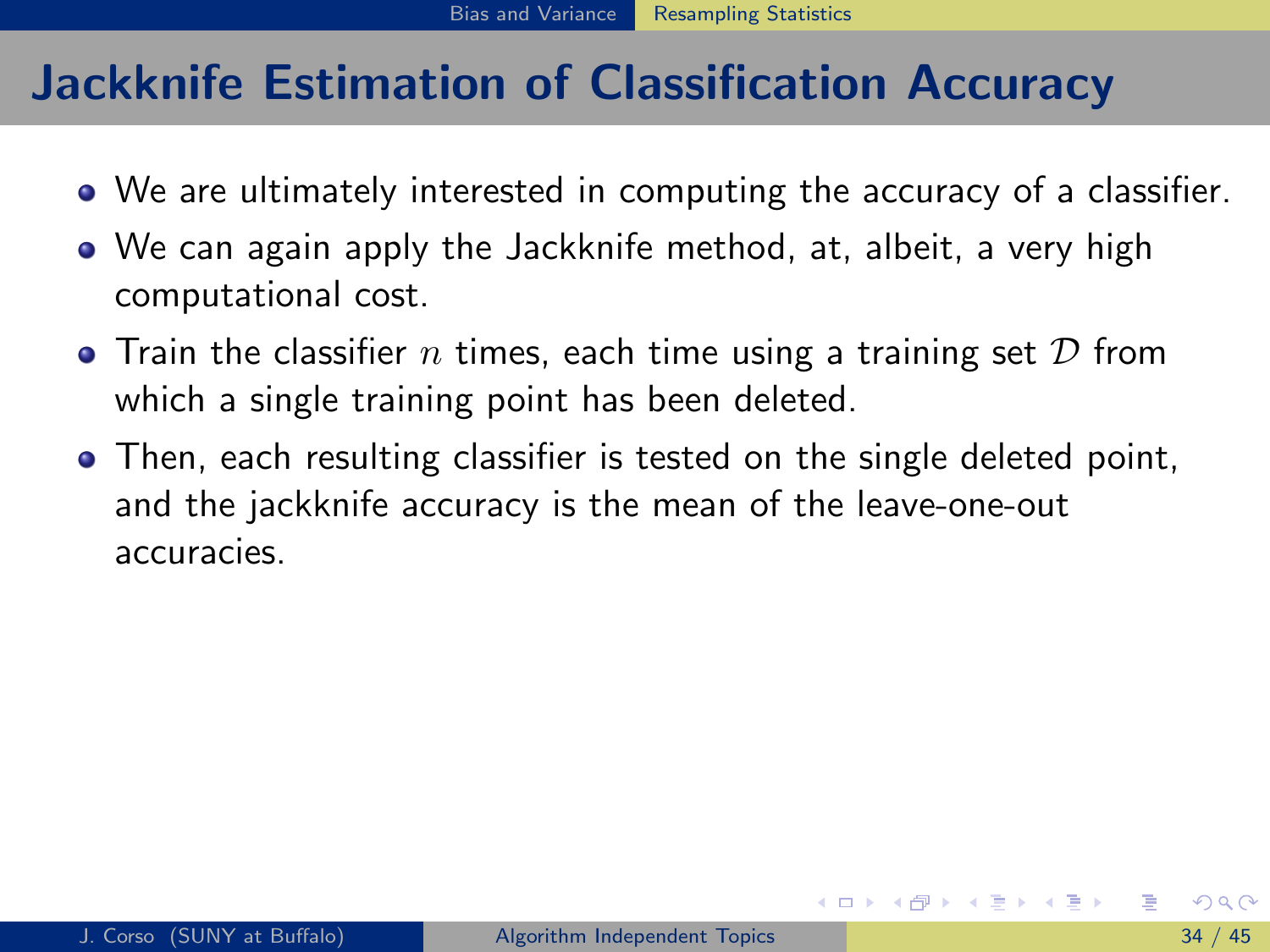- We are ultimately interested in computing the accuracy of a classifier.
- We can again apply the Jackknife method, at, albeit, a very high computational cost.
- Train the classifier n times, each time using a training set  $D$  from which a single training point has been deleted.
- Then, each resulting classifier is tested on the single deleted point, and the jackknife accuracy is the mean of the leave-one-out accuracies.
- <span id="page-100-0"></span>• Note the high computational complexity.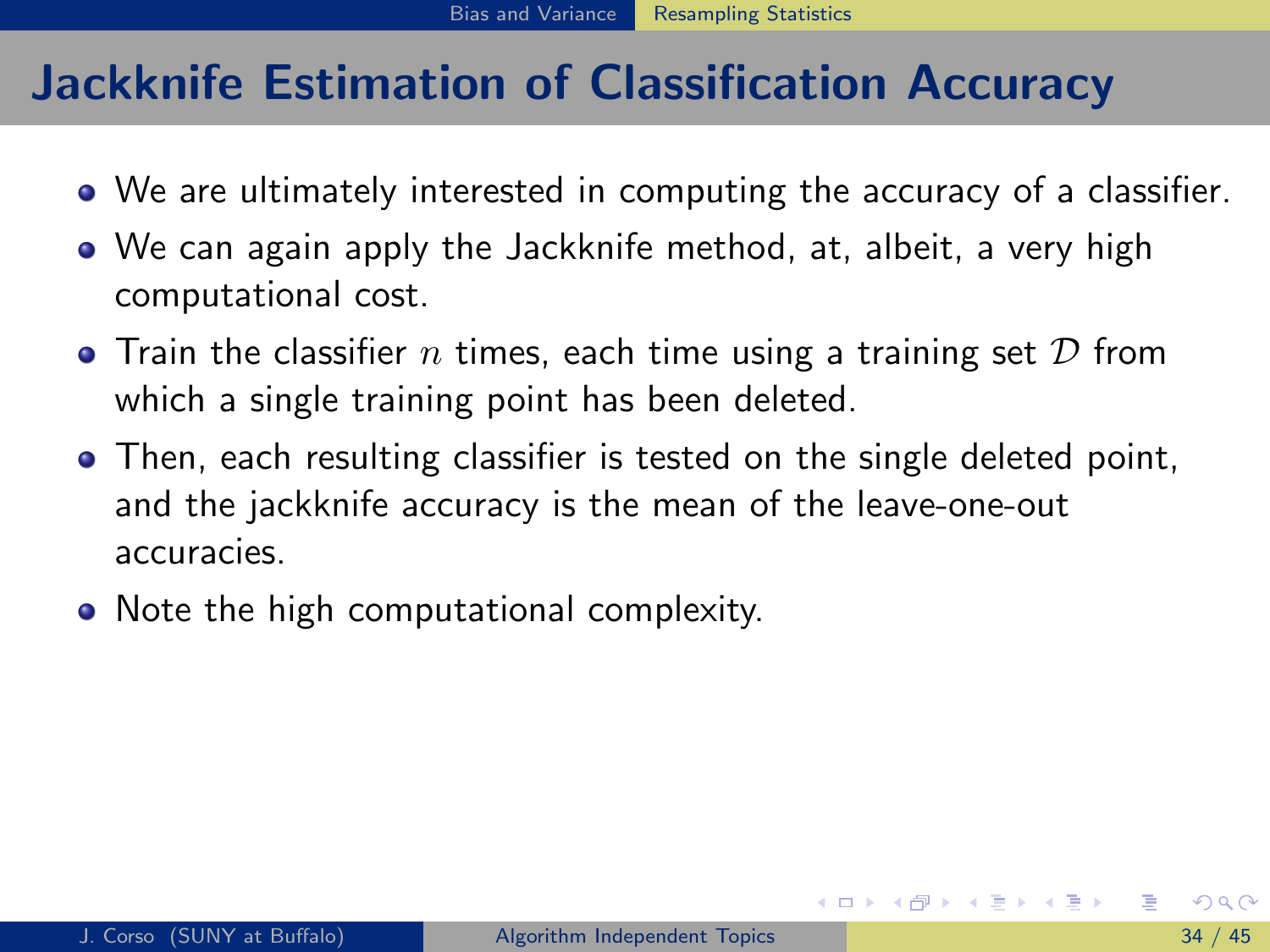- We are ultimately interested in computing the accuracy of a classifier.
- We can again apply the Jackknife method, at, albeit, a very high computational cost.
- Train the classifier n times, each time using a training set  $D$  from which a single training point has been deleted.
- Then, each resulting classifier is tested on the single deleted point, and the jackknife accuracy is the mean of the leave-one-out accuracies.
- Note the high computational complexity.
- <span id="page-101-0"></span>One can apply this method to estimate the statistical significance in the comparison of two classifier designs.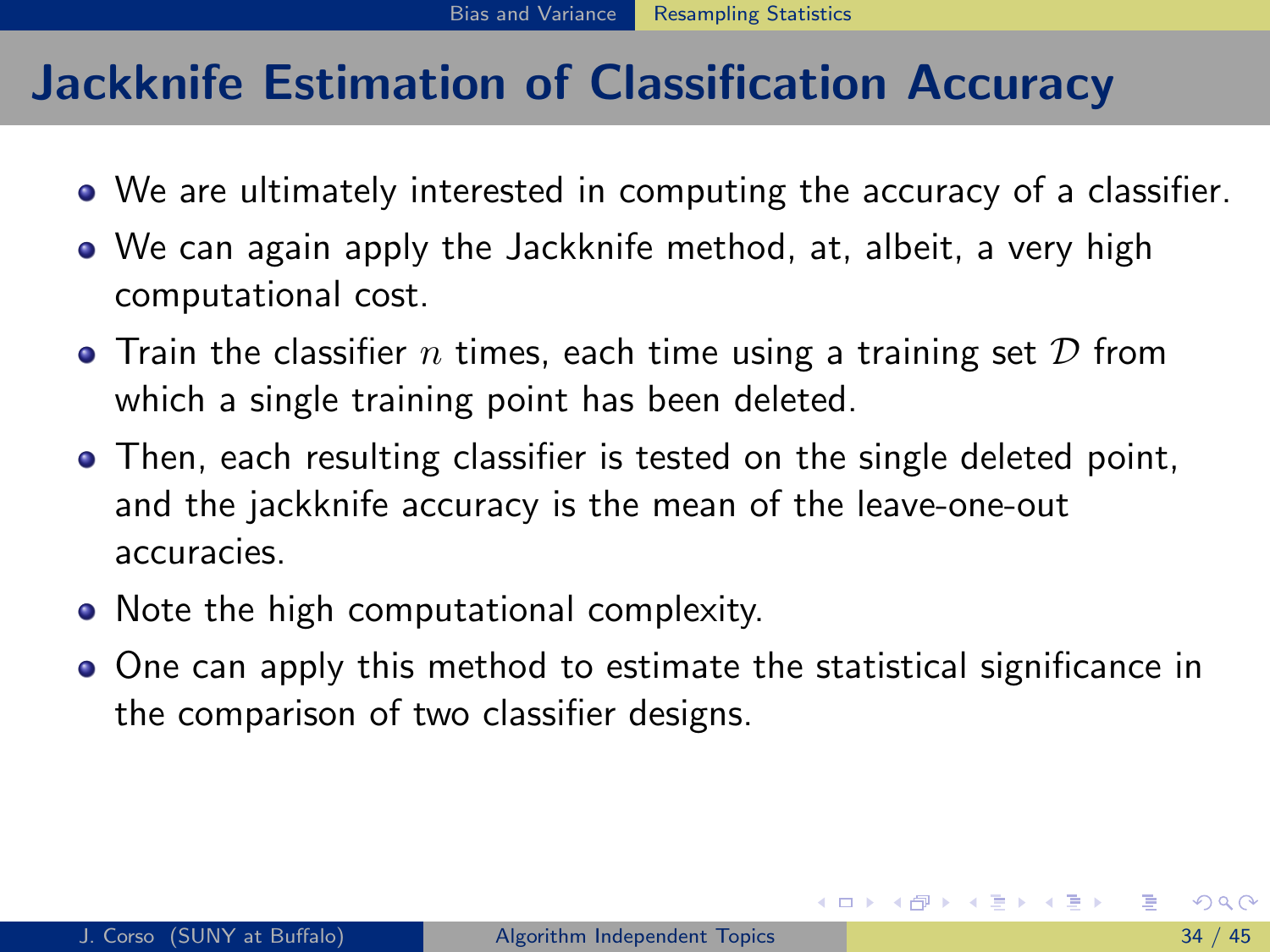- We are ultimately interested in computing the accuracy of a classifier.
- We can again apply the Jackknife method, at, albeit, a very high computational cost.
- Train the classifier n times, each time using a training set  $D$  from which a single training point has been deleted.
- Then, each resulting classifier is tested on the single deleted point, and the jackknife accuracy is the mean of the leave-one-out accuracies.
- Note the high computational complexity.
- One can apply this method to estimate the statistical significance in the comparison of two classifier designs.
- <span id="page-102-0"></span> $\bullet$  Suppose we have two trained classifiers  $C_1$  with an accuracy of  $80\%$ and  $C_2$  with an accuracy of  $85\%$  (both as estimated with the jackknife procedure). Is  $C_2$  really better th[an](#page-101-0)  $C_1$  $C_1$ [?](#page-96-0)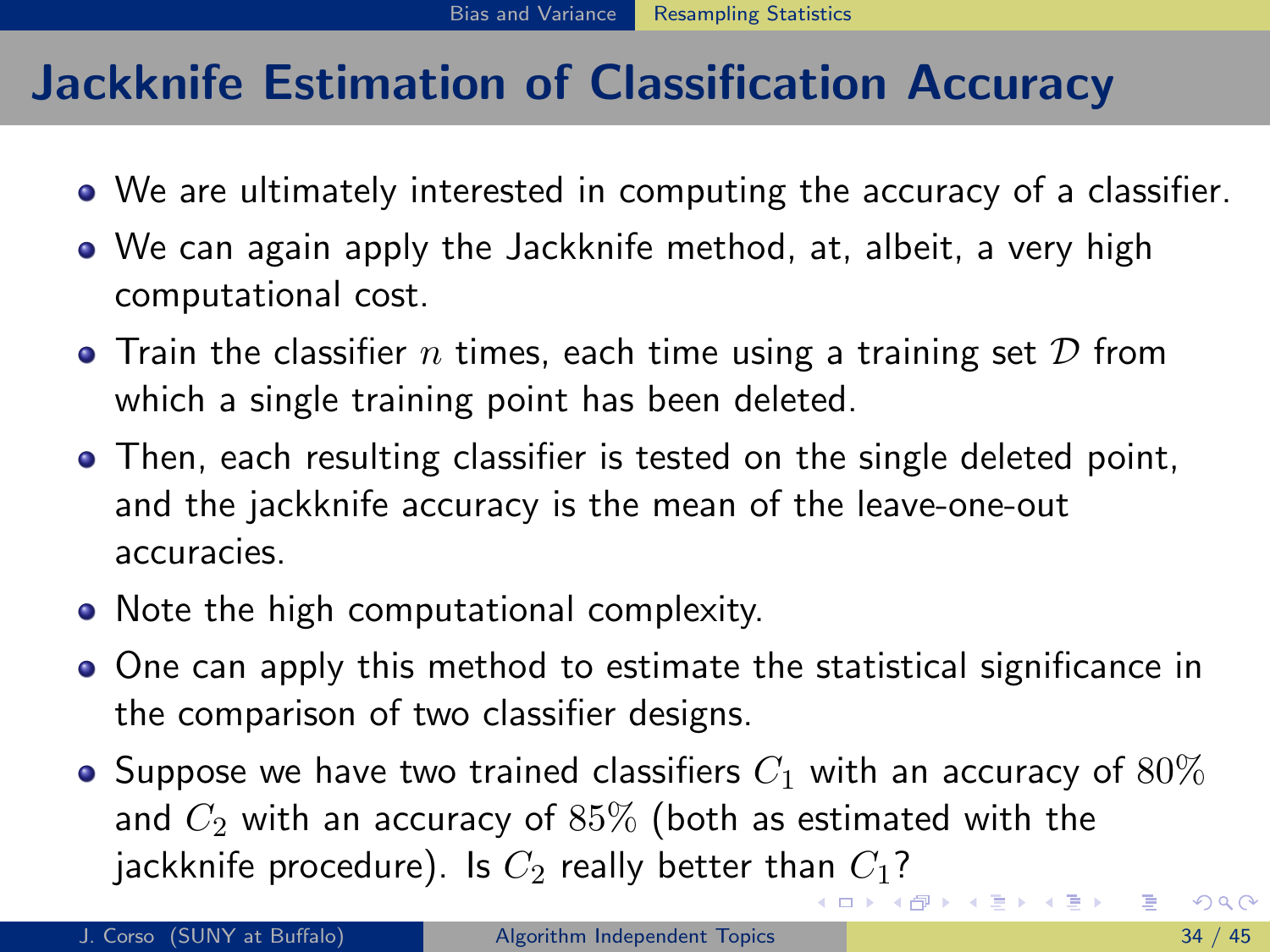To answer this, calculate the jackknife estimate of the variance and use traditional hypothesis testing to test statistical significance.

<span id="page-103-0"></span>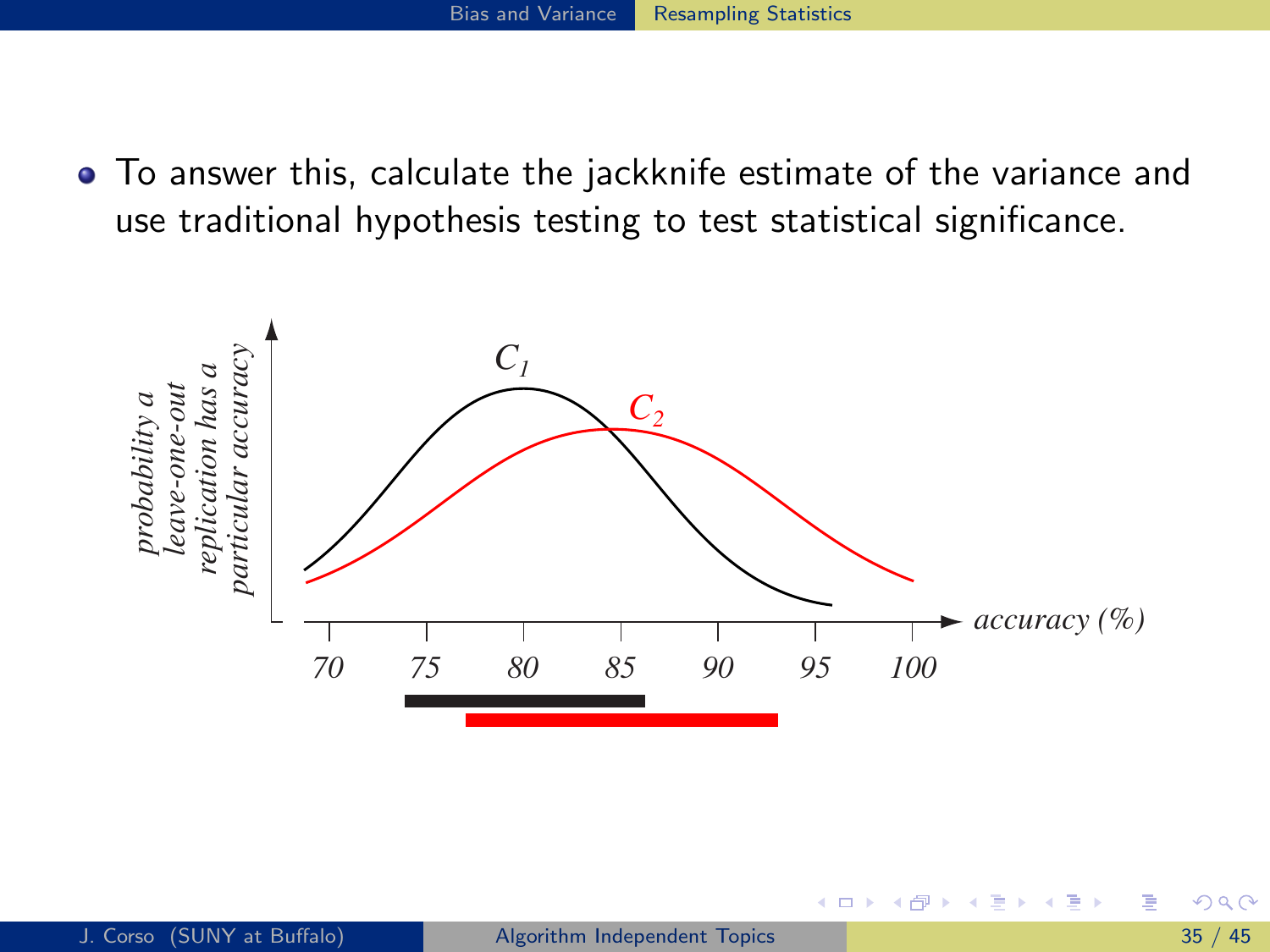#### Bootstrap

- A **bootstrap** dataset is one created by randomly selecting  $n$  points from the training set  $D$  with replacement.
	- Because  $D$  contains itself  $n$  points, there is nearly always duplication of individual points in a bootstrap dataset.

<span id="page-104-0"></span>イロト イ母 トイヨ トイヨト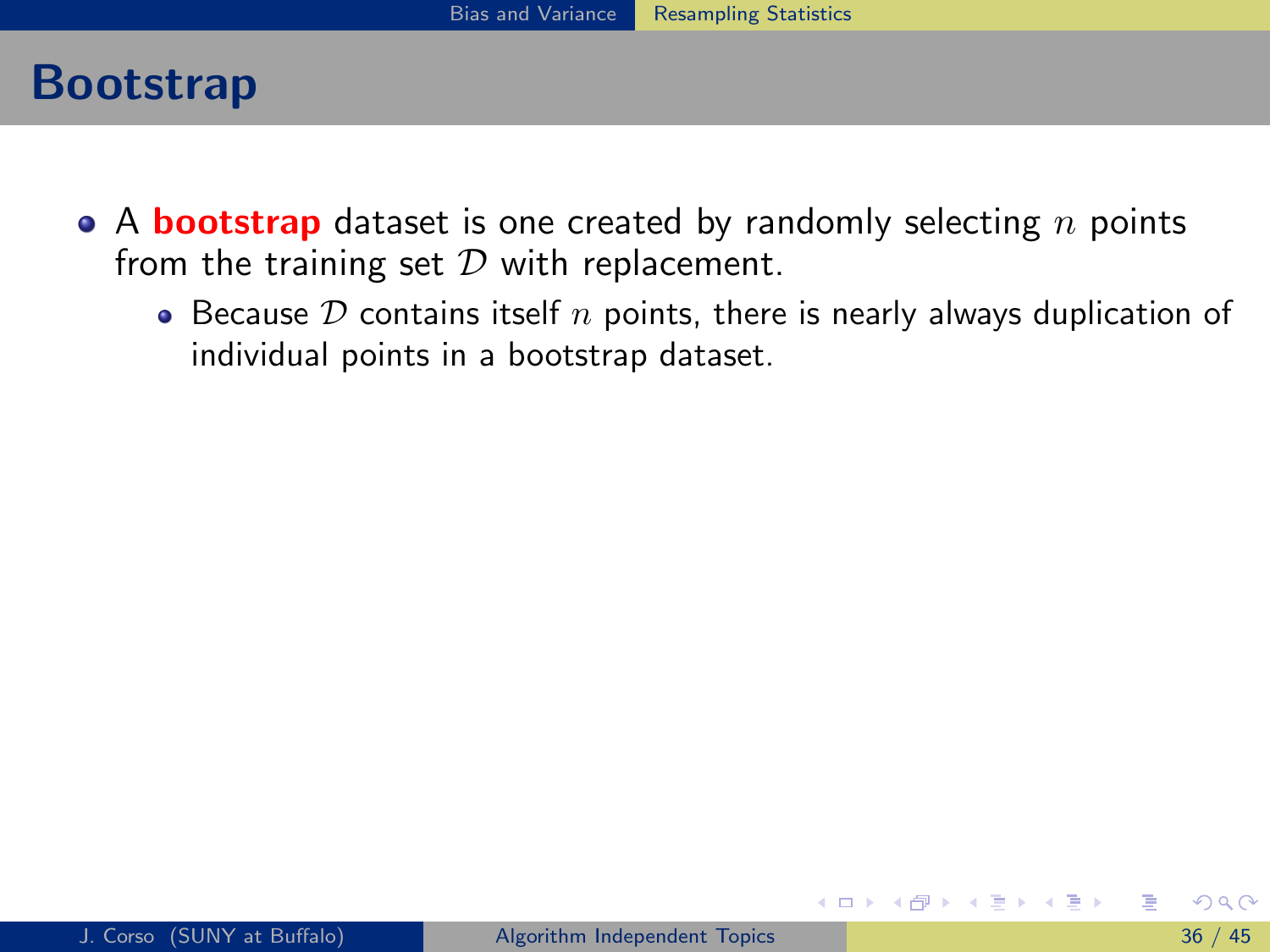### Bootstrap

- A **bootstrap** dataset is one created by randomly selecting  $n$  points from the training set  $D$  with replacement.
	- Because  $D$  contains itself  $n$  points, there is nearly always duplication of individual points in a bootstrap dataset.
- We repeat this process  $B$  times to yield  $B$  bootstrap datasets, which are treated as independent sets (although they are clearly not).

<span id="page-105-0"></span>イロト イ母 ト イヨ ト イヨ ト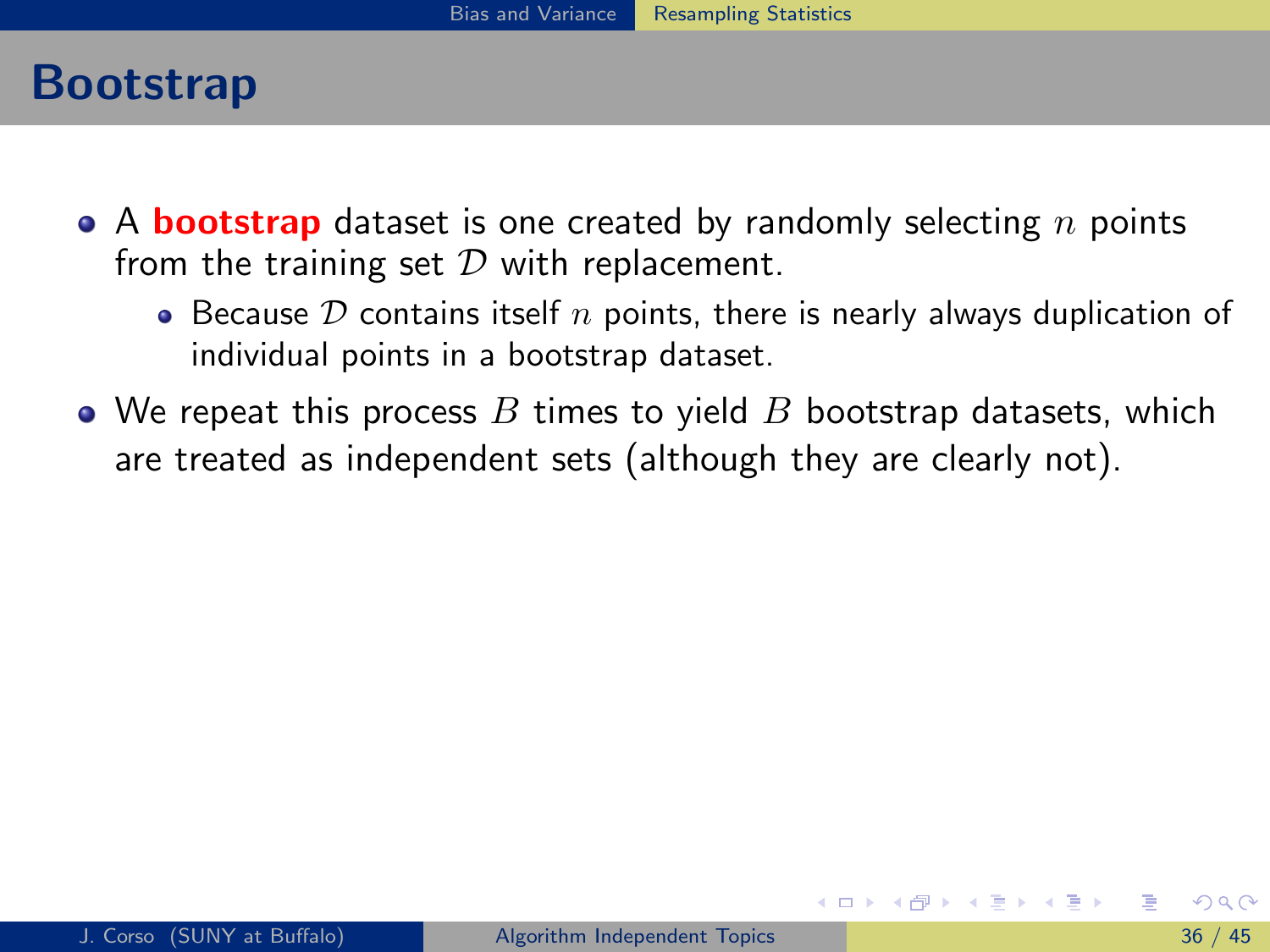### Bootstrap

- A **bootstrap** dataset is one created by randomly selecting  $n$  points from the training set  $D$  with replacement.
	- Because  $D$  contains itself  $n$  points, there is nearly always duplication of individual points in a bootstrap dataset.
- We repeat this process  $B$  times to yield  $B$  bootstrap datasets, which are treated as independent sets (although they are clearly not).
- The bootstrap estimate of a statistic  $\theta$  is denoted  $\hat{\theta}^{*(\cdot)}$ , and, again, it is the mean of the  $B$  estimate on the individual bootstrap datasets.

$$
\hat{\theta}^{*(\cdot)} = \frac{1}{B} \sum_{b=1}^{B} \hat{\theta}^{*(b)} \tag{29}
$$

<span id="page-106-0"></span>イロト イ押ト イヨト イヨトー

where  $\hat{\theta}^{*(b)}$  is the estimate on bootstrap dataset  $b.$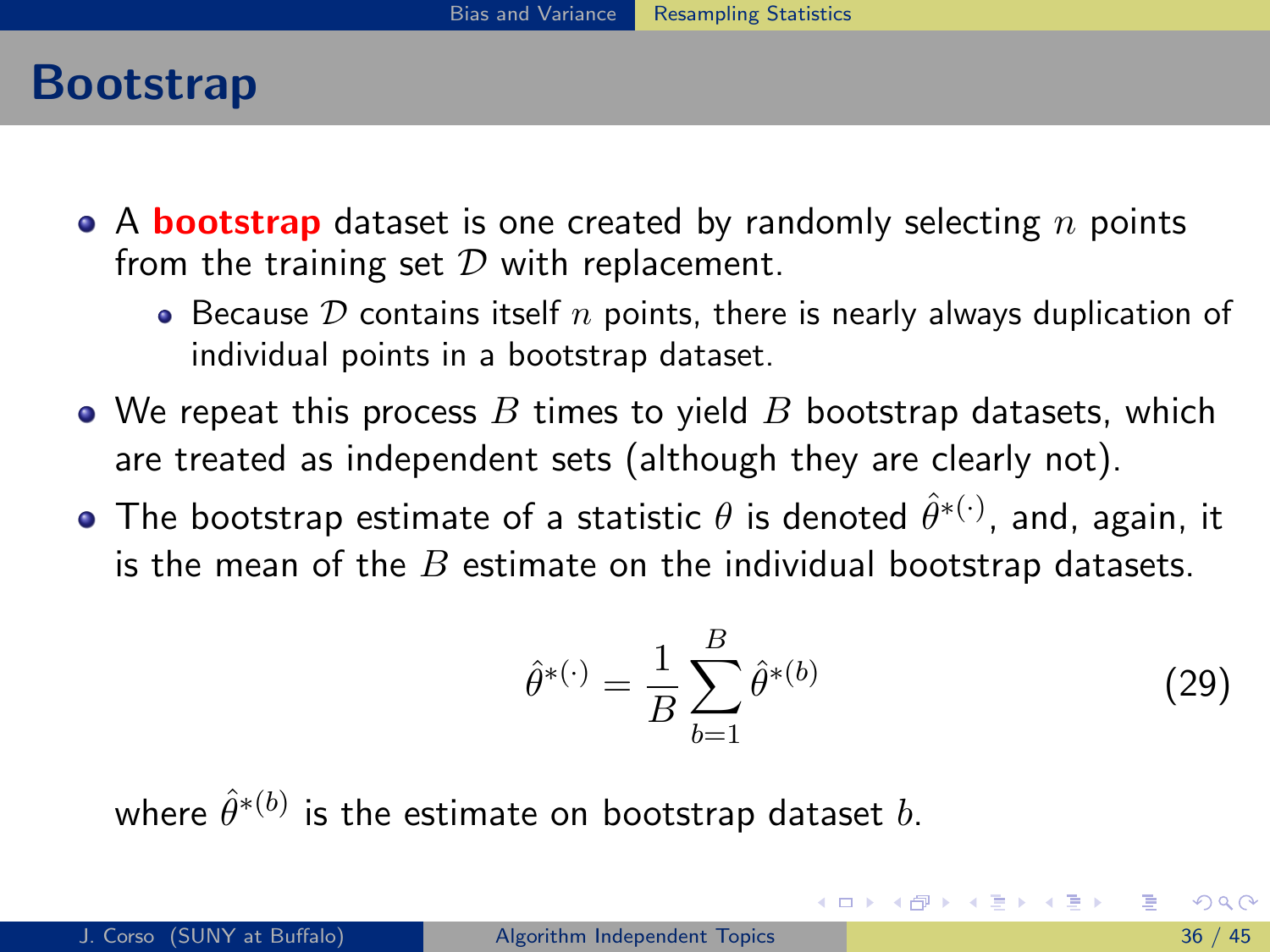# Bootstrap Bias Estimate

• The bootstrap estimate of the bias is

<span id="page-107-0"></span>bias<sub>boot</sub> = 
$$
\frac{1}{B} \sum_{b=1}^{B} \hat{\theta}^{*(b)} - \hat{\theta} = \hat{\theta}^{*(\cdot)} - \hat{\theta}
$$
 (30)

To increase robustness to outliers, the bootstrap method is useful for computing a **trimmed** statistic, such as the trimmed mean, in which the statistic is computed with some portion of the highest and lowest being deleted.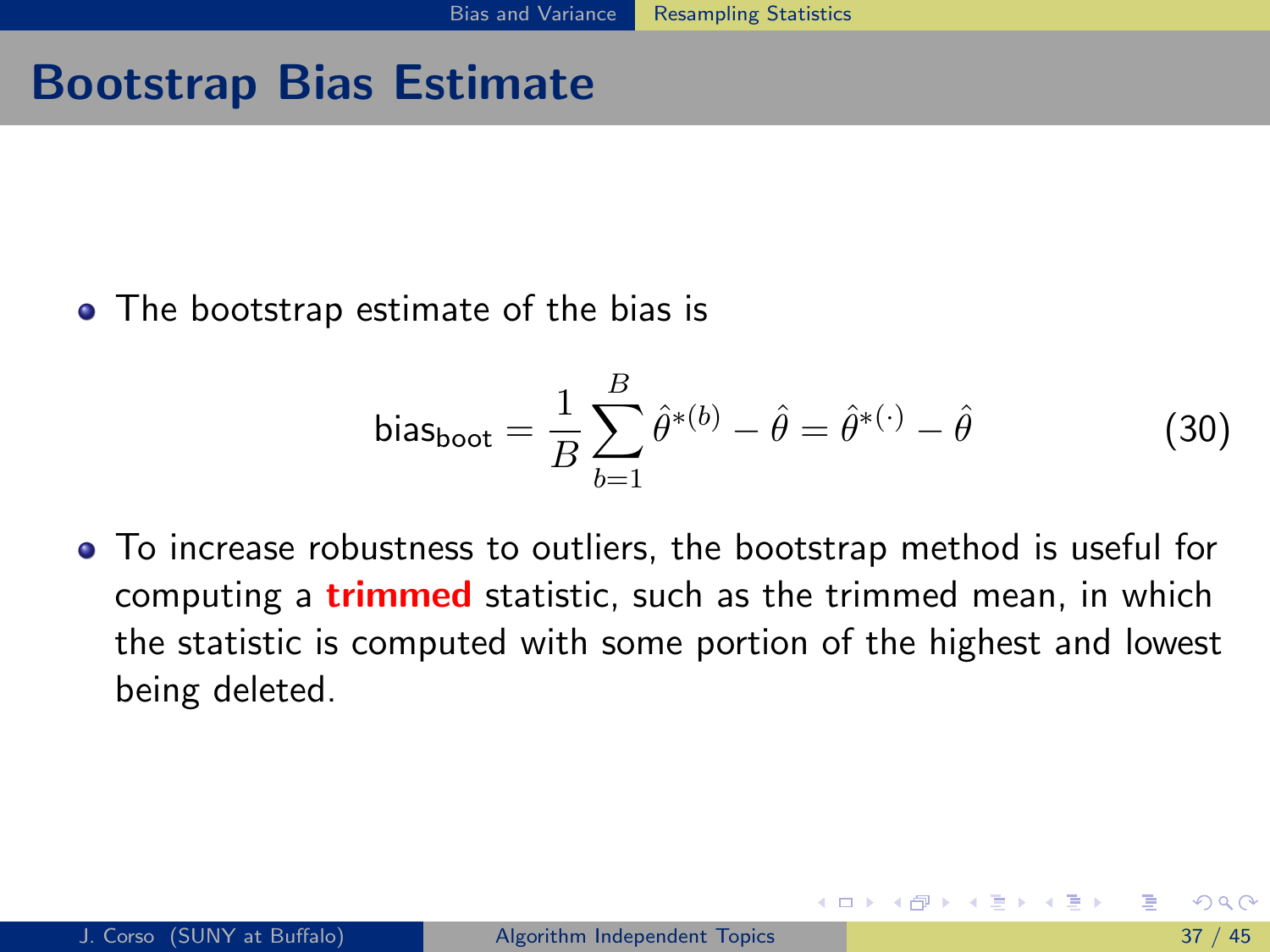## Bootstrap Variance Estimate

• The boostrap estimate of the variance is

$$
\text{Var}_{\text{boot}}[\theta] = \frac{1}{B} \sum_{b=1}^{B} \left[ \hat{\theta}^{*(b)} - \hat{\theta}^{*(\cdot)} \right]^2 \tag{31}
$$

<span id="page-108-0"></span>イロト イ押ト イヨト イヨト

**•** If the statistic  $\theta$  is the mean, then in the limit of  $B \to \infty$ , the bootstrap estimate of the variance is the traditional variance of the mean.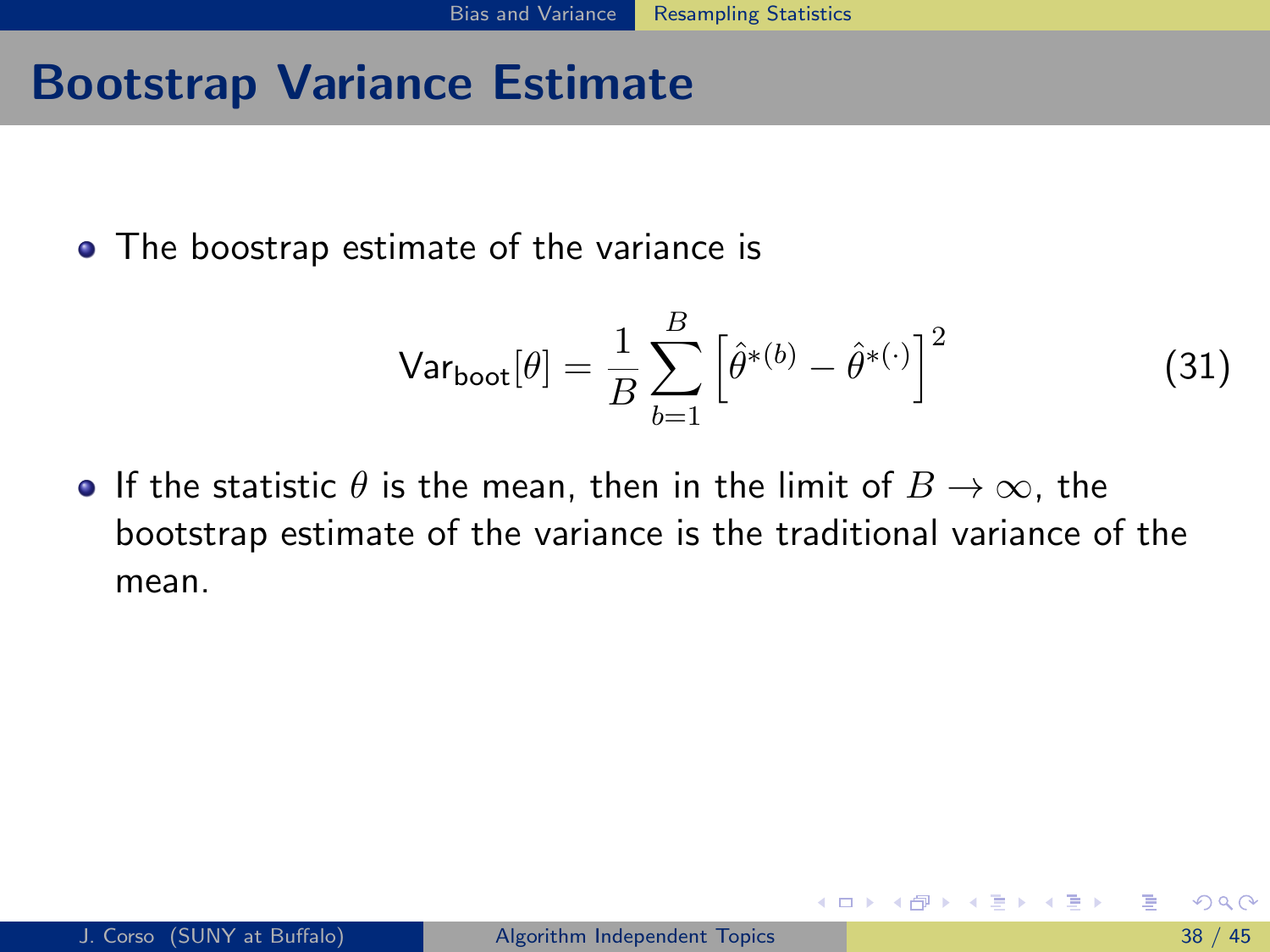## Bootstrap Variance Estimate

• The boostrap estimate of the variance is

<span id="page-109-0"></span>
$$
\text{Var}_{\text{boot}}[\theta] = \frac{1}{B} \sum_{b=1}^{B} \left[ \hat{\theta}^{*(b)} - \hat{\theta}^{*(\cdot)} \right]^2 \tag{31}
$$

- **•** If the statistic  $\theta$  is the mean, then in the limit of  $B \to \infty$ , the bootstrap estimate of the variance is the traditional variance of the mean.
- $\bullet$  In general, the higher B the better the estimates of the statistic and its variance.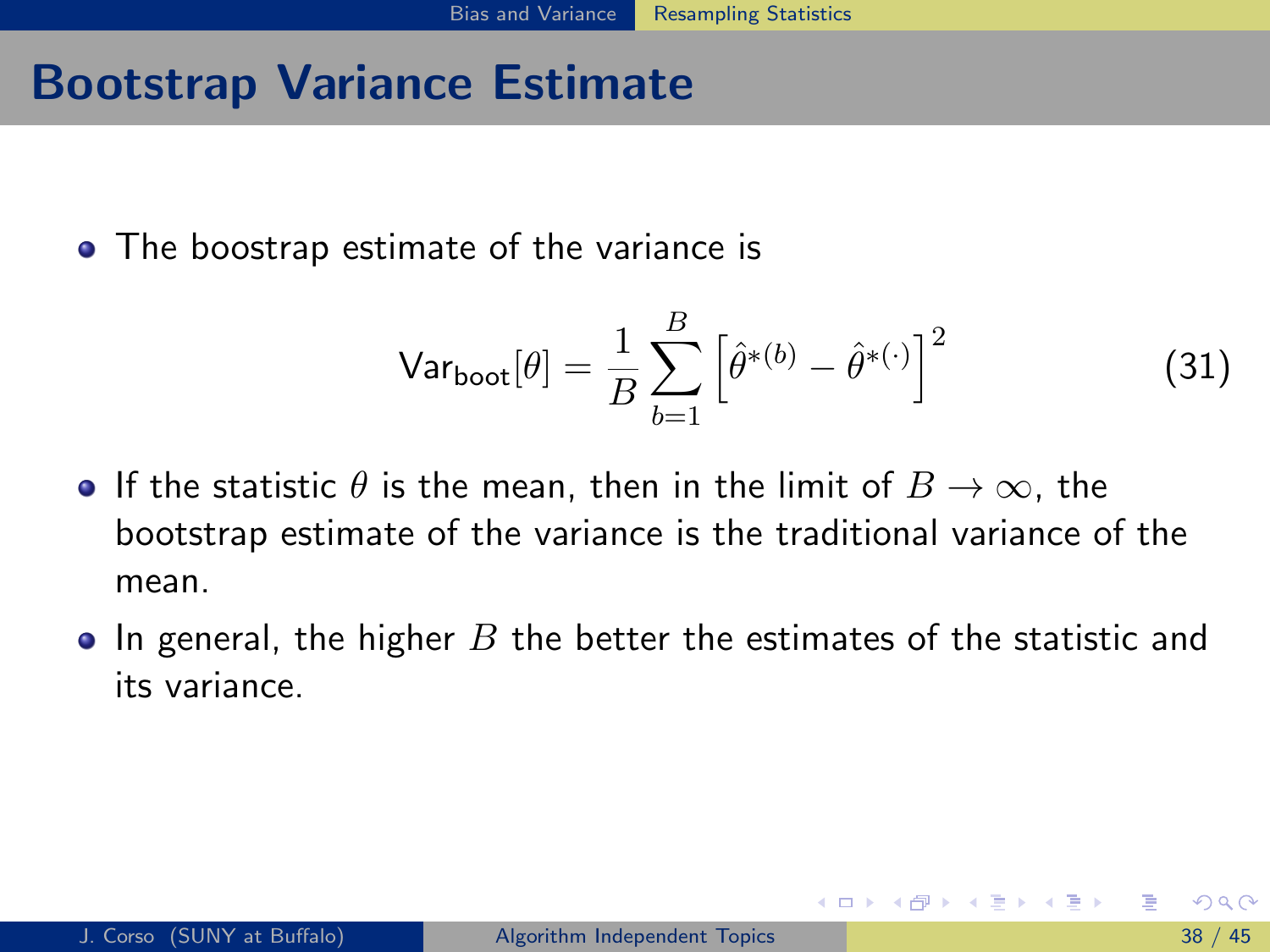## Bootstrap Variance Estimate

• The boostrap estimate of the variance is

<span id="page-110-0"></span>
$$
\text{Var}_{\text{boot}}[\theta] = \frac{1}{B} \sum_{b=1}^{B} \left[ \hat{\theta}^{*(b)} - \hat{\theta}^{*(\cdot)} \right]^2 \tag{31}
$$

- **•** If the statistic  $\theta$  is the mean, then in the limit of  $B \to \infty$ , the bootstrap estimate of the variance is the traditional variance of the mean.
- $\bullet$  In general, the higher B the better the estimates of the statistic and its variance.
- $\bullet$  A benefit of boostrap (say over jackknife) is that one can adjust  $B$ based on the available resources...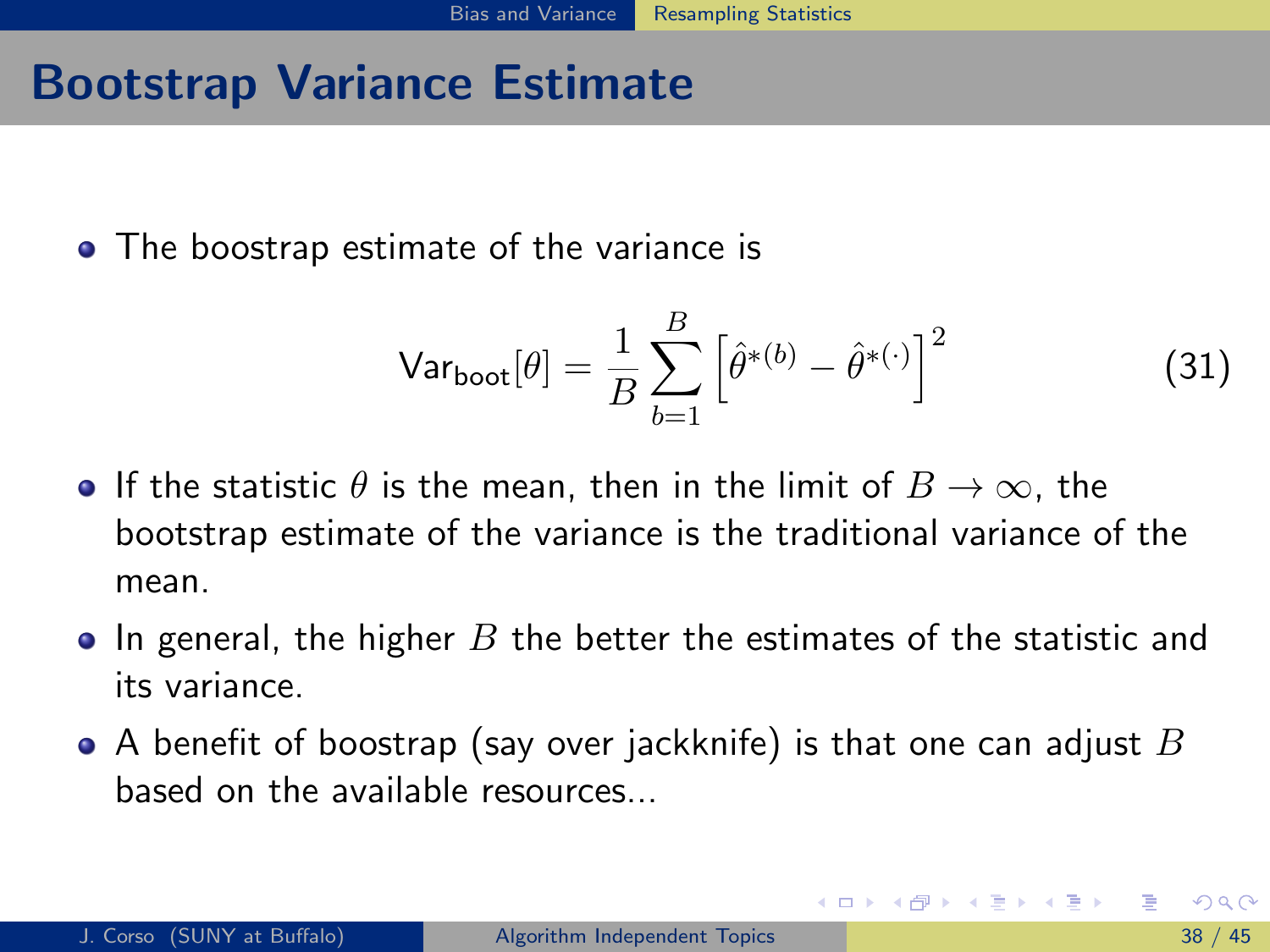<span id="page-111-0"></span>• The bootstrap method can also be applied to estimate the classification accuracy.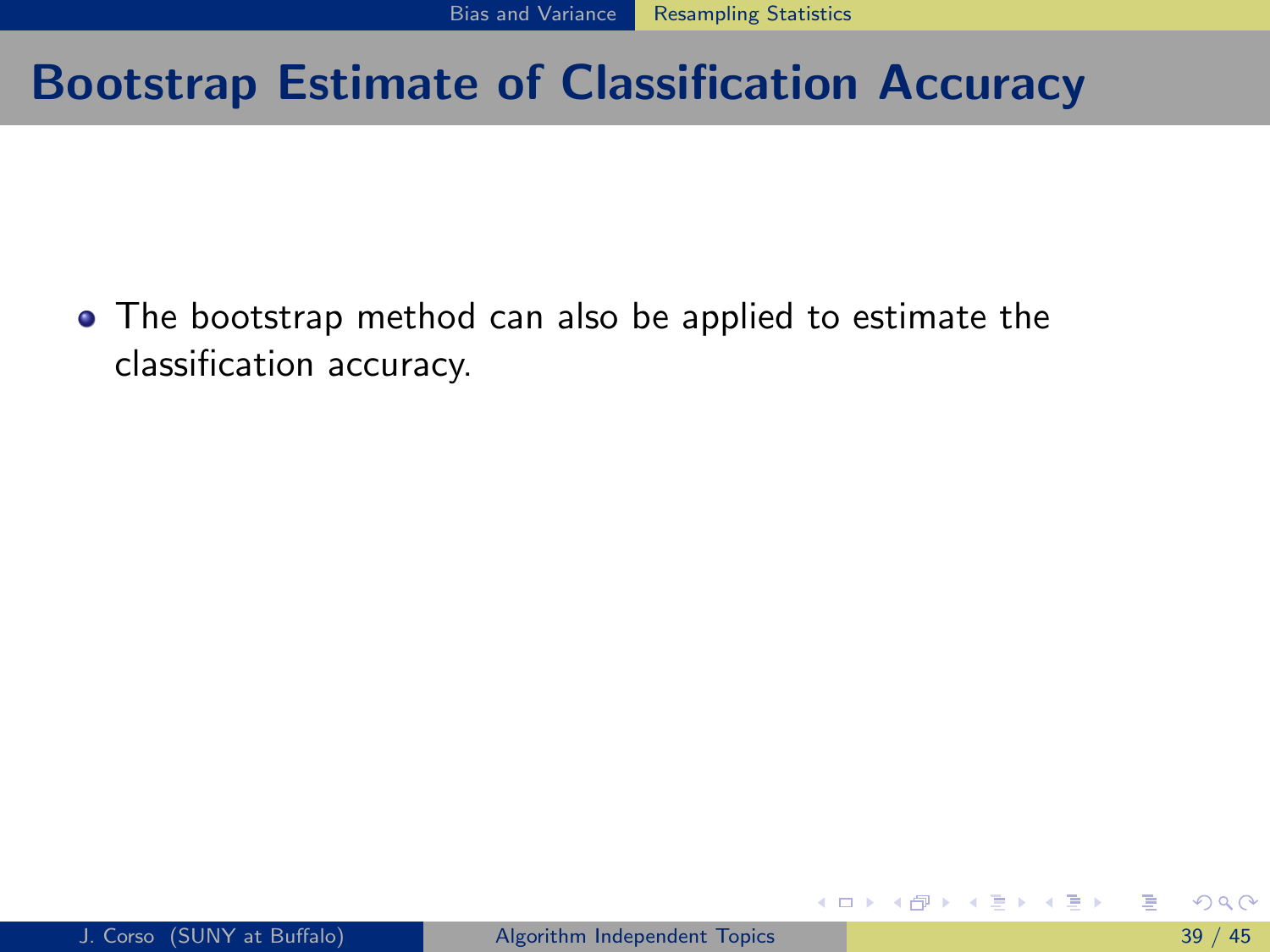- The bootstrap method can also be applied to estimate the classification accuracy.
- $\bullet$  Train  $B$  classifiers, each with a different bootstrap dataset and test on the other bootstrap datasets.

<span id="page-112-0"></span>正々 メラメ

4 D F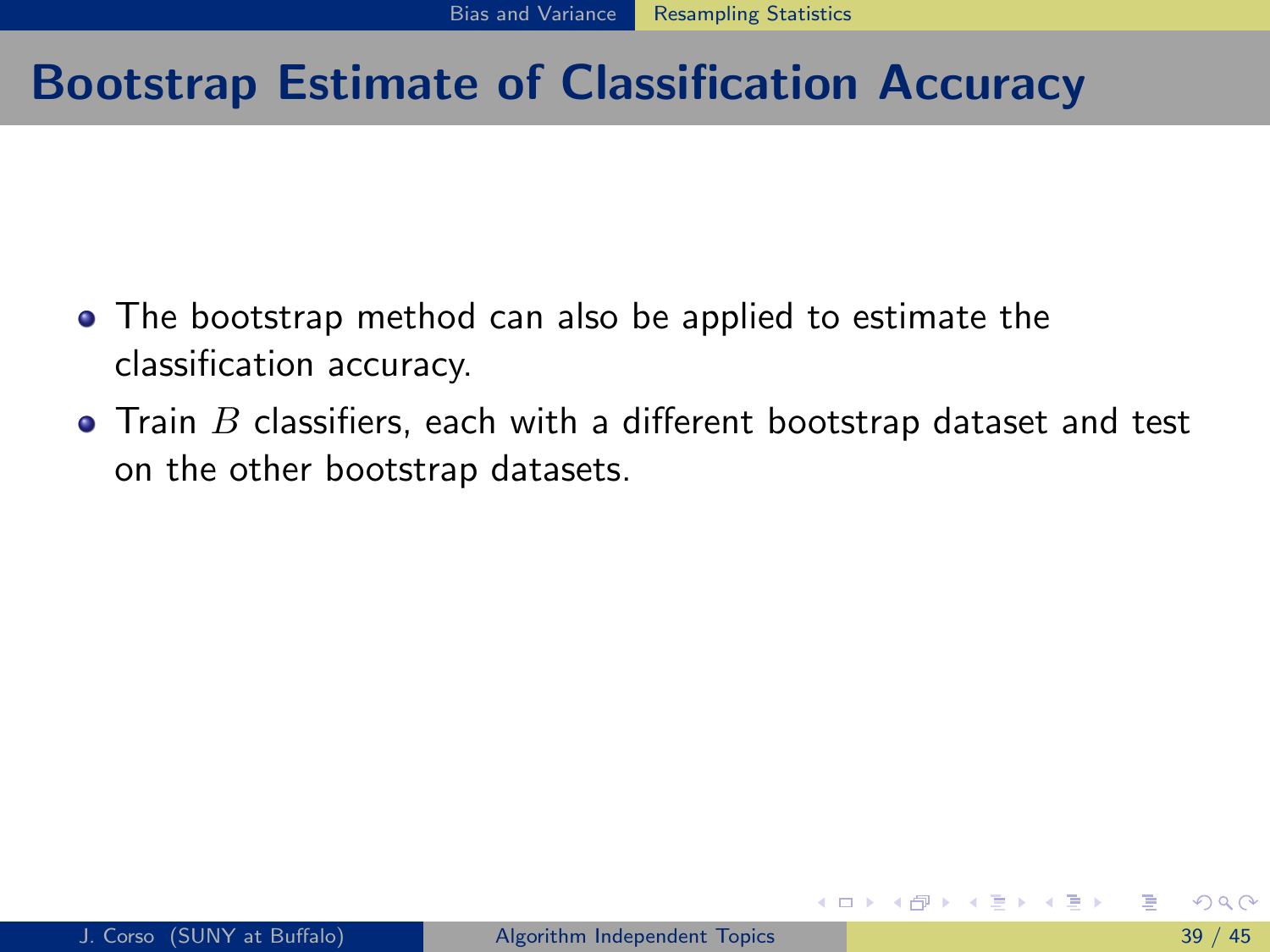- The bootstrap method can also be applied to estimate the classification accuracy.
- $\bullet$  Train  $B$  classifiers, each with a different bootstrap dataset and test on the other bootstrap datasets.
- <span id="page-113-0"></span>• The bootstrap estimate of the accuracy is then simply the mean of these bootstrap accuracies.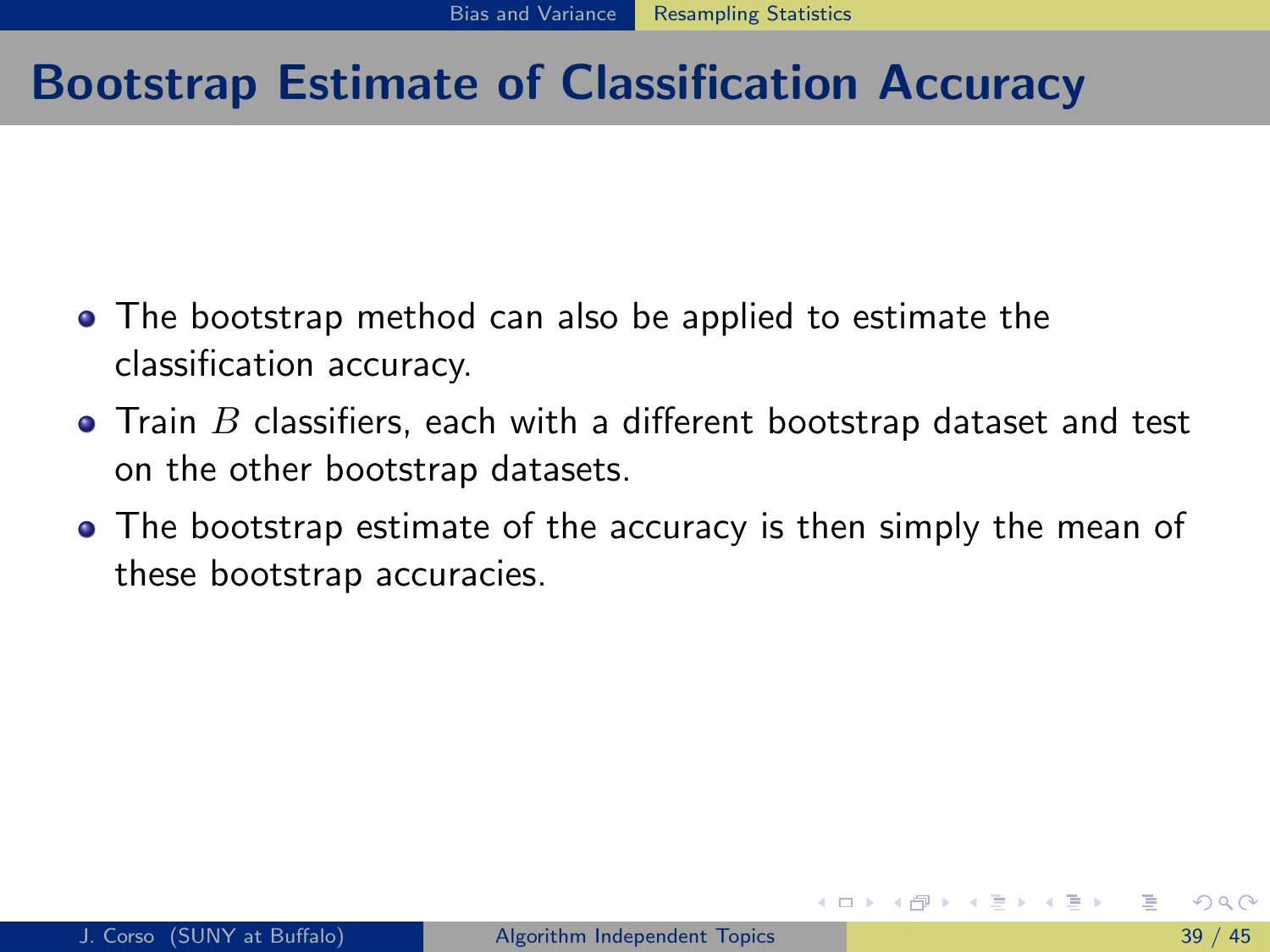- The bootstrap method can also be applied to estimate the classification accuracy.
- $\bullet$  Train  $B$  classifiers, each with a different bootstrap dataset and test on the other bootstrap datasets.
- The bootstrap estimate of the accuracy is then simply the mean of these bootstrap accuracies.
- <span id="page-114-0"></span>• But, the high computational complexity of bootstrapping rarely makes this a worthwhile practice.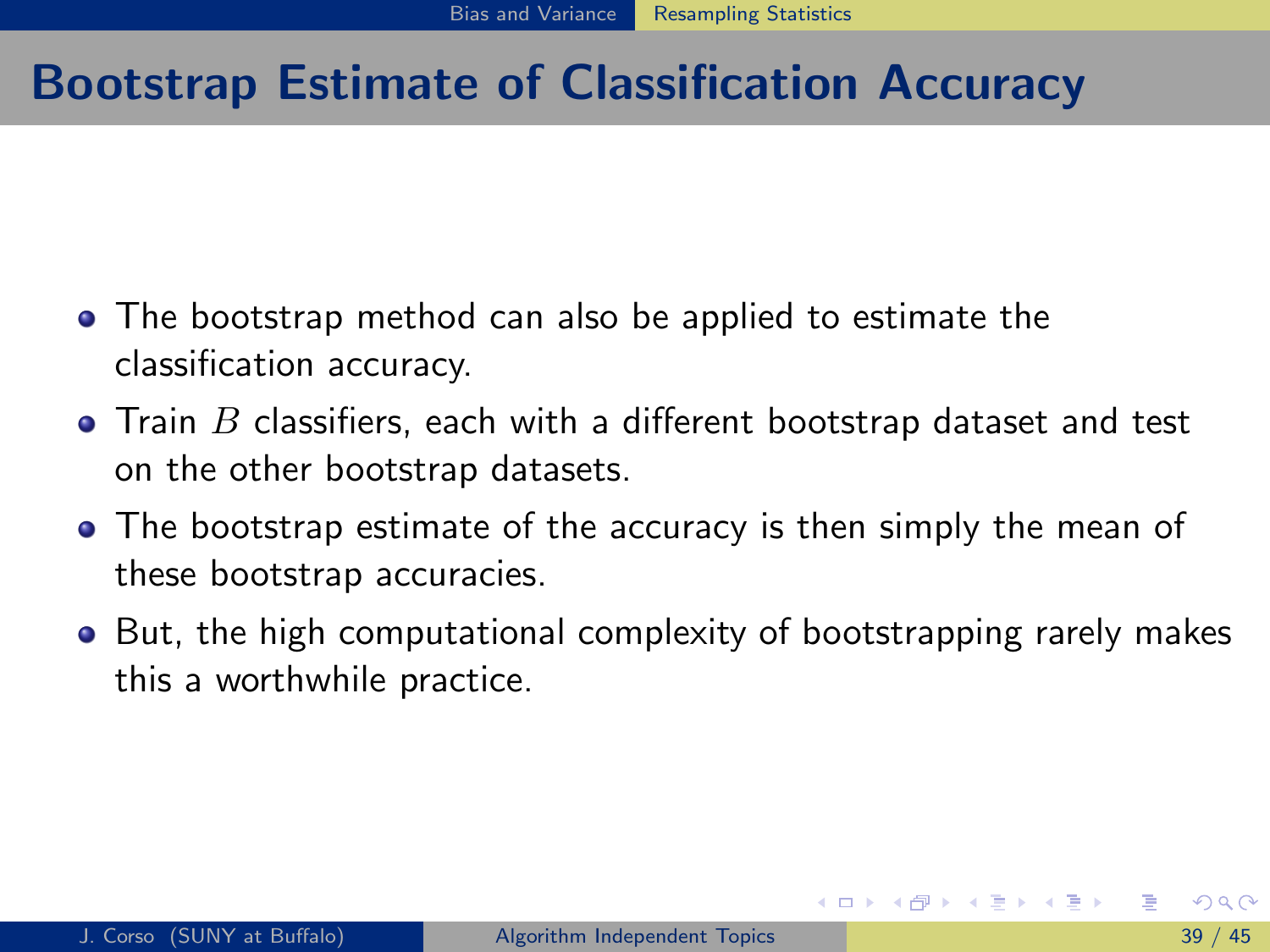## Cross-Validation

The jackknife and bootstrap estimates of classification accuracy are closely related (or special cases of in some instances) of the method of cross-validation.

<span id="page-115-0"></span>4 D F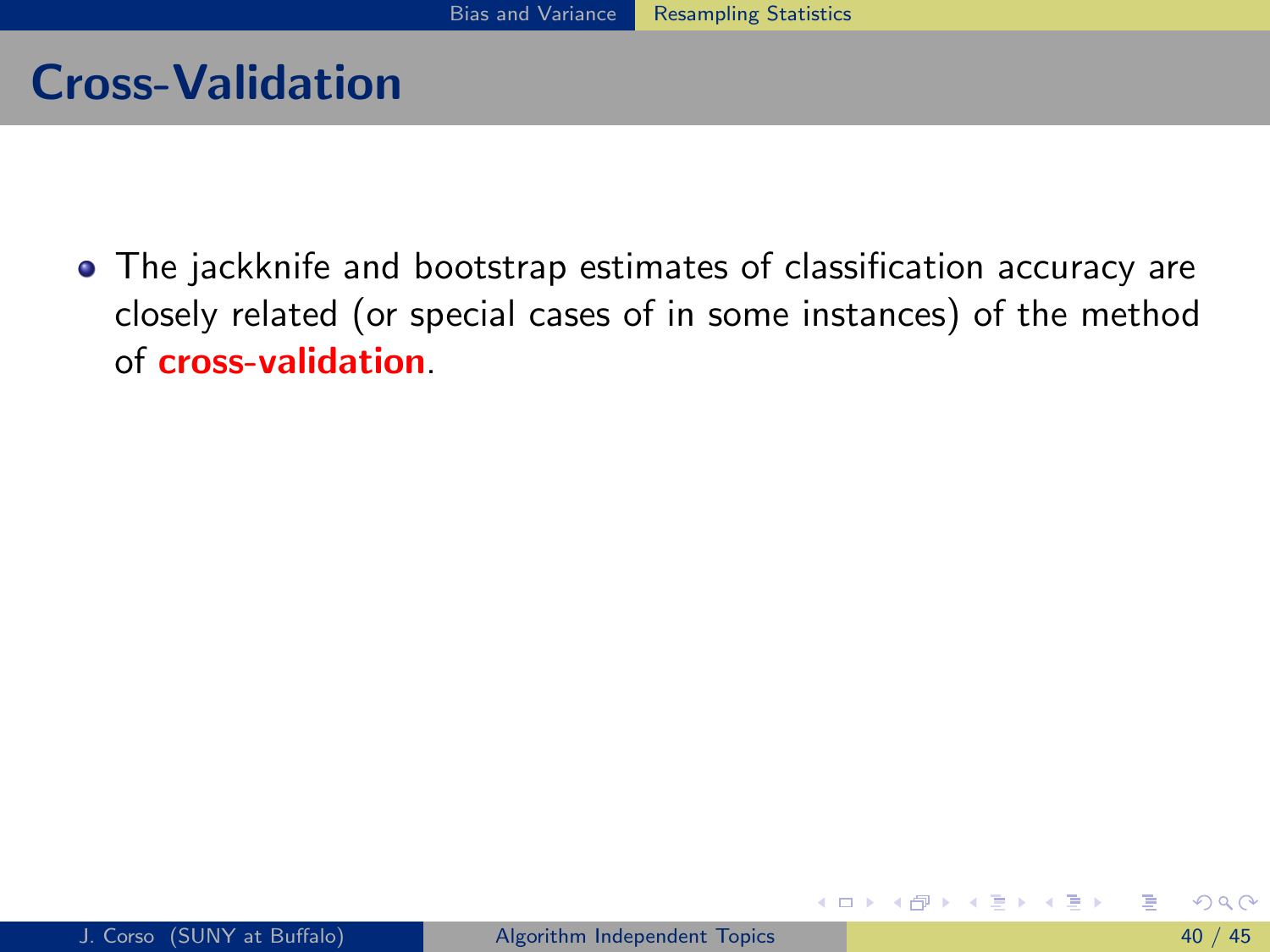## Cross-Validation

The jackknife and bootstrap estimates of classification accuracy are closely related (or special cases of in some instances) of the method of cross-validation.

#### Simple Validation

- Split the initial dataset into two parts a training part and a **validation** part.
- Train the classifier on the training part of the dataset.
- But, to estimate generalization accuracy, test it on the validation part during training and halt training when we reach a minimum of this validation error.
- <span id="page-116-0"></span>• It is imperative that the validation set not have points also in the training set.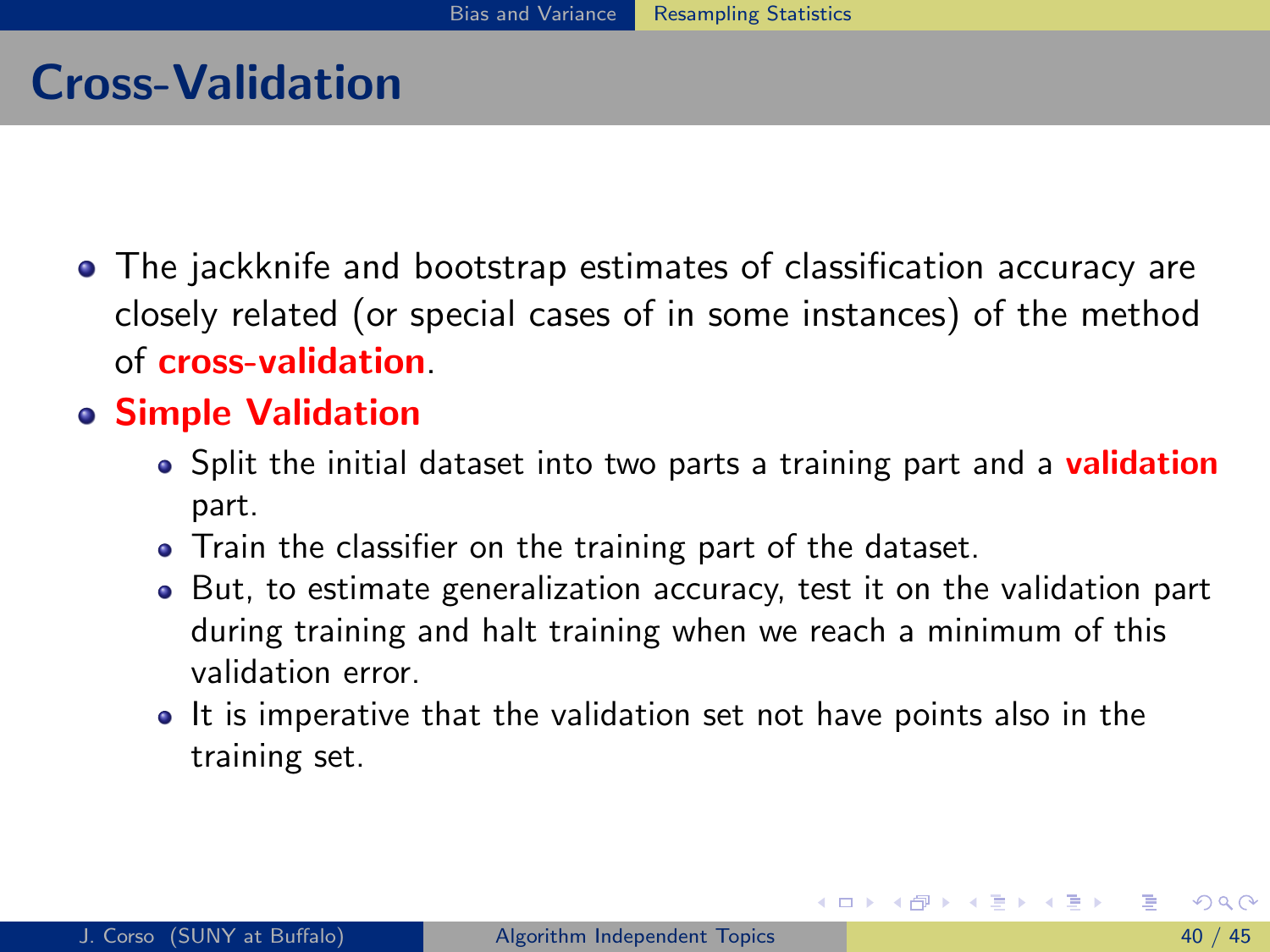<span id="page-117-0"></span>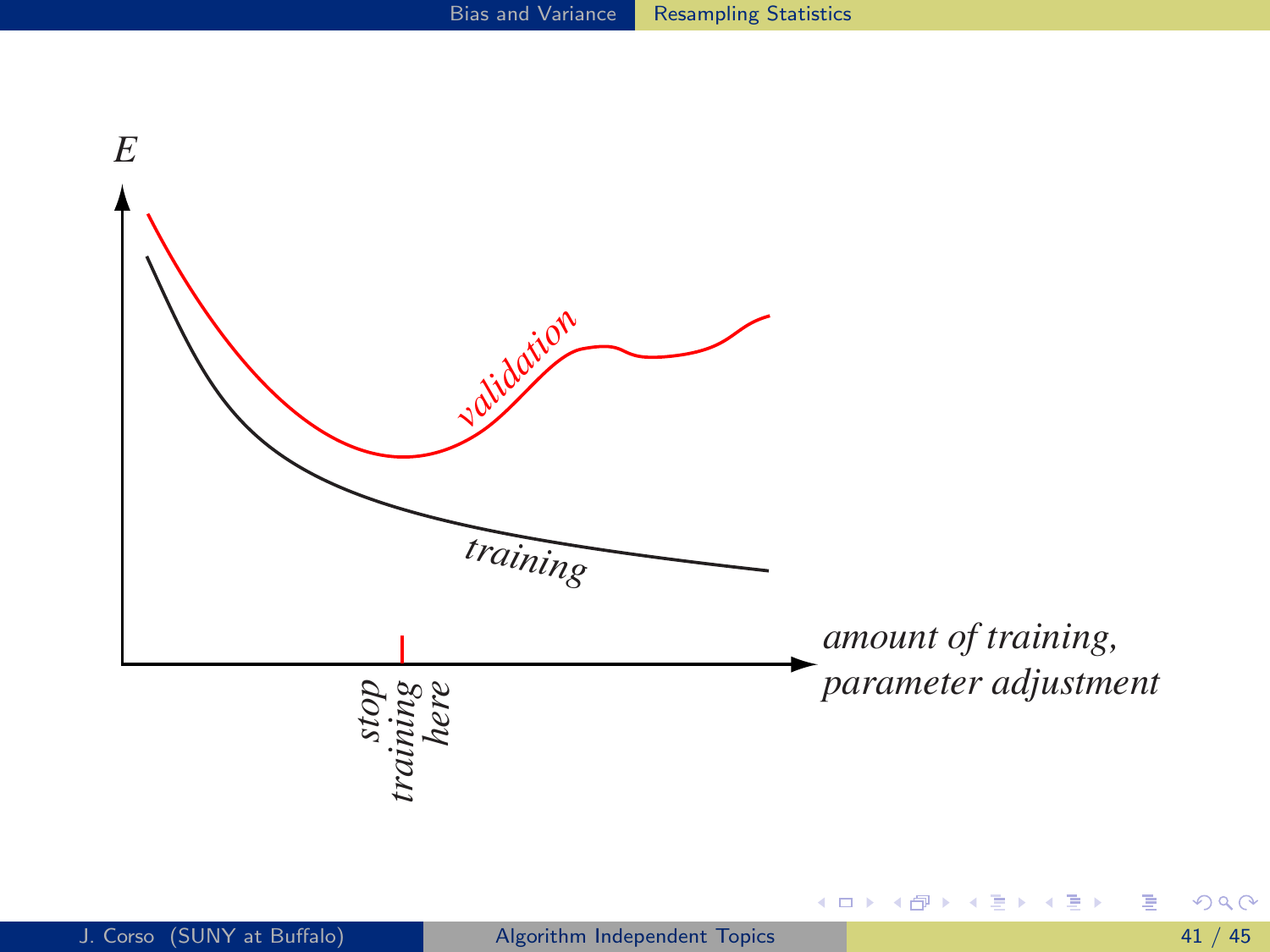#### • A generalization of this method is **m-fold cross-validation**.

<span id="page-118-0"></span>画

イロメ イ部メ イ君メ イ君メー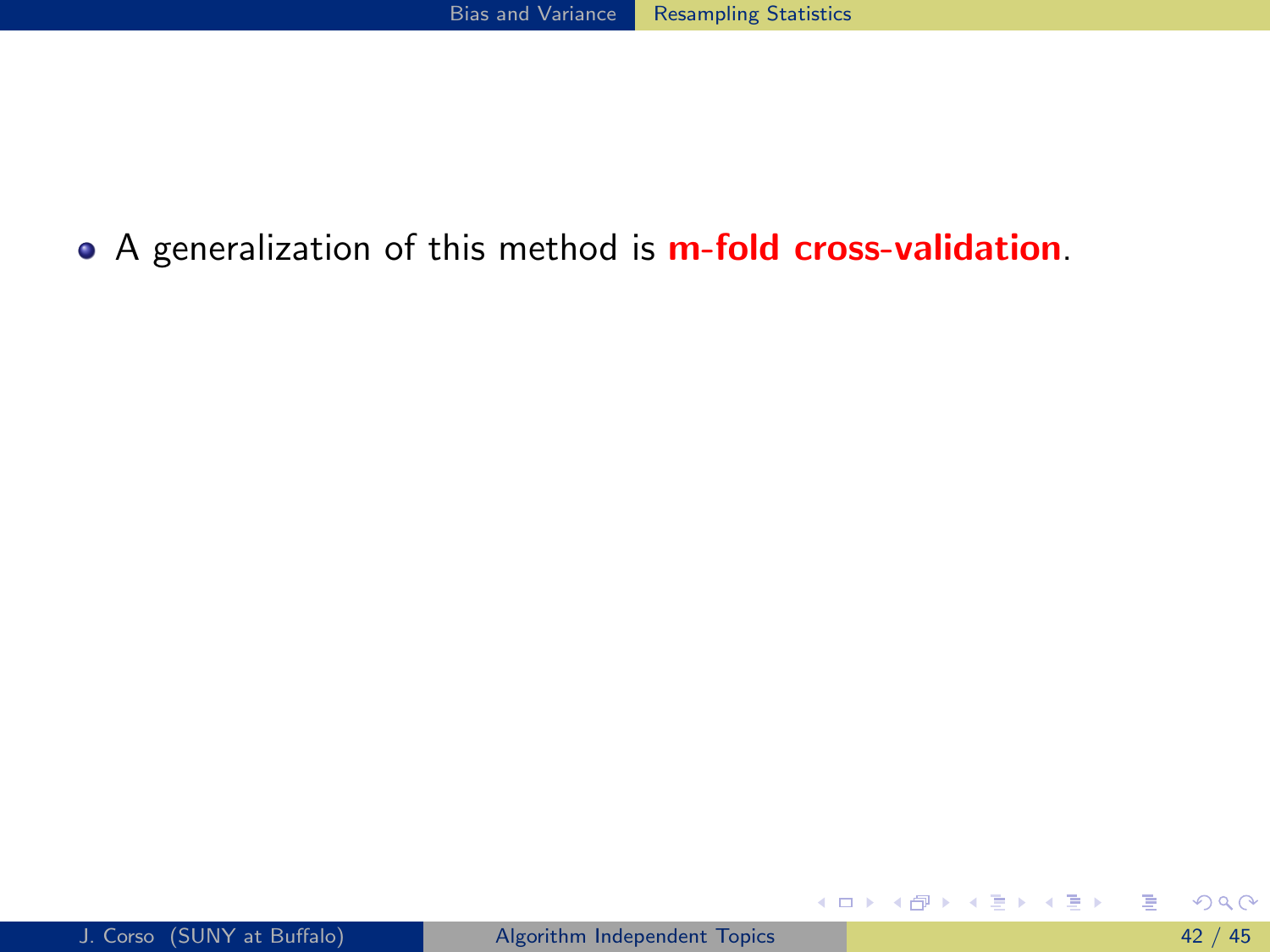- A generalization of this method is **m-fold cross-validation**.
- Divide the training set into m disjoint sets of equal size  $n/m$  where n is the size of the initial set.

**∢ ロ ▶ イ 伊 ▶** 

<span id="page-119-0"></span>ヨメ メラメ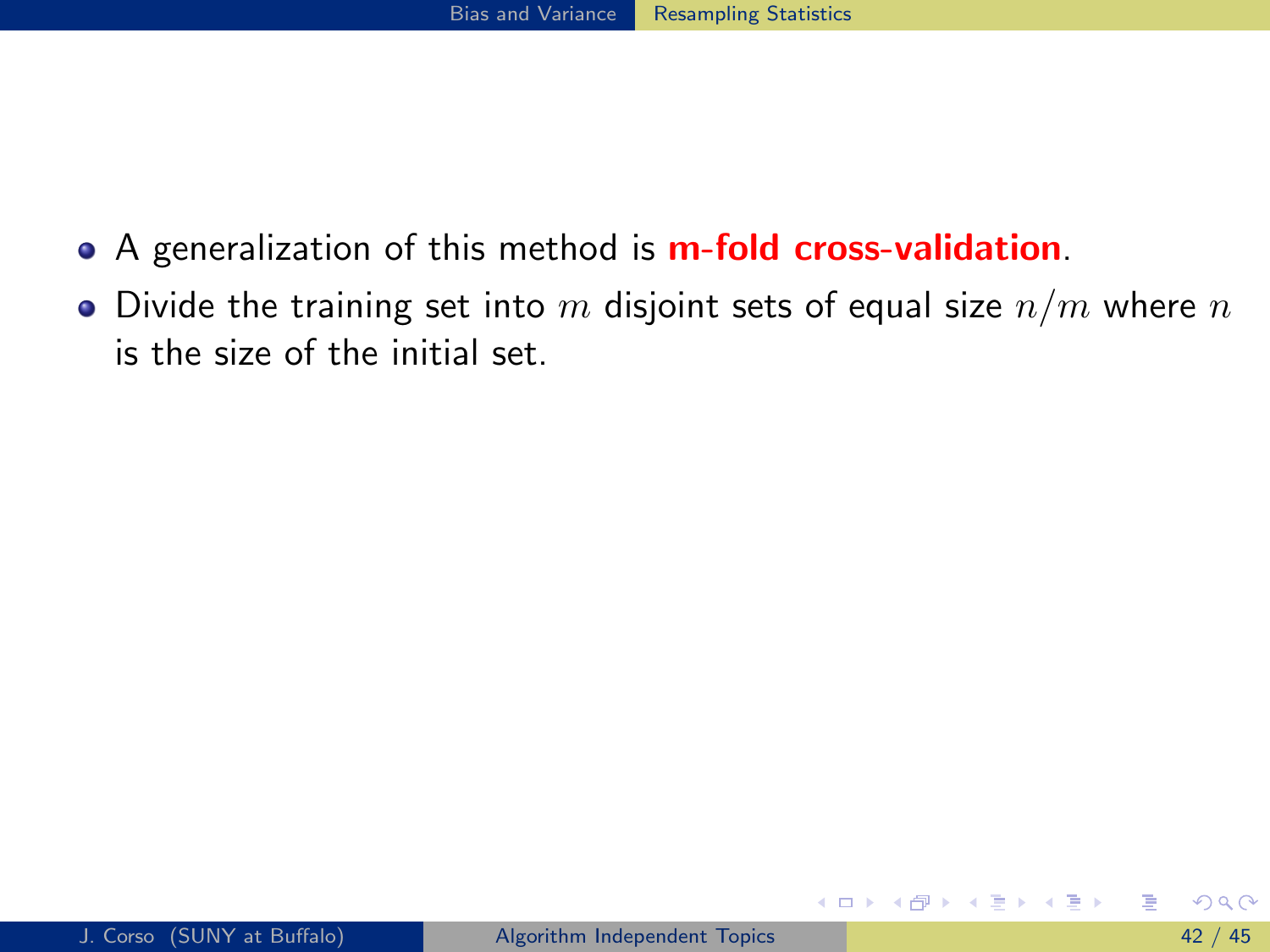- A generalization of this method is **m-fold cross-validation**.
- Divide the training set into m disjoint sets of equal size  $n/m$  where n is the size of the initial set.
- $\bullet$  Then, train the classifier  $m$  times, each time with a different set held out as a validation set.

<span id="page-120-0"></span>ヨメ メラメ

∢ □ ▶ ⊣ n □ ▶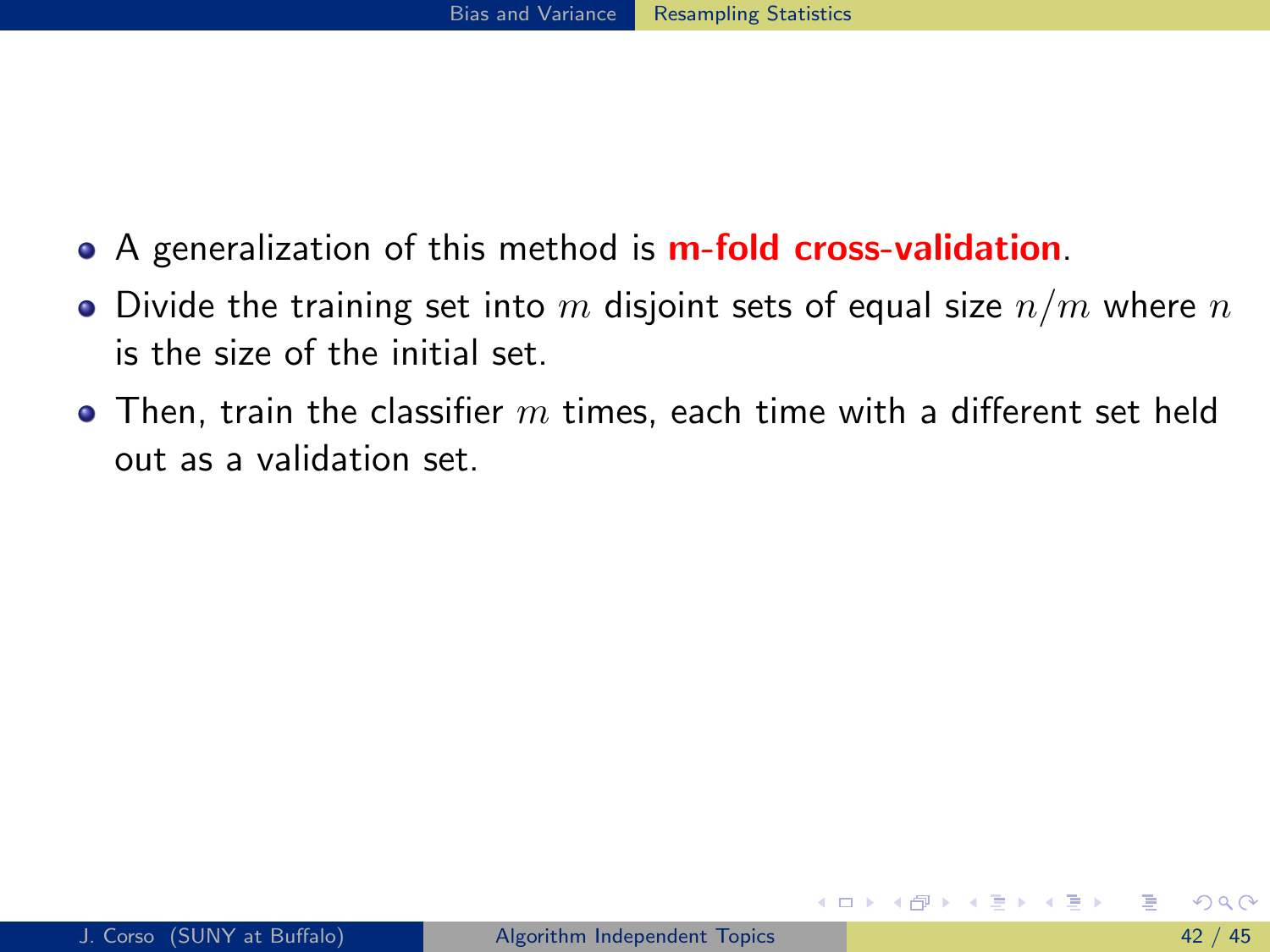- A generalization of this method is **m-fold cross-validation**.
- $\bullet$  Divide the training set into m disjoint sets of equal size  $n/m$  where n is the size of the initial set.
- $\bullet$  Then, train the classifier  $m$  times, each time with a different set held out as a validation set.
- <span id="page-121-0"></span>• The estimated performance is the mean of these  $m$  errors.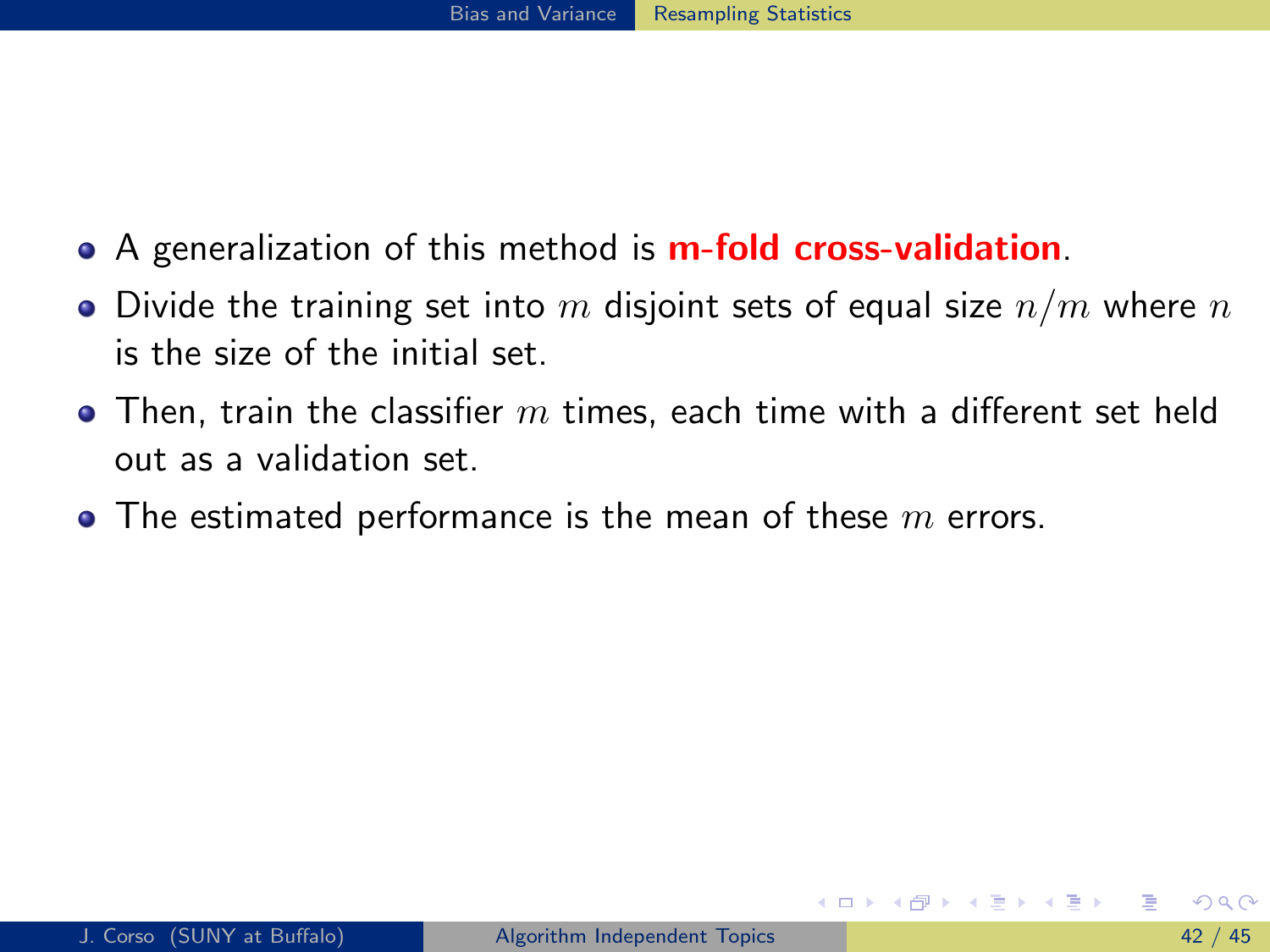- A generalization of this method is **m-fold cross-validation**.
- $\bullet$  Divide the training set into m disjoint sets of equal size  $n/m$  where n is the size of the initial set.
- $\bullet$  Then, train the classifier  $m$  times, each time with a different set held out as a validation set.
- The estimated performance is the mean of these  $m$  errors.
- <span id="page-122-0"></span>• In what case is this a jackknife estimate of the accuracy?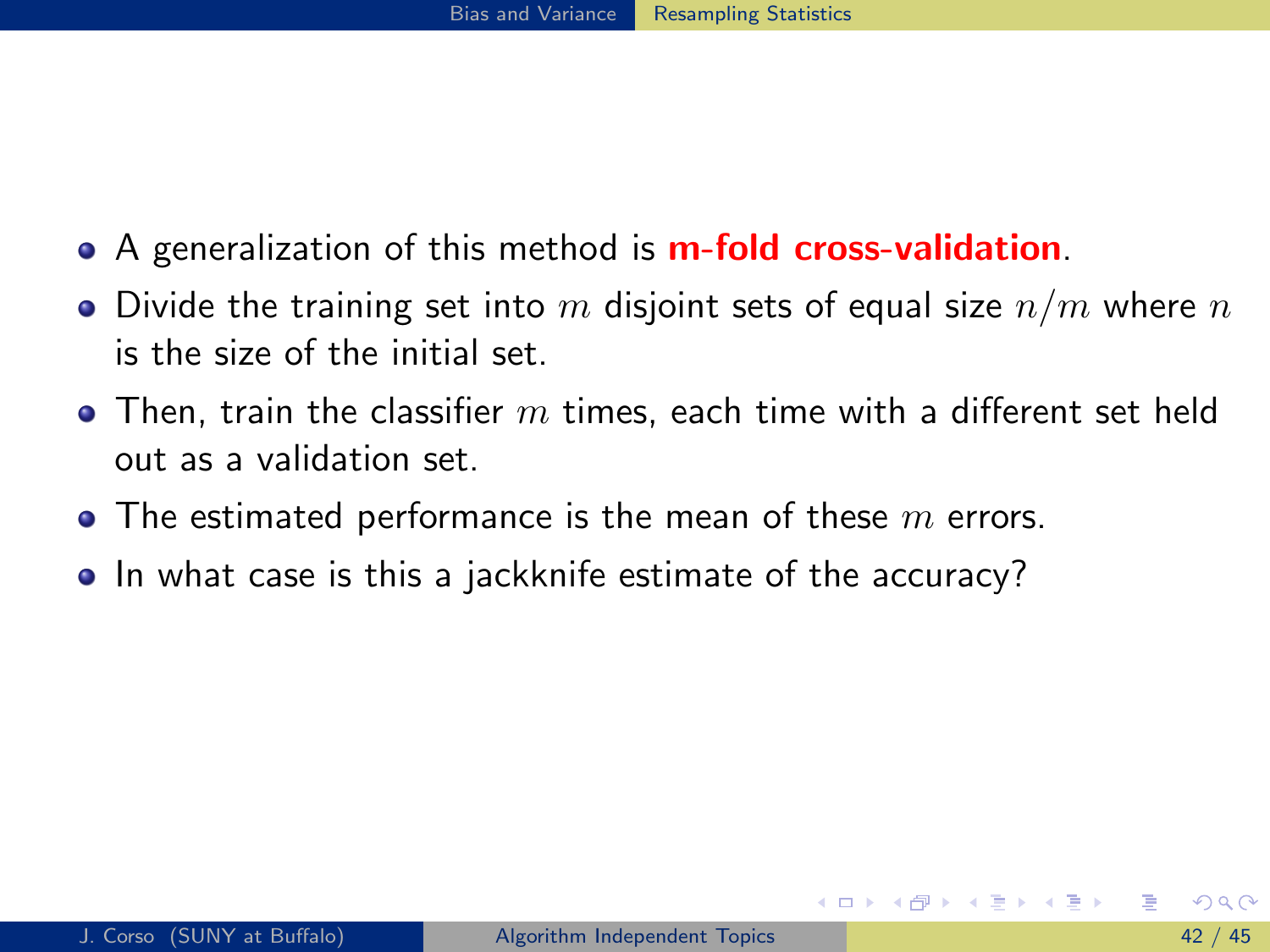- A generalization of this method is **m-fold cross-validation**.
- $\bullet$  Divide the training set into m disjoint sets of equal size  $n/m$  where n is the size of the initial set.
- $\bullet$  Then, train the classifier  $m$  times, each time with a different set held out as a validation set.
- The estimated performance is the mean of these  $m$  errors.
- In what case is this a jackknife estimate of the accuracy?
- <span id="page-123-0"></span>• When  $m = n$ .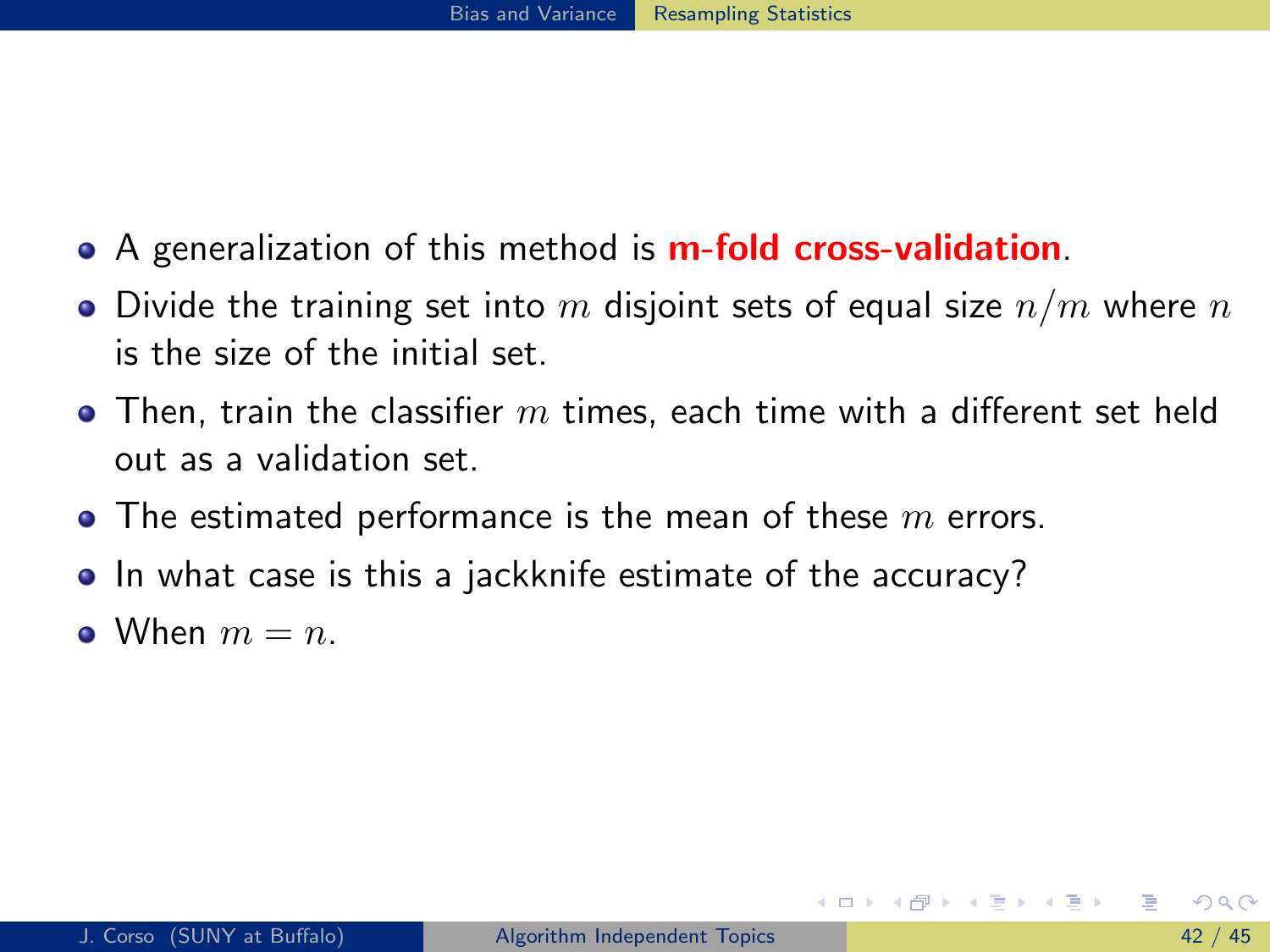# Resampling for Classifier Design

- We just covered resampling for estimating statistics (even classification accuracies).
- Now, we want to see how resampling can help to directly improve upone classifier design.
- **Arcing**, adaptive reweighting and combing, refers to reusing or selecting data in order to improve classification.
- We will discuss two such methods
- Bagging
- <span id="page-124-0"></span>• Boosting (in some detail)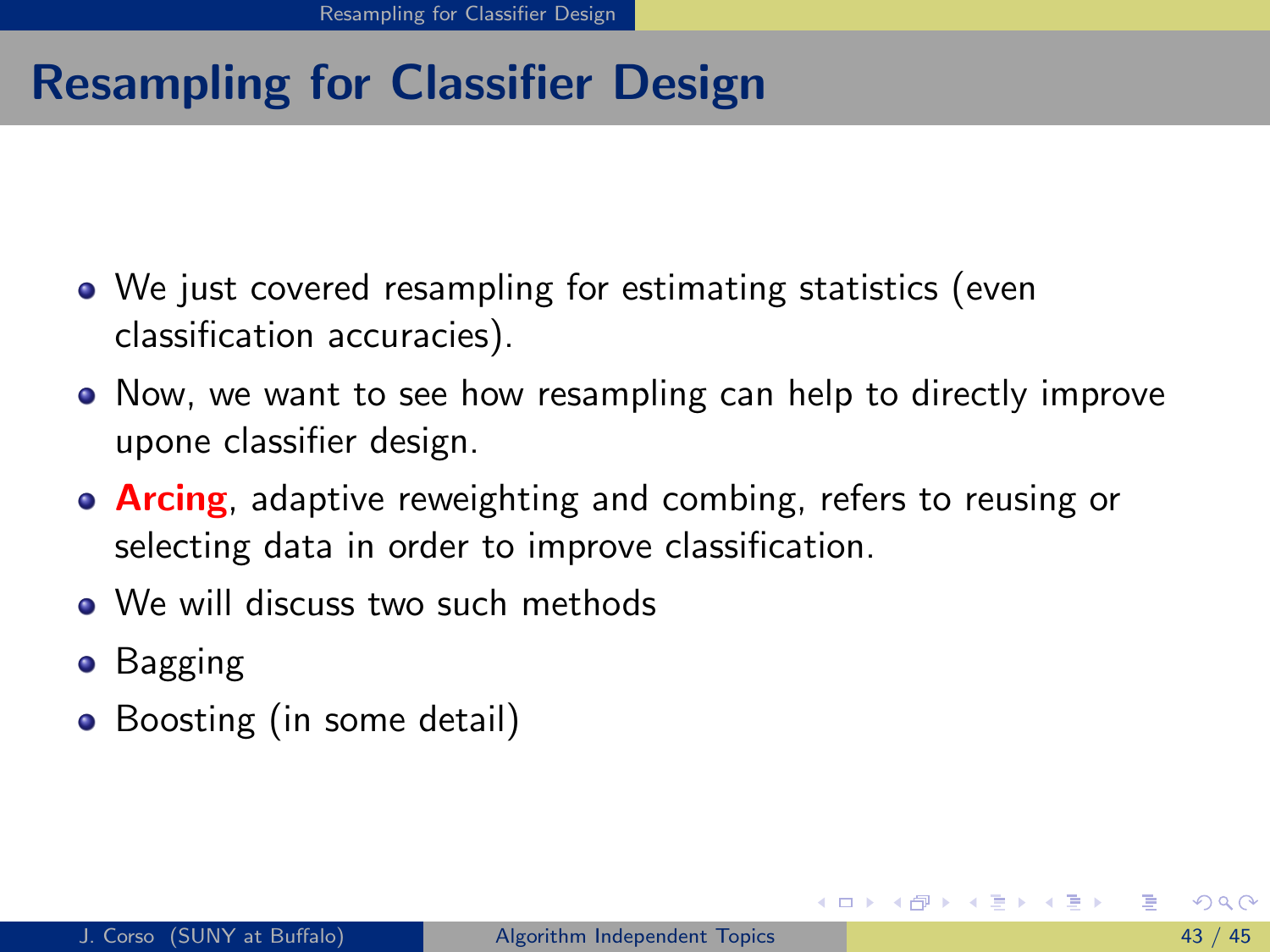• Bagging gets its name from bootstrap aggregation.

<span id="page-125-0"></span>画

イロト イ部 トイモト イモト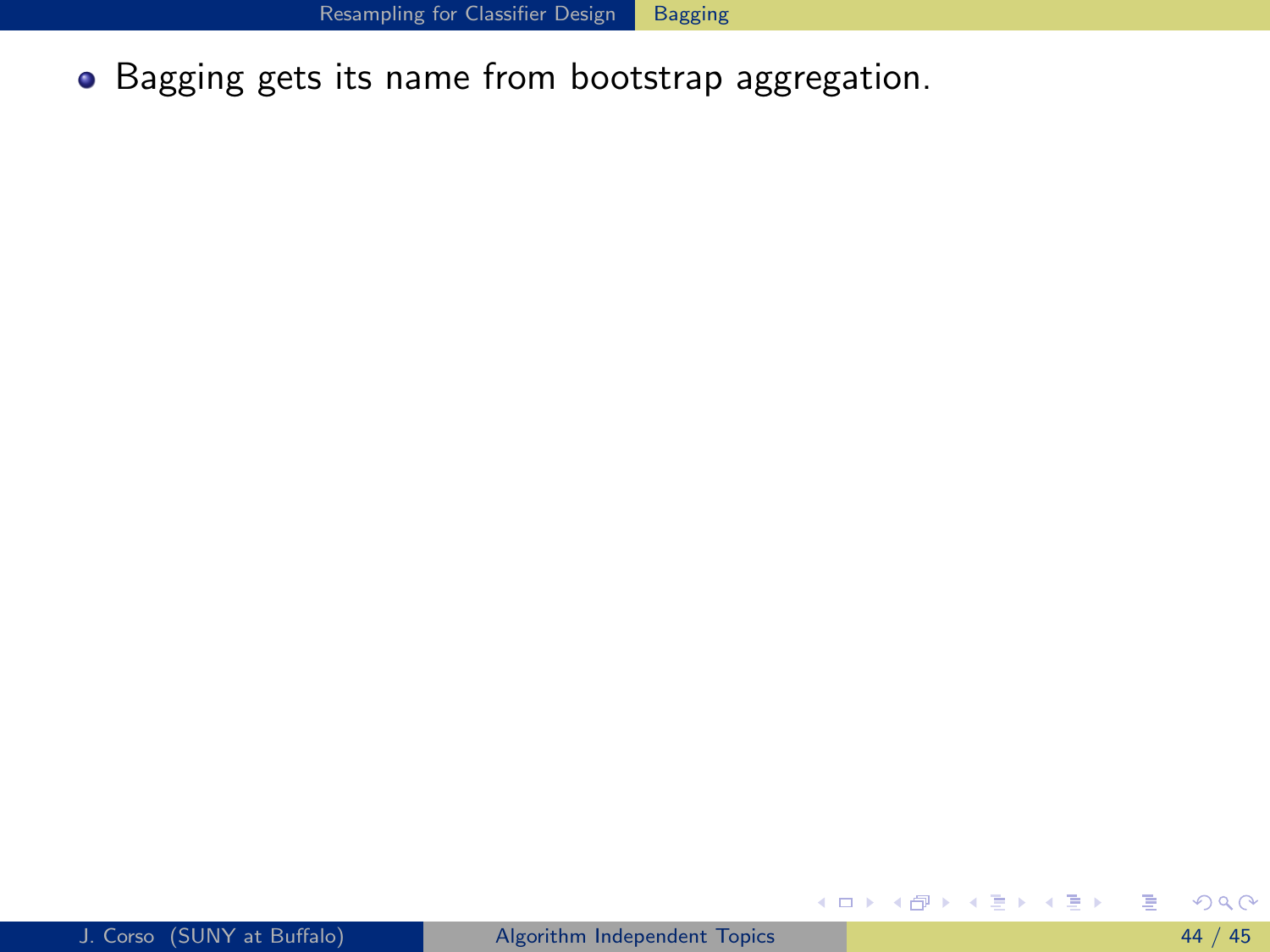- Bagging gets its name from bootstrap aggregation.
- <span id="page-126-0"></span>We create  $B$  bootstrap datasets by drawing  $n' < n$  samples from  ${\cal D}$ with replacement to create each bootstrap dataset.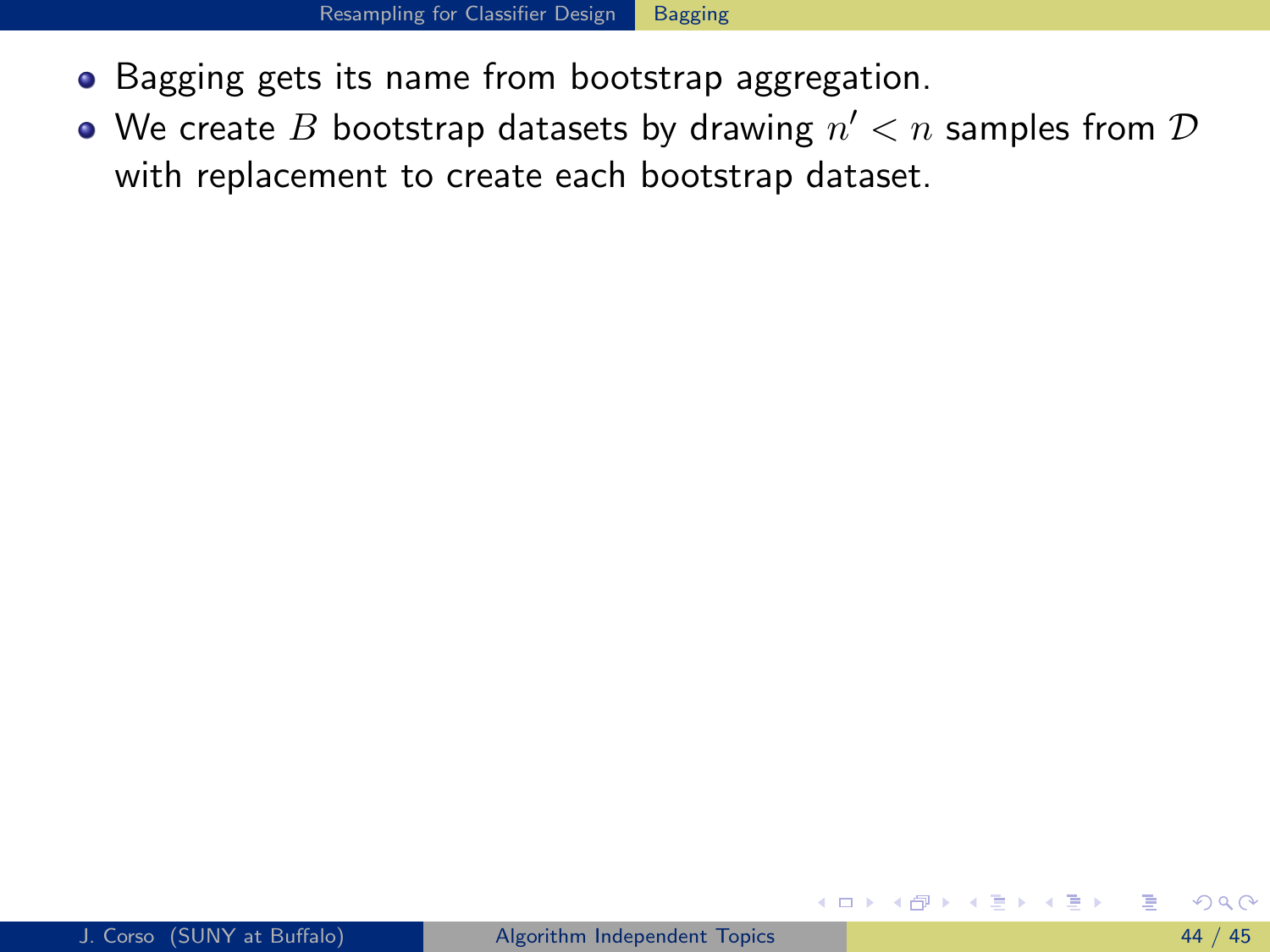- Bagging gets its name from bootstrap aggregation.
- We create  $B$  bootstrap datasets by drawing  $n' < n$  samples from  ${\cal D}$ with replacement to create each bootstrap dataset.
- <span id="page-127-0"></span>Each of these datasets is used to learn a different component classifier.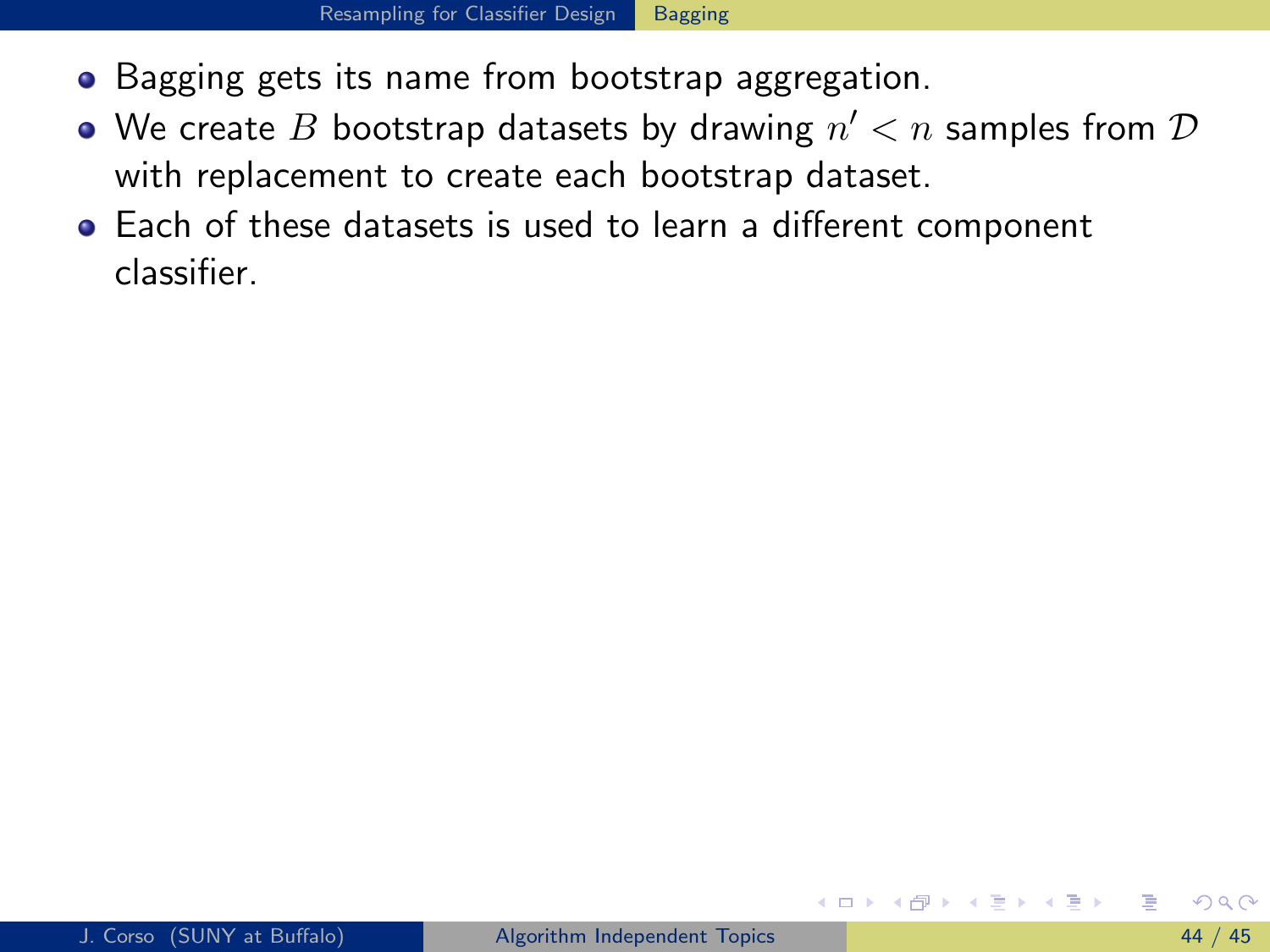- Bagging gets its name from bootstrap aggregation.
- We create  $B$  bootstrap datasets by drawing  $n' < n$  samples from  ${\cal D}$ with replacement to create each bootstrap dataset.
- Each of these datasets is used to learn a different component classifier.
- <span id="page-128-0"></span>The final classification is based on the vote of each component classifier.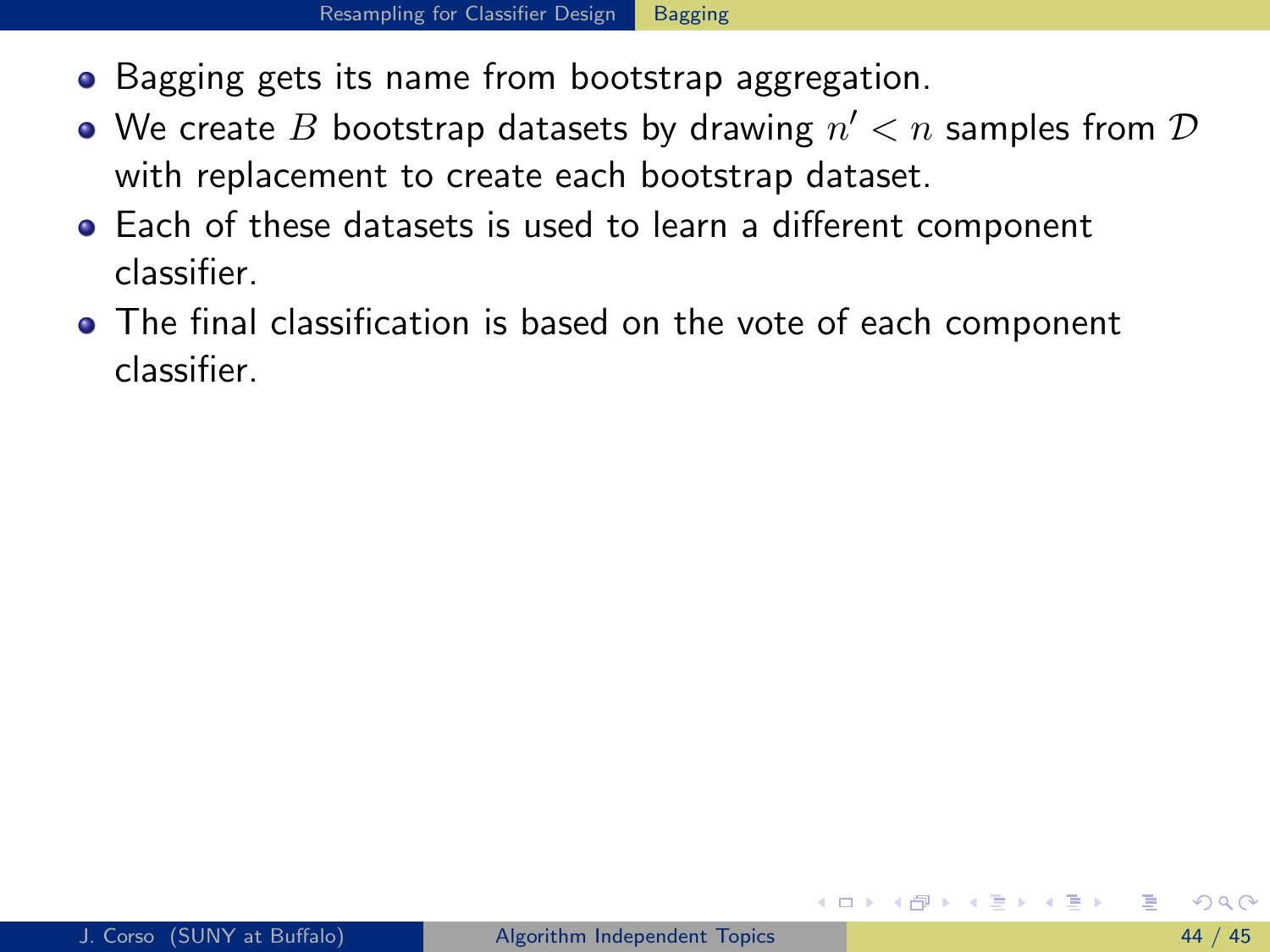- Bagging gets its name from bootstrap aggregation.
- We create  $B$  bootstrap datasets by drawing  $n' < n$  samples from  ${\cal D}$ with replacement to create each bootstrap dataset.
- Each of these datasets is used to learn a different component classifier.
- The final classification is based on the vote of each component classifier.
- <span id="page-129-0"></span>• The component classifier are typically of the same form, but they need not be.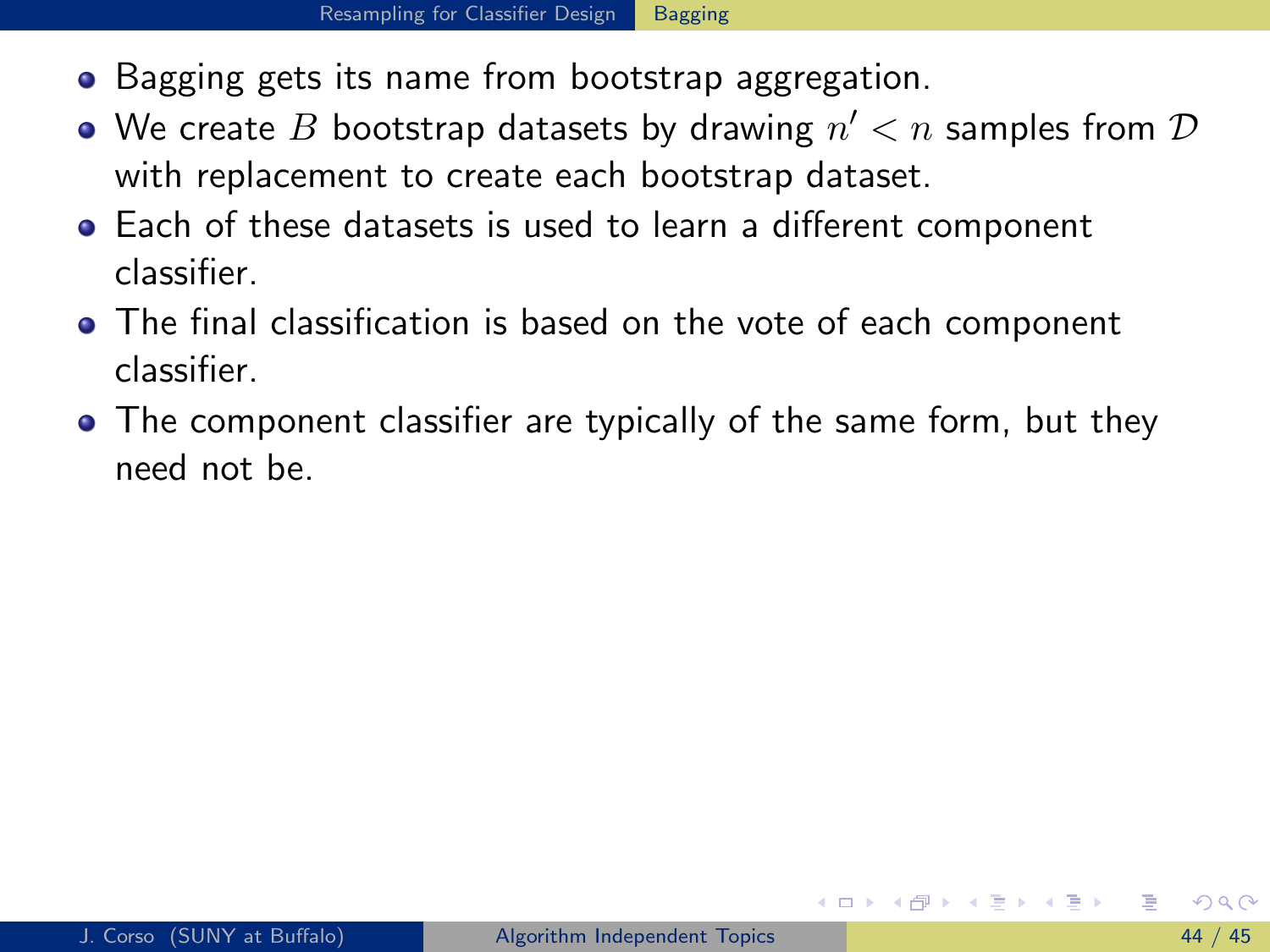- 
- Bagging gets its name from bootstrap aggregation.
- We create  $B$  bootstrap datasets by drawing  $n' < n$  samples from  ${\cal D}$ with replacement to create each bootstrap dataset.
- Each of these datasets is used to learn a different component classifier.
- The final classification is based on the vote of each component classifier.
- The component classifier are typically of the same form, but they need not be.
- Bagging seems to improve recognition for unstable classifiers, but this is not theoretically grounded.
	- An unstable classifier is one for which small changes in the training data lead to significantly different classifiers and relatively large changes in accuracy.

<span id="page-130-0"></span>イロト イ母 トイヨ トイヨ トー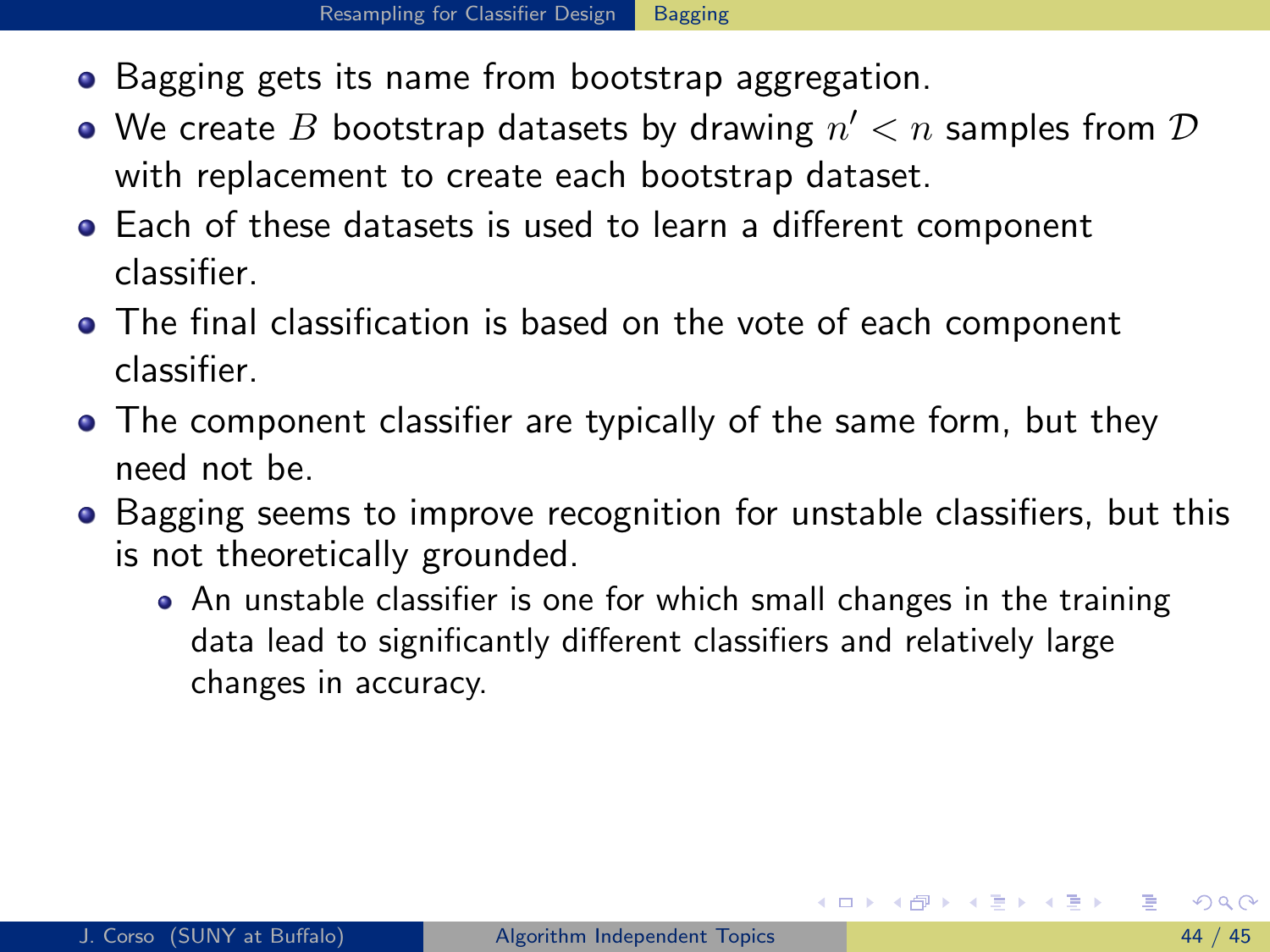- Bagging gets its name from bootstrap aggregation.
- We create  $B$  bootstrap datasets by drawing  $n' < n$  samples from  ${\cal D}$ with replacement to create each bootstrap dataset.
- Each of these datasets is used to learn a different component classifier.
- The final classification is based on the vote of each component classifier.
- The component classifier are typically of the same form, but they need not be.
- Bagging seems to improve recognition for unstable classifiers, but this is not theoretically grounded.
	- An unstable classifier is one for which small changes in the training data lead to significantly different classifiers and relatively large changes in accuracy.
- <span id="page-131-0"></span>• For regression, the bagged estimate is simply the average. For classification, one can count the most popular classification, or combine the classifiers in some other more sophisticated way (perhaps with yet another classifier).  $\left\{ \begin{array}{ccc} 1 & 0 & 0 \\ 0 & 1 & 0 \end{array} \right.$  $200$